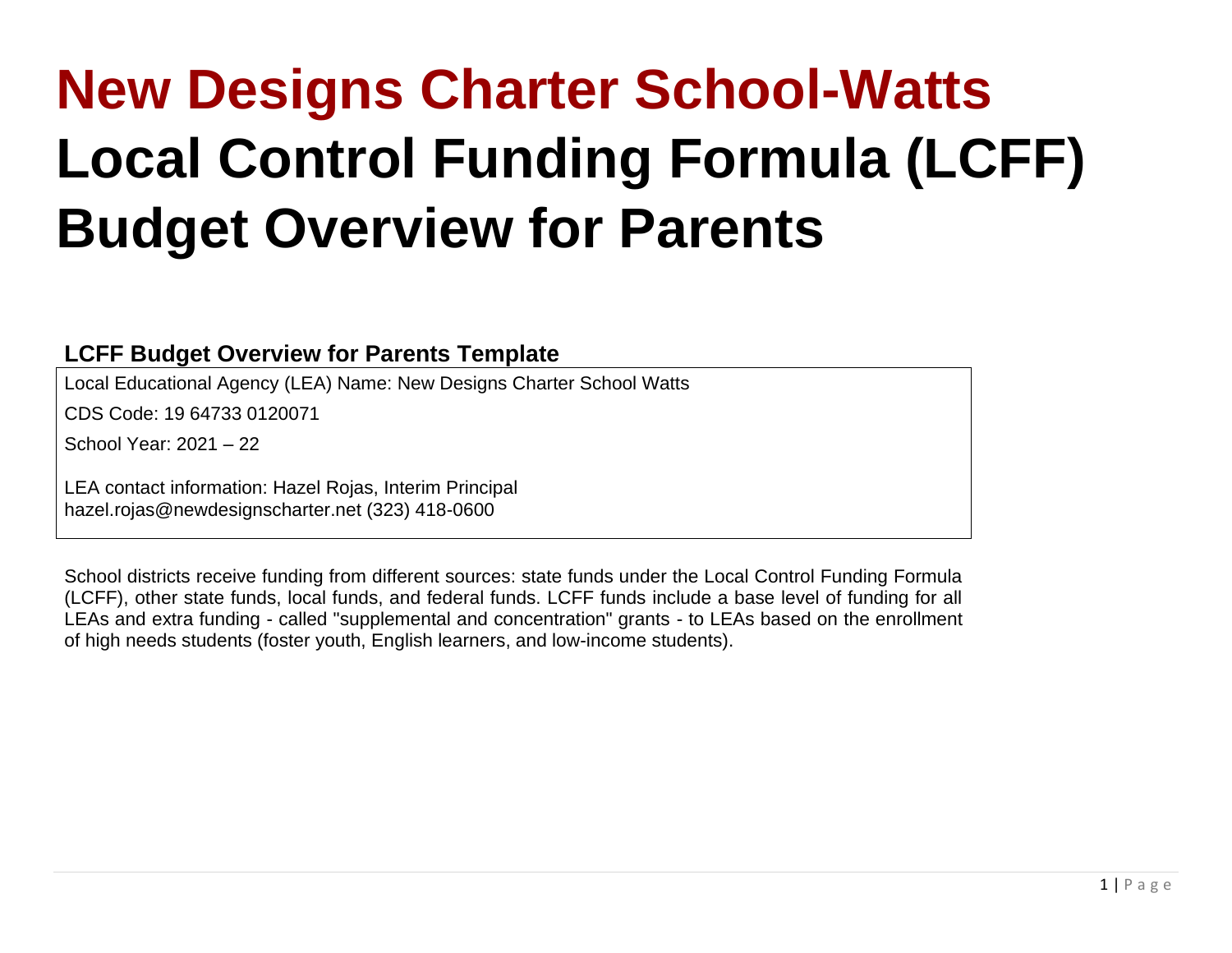# **LCFF Budget Overview for Parents Data Input Sheet**

| Local Educational Agency (LEA) name:                | New Designs Charter School Watts                                                   |
|-----------------------------------------------------|------------------------------------------------------------------------------------|
| CDS code:                                           | 19 64733 0120071                                                                   |
| <b>LEA</b> contact information:                     | Hazel Rojas, Interim Principal<br>hazel.rojas@newdesignscharter.net (323) 418-0600 |
| <b>Coming School Year:</b>                          | $2021 - 22$                                                                        |
| <b>Current School Year:</b>                         | $2020 - 21$                                                                        |
| *NOTE: The "High Needs Students" referred to in the |                                                                                    |

tables below are Unduplicated Students for LCFF

funding purposes.

| Projected General Fund Revenue for the 2021 - 22<br><b>School Year</b>                        | <b>Amount</b>   |
|-----------------------------------------------------------------------------------------------|-----------------|
| <b>Total LCFF funds</b>                                                                       | \$<br>4,058,946 |
| LCFF supplemental & concentration grants                                                      | \$<br>889,529   |
| All other state funds                                                                         | \$<br>1,366,099 |
| All local funds                                                                               | \$              |
| All federal funds                                                                             | \$<br>1,680,045 |
| <b>Total Projected Revenue</b>                                                                | \$<br>7,105,089 |
| <b>Total Budgeted Expenditures for the</b><br>2021 - 22 School Year                           | <b>Amount</b>   |
| <b>Total Budgeted General Fund Expenditures</b>                                               | \$<br>6,866,665 |
| Total Budgeted Expenditures in the LCAP                                                       | \$<br>5,253,564 |
| <b>Total Budgeted Expenditures for High Needs Students</b><br>in the LCAP                     | \$<br>1,019,864 |
| Expenditures not in the LCAP                                                                  | \$<br>1,613,101 |
| <b>Expenditures for High Needs Students in the 2020</b><br>- 21 School Year                   | <b>Amount</b>   |
| <b>Total Budgeted Expenditures for High Needs Students</b><br>in the Learning Continuity Plan | \$<br>1,143,099 |
| Actual Expenditures for High Needs Students in<br><b>Learning Continuity Plan</b>             | \$<br>1,145,958 |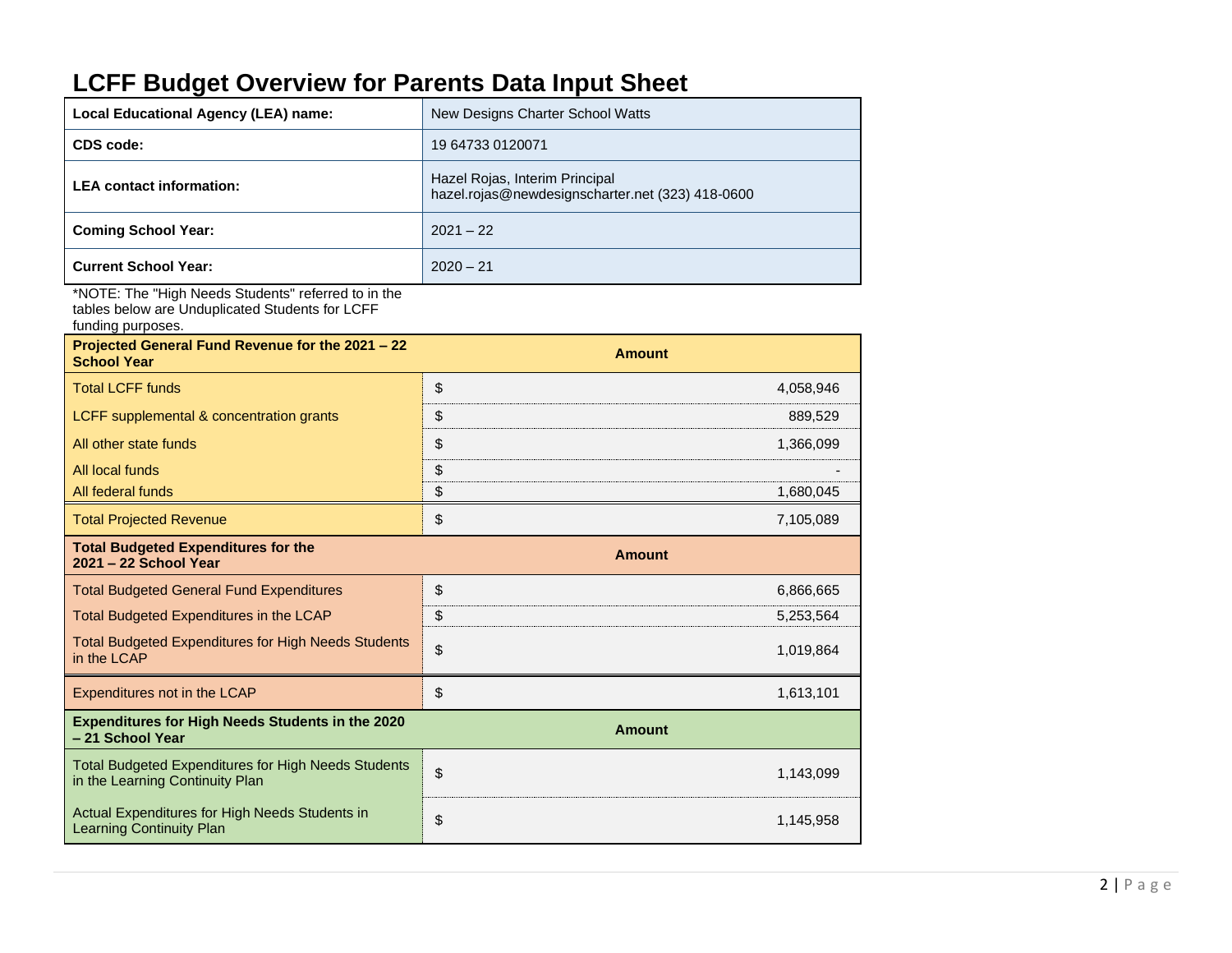# **New Designs Charter School-Watts Local Control Funding Formula (LCFF) Budget Overview for Parents Charts.**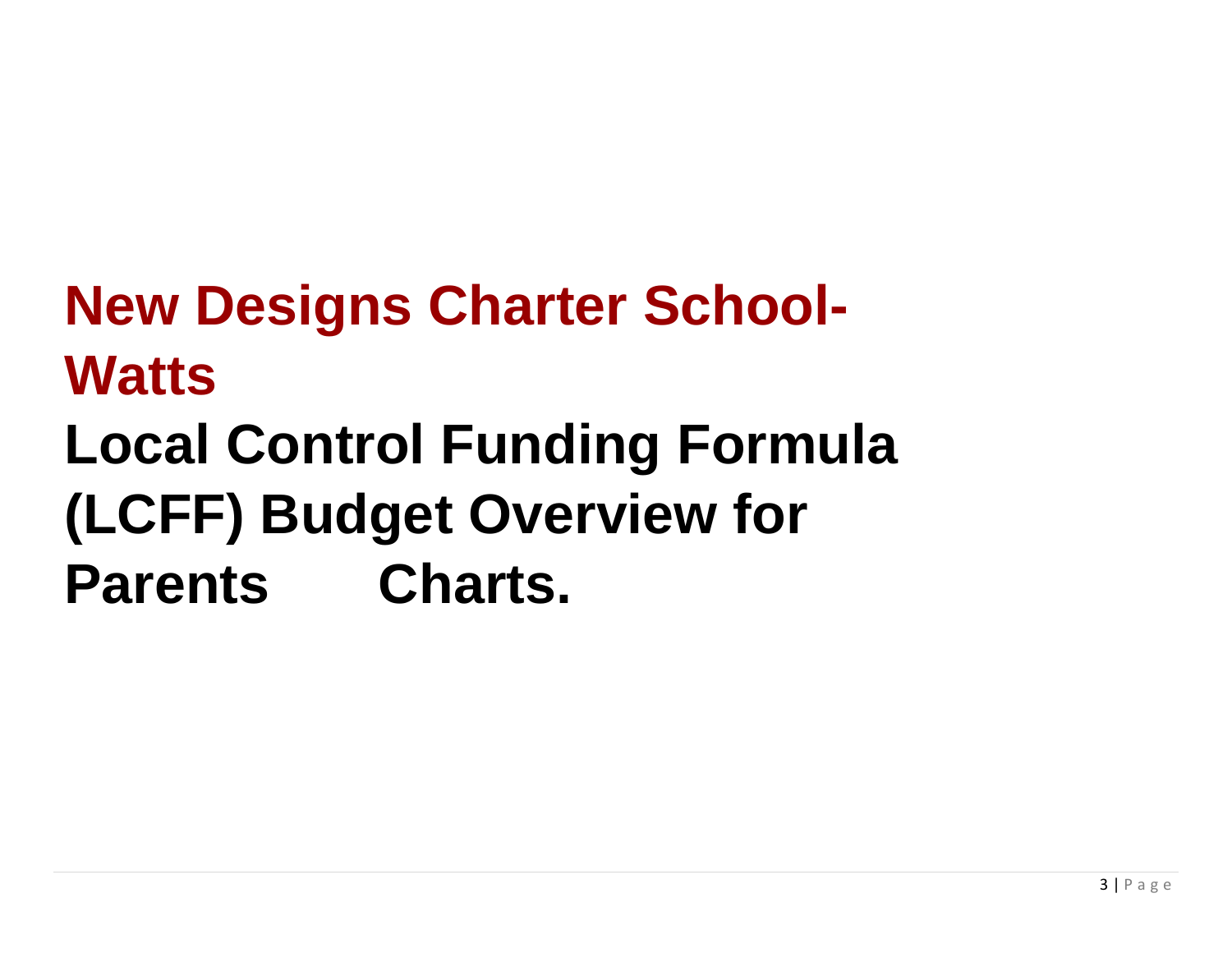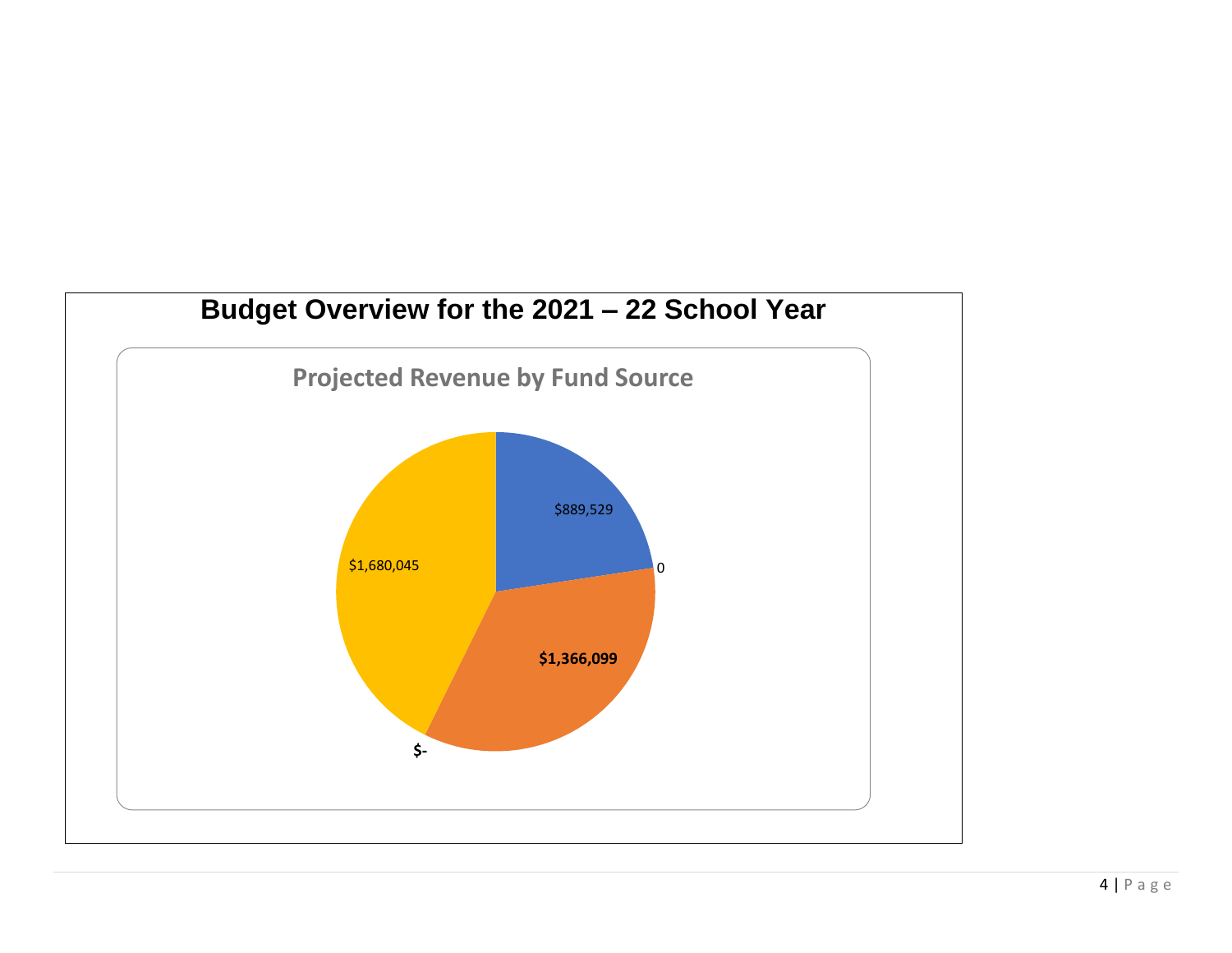This chart shows the total general purpose revenue New Designs Charter School Watts expects to receive in the coming year from all sources.

The total revenue projected for New Designs Charter School Watts is \$7,105,089.37, of which \$4,058,945.64 is Local Control Funding Formula (LCFF), \$1,366,098.78 is other state funds, \$0.00 is local funds, and \$1,680,044.95 is federal funds. Of the \$4,058,945.64 in LCFF Funds, \$889,529.00 is generated based on the enrollment of high needs students (foster youth, English learner, and low-income students).

The LCFF gives school districts more flexibility in deciding how to use state funds. In exchange, school districts must work with parents, educators, students, and the community to develop a Local Control and Accountability Plan (LCAP) that shows how they will use these funds to serve students.



This chart provides a quick summary of how much New Designs Charter School Watts plans to spend for 2021 – 22. It shows how much of the total is tied to planned actions and services in the LCAP.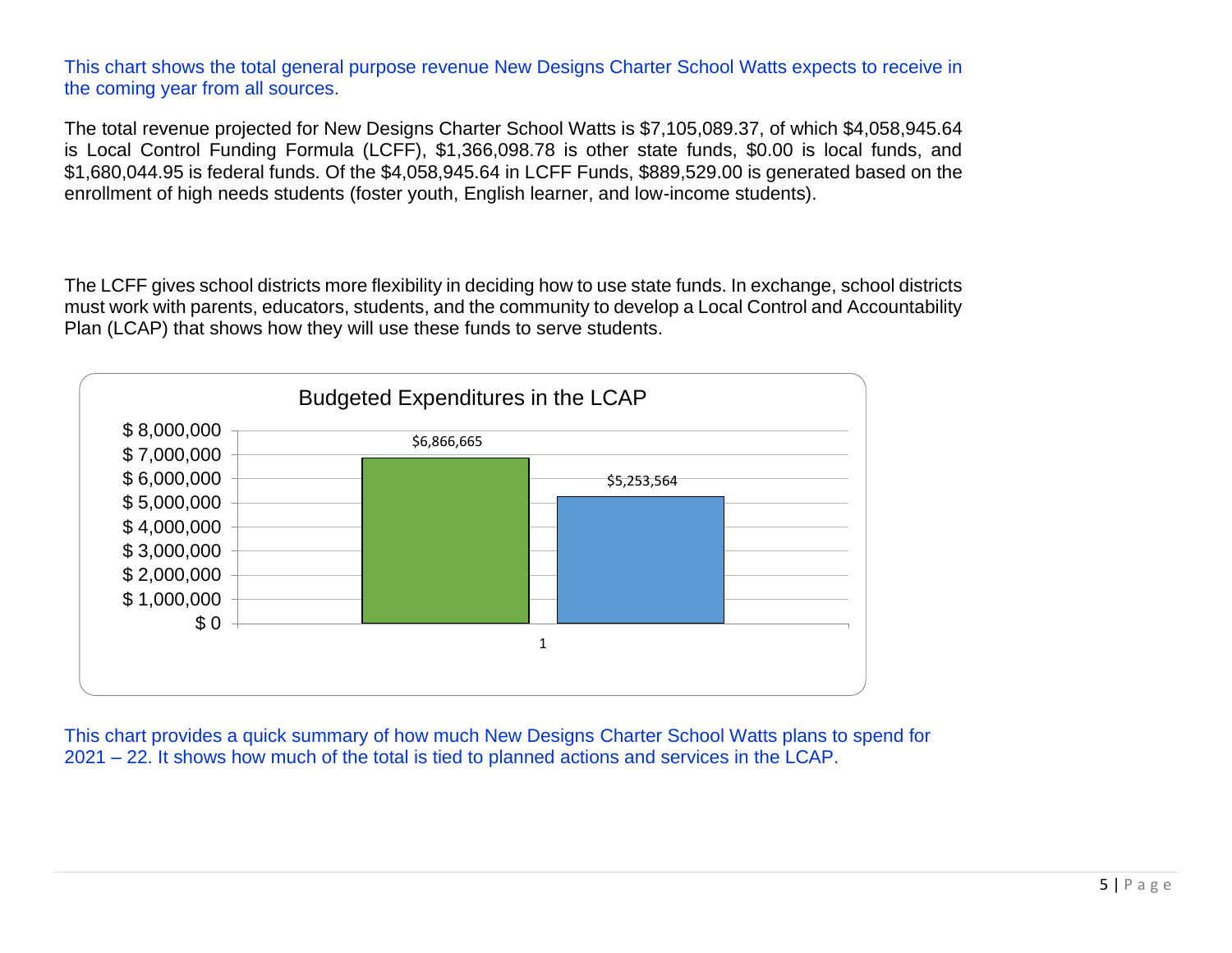New Designs Charter School Watts plans to spend \$6,866,665.00 for the 2021 – 22 school year. Of that amount, \$5,253,564.00 is tied to actions/services in the LCAP and \$1,613,101.00 is not included in the LCAP. The budgeted expenditures that are not included in the LCAP will be used for the following:

Expenditures include, but are not limited to: insurance expense, audit services, district oversight expenses, Backoffice fees, materials and supplies, food and food supplies, advertising and recruiting, and IT services

Increased or Improved Services for High Needs Students in the LCAP for the 2021 – 22 School Year

In 2021 – 22, New Designs Charter School Watts is projecting it will receive \$889,529.00 based on the enrollment of foster youth, English learner, and low-income students. New Designs Charter School Watts must describe how it intends to increase or improve services for high needs students in the LCAP. New Designs Charter School Watts plans to spend \$1,019,864.00 towards meeting this requirement, as described in the LCAP.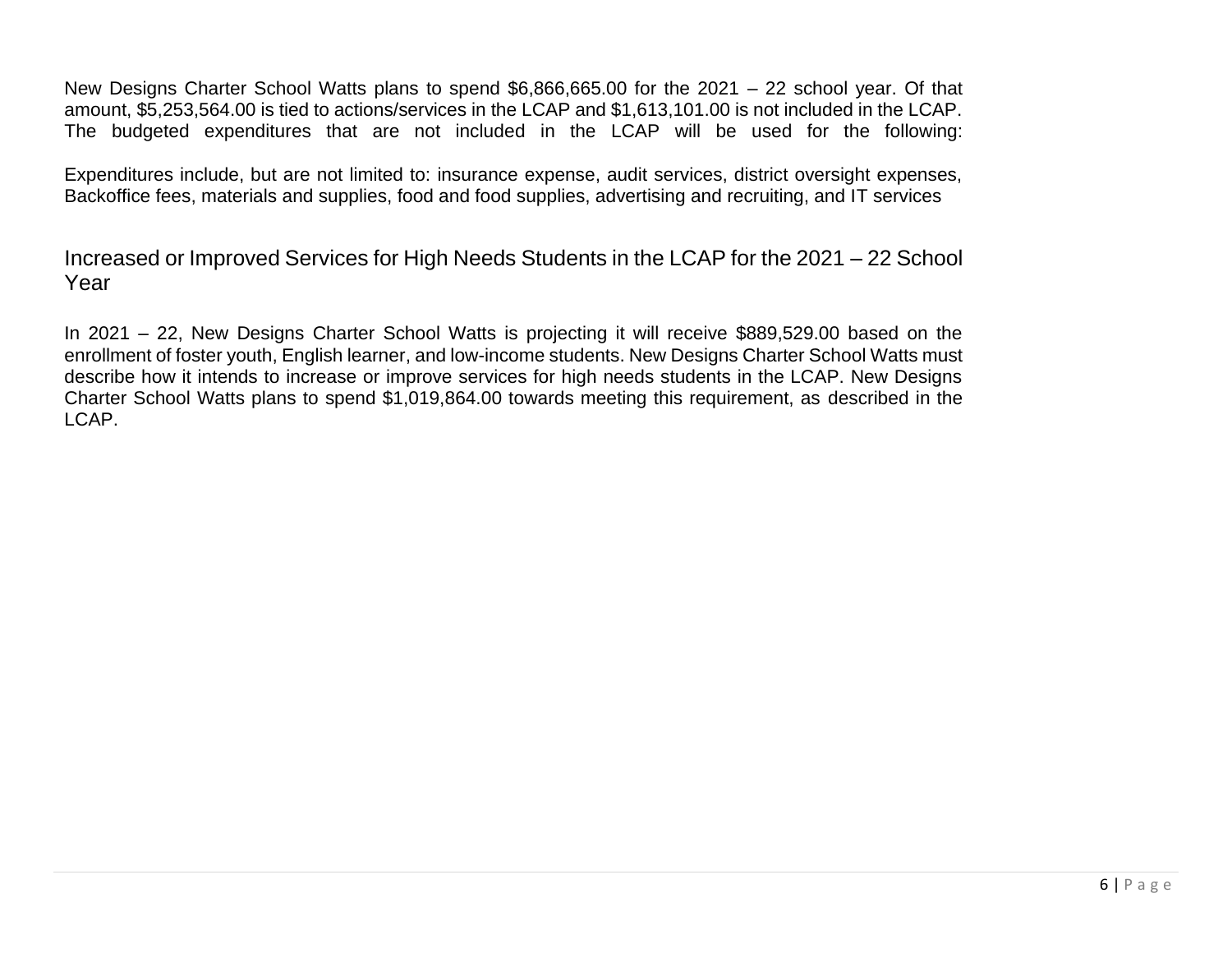

#### **Update on Increased or Improved Services for High Needs Students in 2020 – 21**

This chart compares what New Designs Charter School Watts budgeted last year in the Learning Continuity Plan for actions and services that contribute to increasing or improving services for high needs students with what New Designs Charter School Watts estimates it has spent on actions and services that contribute to increasing or improving services for high needs students in the current year.

In 2020 – 21, New Designs Charter School Watts's Learning Continuity Plan budgeted \$1,143,099.00 for planned actions to increase or improve services for high needs students. New Designs Charter School Watts actually spent \$1,145,958.00 for actions to increase or improve services for high needs students in 2020 – 21.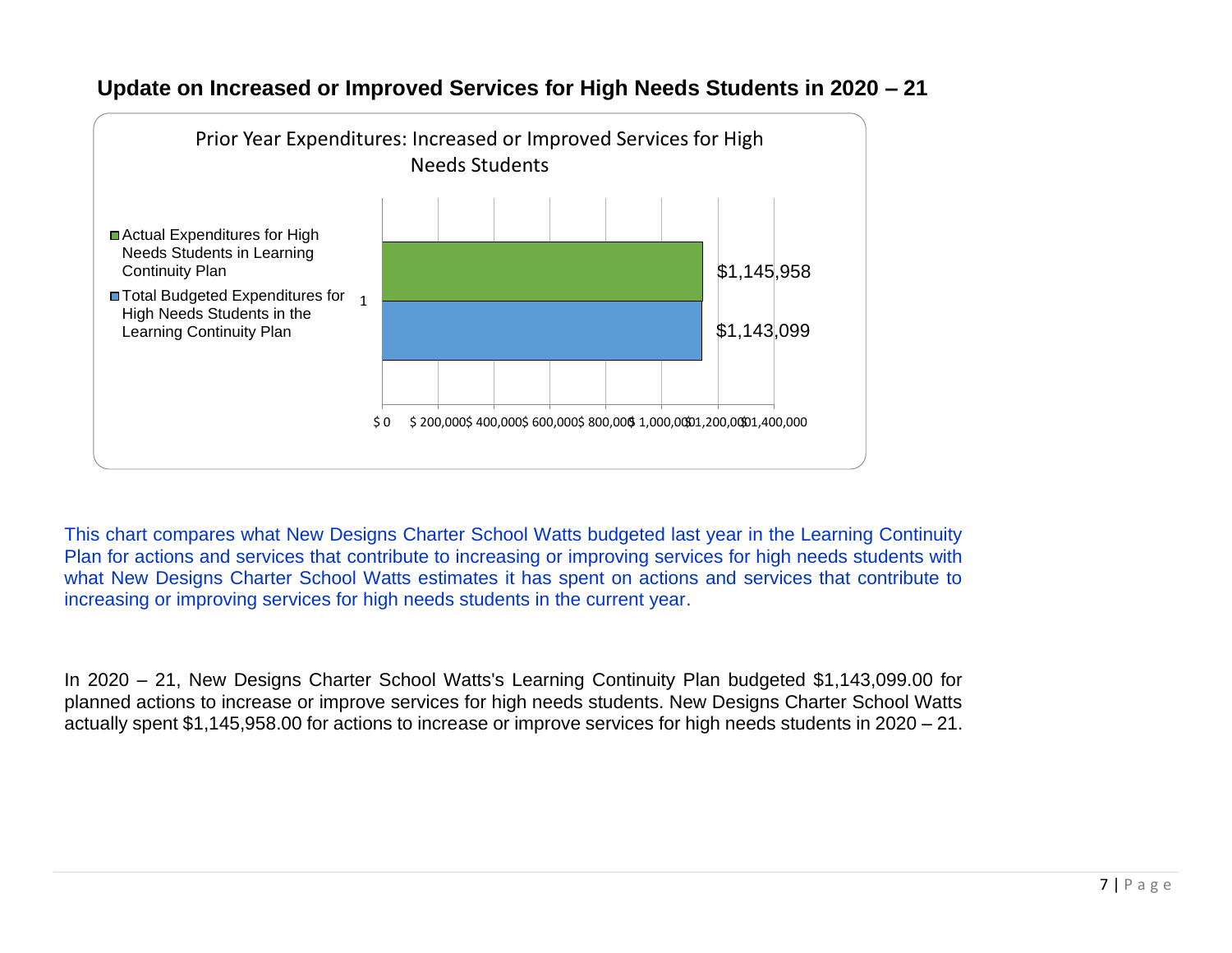# **Annual Update for the 2019–20 Local Control and Accountability Plan Year**

| <b>Local Educational Agency (LEA) Name</b>                                                                                                                             | <b>Contact Name and Title</b>  | <b>Email and Phone</b>                                |
|------------------------------------------------------------------------------------------------------------------------------------------------------------------------|--------------------------------|-------------------------------------------------------|
| New Designs Charter School - Watts<br>12714 South Avalon Boulevard<br>Los Angeles, CA 90061<br>https://wattsschool.newdesignscharter.com<br>CDS Code: 19-64733-0120071 | Hazel Rojas, Interim Principal | hazel.rojas@newdesignscharter.net<br>$(323)$ 418-0600 |

The following is the local educational agency's (LEA's) analysis of its goals, measurable outcomes and actions and services from the 2019-20 Local Control and Accountability Plan (LCAP).

## **Goal 1**

Develop an infrastructure for ongoing collection, monitoring, disaggregation and analysis of multiple types of data (including student demographic and achievement data) in order to: inform instructional decisions; tailor research-based intervention programs; further develop SST to address the needs of all subgroups; measure program efficacy; ensure maximization of human, physical, and financial resources; that support the school's mission and goals.

State and/or Local Priorities addressed by this goal:

State Priorities: 4, 5, 7

Local Priorities: 7

#### **[Annual Measurable Outcomes](#page-34-0)**

| <b>Expected</b>                                                                                                                | <b>Actual</b>                                               |
|--------------------------------------------------------------------------------------------------------------------------------|-------------------------------------------------------------|
| Annual Growth on ELA CAASPP Distance from Level 3 (DFL3)<br>using Scale Scores: Grades 6-8 (Target: -42.7 points<br>below DFS) | N/A - CDE suspension of state testing due to COVID pandemic |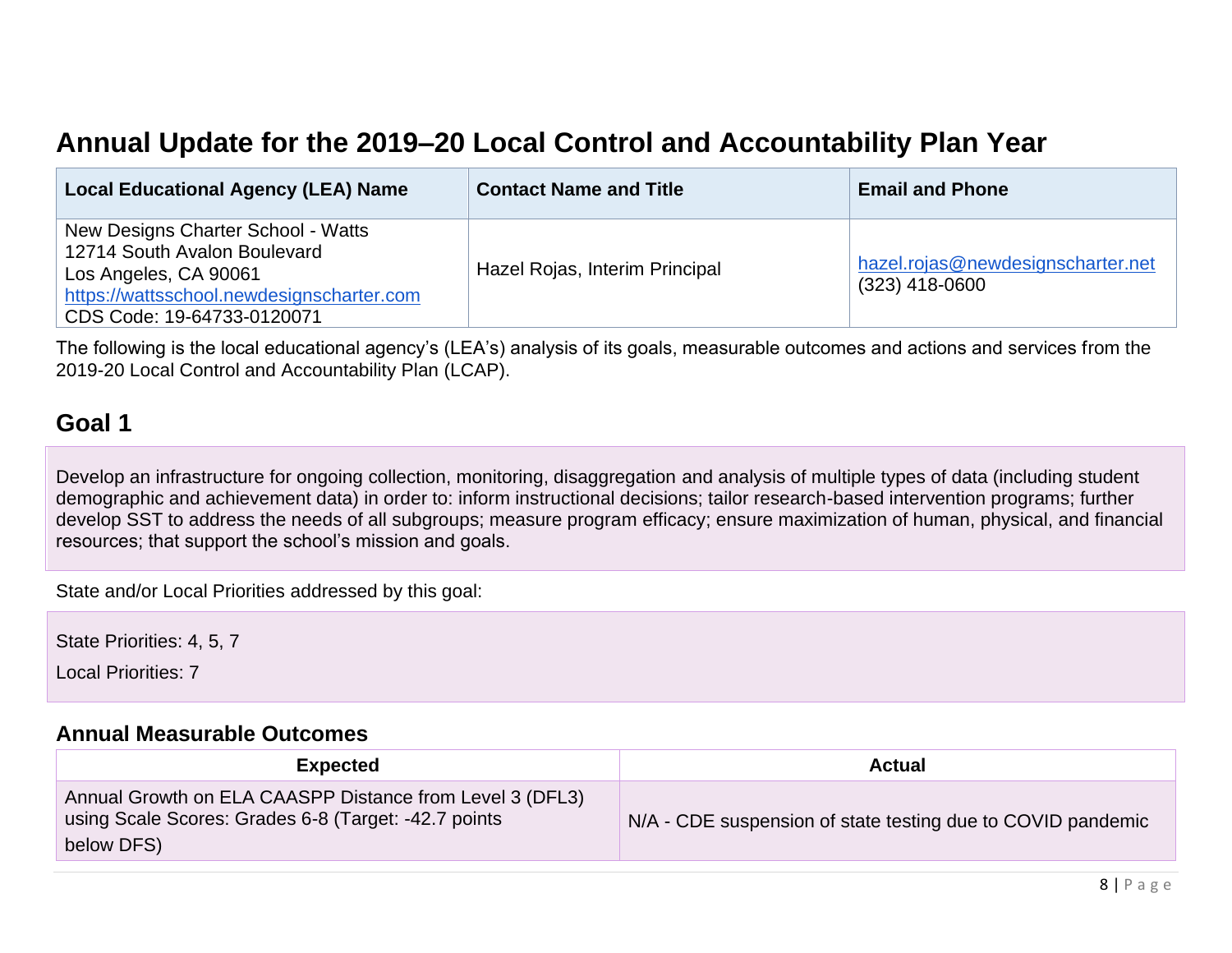| Annual Growth on Math CAASPP Distance from Level 3 (DFL3)<br>using Scale Scores: Grades 6-8 (Target: -100.5 points<br>below DFS) | N/A - CDE suspension of state testing due to COVID pandemic                                                                                                                                                                                                             |
|----------------------------------------------------------------------------------------------------------------------------------|-------------------------------------------------------------------------------------------------------------------------------------------------------------------------------------------------------------------------------------------------------------------------|
| % of students who meet UC A-G (Target: 100%)                                                                                     | MET: 100% Cohort Graduates Meeting UC/CSU Course<br>Requirements (Source: Ed-Data)                                                                                                                                                                                      |
| Increase % of students who complete CTE Pathway by 2%<br>annually (Target: 11.7%)                                                | 7.1% Students completed CTE pathway                                                                                                                                                                                                                                     |
| % of EL who progress in English proficiency as measured by<br>CELDT/ELPAC (Target: 31.4% ELPAC)                                  | MET: 40% English Learners making progress towards English<br>language proficiency (Source: CA Dashboard 2019)                                                                                                                                                           |
| EL Reclassification Rate (Target: 42% ELPAC)                                                                                     | 4.88% Reclassification Rate 2019-20 (Source: Ed-Data)                                                                                                                                                                                                                   |
| Increase % of students that pass AP exams with a score of 3+ by<br>1% annually (Target: 18%)                                     | Data not available (Source: Ed-Data)                                                                                                                                                                                                                                    |
| % of Grade 11 students who are "Prepared" as measured by ELA<br>EAP (Target: 7%)                                                 | N/A CDE suspension of state testing for 2020 due to COVID<br>pandemic<br>2019 SBAC ELA Results (Source: Ed-Data):<br>42.9% Grade 11 Students who Met/Exceeded English Standards<br>2019 CA Dashboard (Source: CA Dashboard 2019)<br>25.5% "Prepared" for College/Career |
| % of Grade 11 students who are "Prepared" as measured by<br>Math EAP (Target: 5%)                                                | N/A CDE suspension of state testing for 2020 due to COVID<br>pandemic<br>2019 SBAC Math Results (Source: Ed-Data):<br>4.88% Met/Exceeded Math Standards<br>2019 CA Dashboard (Source: CA Dashboard 2019)<br>25.5% "Prepared" for College/Career                         |
| Increase attendance rate by 0.5% (Target: 95.4%)                                                                                 | 87.24% (NOTE: This attendance rate was due to COVID)                                                                                                                                                                                                                    |
| Maintain Chronic Absenteeism <4% (Target: <4%)                                                                                   | 4% Due to the COVID 19 pandemic, the school's target of less<br>than 4% chronic absenteeism was not achieved<br>(State data unavailable due to COVID closures)                                                                                                          |
| Decrease Middle School dropout rates: <1% (Target: <1%)                                                                          | MET: 0.9% Middle school dropout rate                                                                                                                                                                                                                                    |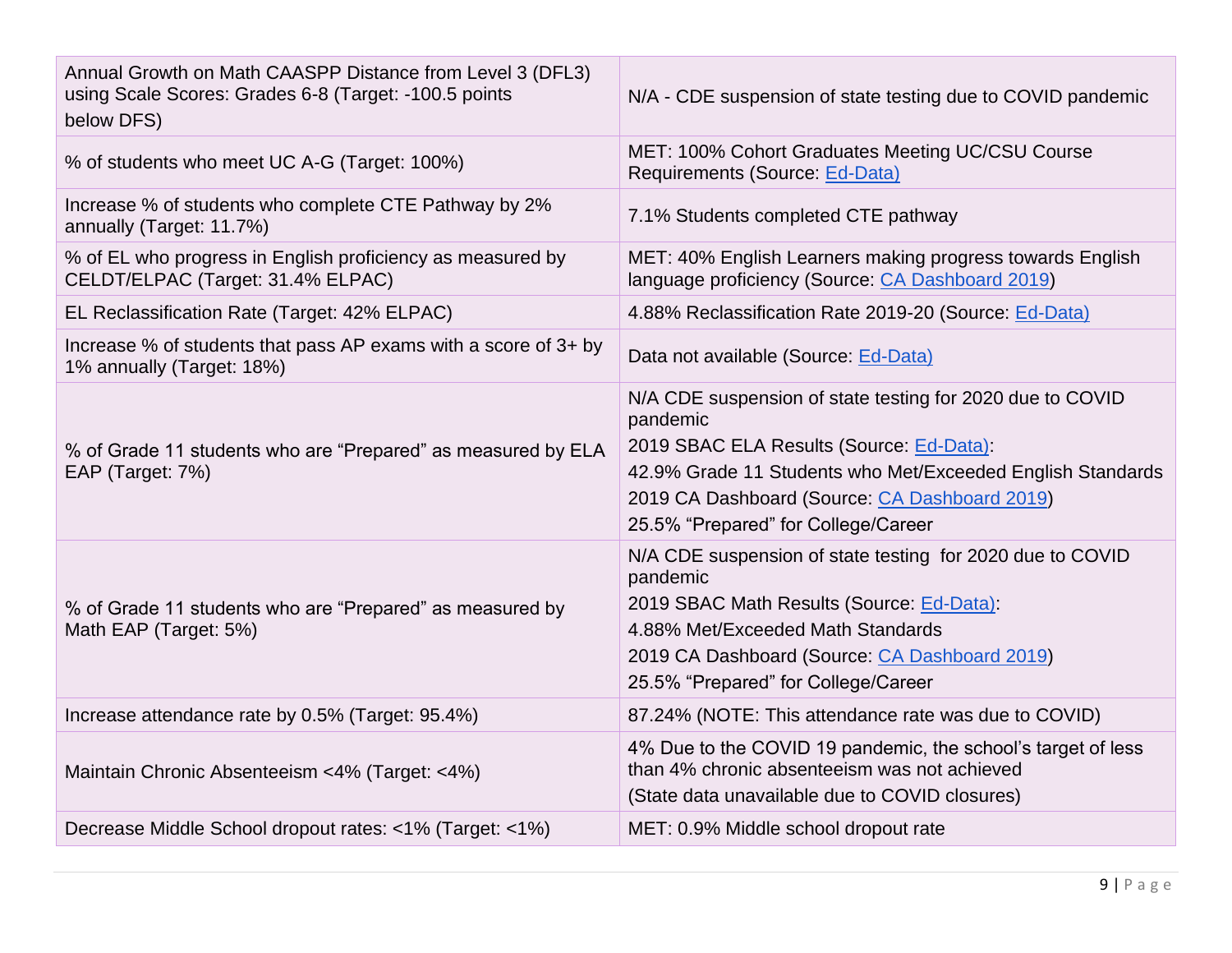| Decrease High School dropout rate by 1% annually (Target:<br>29.5%                                                                                     | MET: 20% High School Dropout Rate (Source: Ed-Data)       |
|--------------------------------------------------------------------------------------------------------------------------------------------------------|-----------------------------------------------------------|
| Increase High School graduation rates by 2% annually (Target:<br>70.7%)                                                                                | MET: 73.3% Graduation Rate 2020 (Source: Ed-Data)         |
| % of students including Unduplicated Pupils and Students with<br>Disabilities with access to and enrolled in a broad course of study<br>(Target: 100%) | MET: 100%                                                 |
| CA Science Test (CAST): Grade 7 (Target: 30%)                                                                                                          | N/A CDE suspension of state testing due to COVID pandemic |
| CA Science Test (CAST): Grade 9 (Target: 30%)                                                                                                          | N/A CDE suspension of state testing due to COVID pandemic |

## **Actions / Services**

| <b>Planned</b><br><b>Action/Service</b>                                                                                                                                                                                                                                                                                                                                     |                                    |           |          | <b>Budgeted</b><br><b>Expenditures</b> | <b>Actual Expenditures</b> |
|-----------------------------------------------------------------------------------------------------------------------------------------------------------------------------------------------------------------------------------------------------------------------------------------------------------------------------------------------------------------------------|------------------------------------|-----------|----------|----------------------------------------|----------------------------|
| <b>ACTION 1 - STAFF TO SUPPORT SCHOOL'S PROGRAM</b><br>New Designs Charter School – Watts employed a total of 13 teachers, o<br>appropriately credentialed and assigned and Principal.<br>New Designs Charter School – Watts provides all students with a longer school<br>day, longer school year that exceed CA State requirements as outlined in the<br>following chart: |                                    |           |          |                                        |                            |
| INSTRUCTIONAL MINUTES/DAYS                                                                                                                                                                                                                                                                                                                                                  |                                    |           |          | \$988,649                              |                            |
|                                                                                                                                                                                                                                                                                                                                                                             | <b>DAYS</b><br>$6 - 8$<br>$9 - 12$ |           |          | <b>LCFF Base</b>                       | \$910,228                  |
| <b>CA REQUIREMENT</b>                                                                                                                                                                                                                                                                                                                                                       | 175                                | 54,000    | 64,800   |                                        |                            |
| <b>NEW DESIGNS</b>                                                                                                                                                                                                                                                                                                                                                          | 180                                | 67,200    | 67,200   |                                        |                            |
| <b>DIFFERENCE</b>                                                                                                                                                                                                                                                                                                                                                           | $+5$                               | $+13,200$ | $+2,400$ |                                        |                            |
| New Designs Charter School – Watts provides all students with 180 days of<br>instruction that includes: 13,200 additional instructional minutes for grades 6-8;<br>and 2,400 for grades 9-12 that exceed the CA state requirement. In addition, our                                                                                                                         |                                    |           |          |                                        |                            |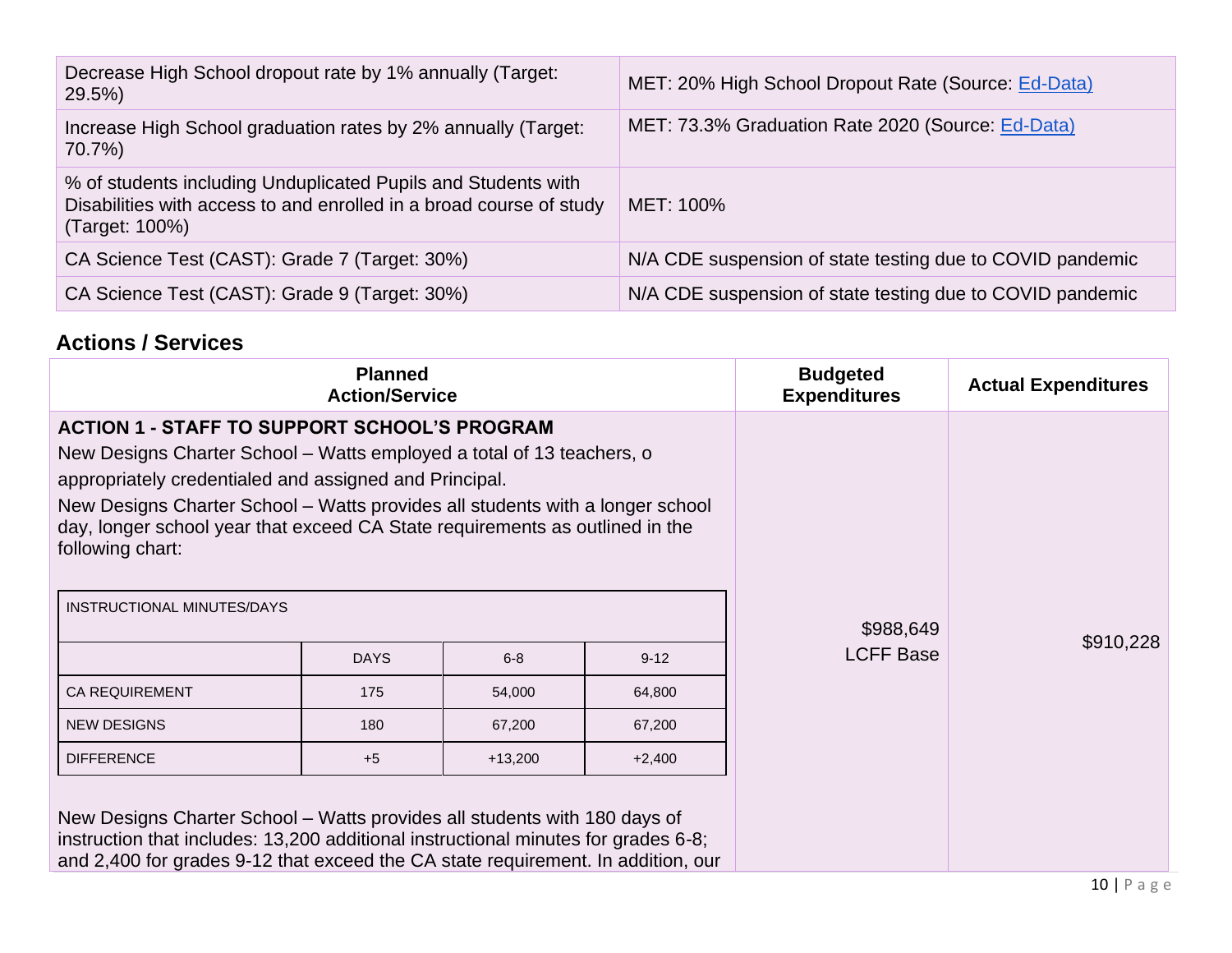| teachers participated in 6 days of intensive Summer Professional Development;<br>4 non-instructional during the academic year; and bi-weekly professional<br>development.                                                                                                                                                                                                                                                                                                                                                                                                                                                                                                                                                                                                                                                                                                                                                                                                                                                                                                                                                                                                                                                                                                                                                                                                     |                                |           |
|-------------------------------------------------------------------------------------------------------------------------------------------------------------------------------------------------------------------------------------------------------------------------------------------------------------------------------------------------------------------------------------------------------------------------------------------------------------------------------------------------------------------------------------------------------------------------------------------------------------------------------------------------------------------------------------------------------------------------------------------------------------------------------------------------------------------------------------------------------------------------------------------------------------------------------------------------------------------------------------------------------------------------------------------------------------------------------------------------------------------------------------------------------------------------------------------------------------------------------------------------------------------------------------------------------------------------------------------------------------------------------|--------------------------------|-----------|
| <b>ACTION 2 - STAFFING, SERVICES &amp; PROGRAM TO SERVICE SWD:</b><br>LAUSD is New Design Charter School - Watts SELPA Provider (Option 2). The<br>School Site Leadership Team will collaborate with the resource team in<br>developing, implementing, and monitoring quality student-centered Individual<br>Education Plans (IEPs) including documentation and adherence to requirements<br>and timelines, staffing and contracted services. New Design Charter School' Watts<br>program will provide improved outcomes and close the achievement gap for<br>students with disabilities, and will coordinate, design, and provide for specialized<br>and age- appropriate programs, services and supports for students. Program<br>services will include providing Special education teachers, Instructional aides and<br>support staff.<br>New Design Charter School – Watts Site Leadership Team and RSP Teachers<br>will provide quality professional development opportunities for both certificated<br>and classified staff to build capacity in providing high quality instructional<br>opportunities for students with disabilities and administrator support training<br>focused on understanding and leading high quality Individual Education Plans<br>(IEPs) and translating those IEPs into high quality rigorous instruction for students<br>with disabilities. | \$840,920<br><b>SPED</b>       | \$872,732 |
| <b>ACTION 3 - ASSESSMENTS</b><br>New Design Charter School -Watts staff will implement multiple types of<br>assessments in order to monitor each student's academic progress; identify their<br>strengths and needs in order to modify instruction; and identify the type of<br>academic intervention needed.<br>• Interim Comprehensive Assessments (ICA)<br>• Interim Assessment Blocks (IAB)<br>• iReady ELA & Math: Grades 6-8<br>· PSAT: Grade 10<br>• SAT/ACT: Grade 11<br>• PowerSchool Assessments and SIS<br>In addition, New Designs Charter School will administer the following state-<br>mandated assessments:                                                                                                                                                                                                                                                                                                                                                                                                                                                                                                                                                                                                                                                                                                                                                   | \$4,176.90<br><b>LCFF Base</b> | \$8,122   |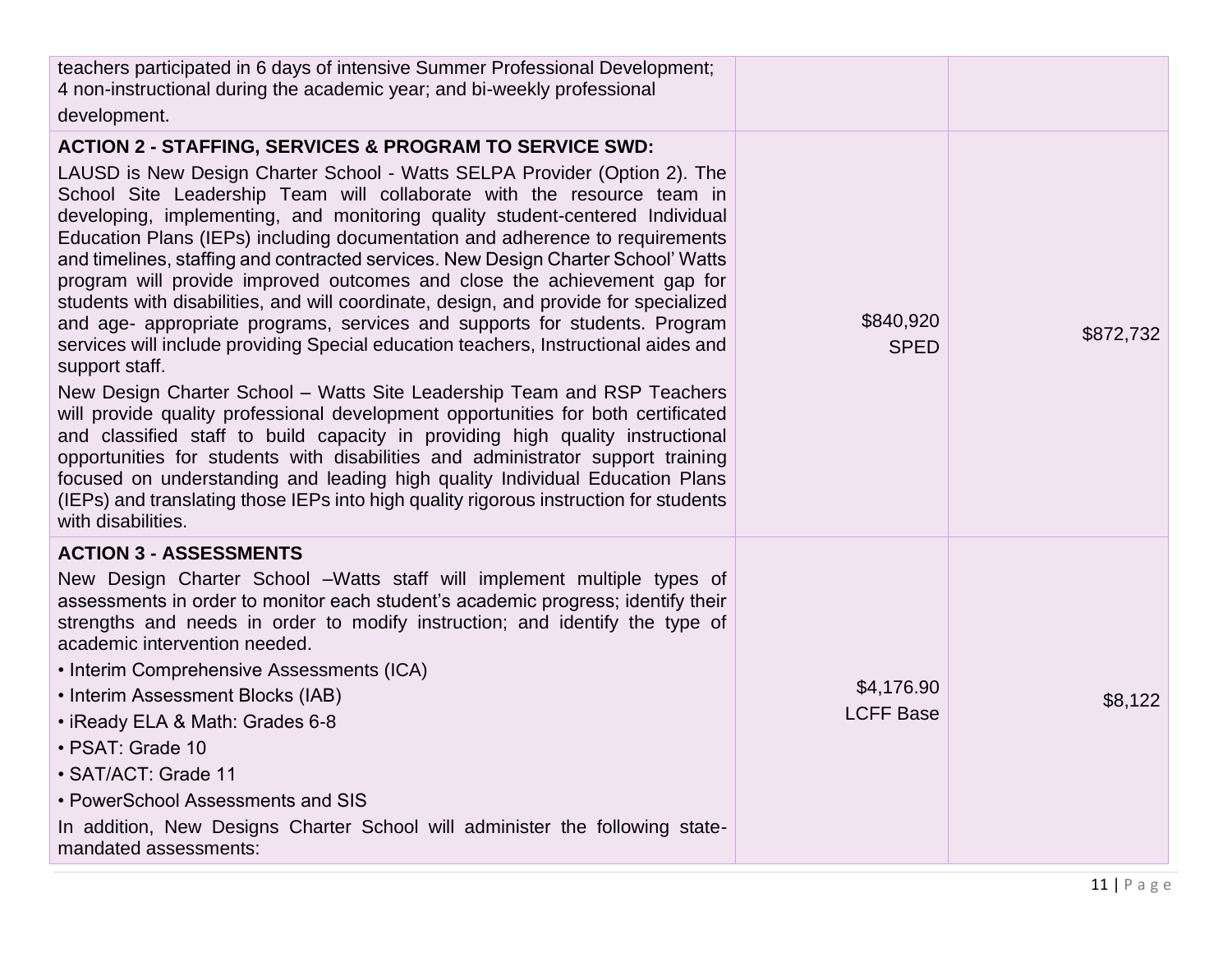| • ELPAC: Initial & Summative for ELL                                                                                                                                                                                                                                                                                                                                                   |                        |           |
|----------------------------------------------------------------------------------------------------------------------------------------------------------------------------------------------------------------------------------------------------------------------------------------------------------------------------------------------------------------------------------------|------------------------|-----------|
| $\cdot$ CAASPP: ELA & Math $-$ Gr. 6-8, 11                                                                                                                                                                                                                                                                                                                                             |                        |           |
| • CA Science Test: Grades 8 & HS                                                                                                                                                                                                                                                                                                                                                       |                        |           |
| • Physical Fitness Test (PFT): Gr. 7 & 9                                                                                                                                                                                                                                                                                                                                               |                        |           |
| <b>ACTION 4 - STAFFING, SUPPLEMENTAL CURRICULUM, &amp; PROGRAMS TO</b><br><b>PROVIDE ACADEMIC INTERVENTIONS:</b>                                                                                                                                                                                                                                                                       |                        |           |
| New Designs Charter School -Watts academic interventions are aligned to the<br>Common Core CA State Standards and provided to support struggling and at-risk<br>students, and based on our data analysis, are predominately unduplicated<br>students.                                                                                                                                  |                        |           |
| The Instructional Coach's primary role is to provide all teachers with instructional<br>coaching on the use of various pedagogical strategies including differentiation and<br>using data to inform instruction. All teachers are observed and provided feedback<br>on a weekly basis to ensure strategies taught during professional development<br>are implemented in the classroom. |                        |           |
| The ACE Program for Middle School students will provide:                                                                                                                                                                                                                                                                                                                               |                        |           |
| • 1.5 hours ELA Intervention daily                                                                                                                                                                                                                                                                                                                                                     |                        |           |
| • 1.5 hours Math Intervention daily                                                                                                                                                                                                                                                                                                                                                    | \$326,126.44           |           |
| • (2) Intervention Teachers                                                                                                                                                                                                                                                                                                                                                            | <b>ILCFF S&amp;C</b>   | \$328,186 |
| Students will have access to the following intervention programs:                                                                                                                                                                                                                                                                                                                      | \$79,835.08]           |           |
| • iReady Reading/Math: Gr. 6-8                                                                                                                                                                                                                                                                                                                                                         | [Title I \$246,291.36] |           |
| • Achieve 3000                                                                                                                                                                                                                                                                                                                                                                         |                        |           |
| · Study Island: Gr. 6-12                                                                                                                                                                                                                                                                                                                                                               |                        |           |
| • APEX Online Credit Recovery Program (licenses) for credit deficient students.                                                                                                                                                                                                                                                                                                        |                        |           |
| • After-school tutoring program for middle school students who are credit deficient<br>and HS APEX Online                                                                                                                                                                                                                                                                              |                        |           |
| • Summer program: MS/HS – Math, ELA Science and History & APEX for Credit<br>Recovery                                                                                                                                                                                                                                                                                                  |                        |           |
| The Advisory curriculum will be revised and all students will be enrolled in an<br>Advisory course.                                                                                                                                                                                                                                                                                    |                        |           |
| • For MS: provides students with study and test taking skills, Habits of Mind,<br>Individualized Learning Plan, IAB/ICA, and develop learning goals & SEL<br>Curriculum                                                                                                                                                                                                                |                        |           |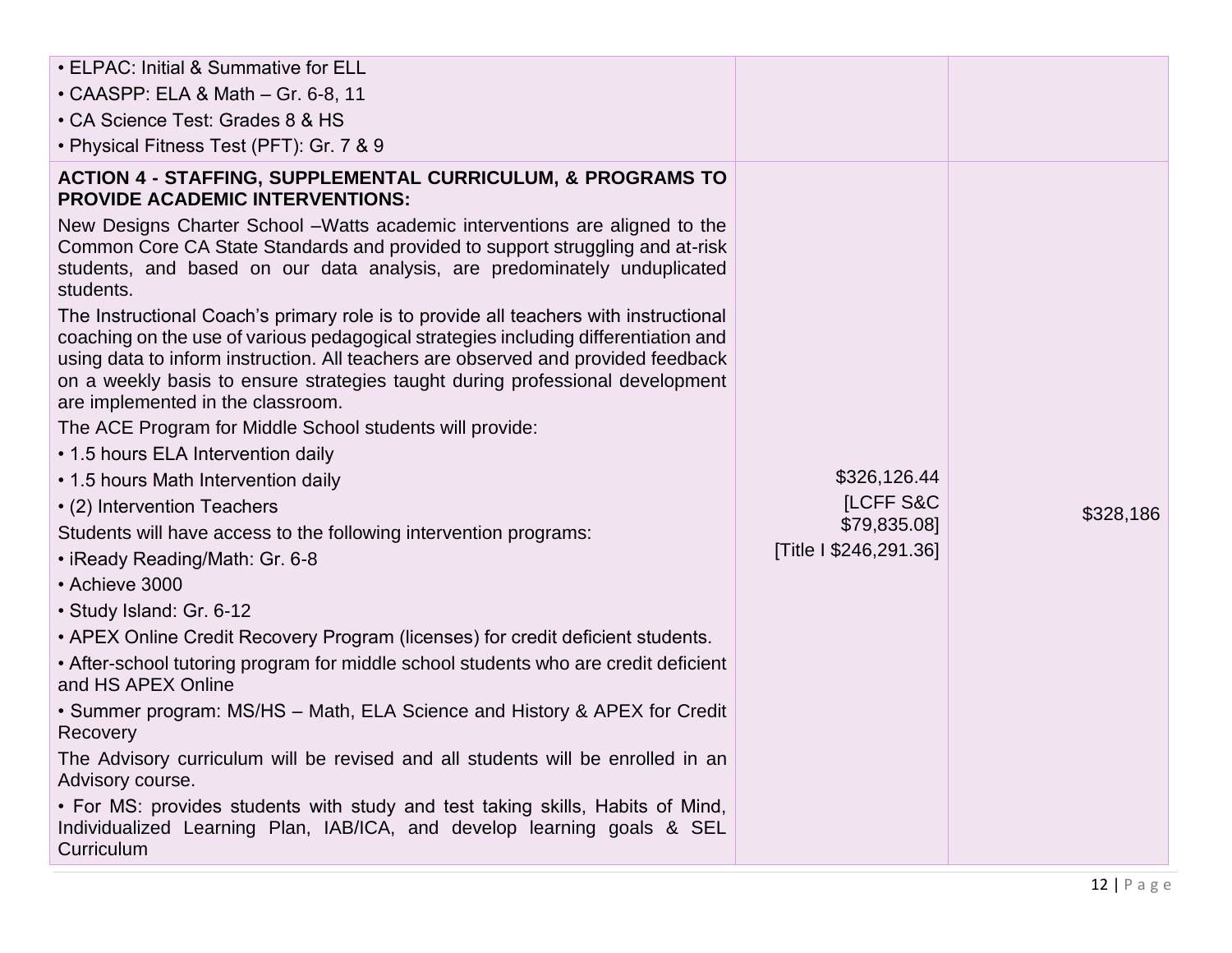| • For HS: College/career readiness lessons, financial aid planning, writing<br>resumes, use of Naviance and family connections, with a focus on SEL<br>Curriculum.                                                                                                                                                                                                                                                                                                                                                                                                              |                                                               |           |
|---------------------------------------------------------------------------------------------------------------------------------------------------------------------------------------------------------------------------------------------------------------------------------------------------------------------------------------------------------------------------------------------------------------------------------------------------------------------------------------------------------------------------------------------------------------------------------|---------------------------------------------------------------|-----------|
| All incoming students will participate in the Summer Bridge Program where<br>students will be assessed in reading, writing, and mathematics, and receive 4<br>hours of daily instruction to prepare them for the academic program in the Fall<br>semester. Summer Bridge will provide students the opportunity to strengthen their<br>skills gap in ELA and mathematics, provide culture building, understand<br>schoolwide expectations, and provide our instructional staff with rich data on the<br>types of support the students will need at the start of the school year. |                                                               |           |
| <b>ACTION 5 - STAFFING, SUPPLEMENTAL CURRICULUM, &amp; PROGRAMS</b><br><b>PROVIDE</b><br><b>SOCIAL-</b><br><b>EMOTIONAL/BEHAVIORAL</b><br><b>THAT</b><br><b>SUPPORT/INTERVENTION</b>                                                                                                                                                                                                                                                                                                                                                                                            |                                                               |           |
| Upon a review and analysis of multiple types of data including student profile data,<br>discussions with teachers, students and parents, New Designs Charter School -<br>Watts has implemented a comprehensive suite of services principally directed<br>towards our unduplicated students.                                                                                                                                                                                                                                                                                     |                                                               |           |
| The Assistant Principal of the Middle School will focus on: School Safety, truancy,<br>chronic absenteeism, implementation of PBIS, Alternatives to Suspension, and<br>Restorative Justice.                                                                                                                                                                                                                                                                                                                                                                                     | \$288,0750<br><b>LCFF S&amp;C</b>                             | \$291,250 |
| The High School Dean will focus on School Safety, truancy, chronic absenteeism,<br>implementation of PBIS, Alternatives to Suspension, and Restorative Justice.<br>The Counselor will provide academic, and social/emotional counseling; and<br>implement/deliver the SEL Curricular focus for Advisory.                                                                                                                                                                                                                                                                        |                                                               |           |
| The PBIS Team includes: HS Dean, AP Middle School, College Counselor,<br>Curriculum Specialist, Parent and student).                                                                                                                                                                                                                                                                                                                                                                                                                                                            |                                                               |           |
| <b>ACTION 6 - COURSE ACCESS &amp; COLLEGE/CAREER READINESS:</b>                                                                                                                                                                                                                                                                                                                                                                                                                                                                                                                 |                                                               |           |
| In order to prepare all students for the careers of the 21st century, it is critical that<br>our school provide students with access to a broad course of study in various<br>disciplines, beyond core subjects which include:<br>• Physical Education with a nutrition component to improve student performance<br>on PFT and support healthy eating habits.                                                                                                                                                                                                                   | \$322,784.82<br>[LCFF S&C \$222,784]<br>[LCFF Base \$100,000] | \$471,566 |
| • UC A-G Approved Courses<br>• MS Electives: Technology, ACE Math, ACE English                                                                                                                                                                                                                                                                                                                                                                                                                                                                                                  |                                                               |           |
|                                                                                                                                                                                                                                                                                                                                                                                                                                                                                                                                                                                 |                                                               |           |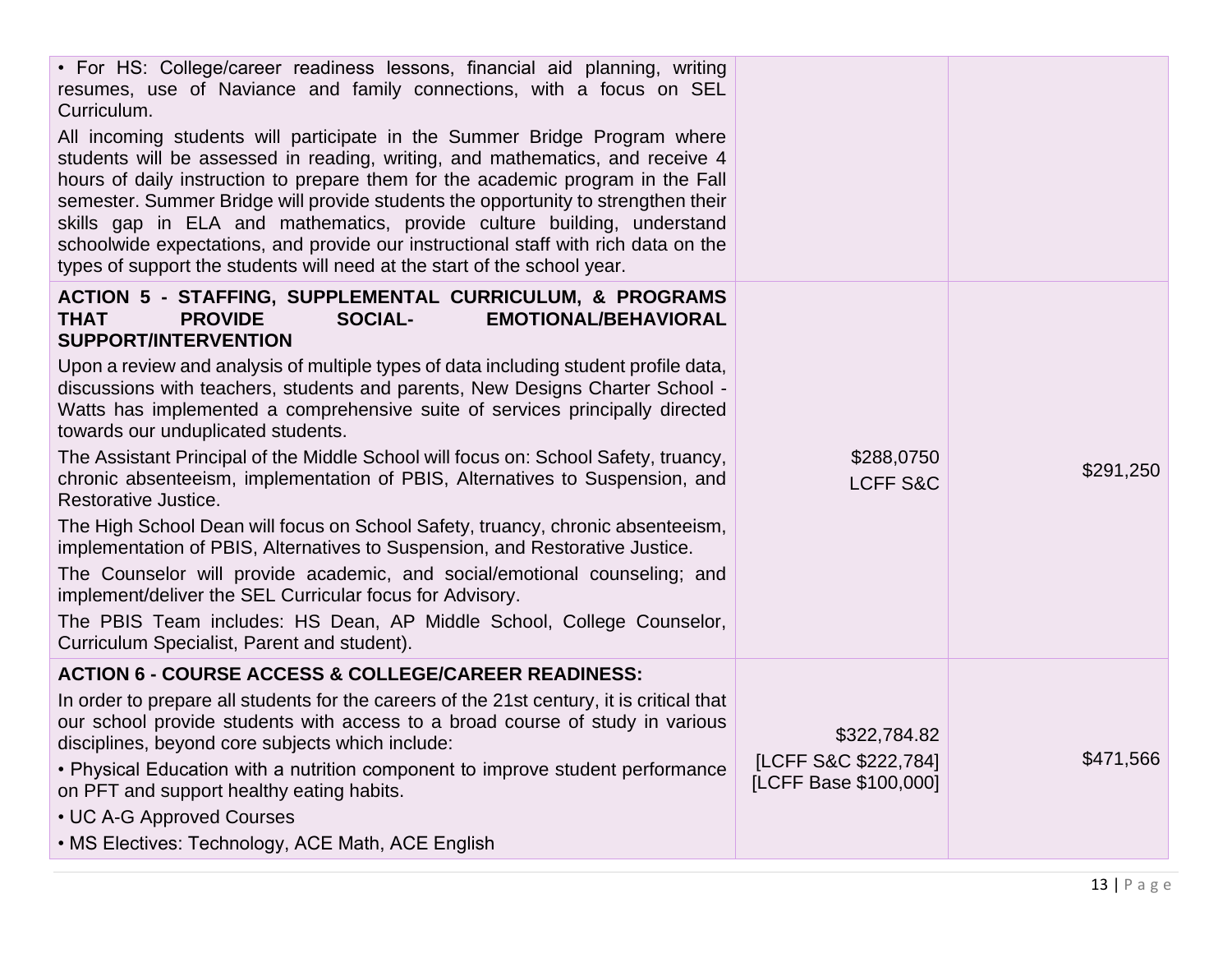| • AP Courses (AP Fee waivers)<br>• CTE Pathway Courses: Law & Diplomacy; Information Technology; Finance<br>Academy; Medical Science & Engineering<br>• IGETC Courses offered by LA Southwest College (Gen Ed course): Students<br>can earn 30 college credits by their senior year. (Political Science, Music, Art)<br>• SAT/ACT Workshops<br>• Naviance Career Planning<br>• CAASPP Test Prep Academy: for students |                                  |           |
|-----------------------------------------------------------------------------------------------------------------------------------------------------------------------------------------------------------------------------------------------------------------------------------------------------------------------------------------------------------------------------------------------------------------------|----------------------------------|-----------|
| <b>ACTION 7- FACILITIES</b><br>The following actions are essential in order to provide all students, and staff with<br>a safe, clean, and well maintained school site:<br>• Facility Site (leasing costs)<br>• Provide maintenance and repairs to ensure a clean and safe facility including<br>janitorial services.<br>• Administer annual FIT report                                                                | \$706,170.56<br>SB740, LCFF Base | \$728,525 |

#### **Goal Analysis**

A description of how funds budgeted for Actions/Services that were not implemented were used to support students, families, teachers, and staff.

All actions under this goal were completed.

NDW's commitment is to ensure our staff and scholars are safe. To do this, NDW continued to be informed by health and safety guidelines. This impacts our ability to deliver instruction in person and poses challenges in connecting with our students. We have worked diligently to create a plan that will take that into consideration and remedy the need.

As we moved to implement our Distance Learning Plan, the need to provide students with technology tools and resources to access learning virtually became a priority. The goal was to continue providing students with rigorous instruction and learning through virtual learning. To help students become more familiar with working virtually, we dedicated time to teach students and parents on how to work with the essential components of a Google Classroom and our online platforms.

The driving factors in developing the school's distance learning plan were built collaboratively through CMO Leadership as well as the Distance Learning Task Force. The Task Force considered influencing elements specific to the pandemic time period to inform the design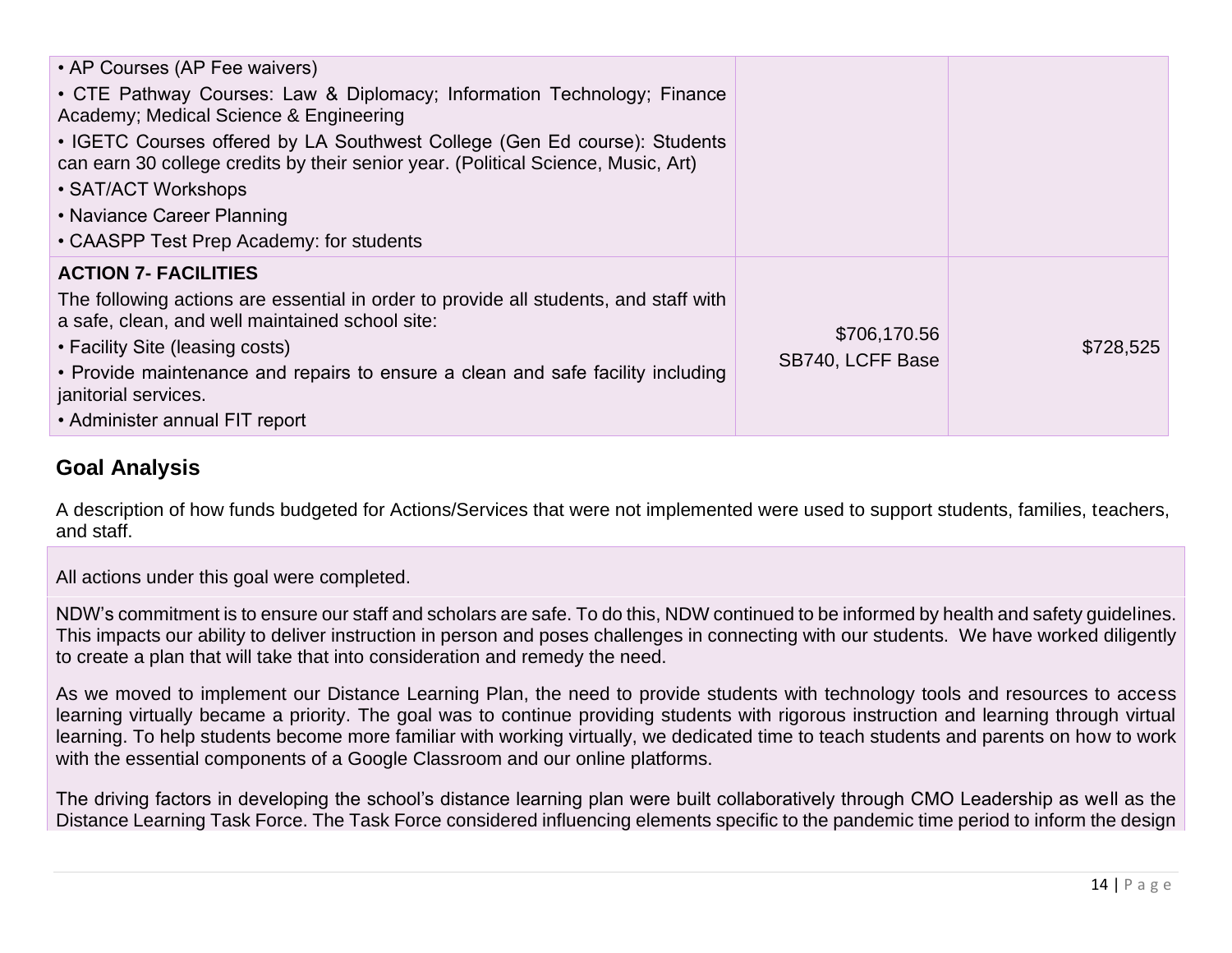of the school's Distance Learning Plan which include but not limited to Staff Wellness and Flexibility, Health and Safety Guidelines, and Communication with Families.

With the schools-issued mobile phones and checked-out technology devices, parent outreach efforts were made easy for the school support staff to monitor and check on the students' attendance and social and emotional well-being.

#### Successes:

NDW has been successful in designing an easy to follow and a user-friendly distance learning page. Remote learning sessions were accessed by students and parents through the teachers' created virtual classrooms. Digital versions of the curriculum and supplemental instructional platforms that were utilized since the start of the school closure included: Second Step, School Connect, Math and ELA Springboard, History Alive, Houghton Mifflin Harcourt, McGraw Hill, Naviance, Achieve 3000, Study Island, Defined Stem. These digital platforms aid in designing lesson plans and engaging students in a remote setting.

In order to monitor student attendance and engagement in the virtual classrooms, the school used the Student Engagement Report where students' participation levels are recorded in both synchronous and asynchronous instruction. With the schools-issued mobile phones and checked-out technology devices, parent outreach efforts were made easy for the school support staff to monitor and check on the students' attendance and social and emotional well-being.

Challenges:

One of the biggest challenges that the school went through as it transitioned to distance learning was the profound need of technology resources, technology training and education, online learning platforms, and the need to motivate students and and their families to power through while some of their family members were afflicted by the virus. To ensure the school meets the projected enrollment, recruitment efforts through radio ads are also ongoing.

## **Goal 2**

Provide all students with high quality instruction, a rigorous standards-aligned curriculum through student-centered/student driven learning experiences, that will prepare all students to strive/excel as critical thinkers, effective communicators, agency, and collaborators in an ever- changing Global world and ensure their college and career readiness.

State and/or Local Priorities addressed by this goal:

State Priorities:1, 2, 8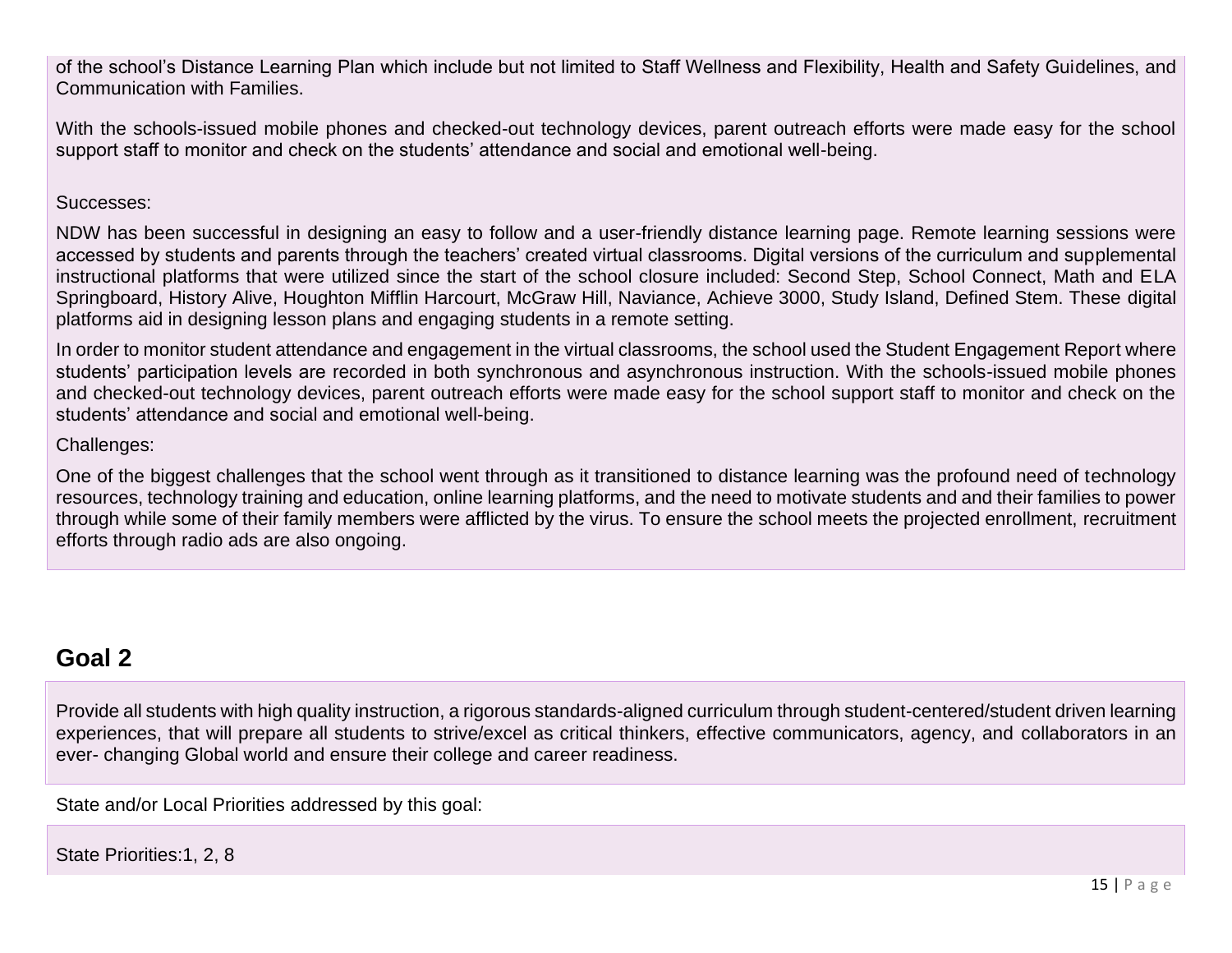#### **[Annual Measurable Outcomes](#page-34-0)**

|                                                                                                                                                                                                                                                                                       |                 | <b>Expected</b>                                              | <b>Actual</b>                                                                                                                                                                                                                                                                              |                                                                                   |  |  |  |  |
|---------------------------------------------------------------------------------------------------------------------------------------------------------------------------------------------------------------------------------------------------------------------------------------|-----------------|--------------------------------------------------------------|--------------------------------------------------------------------------------------------------------------------------------------------------------------------------------------------------------------------------------------------------------------------------------------------|-----------------------------------------------------------------------------------|--|--|--|--|
| % of teachers who are appropriately credentialed and assigned<br>(Target 100%)                                                                                                                                                                                                        |                 |                                                              | MET: 100% Teachers who are appropriately credentialed and<br>assigned                                                                                                                                                                                                                      |                                                                                   |  |  |  |  |
| materials (Target 100%)                                                                                                                                                                                                                                                               |                 | % of students with access to standards-aligned instructional |                                                                                                                                                                                                                                                                                            | MET: 100% Students<br>with access to standards-aligned<br>instructional materials |  |  |  |  |
|                                                                                                                                                                                                                                                                                       |                 | Facility Inspection Tool (FIT) Score (Target "Good")         | MET: "Good"                                                                                                                                                                                                                                                                                |                                                                                   |  |  |  |  |
| Implementation of academic content standards will improve to "Full"<br>Implementation" (Level 4) or "Full implementation and<br>Sustainability" (Level 5) for all students, including access for<br>English learners, as measured by the Local Indicator Rubric<br>(Targets in Table) |                 |                                                              | MET: Implementation of academic content standards will improve<br>to "Full Implementation" (Level 4) or "Full implementation and<br>Sustainability" (Level 5) for all students, including access for<br>English learners, as measured by the Local Indicator Rubric<br>(Outcomes in Table) |                                                                                   |  |  |  |  |
| OPTION 2: CDE REFLECTION<br>TOOL; ACAD. STANDARDS                                                                                                                                                                                                                                     |                 |                                                              | TOOL; ACAD. STANDARDS                                                                                                                                                                                                                                                                      | OPTION 2: CDE REFLECTION                                                          |  |  |  |  |
|                                                                                                                                                                                                                                                                                       | 2019-20         |                                                              |                                                                                                                                                                                                                                                                                            | 2019-20                                                                           |  |  |  |  |
| <b>ELA</b>                                                                                                                                                                                                                                                                            | 5               |                                                              | <b>ELA</b>                                                                                                                                                                                                                                                                                 | 5                                                                                 |  |  |  |  |
| <b>ELD</b>                                                                                                                                                                                                                                                                            | 5               |                                                              | <b>ELD</b>                                                                                                                                                                                                                                                                                 | 5                                                                                 |  |  |  |  |
| <b>MATH</b>                                                                                                                                                                                                                                                                           | 5               |                                                              | <b>MATH</b>                                                                                                                                                                                                                                                                                | 5                                                                                 |  |  |  |  |
| <b>NGSS</b>                                                                                                                                                                                                                                                                           | $\overline{4}$  |                                                              | <b>NGSS</b>                                                                                                                                                                                                                                                                                | 5                                                                                 |  |  |  |  |
| <b>HISTORY</b>                                                                                                                                                                                                                                                                        | $\overline{4}$  |                                                              | <b>HISTORY</b>                                                                                                                                                                                                                                                                             | $\overline{4}$                                                                    |  |  |  |  |
| <b>CTE</b>                                                                                                                                                                                                                                                                            | 5               |                                                              | <b>CTE</b>                                                                                                                                                                                                                                                                                 | $\overline{4}$                                                                    |  |  |  |  |
| <b>HEALTH</b>                                                                                                                                                                                                                                                                         | 5               |                                                              | <b>HEALTH</b>                                                                                                                                                                                                                                                                              | $\overline{4}$                                                                    |  |  |  |  |
| PHYSICAL ED.                                                                                                                                                                                                                                                                          | $5\phantom{.0}$ |                                                              | PHYSICAL ED.                                                                                                                                                                                                                                                                               | $\overline{4}$                                                                    |  |  |  |  |
| <b>VAPA</b>                                                                                                                                                                                                                                                                           | 3               |                                                              | <b>VAPA</b>                                                                                                                                                                                                                                                                                | $\overline{4}$                                                                    |  |  |  |  |
| <b>WORLD LANG.</b>                                                                                                                                                                                                                                                                    | 3               |                                                              | WORLD LANG.                                                                                                                                                                                                                                                                                | $\overline{4}$                                                                    |  |  |  |  |
| Increase % of Grade 7 students who meet all 6 areas of the HFZ<br>on the PFT (Target: 20%)                                                                                                                                                                                            |                 |                                                              | N/A - CDE suspension of state testing due to COVID pandemic                                                                                                                                                                                                                                |                                                                                   |  |  |  |  |
| Increase % of Grade 9 students who meet all 6 areas of the HFZ<br>N/A - CDE suspension of state testing due to COVID pandemic<br>on the PFT (Target: 38%)                                                                                                                             |                 |                                                              |                                                                                                                                                                                                                                                                                            |                                                                                   |  |  |  |  |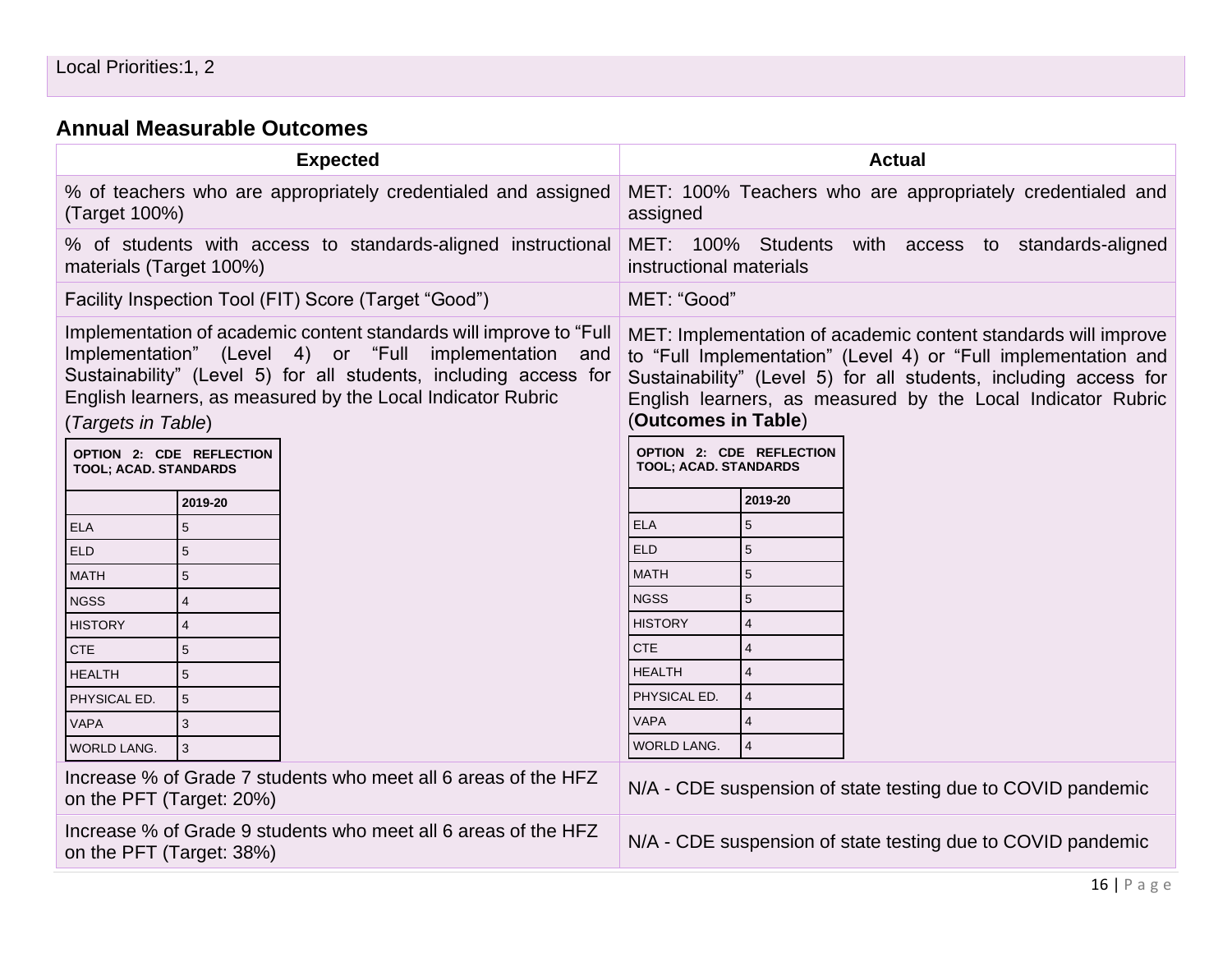## **Actions / Services**

| <b>Planned</b><br><b>Action/Service</b>                                                                                                                                                                                                                                                                                                                                                                                                                                                                                                                                                                                                                                                                                                                                                                                                                                                                                                                                                                                                                                                                                                                                                                                                                                                                                                                                                                                                                                                                                                                 | <b>Budgeted</b><br><b>Expenditures</b>                                                       | <b>Actual Expenditures</b> |
|---------------------------------------------------------------------------------------------------------------------------------------------------------------------------------------------------------------------------------------------------------------------------------------------------------------------------------------------------------------------------------------------------------------------------------------------------------------------------------------------------------------------------------------------------------------------------------------------------------------------------------------------------------------------------------------------------------------------------------------------------------------------------------------------------------------------------------------------------------------------------------------------------------------------------------------------------------------------------------------------------------------------------------------------------------------------------------------------------------------------------------------------------------------------------------------------------------------------------------------------------------------------------------------------------------------------------------------------------------------------------------------------------------------------------------------------------------------------------------------------------------------------------------------------------------|----------------------------------------------------------------------------------------------|----------------------------|
| <b>ACTION 1 - PROFESSIONAL DEVELOPMENT</b><br>New Designs Charter School – Watts will provide all teachers with evidence based<br>professional development aligned to the CA State Standards, school's mission<br>and educational program and targeted to meet the needs of our students. Topics<br>of focus will include:<br>• Marzano observation DQ2, DQ9<br>• Use of Academic Language<br>• Classroom Management<br>• Interim Assessment (IAB's)<br>• Use of technology in the classroom<br>• Diversity and Inclusion<br>• Using and applying the Renaissance and Data Directives<br>• Data Driven Instruction: Analyzing Student's Data for instruction<br>• Modeling Instruction: Teacher collaboration in Lesson Designs and Instruction<br>• Universal Design for Learning: Differentiated Instruction<br>• Use of Differentiated Instruction, Activities and the use of Centers<br>• Teacher Collaboration: Examining Student work to inform instruction.<br>• Social Emotional Learning Curriculum<br>• SPED Training: Modifications & accommodations<br>• Principal coaching: LACOE (Title II)<br>As a result of our school's identification for CSI, all teachers will receive<br>Instructional Coaching that is content and/or strategy based (Funded with CSI<br>Grant Funds):<br>• Instructional Coach: Math Department<br>• Instructional Coach: ELA<br>. Instructional on strategies to engage students including differentiation.<br>. Behavioral Analyst Coach on strategies dealing with disruptive behavior and de-<br>escalation. | \$234,112.80<br><b>ILCFF Base</b><br>\$62,076.68<br>[Title II \$5,036.12]<br>[CSI \$167,000] | \$103,950                  |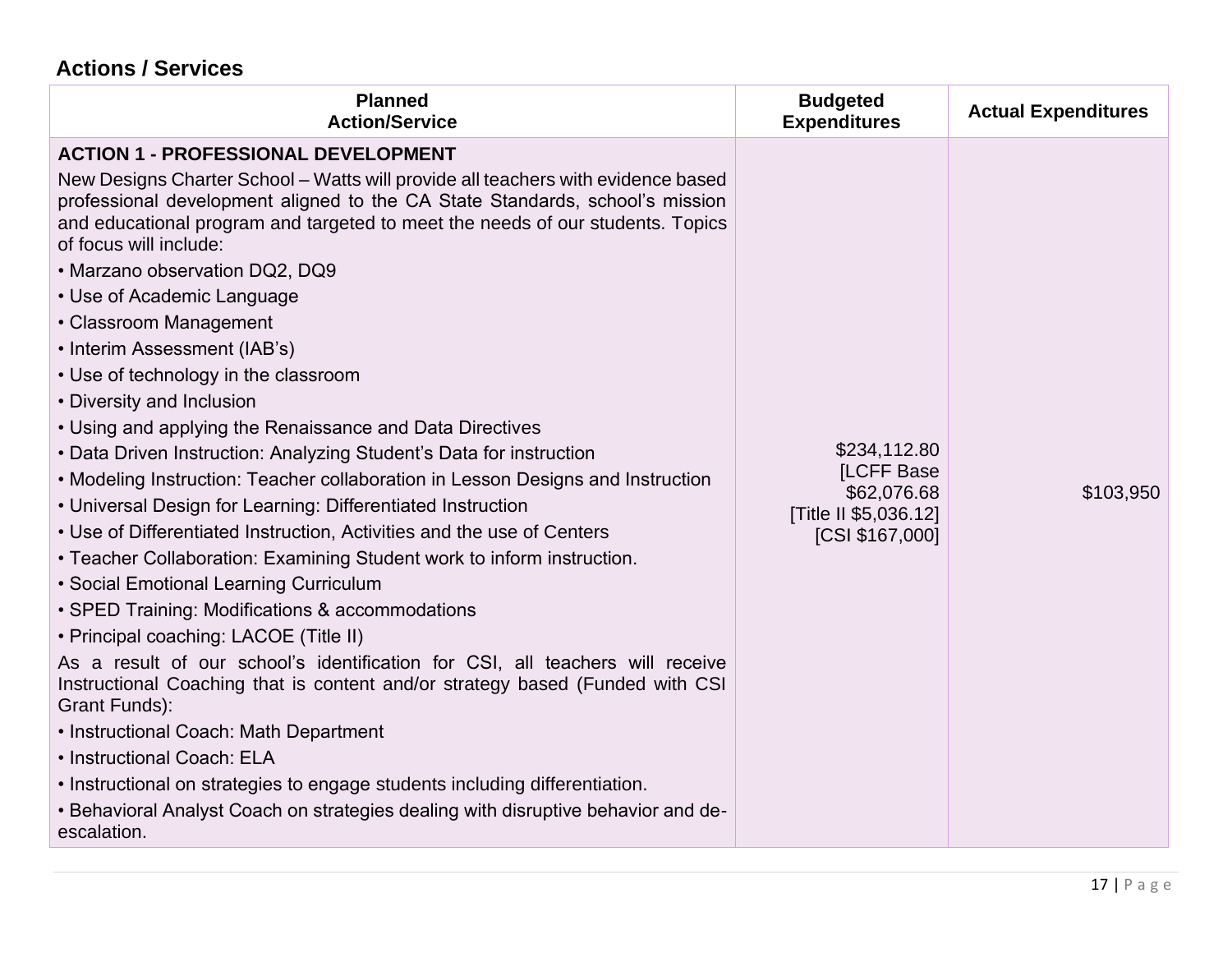| • SPED Coaching/training for all staff on accommodations and modifications and                                                                             |                      |          |
|------------------------------------------------------------------------------------------------------------------------------------------------------------|----------------------|----------|
| differentiation strategies for SWD.                                                                                                                        |                      |          |
| • EL Consultant: Coaching to improve ELD Instruction, coaching teacher on                                                                                  |                      |          |
| integrated ELD                                                                                                                                             |                      |          |
| • Restorative Justice/Practices: Training and ongoing coaching for entire staff for<br>schoolwide implementation.                                          |                      |          |
| New Designs Charter School - Watts also provides its staff with additional<br>professional learning through off-site workshops, conferences which include: |                      |          |
| • PowerSchool                                                                                                                                              |                      |          |
| • PBIS Training (Funded with CSI Grant)                                                                                                                    |                      |          |
| • i-Ready                                                                                                                                                  |                      |          |
| • New Teacher Academy                                                                                                                                      |                      |          |
| • CAASPP Institute                                                                                                                                         |                      |          |
| • CAST Academy                                                                                                                                             |                      |          |
| • AP Summer Institute                                                                                                                                      |                      |          |
| • PLTW trainings                                                                                                                                           |                      |          |
| • Springboard                                                                                                                                              |                      |          |
| $\cdot$ ERWC                                                                                                                                               |                      |          |
| ACTION 2 - STAFFING, SERVICES & PROGRAM TO SERVICE ELL<br><b>STUDENTS:</b>                                                                                 |                      |          |
| New Design Charter School - Watts will adhere to the school's EL Master Plan.                                                                              | \$50,982.93          | \$48,555 |
| The Assistant Principal will administer the ELPAC and review results to identify EL                                                                        | <b>LCFF S&amp;C</b>  |          |
| for reclassification. Designated ELD course will be taught by ELA teachers. For<br>High School Designated ELD course, Edge curriculum will be used.        |                      |          |
| <b>ACTION 3 - CORE CURRICULUM TO BE PURCHASED:</b>                                                                                                         |                      |          |
| Every student has access to standards-aligned curriculum. New Designs Charter                                                                              |                      |          |
| School - Watts will purchase the following core curriculum and/or instructional                                                                            |                      |          |
| materials:                                                                                                                                                 | \$34,450             |          |
| • Springboard consumables for MS in ELA and Math                                                                                                           | [LCFF Base \$29,450] | \$29,792 |
| • Science curriculum                                                                                                                                       | [CSI \$5,000]        |          |
| • History Curriculum                                                                                                                                       |                      |          |
| • Math Manipulatives (Funded with CSI Grant)                                                                                                               |                      |          |
|                                                                                                                                                            |                      |          |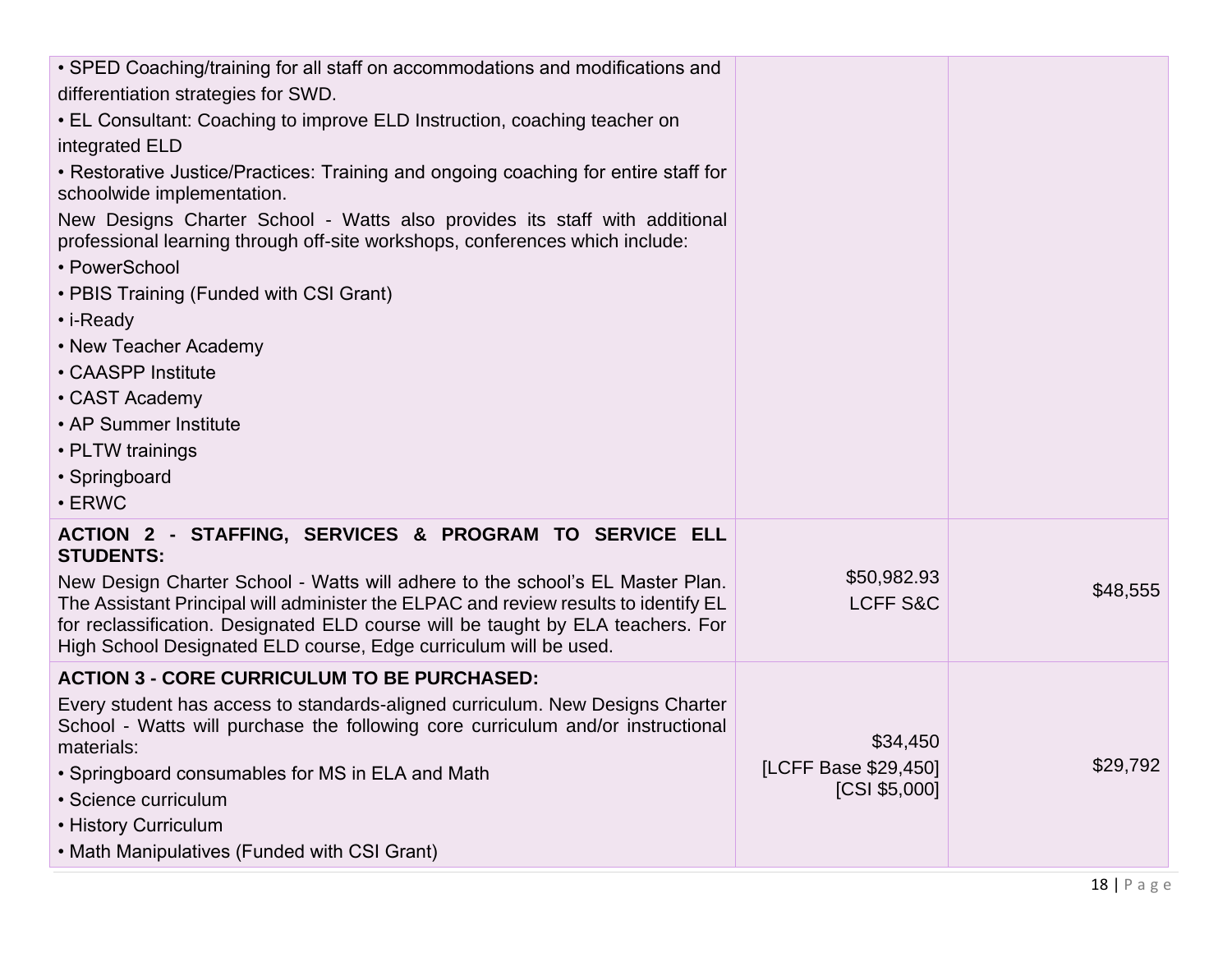| <b>ACTION 4 - TECHNOLOGY</b><br>New Designs Charter School – Watts has successfully implemented a 1:1 student<br>to device ratio, and teachers utilize Google Apps for Education (GAFE). Annually,<br>the Informational Technology Coordinator and IT Assistant will conduct needs<br>assessment based on staff and student needs and provide all tech support and<br>maintenance. Annual, purchases for technology include but are not limited to:<br>• Chromebooks (replacement) & |                                     |           |
|--------------------------------------------------------------------------------------------------------------------------------------------------------------------------------------------------------------------------------------------------------------------------------------------------------------------------------------------------------------------------------------------------------------------------------------------------------------------------------------|-------------------------------------|-----------|
| Mobile carts (6)<br>• Promethean Boards (5)<br>• Projectors<br>• Desktop computers<br>• Headsets/headphones<br>• Tablets for grade 11<br>• IT equipment<br>• IT Coordinator<br>• IT Assistant                                                                                                                                                                                                                                                                                        | \$137,019.46<br><b>LCFF S&amp;C</b> | \$130,492 |

#### **Goal Analysis**

A description of how funds budgeted for Actions/Services that were not implemented were used to support students, families, teachers, and staff.

Instead of the Marzano observation tool, we implemented the Danielson Teacher Evaluation Tool. Also, the Principal coaching at LACOE was not implemented. The funds were used to provide professional development for teachers. Also, the ELPAC Assessment was not done because of school closure. This action did not have funds assigned to it.

NDW believes that quality learning begins with quality teaching. During the 2019-2020 S.Y., the school invested in the Danielson Teacher Evaluation Framework, a brand-new teacher evaluation system. The goal was to incorporate in the PD plan for teachers the different domains of the evaluation tool. Both teachers and administrators need to learn the program for effective implementation.

While professional learning sessions that NDW teachers and staff were registered to participate in were mostly cancelled during the second semester, equivalent pieces of training were conducted virtually. These trainings were mostly hosted by LACOE: PBIS, STEM, Math Routines and Practices and EL Modules.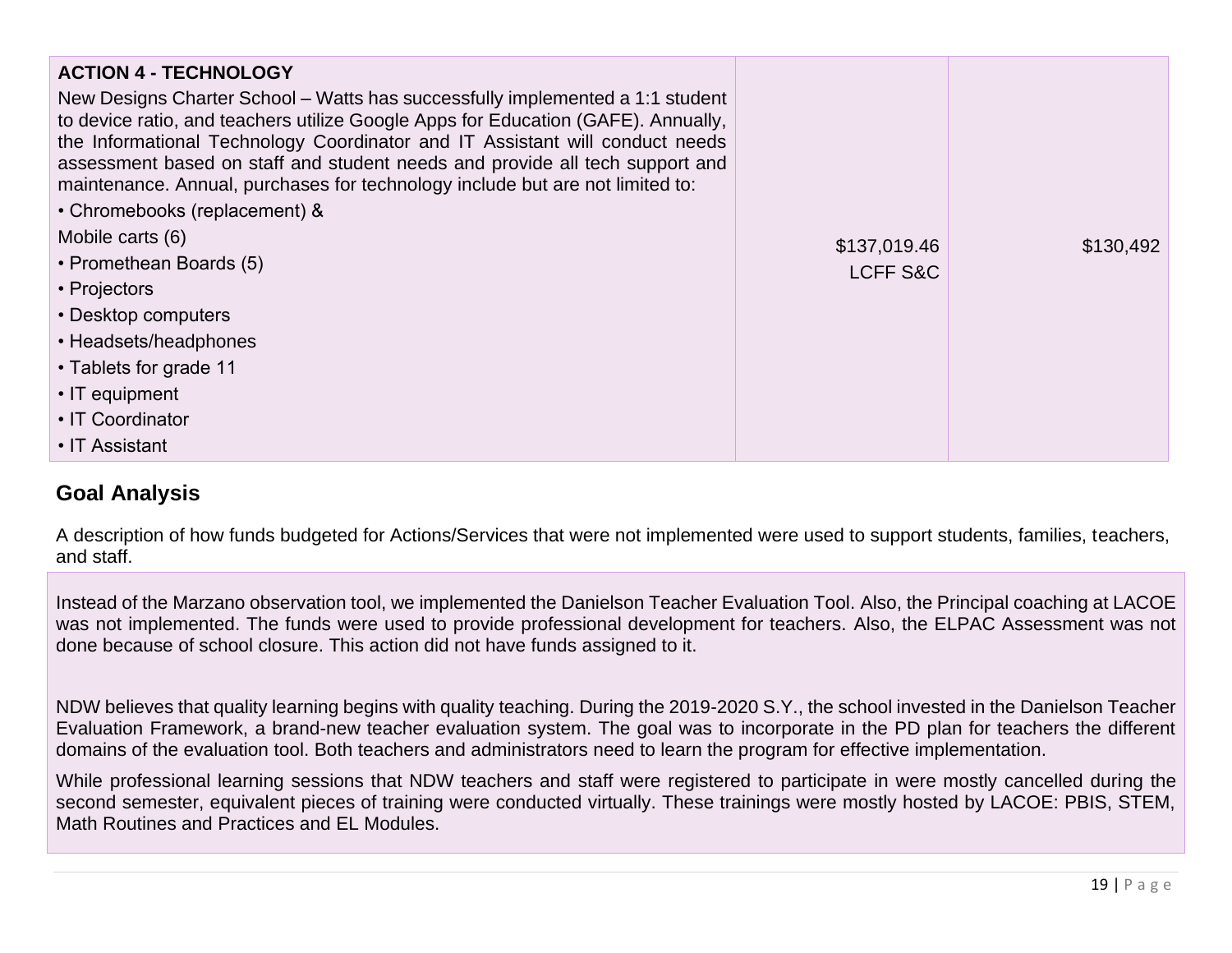#### Successes:

In spite of the many changes that the NDW community were confronted with, the pandemic brought our stakeholders together. Teachers participated actively in different Task Forces: Instructional Program, Safety, Mental Health and Social Well-Being of All, Communication and Engagement. Teachers willingly volunteered to facilitate PD topics within their areas of strength. In addition, NDW continued to register its school for Tier 1, Year 3 of PBIS at LACOE. Coaches and members of the PBIS Team participated in the pieces of training scheduled this academic year. School leaders were registered and participated in this year's CCSA conference.

#### Challenges:

There is a need for NDW faculty and staff to learn how best to implement the new Danielson Teacher Evaluation Tool in a virtual setting.

## **Goal 3**

Improve student academic outcomes by effectively collaborating with parents, families and community partners to support student learning and achievement and provide a safe and welcoming learning environment.

State and/or Local Priorities addressed by this goal:

State Priorities: 3, 6

Local Priorities: 3, 6

#### **[Annual Measurable Outcomes](#page-34-0)**

| <b>Expected</b>                                                                                                                                         | <b>Actual</b>                                                                         |
|---------------------------------------------------------------------------------------------------------------------------------------------------------|---------------------------------------------------------------------------------------|
| Parent involvement through input in decision-making will include<br>parents of unduplicated students and students with disabilities<br>(Target: "Meet") | MET: Held monthly SSC and ELAC meetings; bimonthly Parent<br><b>Townhall meetings</b> |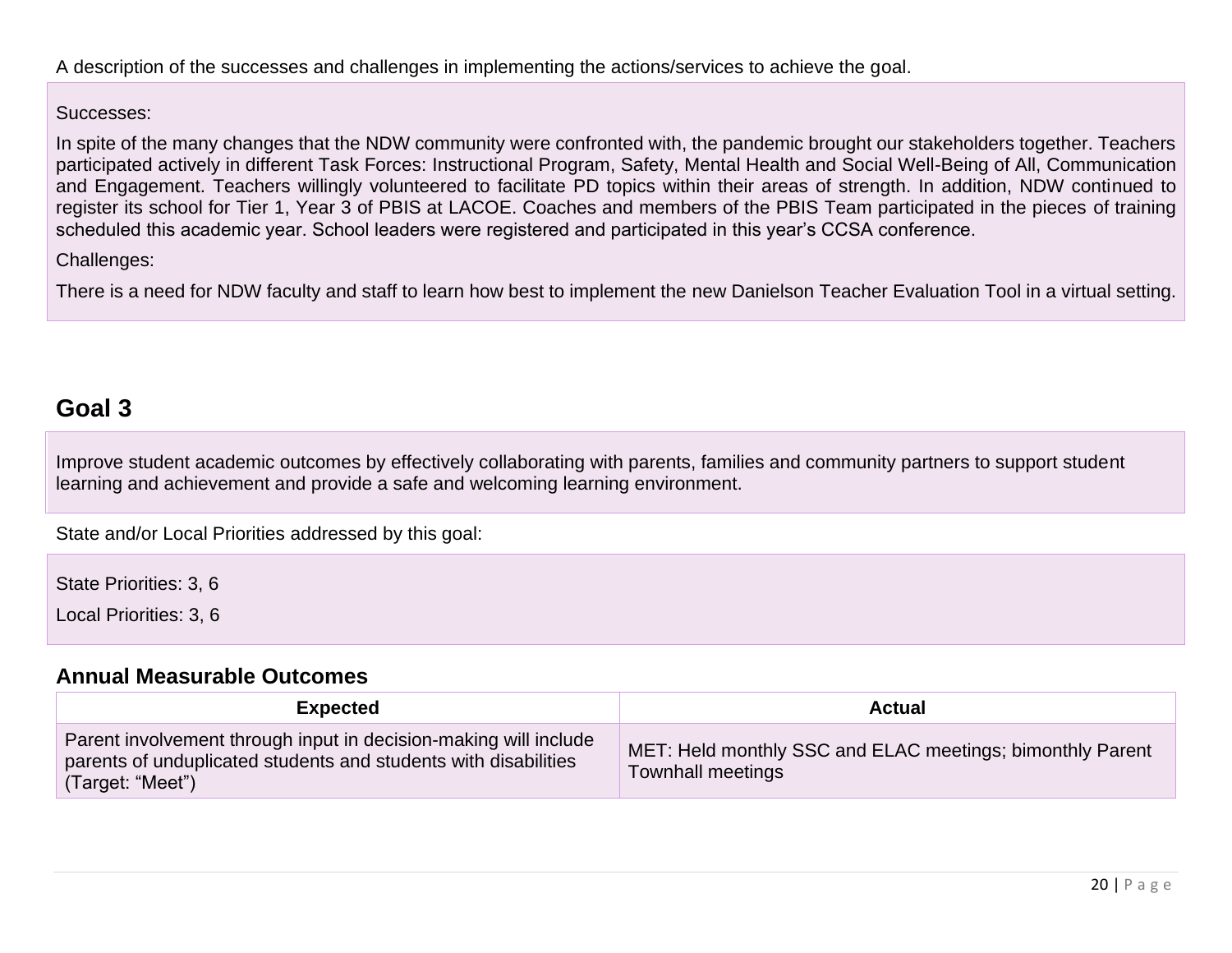| Parent involvement will include opportunities for participation in<br>programs for unduplicated students and Students with Disabilities<br>(Target: "Meet") | MET:<br>Parents participated in Friday Assemblies where students are<br>recognized weekly by their teachers, Honors Induction<br>Ceremony, Parent Orientation, Open House, Parent-Teacher<br>Conferences |
|-------------------------------------------------------------------------------------------------------------------------------------------------------------|----------------------------------------------------------------------------------------------------------------------------------------------------------------------------------------------------------|
| Maintain suspension rates <2% (Target: <2%)                                                                                                                 | 3.2% Suspension Rate 2019-20 (Source: Ed-Data)                                                                                                                                                           |
| Maintain expulsion rates <1% (Target: <1%)                                                                                                                  | MET: 0% Expulsion Rate 2019-20 (Source: Ed-Data)                                                                                                                                                         |
| Increase participation rate on parent survey (Target: 35%)                                                                                                  | MET: 56% Parent participation rate on survey                                                                                                                                                             |
| Increase participation rate on student survey (Target: >90%)                                                                                                | MET: 93% Student participation rate on survey                                                                                                                                                            |
| Increase participation rate on staff survey (Target: >90%)                                                                                                  | MET: 95% Staff participation rate on survey                                                                                                                                                              |

#### **Actions / Services**

| <b>Planned</b><br><b>Action/Service</b>                                                                                                                                                                                                                                                                                                                                                                                                                                                                                                                                              | <b>Budgeted</b><br><b>Expenditures</b> | <b>Actual Expenditures</b> |
|--------------------------------------------------------------------------------------------------------------------------------------------------------------------------------------------------------------------------------------------------------------------------------------------------------------------------------------------------------------------------------------------------------------------------------------------------------------------------------------------------------------------------------------------------------------------------------------|----------------------------------------|----------------------------|
| ACTION 1 -STAFFING, PROGRAMS, STRATEGIES & ACTIVITIES TO<br><b>PROMOTE A POSITIVE SCHOOL CLIMATE &amp; ENSURE A SAFE SCHOOL:</b><br>New Designs Charter School – Watts will implement the following actions and<br>services to ensure all students are provided with a safe, welcoming, engaging, and<br>positive learning community.<br>• The Leadership Team will annually review<br>and revise the Comprehensive School Safety Plan, train staff, administer monthly<br>drills.<br>• Campus Aide will provide supervision on school premises throughout the<br>instructional day. | \$292,970<br><b>LCFF S&amp;C</b>       | \$175,470                  |
| • Host Field Trips that provide experiential learning opportunities<br>• Host Clubs & Organizations: Debate, Music, Global Impact, & Cheer<br>• Learning Celebrations: recognizing Student of the week, Student of the Month,<br>Honors Induction Ceremony & EOY Celebration.<br>• Competitions: Debate, Science & Olympiad, Math Quiz Bowl, Spelling Bee<br>Engineering, Investigatory Projects<br>• Student Council for MS/HS                                                                                                                                                      |                                        |                            |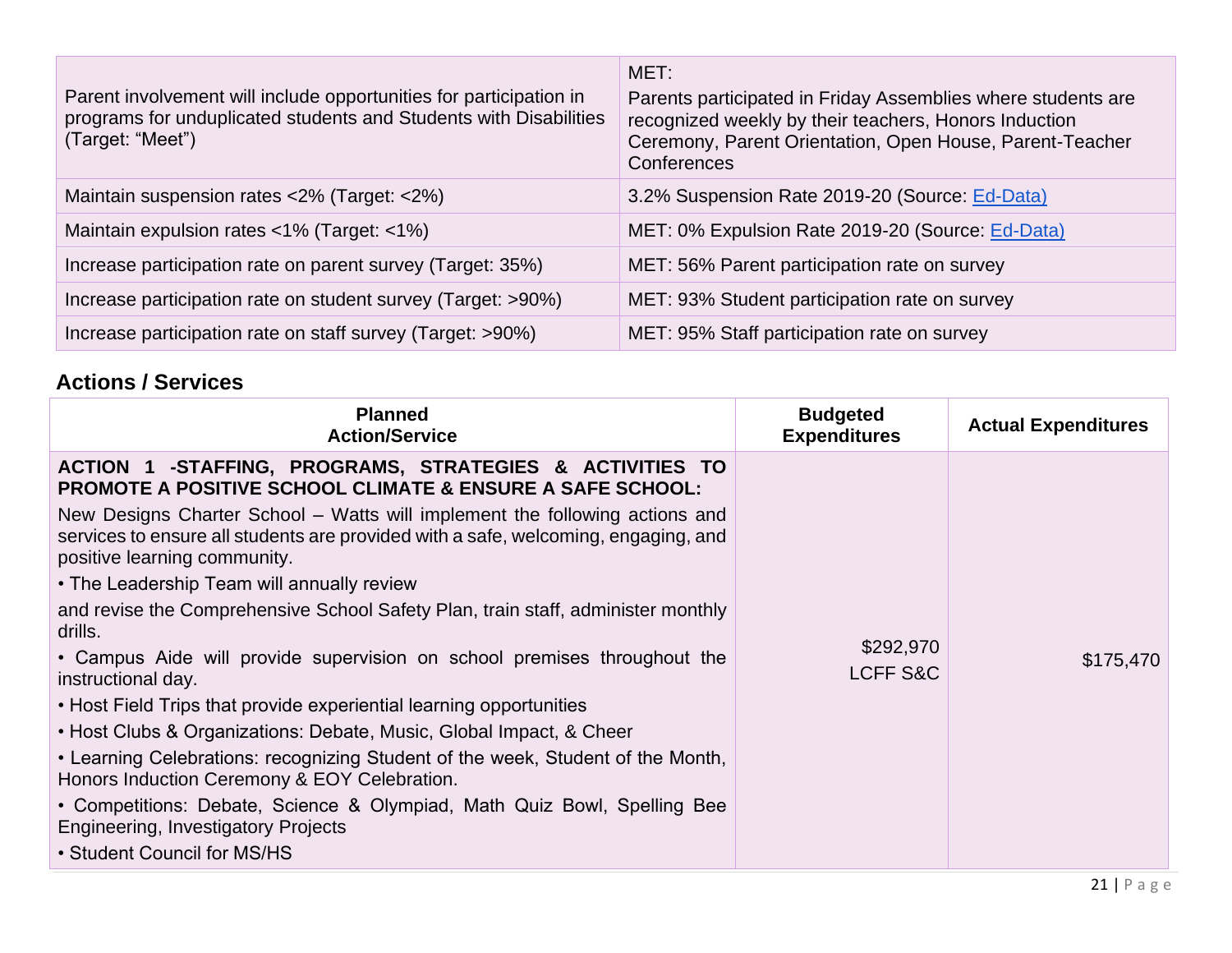| • CIF Sports Program: Led by the Athletics                                                                                                                                                                                                                                                                                                                                                                                |                              |          |
|---------------------------------------------------------------------------------------------------------------------------------------------------------------------------------------------------------------------------------------------------------------------------------------------------------------------------------------------------------------------------------------------------------------------------|------------------------------|----------|
| Director - Basketball, Track, Volleyball, Football, Soccer, & Softball. (GPA                                                                                                                                                                                                                                                                                                                                              |                              |          |
| Requirement 2.5, chronically absent)                                                                                                                                                                                                                                                                                                                                                                                      |                              |          |
| • Launching PBIS Kick-off - Year 1                                                                                                                                                                                                                                                                                                                                                                                        |                              |          |
| Implementations bring parents, community, teachers, students and staff - learn<br>about PBIS, expectations for students and parents                                                                                                                                                                                                                                                                                       |                              |          |
| • Administer Panorama Parent, student and staff surveys.                                                                                                                                                                                                                                                                                                                                                                  |                              |          |
| <b>ACTION 2 - METHODS BY WHICH PARENTS PARTICIPATE IN DECISION-</b><br><b>MAKING:</b>                                                                                                                                                                                                                                                                                                                                     |                              |          |
| To promote and elicit parent input in decision-making, New Designs Charter<br>School-Watts will host and facilitate SSC Meetings during the school year with<br>annual elections to include parents, staff, students, and teachers.<br>New Designs Charter School - Watts will continue to adhere to the requirements<br>of AB716, and the school's LCAP will serve as its School Plan for Student<br>Achievement (SPSA). | \$395<br><b>LCFF S&amp;C</b> | \$1,495  |
| During the school year SSC will provide input/feedback on the LCAP<br>Actions/services and monitor annual measurable outcomes. This is an opportunity<br>for parents and community members to provide input on student programs and<br>the allocation of Title I Funds.                                                                                                                                                   |                              |          |
| <b>ACTION 3 - OPPORTUNITIES PROVIDED TO SUPPORT PARENT</b><br><b>ENGAGEMENT &amp; PARTICIPATION:</b><br>The Community Outreach/Recruitment Coordinator will facilitate the following:<br>• Coffee with the Principal<br>• Parent workshops:<br>o PowerSchool<br>o What is CAASPP?                                                                                                                                         | \$925                        | \$66,595 |
| o Data-driven decision-making<br>o CA School Dashboard<br>o LCAP Development<br>• Host school Functions which include but not limited to: Hispanic Heritage<br>Month; Black History Month; Cinco de Mayo<br>• Parent/teacher Conferences: Gr 6-12                                                                                                                                                                         | <b>LCFF S&amp;C</b>          |          |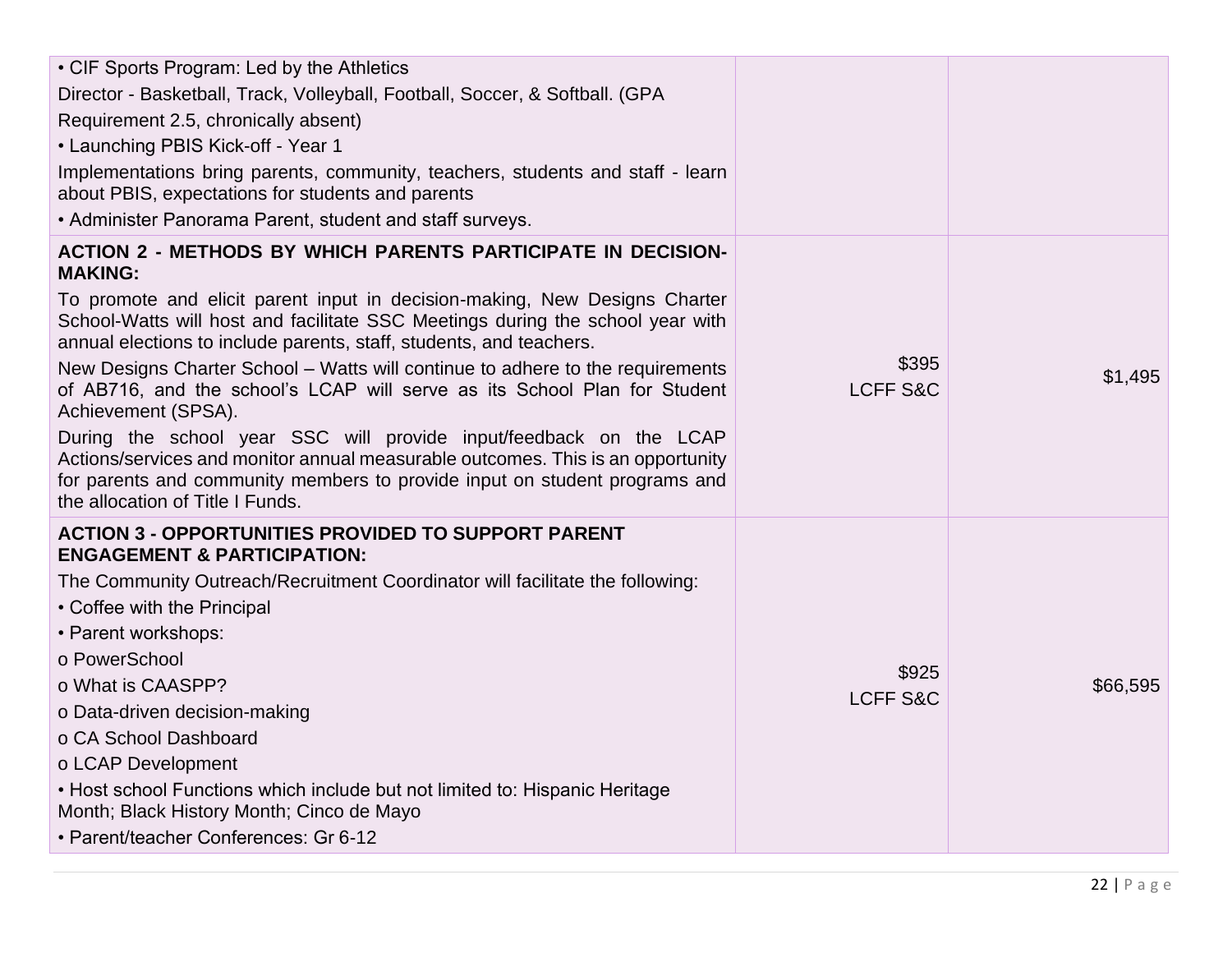| • Host Parent Orientation at the beginning of the academic year                  |  |
|----------------------------------------------------------------------------------|--|
| • Communicate with families on upcoming events, committee meetings, etc.         |  |
| • Promote volunteer program                                                      |  |
| • Host parent/student orientation                                                |  |
| • Provide translation services                                                   |  |
| • Issue invitations to families for school-wide events, and forum especially for |  |
| families/guardians with unduplicated students (EL, low income, foster youth) and |  |
| families with children identified with a disability.                             |  |
| • Parent Cohort Meetings                                                         |  |

#### **Goal Analysis**

A description of how funds budgeted for Actions/Services that were not implemented were used to support students, families, teachers, and staff.

Panorama survey was not implemented. The funds were used to support field trips and sporting activities for students.

As the school transitioned, considerable effort was exerted to build a functional distance learning webpage to ensure ease of access to curriculum and instruction in a single location. Regular communication with the school community is critical to the success of our distance learning plan. Communications from the school were provided through the following methods: School Website, Email, Text Message Alerts, Phone Calls, United States Mail, Social Media Alerts, Coffee with the Principal and Town Hall meetings

Parents were advised to not "opt out" of receiving contact from your school as to not miss pertinent information and/or announcements from the school regarding their student or school activities; NDW immediately alerted families on COVID-19 updates impacting students through a news section on the website with subsequent communications via other means. Teachers were also essential in being providers of information to students and families; specifically, regarding their classrooms, but additionally at times, when necessary, to other stakeholders; Parents contact the school and/or Administrators through email and telephone either through the office phone number or Administrator cell phone numbers.

A description of the successes and challenges in implementing the actions/services to achieve the goal.

NDW's ability to explore varied communication platforms assisted in achieving our goal to stay connected with our students and families remotely. Checking out school-issued mobile phones and other technology resources needed to the administrators and support staff facilitated ongoing communication between home and school. A close-knit support system became biproducts of open and honest discussion of fears and uncertainties as well as genuine expression of empathy and care.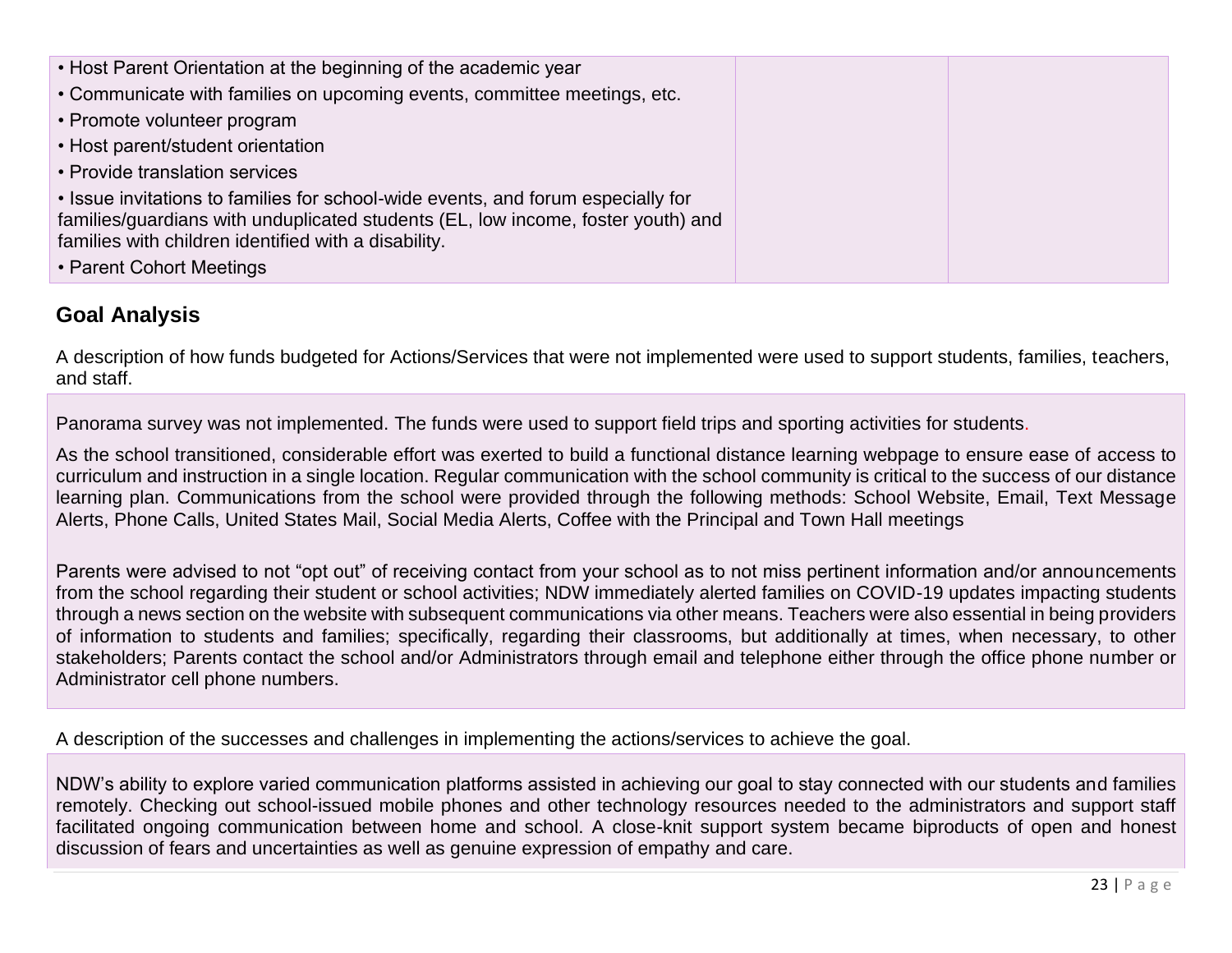While some of the NDW community bonded strongly with others, there were some who preferred to stay inwardly and privately. Unmindful of the calls made by the school, some students and families remain unresponsive and non-communicative. These observations resulted in the declining attendance rate by the end of the second semester of 2019-2020 SY, as well as the low enrollment numbers registered for the 2020-2021 academic year.

# **Annual Update for the 2020–21 Learning Continuity and Attendance Plan**

The following is the local educational agency's (LEA's) analysis of its 2020-21 Learning Continuity and Attendance Plan (Learning Continuity Plan).

## **In-Person Instructional Offerings**

#### **Actions Related to In-Person Instructional Offerings**

| <b>Description</b>                                                                                                                                                                                                                                                                                                                                                                                                                                                                                                                                                                                                                                                                                                                                                                                                                                                                                                                                    | <b>Total Budgeted</b><br><b>Funds</b> | <b>Estimated</b><br>Actual<br><b>Expenditures</b> | Contributing |
|-------------------------------------------------------------------------------------------------------------------------------------------------------------------------------------------------------------------------------------------------------------------------------------------------------------------------------------------------------------------------------------------------------------------------------------------------------------------------------------------------------------------------------------------------------------------------------------------------------------------------------------------------------------------------------------------------------------------------------------------------------------------------------------------------------------------------------------------------------------------------------------------------------------------------------------------------------|---------------------------------------|---------------------------------------------------|--------------|
| Principal & Teacher salaries for in-person and distance learning<br>Our school will provide at least 265 instructional minutes Monday – Thursday (240<br>instructional minutes on Fridays); and 180 instructional days that exceeds the state's<br>requirement of 175 days; and 240 daily instructional minutes.<br>All teachers participated in 4-weeks (of intensive summer professional development<br>prior to the start of the 2020-21 school year, weekly professional development<br>during the academic year; for all teachers focused on data analysis of student work<br>and assessment; and developing plans to improve student achievement across all<br>student groups, and accelerate student learning, during the academic year.<br>* 10% of salaries will be funded with LCFF Supplemental & Concentration funds<br>(contributing column) and the remaining 85% with LCFF Base Funds. Total amount<br>funded with LCFF S&C: \$165,660 | \$1,656,607                           | \$1,636,391                                       | ∗۷           |
| Procurement of PPE equipment, additional supplies, materials, partitions, janitorial<br>services for personal protection, hygiene, health & safety and disinfecting<br>classrooms, school equipment, etc.                                                                                                                                                                                                                                                                                                                                                                                                                                                                                                                                                                                                                                                                                                                                             | \$212,539                             | \$120,286                                         | N            |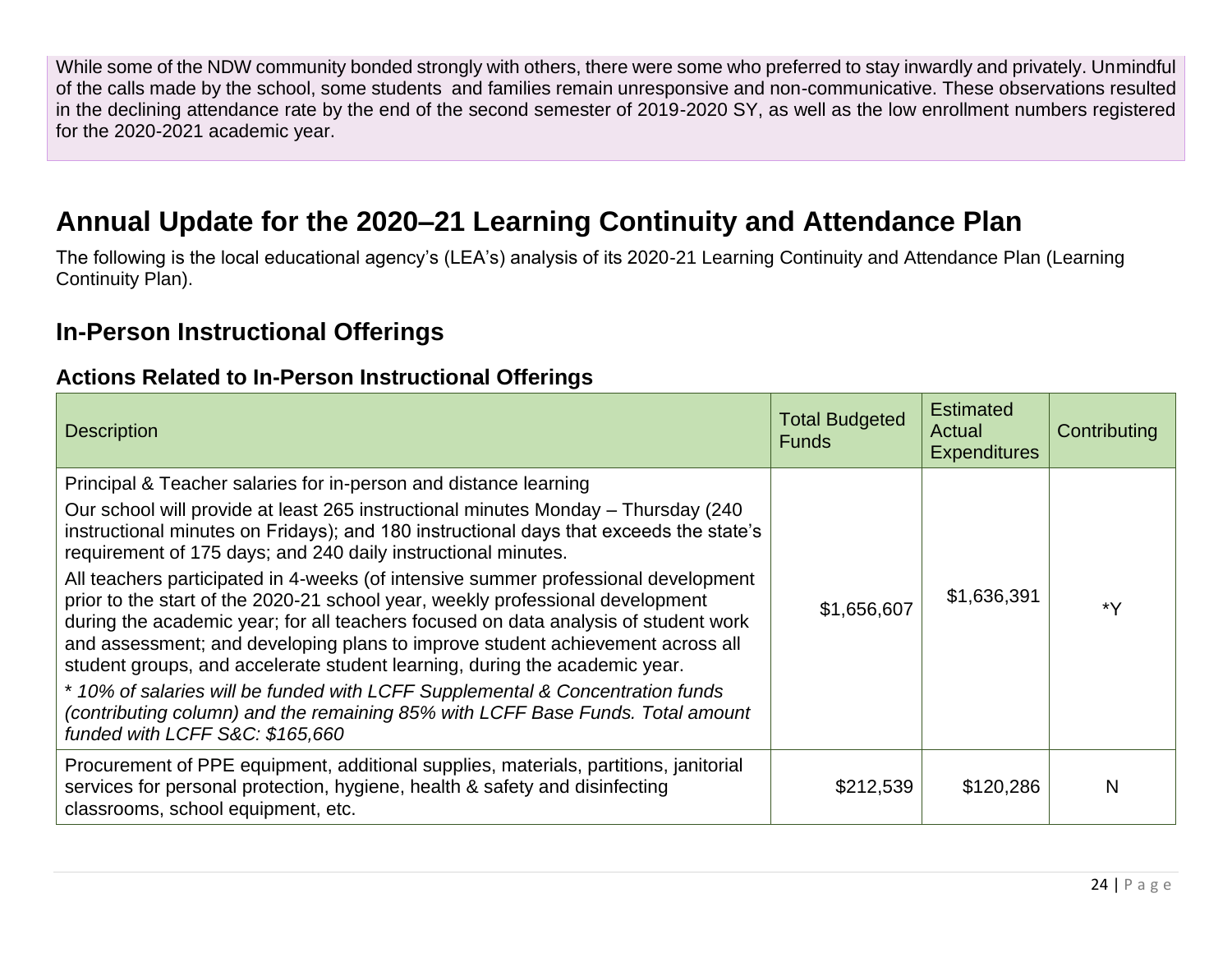A description of any substantive differences between the planned actions and/or budgeted expenditures for in-person instruction and what was implemented and/or expended on the actions.

Our plan was to offer Distance Learning until it was safe to have in-person instruction. In November 2020, we started offering in-person assessments to our vulnerable populations, and then in April 2021 we reopened for in-person instruction. There were no substantive differences between the planned actions and what was implemented. The consequences of the Coronavirus pandemic required the school to continue providing instruction through distance learning and or hybrid learning. To facilitate this transition beginning March 17, 2020, up to April 19, 2021, the school invested more on technology resources which include but are not limited to student laptops, teacher laptops, hotspots for internet connectivity as well as repair of technology equipment.

NDW safely reopened the school to students in Grade 6 whose parents were comfortable in resuming school on campus on Monday, April 19, 2021. Grades 7 and 8 were welcomed back to school on May 3, 2021, while high school students were invited to return safely on Monday 17, 2021. To accommodate both groups of students who are on campus and those who are at home, the school hired Teacher Assistants to provide assistance to the teachers while facilitating hybrid instruction.

To ensure safe school reopening, NDW allocated a portion of the budget to configure the classrooms, offices, hallways, restroom, and other school spaces in abeyance to the LAC DPH K-12 Safe School Reopening Protocols.

#### **Analysis of In-Person Instructional Offerings**

A description of the successes and challenges in implementing in-person instruction in the 2020-21 school year.

We were able to offer in-person assessments to our vulnerable populations in November 2020 and then in April 2021 we offered inperson instruction. This was possible because of the reduction in the infection rate in our community. We were also able to do this because of the guidance we received from the Los Angeles County Department of Public Health.

Irrespective of the disruptions resulting from the COVID-19 pandemic, the school has successfully maintained its dual enrollment program with the Los Angeles Southwest College in a virtual environment.

One of the greatest accomplishments from this year is the full implementation of our Dual Enrollment program with Los Angeles Southwest College. This partnership began two years ago with the introduction of a college-level Psychology course that was offered on Saturdays to students interested in completing additional elective courses. Since then, we have expanded the program to offer classes to 9<sup>th</sup> through 12<sup>th</sup> grade students during our regular school day. We have been able to align the college courses within our Master Schedule of classes to allow students the opportunity to earn both high school and college credit for core and electives.

As a result of the partnership, we have developed close relationships with the college professors resulting in expanded extracurricular opportunities for our students. Over the next couple of school years, we look to expand our course offerings in order to allow students to complete both a high school diploma and a 2-year college degree. We have also discussed the idea to offer college courses for our parents here on campus- engaging our students and parents to earn college degrees in tandem.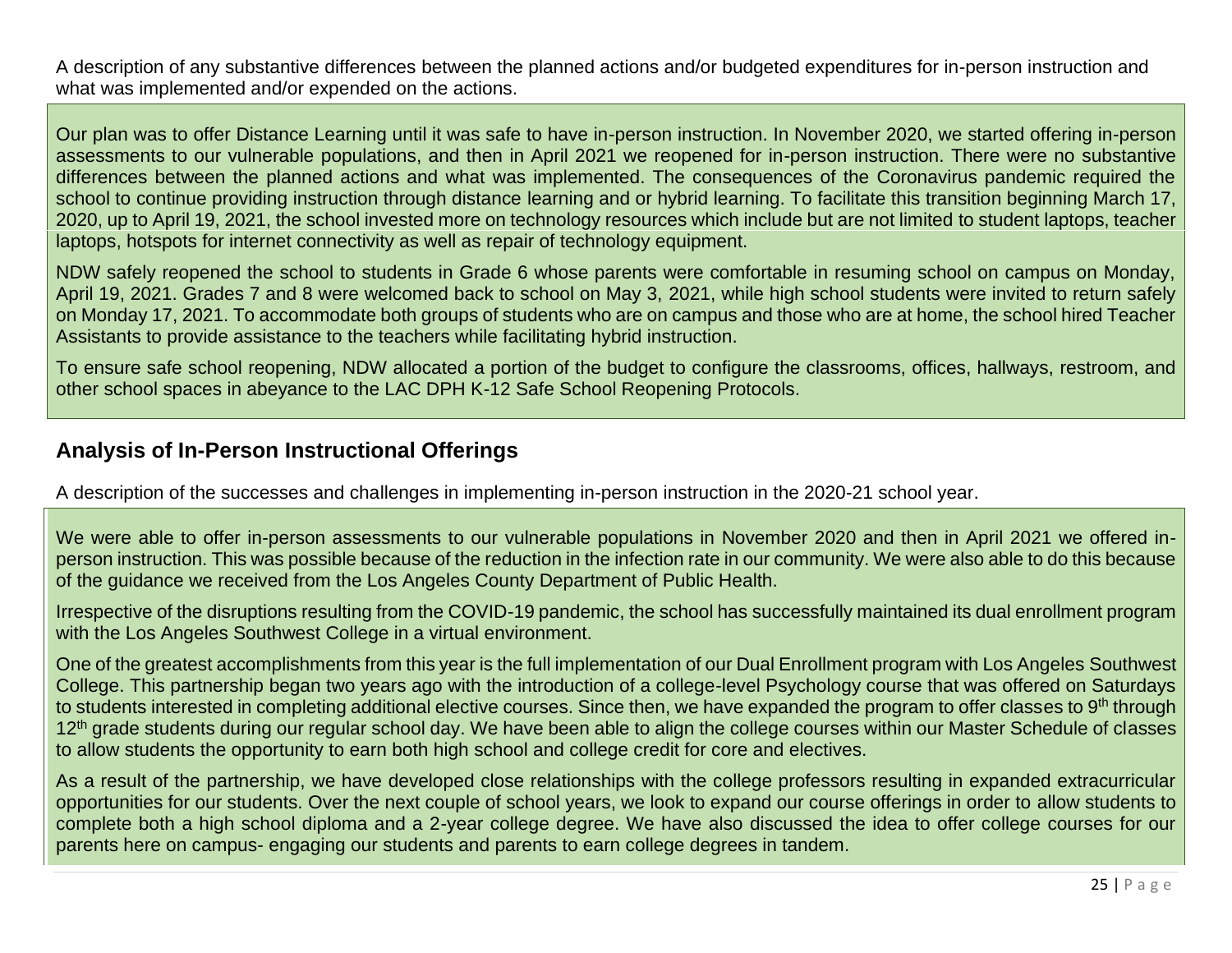The greatest benefit to our academic program is that the college courses satisfy elective requirements, freeing up our school site resources to support students in the core subjects. Los Angeles Southwest College has truly embraced our school community and has committed to supporting NDCS Watts with additional in- kind resources including use of their facility for Middle School Culmination and High School Graduation as well as access to the campus library.

One of the biggest challenges presented to the school during the previous academic year up to the present include: (a) low student attendance (b) students who are participating in distance learning were less engaged and some had participation issues (c) use of technology and internet connectivity (d) students failing grades (e) less participation in assemblies.

## **Distance Learning Program**

#### **Actions Related to the Distance Learning Program**

| <b>Description</b>                                                                                                                                       | <b>Total Budgeted</b><br><b>Funds</b> | <b>Estimated</b><br>Actual<br><b>Expenditures</b> | Contributing |
|----------------------------------------------------------------------------------------------------------------------------------------------------------|---------------------------------------|---------------------------------------------------|--------------|
| <b>SPED Staffing &amp; Services</b>                                                                                                                      | \$420,986                             | \$599,774                                         | N            |
| Technology devices (Chromebooks), Wi-Fi Hotspots                                                                                                         | \$335,456                             | \$140,666                                         | N            |
| Core Curriculum (Online for distance learning subscription costs): Springboard ELA,<br>ELD & Math; Houghton Mifflin, History Alive, McGraw Hill, CTE     | \$60,000                              | \$19,217                                          | N            |
| Technology based applications and/or supplemental resources: Google Suite,<br>Zoom, APEX, Illuminate, Flocabulary, Bitmoji, Kahoot, BrainPop, & Naviance | \$45,000                              | \$28,061                                          |              |
| <b>Professional Development</b>                                                                                                                          | \$13,669                              | \$6,004                                           | v            |
| ELD Credentialed Teacher to provide designated ELD and academic support during<br>intervention blocks and ACE                                            | \$70,200                              | \$69,777                                          | N            |
| Counselor                                                                                                                                                | \$88,710                              | \$83,185                                          | N            |

A description of any substantive differences between the planned actions and/or budgeted expenditures for the distance learning program and what was implemented and/or expended on the actions.

There were no substantive differences between what was planned and what was implemented. The school invested heavily in Chromebooks and hotspots to ensure that all students have the tools needed for Distance Learning. Every student who needed a Chromebook or hotspot was given one. NDW use of the competitive procurement process in securing the Chromebooks and appropriate technology resulted in substantial savings. Consequently, the actual expenditure on Technology was much less than the budget.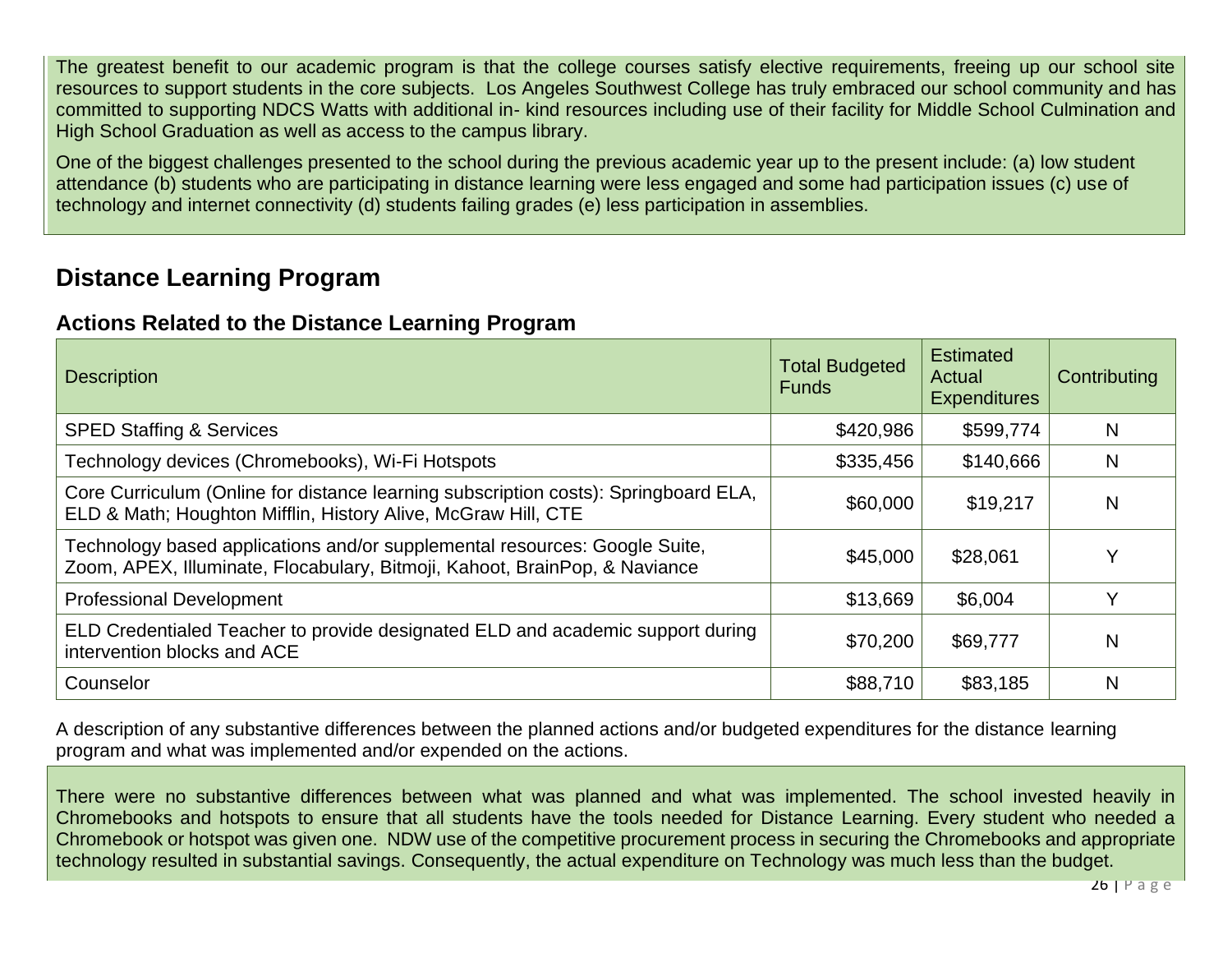In pursuit of excellence, NDW ensured that students continue to have access to a quality curriculum aligned with California Common Core State Standards, Next Generation Science Standards, CTE Frameworks as well as UCOP Approved Curriculum. To facilitate quality learning, a portion of the budget has been allocated to purchase more online student editions and teachers editions since the start of the school closure. The actual expenditure on additional online curriculum and applications was much lower than budget because the products were easily available at competitive prices. NDW took advantage of special offers from vendors.

NDW safely reopened the school to students in Grade 6 whose parents were comfortable in resuming school on campus on Monday, April 19, 2021. Grades 7 and 8 were welcomed back to school on May 3, 2021, while high school students are invited to return safely on Monday 17, 2021. To accommodate both groups of students who are on campus and those who are at home, the school hired Teacher Assistants to provide assistance to the teachers while facilitating hybrid instruction.

#### **Analysis of the Distance Learning Program**

A description of the successes and challenges in implementing each of the following elements of the distance learning program in the 2020-21 school year, as applicable: Continuity of Instruction, Access to Devices and Connectivity, Pupil Participation and Progress, Distance Learning Professional Development, Staff Roles and Responsibilities, and Support for Pupils with Unique Needs.

Based on the experiences of distance learning during the 2019-20 school year, we spent the summer planning, preparing, and purchasing the needed curriculum and tools for Distance Learning in the 2020-21 school year. Teachers spent the summer preparing their pacing plans and lesson plans so that students will have engaging lessons. As a result, we started the year with a very improved distance learning program. We purchased more Chromebooks and Hotspots so that all students will have the tools to connect to the distance learning program. Regarding pupil participation our Deans, Office Manager, Office Assistants, and other staff members reached out to students and parents who were having challenges with participation. We saw an increase in participation throughout the year. Professional Development in distance learning was offered to teachers at the beginning of the school year. Administrators attended many workshops and webinars on Distance Learning to equip them as they support the teachers. We were able to change staff rolls to respond to the needs of our students and teachers. Service for students with unique needs continued in a modified form and those assessments that could be performed remotely were done.

The NDW community believed that in every adversity, there is an opportunity. The coronavirus pandemic fostered camaraderie among students, parents, faculty, and staff. Stakeholders welcomed and acknowledged the difficult work in navigating uncharted waters caused by pandemic. The NDW community stepped up to ensure our students are staying healthy and safe, and continuing to learn. Many of our teachers and staff are balancing the challenging demands of simultaneously teaching/working and parenting, yet the speed, innovation, creativity, brilliance, sensitivity, and care are illustrative of the commitment and care our students and families deserve.

Although NDW established a system to monitor student attendance, class participation and or engagement, the school observed a decline in the number of students in both Middle and High School awarded Principal Honor Roll, Honors Roll, and On the Road to Honor Roll*.*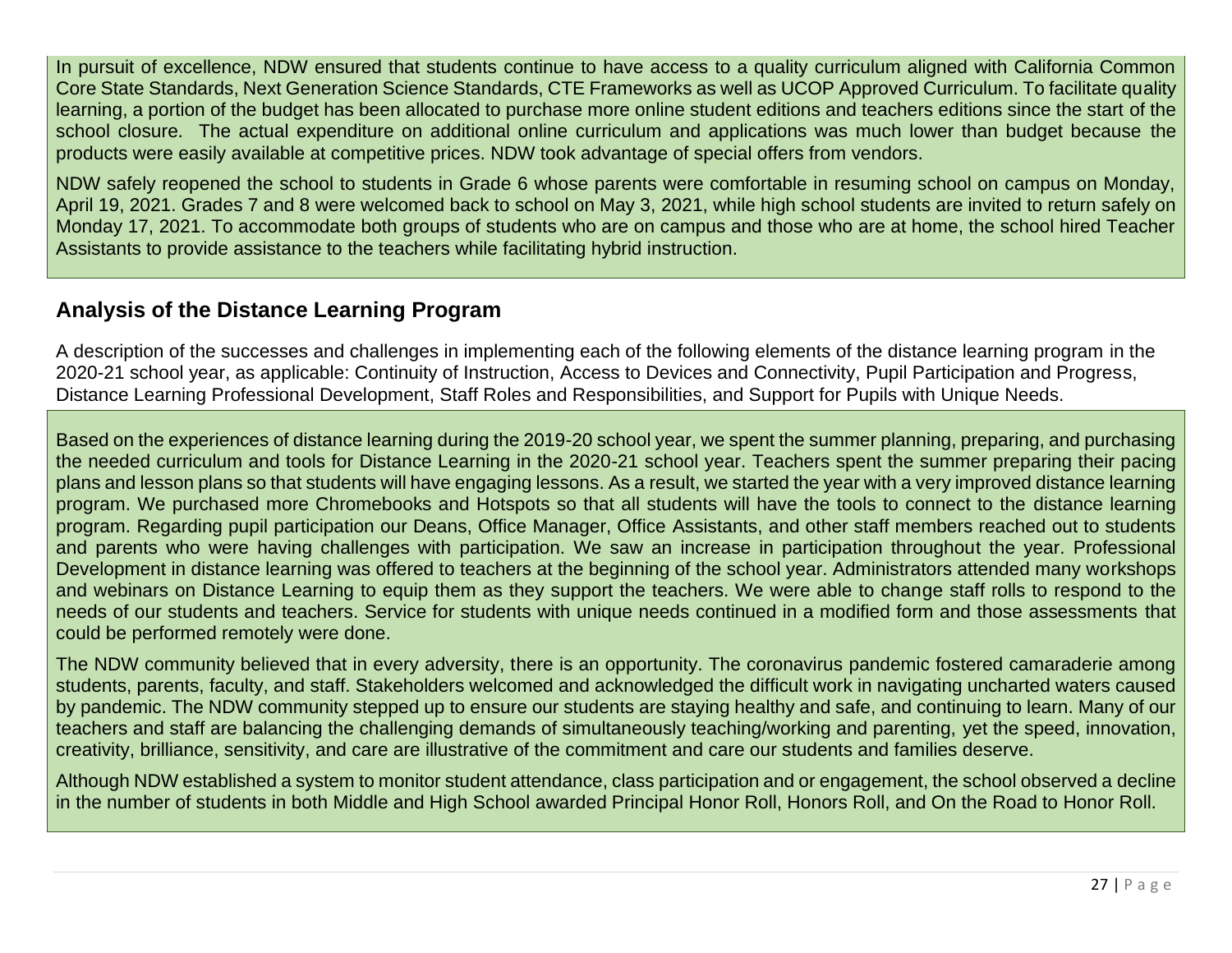## **Pupil Learning Loss**

### **Actions Related to the Pupil Learning Loss**

| <b>Description</b>                                                                                                                                                                                                                                | <b>Total Budgeted</b><br><b>Funds</b> | <b>Estimated</b><br>Actual<br><b>Expenditures</b> | Contributing |
|---------------------------------------------------------------------------------------------------------------------------------------------------------------------------------------------------------------------------------------------------|---------------------------------------|---------------------------------------------------|--------------|
| Instructional Assistants to provide push-in support in the classroom during<br>synchronous instructional and small-group and/or individual support during<br>asynchronous instruction, intervention blocks and ACE courses. (Funded with Title I) | \$102,634                             | \$71,404                                          | N            |
| Summer School Program for struggling students, credit deficient, and make up for<br>incomplete courses                                                                                                                                            | \$69,415                              | \$91,976                                          | v            |
| Assessment & Targeted Intervention Programs: iReady (ELA & Math); Achieve<br>3000; PowerSchool Assessments, & Study Island                                                                                                                        | \$62,200                              | \$59,733                                          |              |
| ACE Intervention Teachers for Middle School: ELA & Math (funded with Title I)                                                                                                                                                                     | \$174,000                             | \$158,400                                         | N            |
| After-school Program: Academic & Social Enrichment (Funded with ASES & LCFF<br>Base)                                                                                                                                                              | \$239,151                             | \$59,845                                          | N            |
| Saturday School: Academic Support led by credentialed teachers                                                                                                                                                                                    | \$19,985                              | \$0                                               | $\checkmark$ |

A description of any substantive differences between the planned actions and/or budgeted expenditures for addressing pupil learning loss and what was implemented and/or expended on the actions.

The most significant difference between what was planned and what was implemented is the after-school program. The program was implemented but was done virtually. As a result, student participation was very low. Saturday school was not implemented because it became exceedingly difficult to have students engage in additional virtual classes outside of the regular academic day. The actual expenditure incurred on the after-school program was less than the budget amount. The safety restrictive protocol mandated by authorizers meant most of the in-school and in-person activities and programs could not be implemented.

#### **Analysis of Pupil Learning Loss**

A description of the successes and challenges in addressing Pupil Learning Loss in the 2020-21 school year and an analysis of the effectiveness of the efforts to address Pupil Learning Loss to date.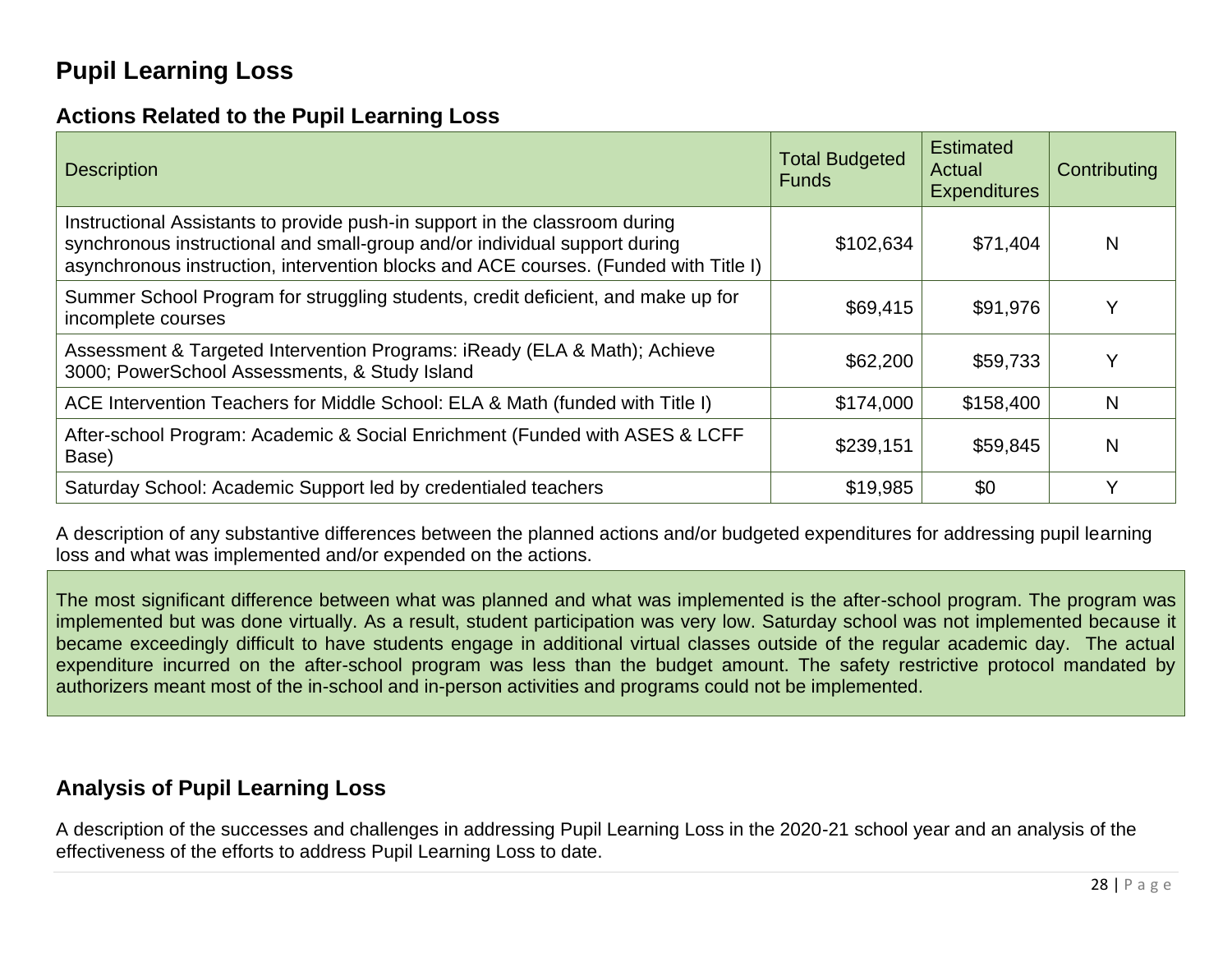One of the strategies adopted to minimize learning loss during the 2020-2021 virtual learning environment was the creation of an allinclusive distance learning platform. One of the main ideas behind the school's distance learning platform was to replicate a physical learning space where instruction delivery can be achieved with ease without any challenges to both teachers and students. To complement the online delivery of instruction, the school purchased and made technological resources such as laptops and mobile hotspots to augment access to virtual classrooms and academic tools and resources. The school also supported teachers to design their classrooms with tools that students will find engaging. Teachers used tools like Flocabulary and Bitmoji. Teachers were also provided professional development on how to design engaging and rigorous lessons. Another strategy the school adopted to encourage, increase self-confidence and sense of accomplishment amid the pandemic is students' recognition through weekly Friday assemblies. Also, to ensure Continuity of Instruction and to minimize Learning Loss, is the implementation of after-school programs and other counseling services to students.

Addressing learning loss remotely has been a challenge since students who are already struggling due to the pandemic and the lack of contact with teachers did not respond to additional support or intervention strategies. Students could easily turn off their cameras and do little or no work. When we reopened the school for in-person instruction only few students took advantage of the opportunity. Due to the stay-at-home orders across the nation, there has been a decline in student achievement, therefore, we are mitigating learning loss with extra support in our ELD classes through differentiated instruction and more paraprofessionals for small group instruction. Also, our paraprofessionals meet with students outside of the classroom to provide students extra help with ELA and Math assignments.

## **Analysis of Mental Health and Social and Emotional Well-Being**

A description of the successes and challenges in monitoring and supporting mental health and social and emotional well-being in the 2020-21 school year.

COVID-19 has impacted our society in many ways making it imperative to elevate mental health and social emotional support for the well-being of our students in the school. Classroom teachers, with the support of counseling staff, are now at the forefront of mitigating the negative impacts of traumatic events and stress brought about by the pandemic.

New Designs recognizes the need to first provide social emotional support in the classrooms through appropriate topics and activities that are rooted in the school's curriculum, but which also connect to and recognize student experiences. Social and emotional learning that focuses on relationships management, self-management, self-efficacy, and social awareness were provided by school counselors during weekly Advisory classes. Both middle and high school utilizes a Social Emotional Learning -aligned curriculum: **School Connect** for high school and **Second Step** for middle school. Both curricula teach and equip students with skills, attitudes and values that help them navigate and ameliorate stressing and trauma inducing circumstances that are part of their lives now. Students and families in need of additional support have access to school counselors, school psychologists and school administrators who can also refer them to additional resources, supports and specialized agencies in the community. A directory of mental health and suicide prevention resources that are available in the community has been posted on the school website.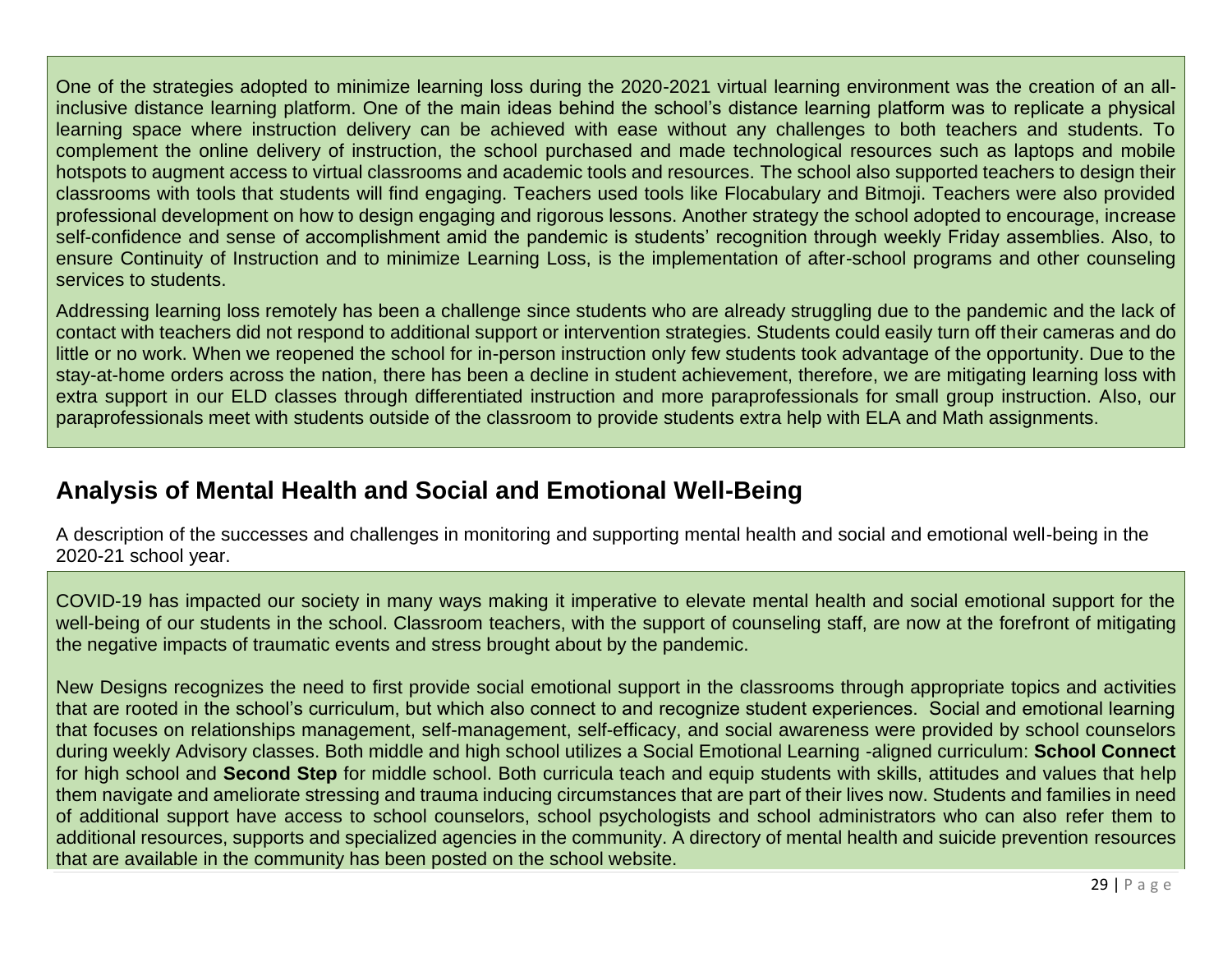The school implements a 3-tiered system to support students. Tier 1 is for universal support for all students and takes place in wellness supports and practices embedded in everyday classroom activities. Tier 2 is for targeted support for students based on their needs. Tier 3 focuses on a few students who have been referred and assessed to be eligible for specific support.

To effectively support the social and emotional well-being of students and practice appropriate self-care, teachers have received professional development and training on SEL, trauma informed approaches, coping resilience, reflection, and self-healing. Such professional development sessions continue throughout the year. Students also receive social emotional training and participate in trauma-informed learning activities delivered by professional outside groups that have been working with the school for several years now.

Due to the challenges that our students and families are going through because of the pandemic as well as tragic losses caused by other factors, New Designs-Watts need to continue with its annual campaign for mental health and suicide prevention and focus campaign efforts on promoting mental and physical health during the pandemic. The campaign will expand its focus beyond students and staff to include parents, families in the community, and other stakeholders and groups that can be included in partnerships. Additional teachers training on suicide prevention, child abuse reporting, crises response procedures, and understanding, recognizing, and appropriately responding to the effects of all types of traumas need to be conducted.

There is also a need to increase the participation rate of the mental health and social-emotional well-being surveys that are conducted regularly to gather and monitor data on student school connectedness and social emotional well-being. Similar surveys will also be administered to school staff.

## **Analysis of Pupil and Family Engagement and Outreach**

A description of the successes and challenges in implementing pupil and family engagement and outreach in the 2020-21 school year.

Through various communication platforms, NDW has strengthened its efforts in disseminating information and weekly updates to our students and families. Communication are sent through the school website, email, text message alerts, phone calls, traditional mail, social media alerts, as well as stakeholder meetings (i.e., Coffee with the Principal and Townhalls).

Parents were encouraged to not "opt out" of receiving notifications from the school as to not miss pertinent information and/or announcements regarding their student or school activities. The school immediately alerted families on COVID-19 updates impacting students through a news section on the website with subsequent communications via other means. Teachers are essential in being providers of information to students and families; specifically, regarding their classrooms, but additionally at times, when necessary, to other stakeholders. Parents that need to contact their school and/or Administrators can do so through email and telephone either through the office phone number or Administrator cell phone numbers.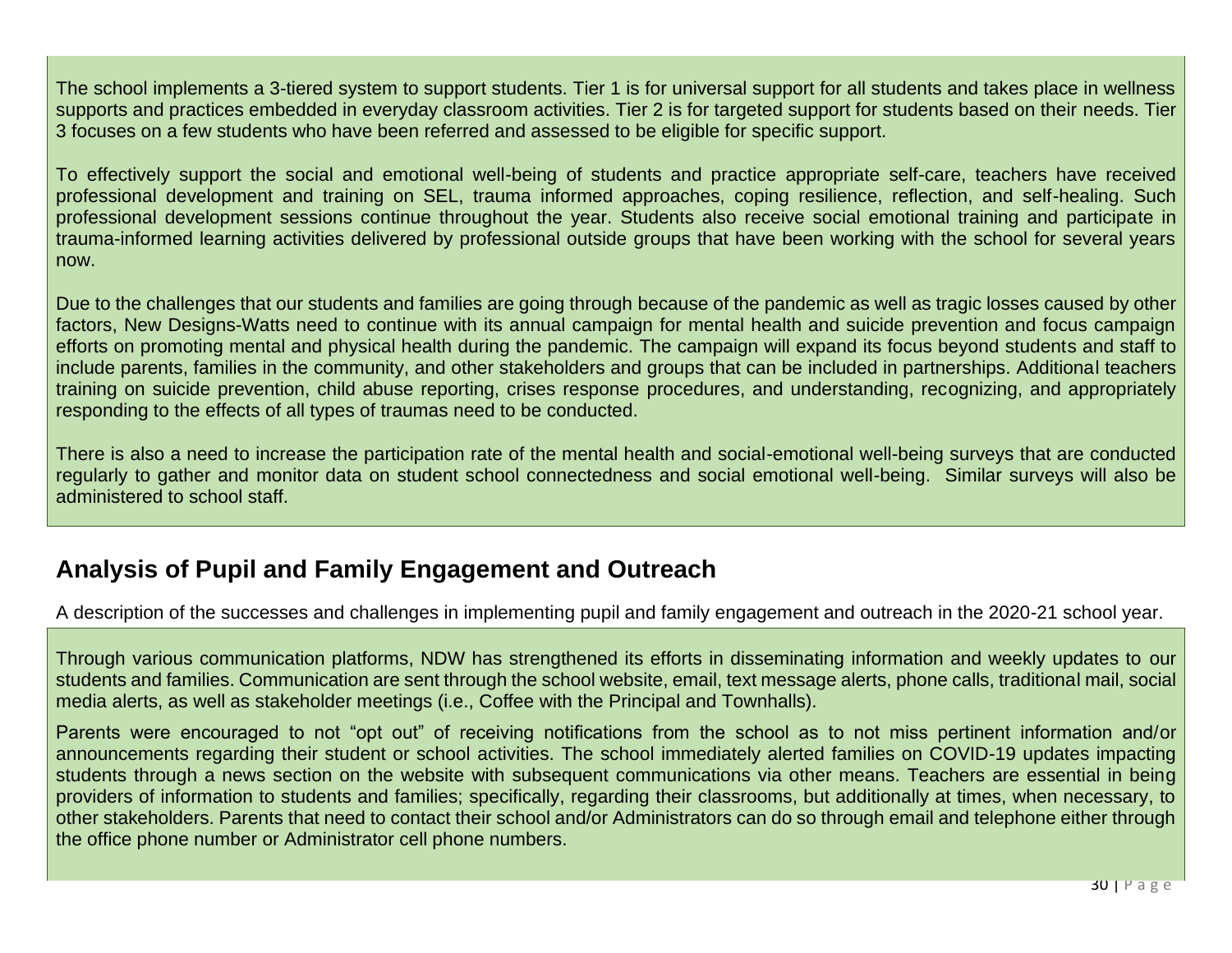Although it is one of the best ways to reach out to students and families, home visits, parent-hosted school functions were limited out of concerns for health/safety during COVID.

## **Analysis of School Nutrition**

A description of the successes and challenges in providing school nutrition in the 2020-21 school year.

NDW continued to provide nutritious meals to students. Blackboard parent notifications, emails, parent letters, school website postings and phone calls were the methods utilized to communicate, remind and to create awareness among families that meals are available on campus for pick up.

Despite efforts made to inform families about the availability of meals, only few parents and or families were observed driving by on campus to pick up meals.

## **Additional Actions and Plan Requirements**

| Additional Actions to Implement the Learning Continuity Plan |
|--------------------------------------------------------------|
|--------------------------------------------------------------|

| <b>Section</b>                                            | <b>Description</b>                                                                                                                                                                                                                        | <b>Total</b><br><b>Budgeted</b><br><b>Funds</b> | <b>Estimated</b><br>Actual<br><b>Expenditures</b> | Contributing |
|-----------------------------------------------------------|-------------------------------------------------------------------------------------------------------------------------------------------------------------------------------------------------------------------------------------------|-------------------------------------------------|---------------------------------------------------|--------------|
| Mental Health & Social and<br><b>Emotional Well-Being</b> | SEL Curriculum: School Connect for Middle School; Second<br>Step for High School                                                                                                                                                          | \$8,900                                         | \$6,500                                           |              |
| Mental Health & Social and<br><b>Emotional Well-Being</b> | Deans & Assistant Principals - lead the social-emotional<br>program, professional development for teachers; and<br>Advisory; and are in charge of SB98 attendance and<br>participation tiered reengagement strategies &<br>implementation | \$262,453                                       | \$260,814                                         |              |

A description of any substantive differences between the planned actions and budgeted expenditures for the additional plan requirements and what was implemented and expended on the actions.

The School Counselor and Deans led the social emotional program. They implemented the tiered reengagement strategies to ensure that students were attending classes and were engaged in the learning process. The school purchased the SEL Curriculum (School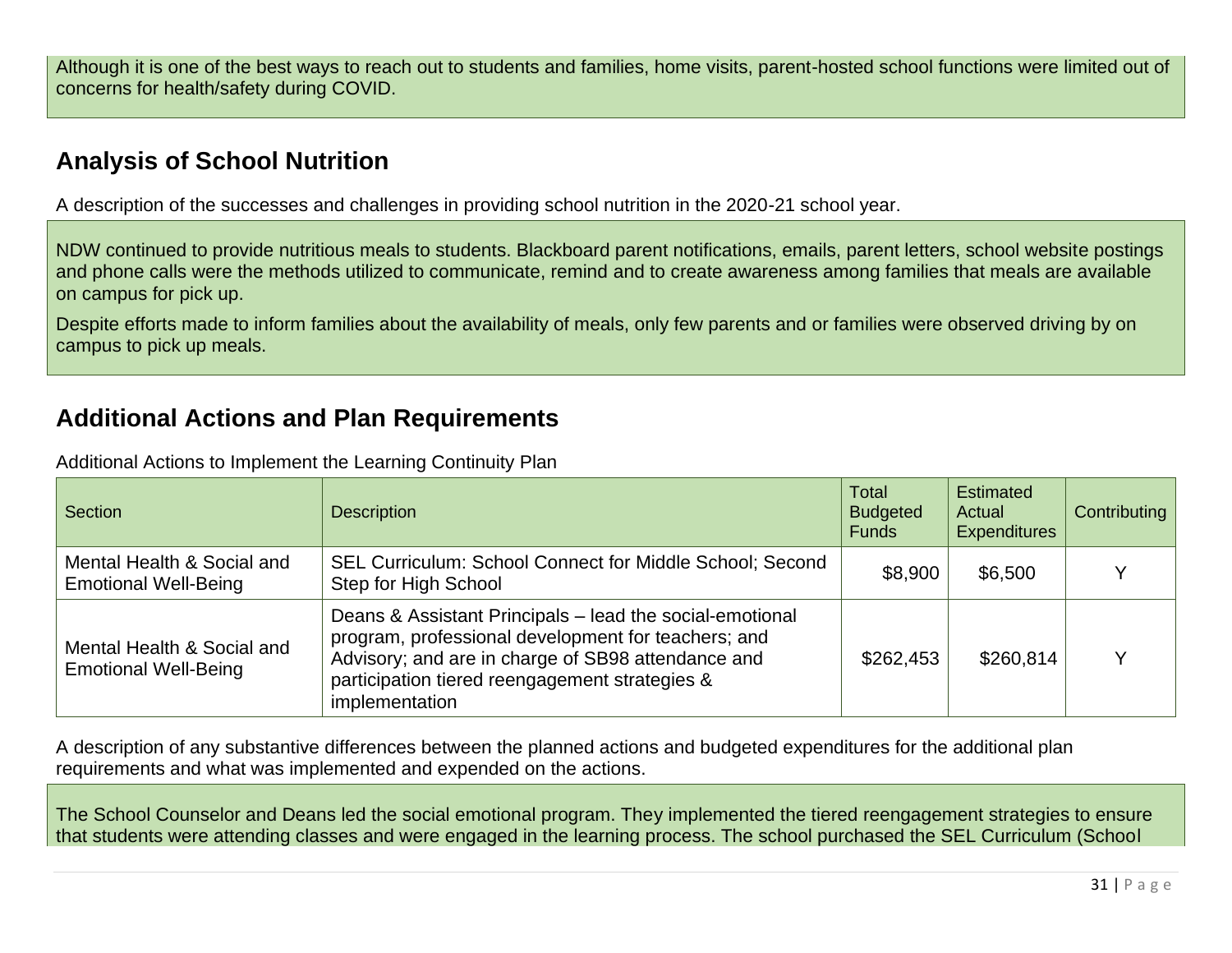Connect and Second Step) and also used an in-house curriculum designed by the school leaders. The school also provided traumainformed training to teachers and staff at the beginning of the school year.

## **Overall Analysis**

An explanation of how lessons learned from implementing in-person and distance learning programs in 2020-21 have informed the development of goals and actions in the 2021–24 LCAP.

Distance learning was difficult for many students and posed a lot of challenges to teachers. As a result, students were less motivated and engaged. We are going to provide in-person instruction in 2021-24 with a focus on intervention, acceleration, professional development and support for teachers.

An explanation of how pupil learning loss continues to be assessed and addressed in the 2021–24 LCAP, especially for pupils with unique needs.

Implementation of a rigorous assessment plan that requires monthly testing and a focus on incentivizing growth rather than just achievement.

To address learning loss, NDCS utilizes the Accelerated Learning Guide (Charter School Collaborative resource) in addition to the academic interventions that the school offers to all students.

**Addressing Learning Loss:** To address learning loss, NDCS utilizes the Accelerated Learning Guide in addition to the academic interventions that the school offers to all students.

**Diagnostic Assessment**: NDCS will administer a Diagnostic Assessment to all students at the beginning and every six weeks within the school year. The school will utilize the I-Ready and Study Island platforms to assess the learning loss suffered during the 2019-20 and 2020-21 school years. In doing this, the school prioritized the standards that will be included in the assessment based on the Common Core State Standards, CAASPP and Blueprints, CTE, Physical Education and Foreign Language Framework. The school will also recognize and reward academic growth and achievement.

**Academic Enrichment**: The school identified the foundational skills that the students need in order to access the grade-level standards. Academic Enrichment (ACE) classes occur during the school day for middle school and are designed to provide intervention, remediation and enrichment offered to all students in Math and English. I-Ready Instruction is the curriculum used for these classes.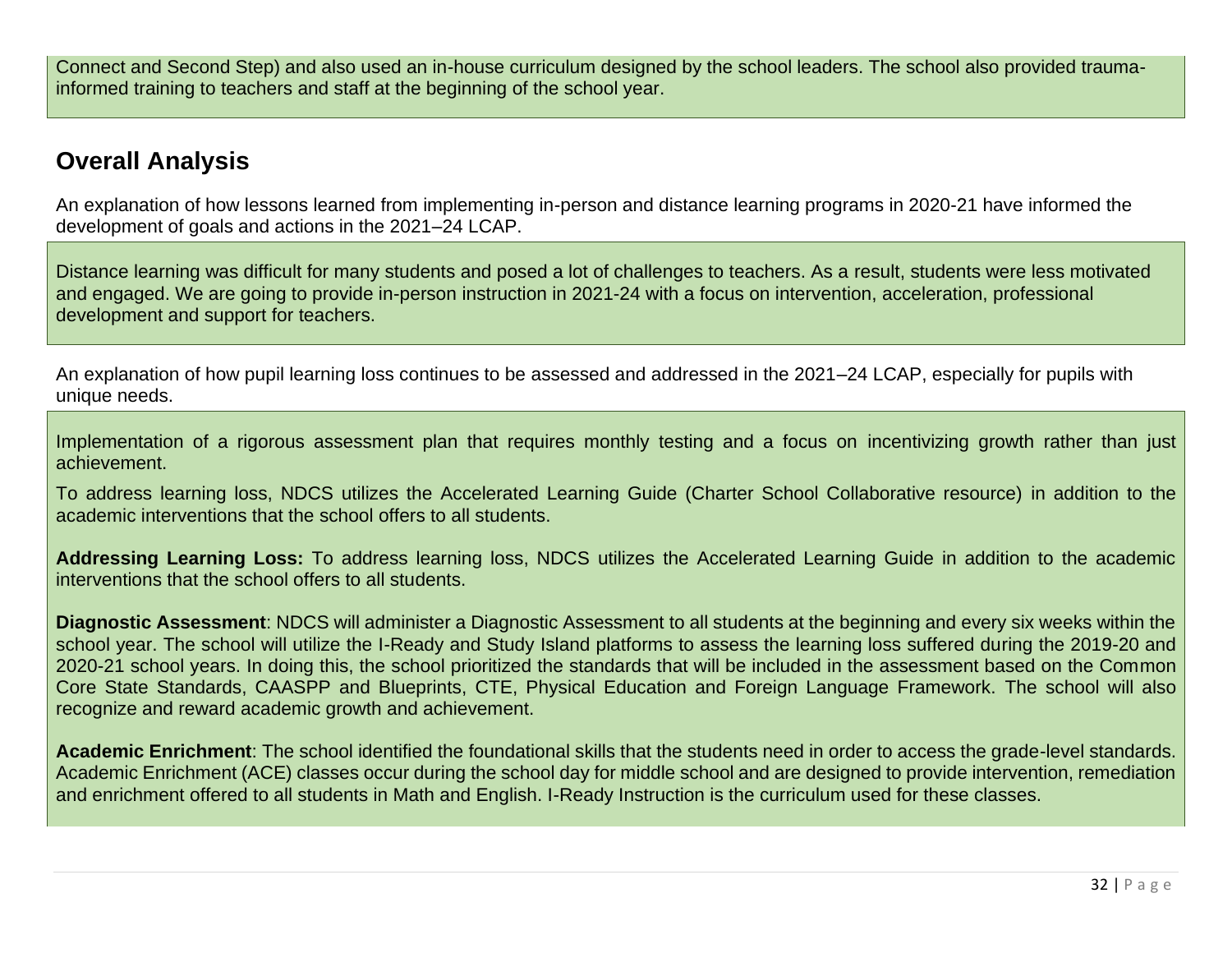**Extended Learning Academy:** NDCS offers another layer of support to students in order to address learning loss. ExLA consists of After School and Saturday Academy. ExLA sessions will be available for all students. Students will receive tutoring after school and on Saturdays.

**Intersession & Summer School:** NDCS will offer intersession to students after the first semester and Summer School after the second semester to ensure that students who failed in their classes have the opportunity to make up and recover the credits and will be on track for graduation.

**APEX:** NDCS will offer Apex to high school students who need credit recovery to ensure that all students meet the rigorous graduation requirements of the school.

**Friday Schedule**: The Friday schedule of NDCS is designed to address learning loss. The lesson plan for this day are driven by the foundation skills that the students need to access the grade-level standards.

**Summer School and Intersession:** The school will offer summer school and intersession to ensure students receive additional support and targeted intervention in meeting academic requirements.

#### **Computer and Internet Access:** ·

All students who currently have home computers or have checked out a school-provided computer will use that device while schools are closed to access the online curriculum and instruction. We have partnered with Verizon to provide connectivity to households without internet access. Parents are allowed to borrow a hotspot at no cost for use by their child for schoolwork.

A description of any substantive differences between the description of the actions or services identified as contributing towards meeting the increased or improved services requirement and the actions or services implemented to meet the increased or improved services requirement.

There were no significant differences between the actions or services identified as contributing towards meeting the increased or improved services requirement and the actions or services implemented to meet the increased or improved services requirement. The actual expenditure on Online Curriculum and Online Apps was much lower than budget because NDW negotiated for more competitive pricing during the procurement process and took advantage of special offers to nonprofits from vendors.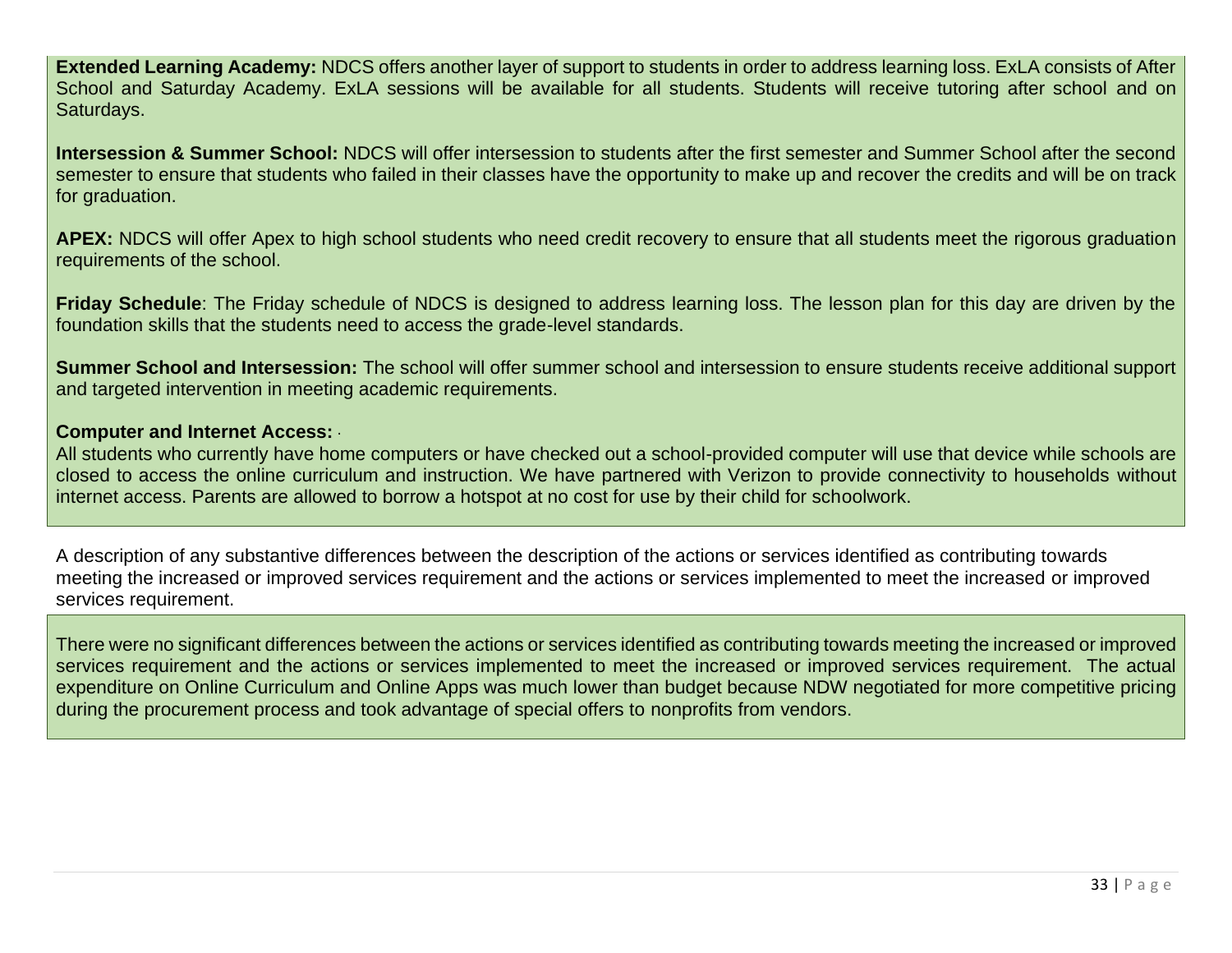# **Overall Analysis of the 2019-20 LCAP and the 2020-21 Learning Continuity and Attendance Plan**

A description of how the analysis and reflection on student outcomes in the 2019-20 LCAP and 2020-21 Learning Continuity and Attendance Plan have informed the development of the 21-22 through 23-24 LCAP.

NDW maintained the same goals and metrics as there was already alignment to the eight State Priorities under LCFF. However, the actions are now informed by the experiences of COVID and will seek to target supports to address learning loss and student disengagement. We will also provide more targeted professional development for teachers and provide much needed support and coaching. We will expand our mental health services for students, teachers, and administrators. We have also seen the need to assess students more frequently and provide the interventions needed to address the learning loss.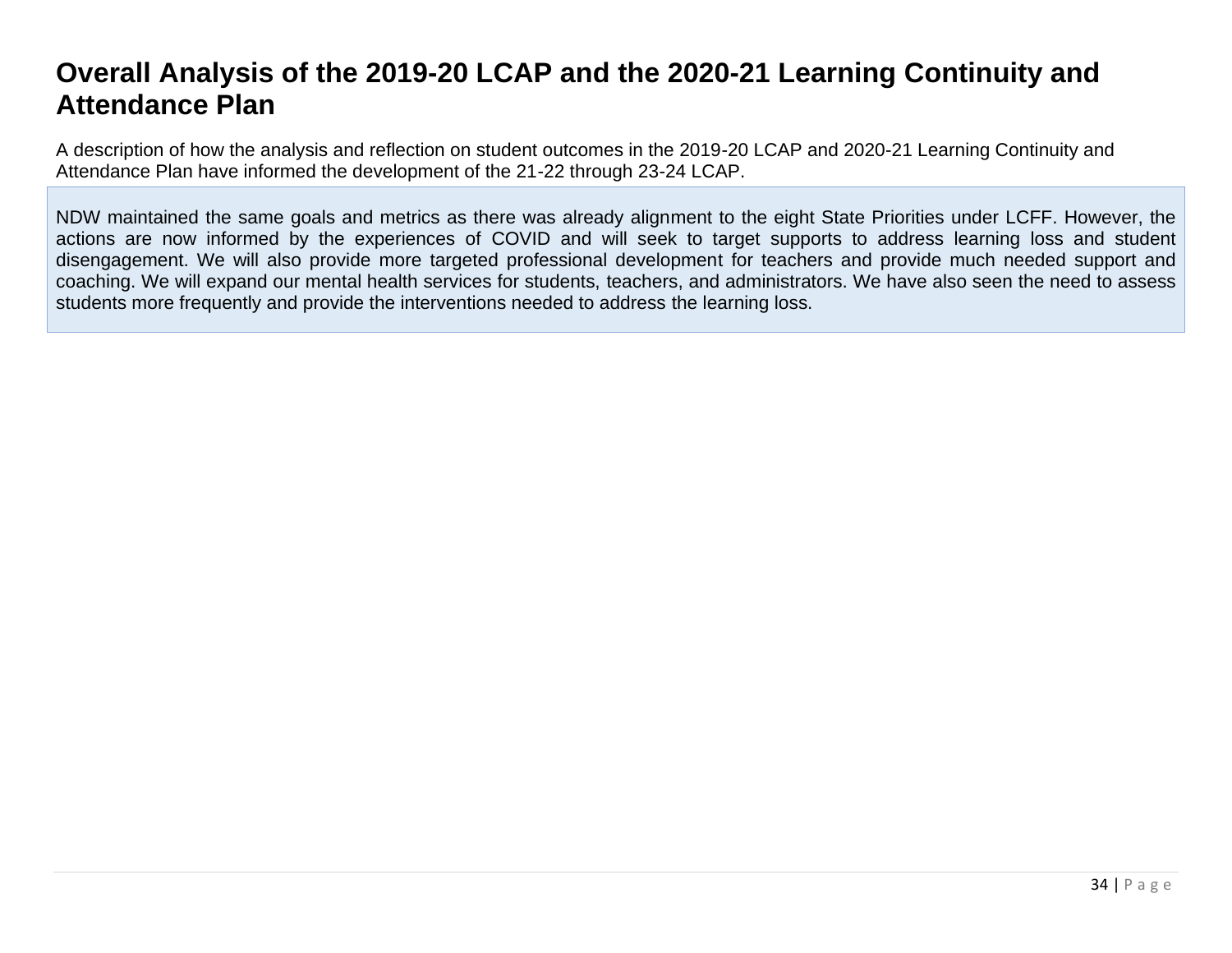# **Instructions: Introduction**

The Annual Update Template for the 2019-20 Local Control and Accountability Plan (LCAP) and the Annual Update for the 2020–21 Learning Continuity and Attendance Plan must be completed as part of the development of the 2021-22 LCAP. In subsequent years, the Annual Update will be completed using the LCAP template and expenditure tables adopted by the State Board of Education.

*For additional questions or technical assistance related to the completion of the LCAP template, please contact the local COE, or the California Department of Education's (CDE's) Local Agency Systems Support Office by phone at 916-319- 0809 or by email at [lcff@cde.ca.gov.](mailto:lcff@cde.ca.gov)*

# **Instructions: Annual Update for the 2019–20 Local Control and Accountability Plan Year**

#### **Annual Update**

The planned goals, state and/or local priorities, expected outcomes, actions/services, and budgeted expenditures must be copied verbatim from the approved 2019-20 Local Control and Accountability Plan (LCAP). Minor typographical errors may be corrected. Duplicate the Goal, Annual Measurable Outcomes, Actions / Services and Analysis tables as needed.

#### <span id="page-34-0"></span>**Annual Measurable Outcomes**

For each goal in 2019-20, identify and review the actual measurable outcomes as compared to the expected annual measurable outcomes identified in 2019-20 for the goal. If an actual measurable outcome is not available due to the impact of COVID-19 provide a brief explanation of why the actual measurable outcome is not available. If an alternative metric was used to measure progress towards the goal, specify the metric used and the actual measurable outcome for that metric.

#### **Actions/Services**

Identify the planned Actions/Services, the budgeted expenditures to implement these actions toward achieving the described goal and the actual expenditures to implement the actions/services.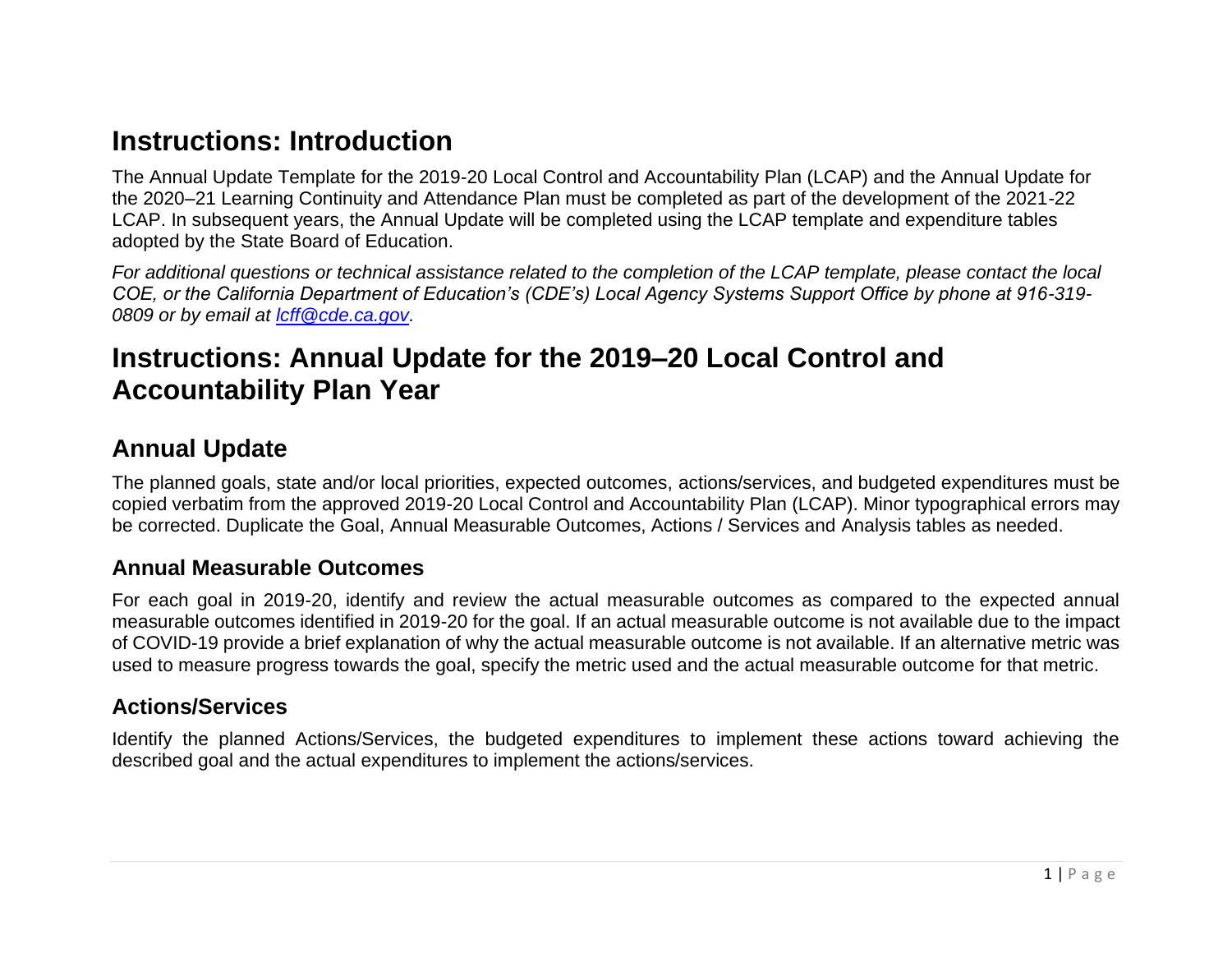#### **Goal Analysis**

Using available state and local data and input from parents, students, teachers, and other stakeholders, respond to the prompts as instructed.

- If funds budgeted for Actions/Services that were not implemented were expended on other actions and services through the end of the school year, describe how the funds were used to support students, including low-income, English learner, or foster youth students, families, teachers and staff. This description may include a description of actions/services implemented to mitigate the impact of COVID-19 that were not part of the 2019-20 LCAP.
- Describe the overall successes and challenges in implementing the actions/services. As part of the description, specify which actions/services were not implemented due to the impact of COVID-19, as applicable. To the extent practicable, LEAs are encouraged to include a description of the overall effectiveness of the actions/services to achieve the goal.

### **Instructions: Annual Update for the 2020–21 Learning Continuity and Attendance Plan**

### **Annual Update**

The action descriptions and budgeted expenditures must be copied verbatim from the 2020-21 Learning Continuity and Attendance Plan. Minor typographical errors may be corrected.

## **Actions Related to In-Person Instructional Offerings**

- In the table, identify the planned actions and the budgeted expenditures to implement actions related to in-person instruction and the estimated actual expenditures to implement the actions. Add additional rows to the table as needed.
- Describe any substantive differences between the planned actions and/or budgeted expenditures for in-person instruction and what was implemented and/or expended on the actions, as applicable.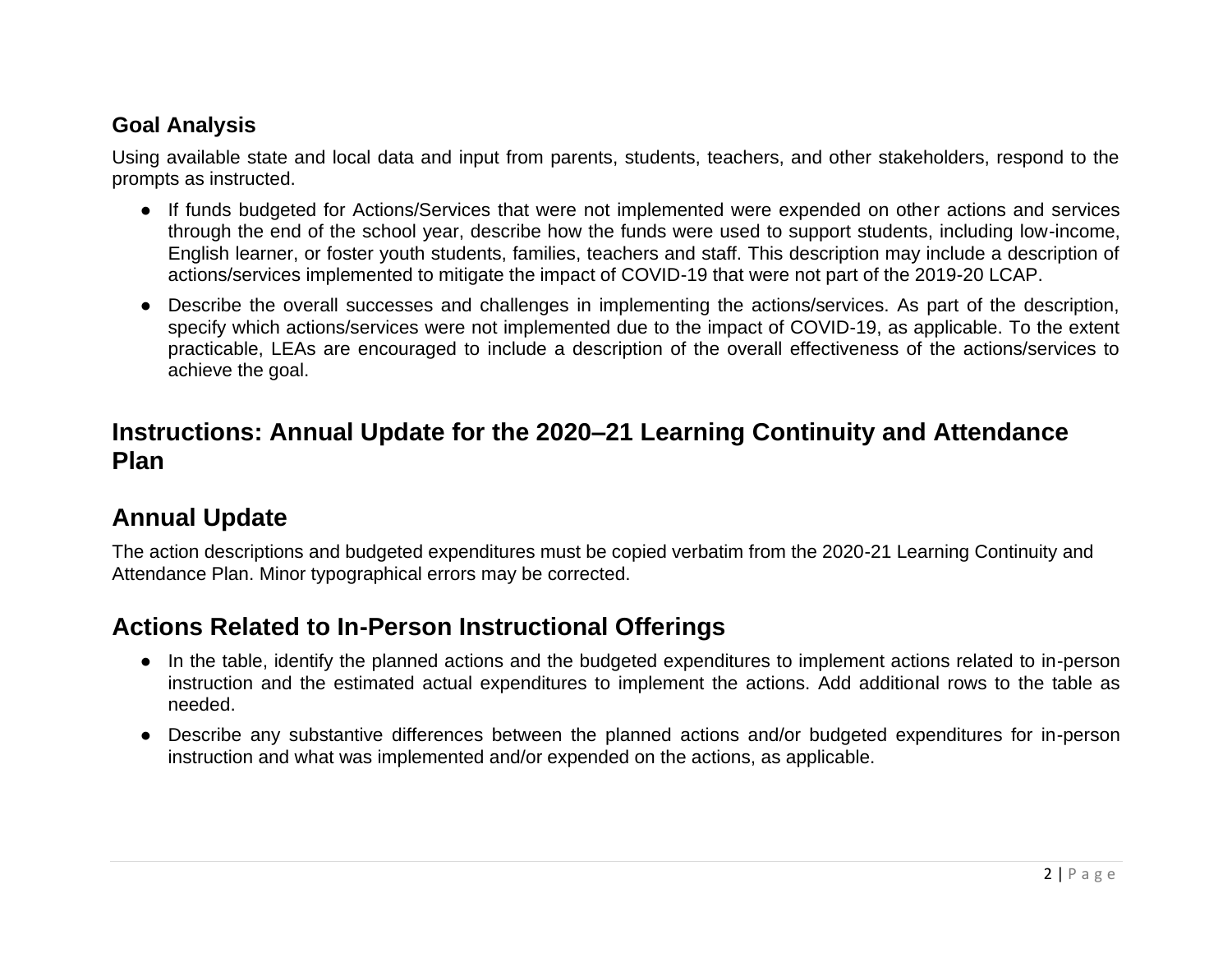### **Analysis of In-Person Instructional Offerings**

● Using available state and/or local data and feedback from stakeholders, including parents, students, teachers and staff, describe the successes and challenges experienced in implementing in-person instruction in the 2020-21 school year, as applicable. If in-person instruction was not provided to any students in 2020-21, please state as such.

### **Actions Related to the Distance Learning Program**

- In the table, identify the planned actions and the budgeted expenditures to implement actions related to the distance learning program and the estimated actual expenditures to implement the actions. Add additional rows to the table as needed.
- Describe any substantive differences between the planned actions and/or budgeted expenditures for the distance learning program and what was implemented and/or expended on the actions, as applicable.

#### **Analysis of the Distance Learning Program**

- Using available state and/or local data and feedback from stakeholders, including parents, students, teachers and staff, describe the successes and challenges experienced in implementing distance learning in the 2020-21 school year in each of the following areas, as applicable:
	- o Continuity of Instruction,
	- o Access to Devices and Connectivity,
	- o Pupil Participation and Progress,
	- o Distance Learning Professional Development,
	- o Staff Roles and Responsibilities, and
	- $\circ$  Supports for Pupils with Unique Needs, including English learners, pupils with exceptional needs served across the full continuum of placements, pupils in foster care, and pupils who are experiencing homelessness

To the extent practicable, LEAs are encouraged to include an analysis of the effectiveness of the distance learning program to date. If distance learning was not provided to any students in 2020-21, please state as such.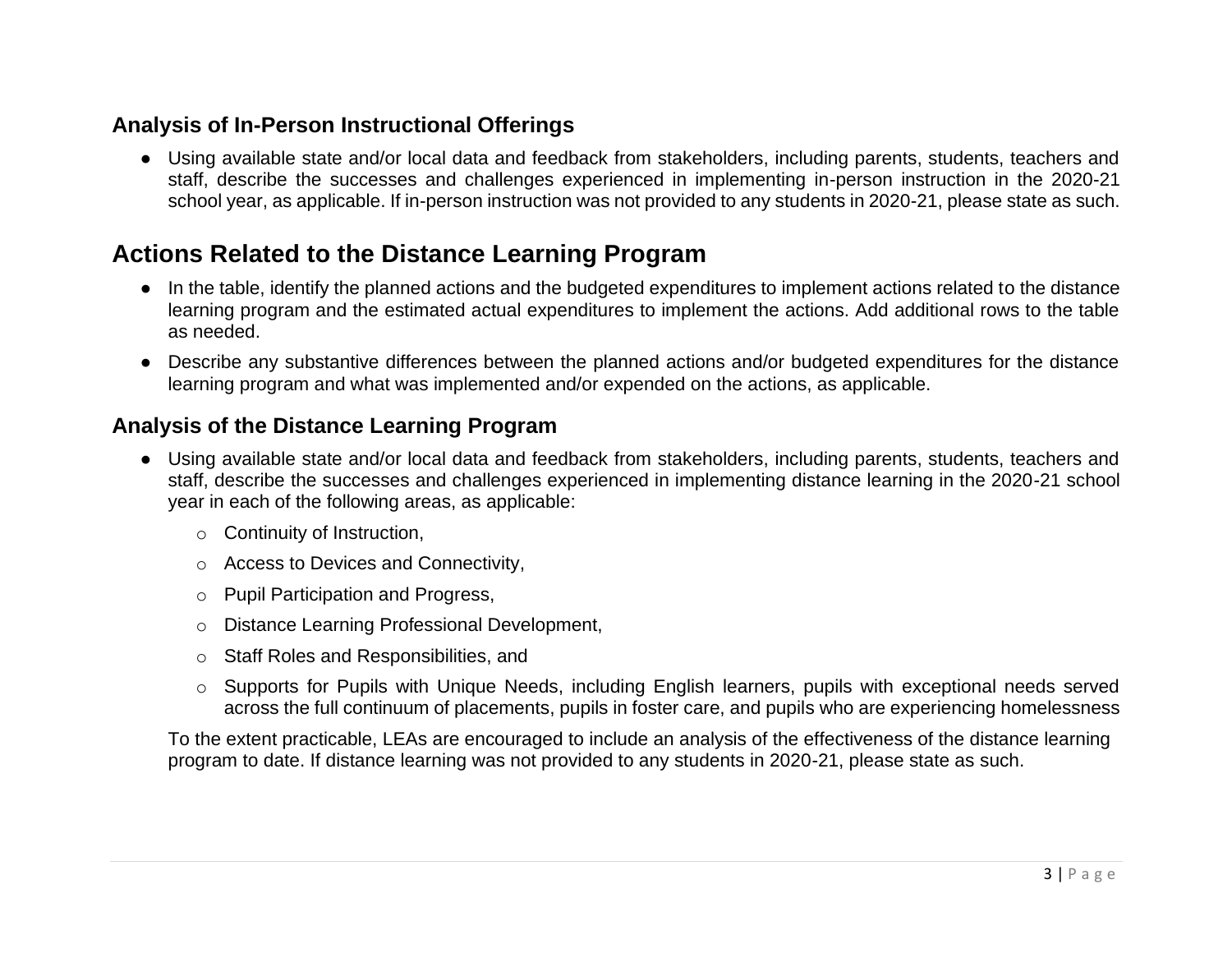## **Actions Related to Pupil Learning Loss**

- In the table, identify the planned actions and the budgeted expenditures to implement actions related to addressing pupil learning loss and the estimated actual expenditures to implement the actions. Add additional rows to the table as needed.
- Describe any substantive differences between the planned actions and/or budgeted expenditures for addressing pupil learning loss and what was implemented and/or expended on the actions, as applicable.

#### **Analysis of Pupil Learning Loss**

● Using available state and/or local data and feedback from stakeholders, including parents, students, teachers and staff, describe the successes and challenges experienced in addressing Pupil Learning Loss in the 2020-21 school year, as applicable. To the extent practicable, include an analysis of the effectiveness of the efforts to address pupil learning loss, including for pupils who are English learners; low-income; foster youth; pupils with exceptional needs; and pupils who are experiencing homelessness, as applicable.

### **Analysis of Mental Health and Social and Emotional Well-Being**

● Using available state and/or local data and feedback from stakeholders, including parents, students, teachers and staff, describe the successes and challenges experienced in monitoring and supporting Mental Health and Social and Emotional Well-Being of both pupils and staff during the 2020-21 school year, as applicable.

### **Analysis of Pupil and Family Engagement and Outreach**

● Using available state and/or local data and feedback from stakeholders, including parents, students, teachers and staff, describe the successes and challenges related to pupil engagement and outreach during the 2020-21 school year, including implementing tiered reengagement strategies for pupils who were absent from distance learning and the efforts of the LEA in reaching out to pupils and their parents or guardians when pupils were not meeting compulsory education requirements or engaging in instruction, as applicable.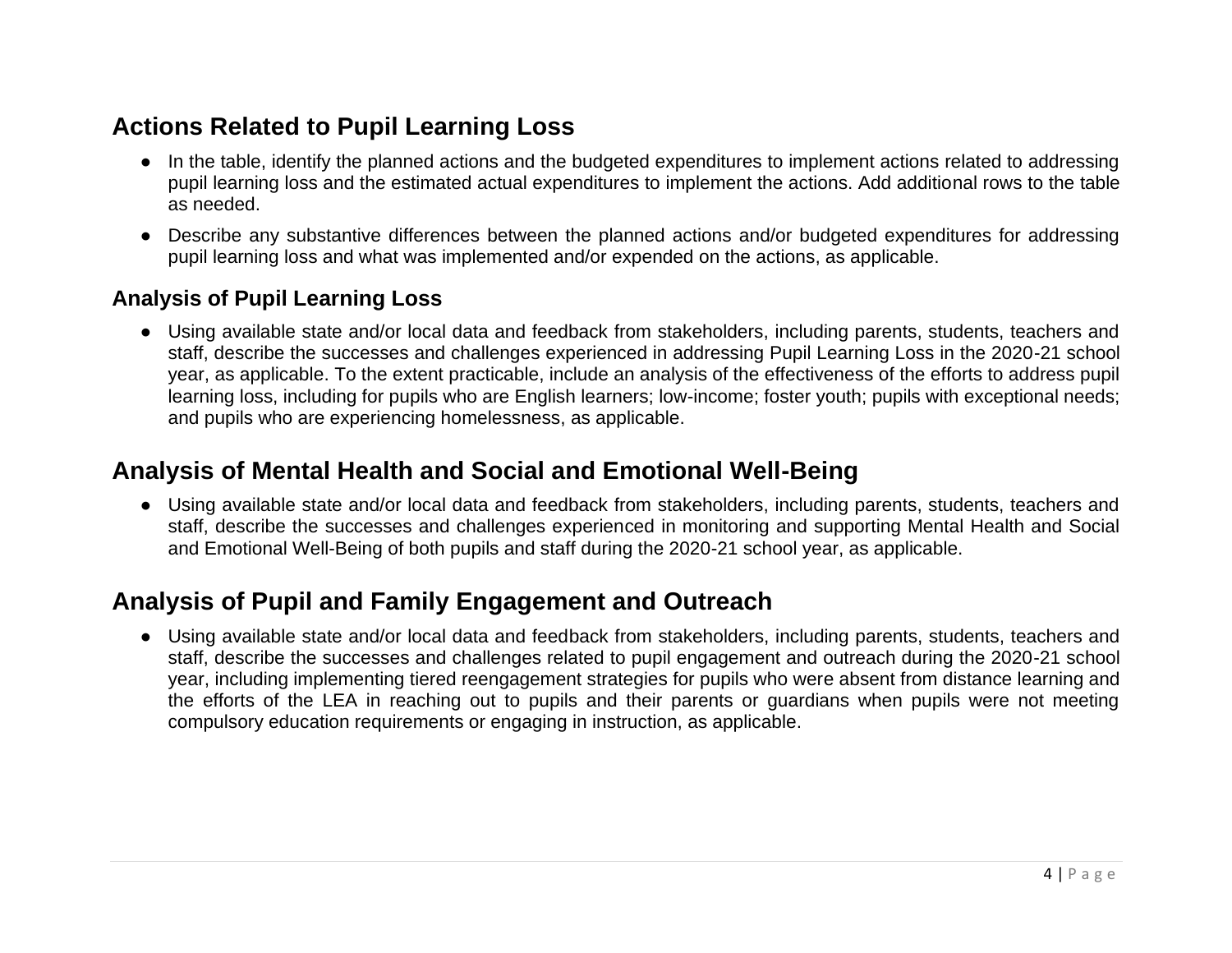## **Analysis of School Nutrition**

● Using available state and/or local data and feedback from stakeholders, including parents, students, teachers and staff, describe the successes and challenges experienced in providing nutritionally adequate meals for all pupils during the 2020-21 school year, whether participating in in-person instruction or distance learning, as applicable.

## **Analysis of Additional Actions to Implement the Learning Continuity Plan**

- In the table, identify the section, the planned actions and the budgeted expenditures for the additional actions and the estimated actual expenditures to implement the actions, as applicable. Add additional rows to the table as needed.
- Describe any substantive differences between the planned actions and/or budgeted expenditures for the additional actions to implement the learning continuity plan and what was implemented and/or expended on the actions, as applicable.

### **Overall Analysis of the 2020-21 Learning Continuity and Attendance Plan**

The Overall Analysis prompts are to be responded to only once, following an analysis of the Learning Continuity and Attendance Plan.

- Provide an explanation of how the lessons learned from implementing in-person and distance learning programs in 2020-21 have informed the development of goals and actions in the 2021–24 LCAP.
	- o As part of this analysis, LEAs are encouraged to consider how their ongoing response to the COVID-19 pandemic has informed the development of goals and actions in the 2021–24 LCAP, such as health and safety considerations, distance learning, monitoring and supporting mental health and social-emotional wellbeing and engaging pupils and families.
- Provide an explanation of how pupil learning loss continues to be assessed and addressed in the 2021–24 LCAP, especially for pupils with unique needs (including low income students, English learners, pupils with disabilities served across the full continuum of placements, pupils in foster care, and pupils who are experiencing homelessness).
- Describe any substantive differences between the actions and/or services identified as contributing towards meeting the increased or improved services requirement, pursuant to *California Code of Regulations*, Title 5 (5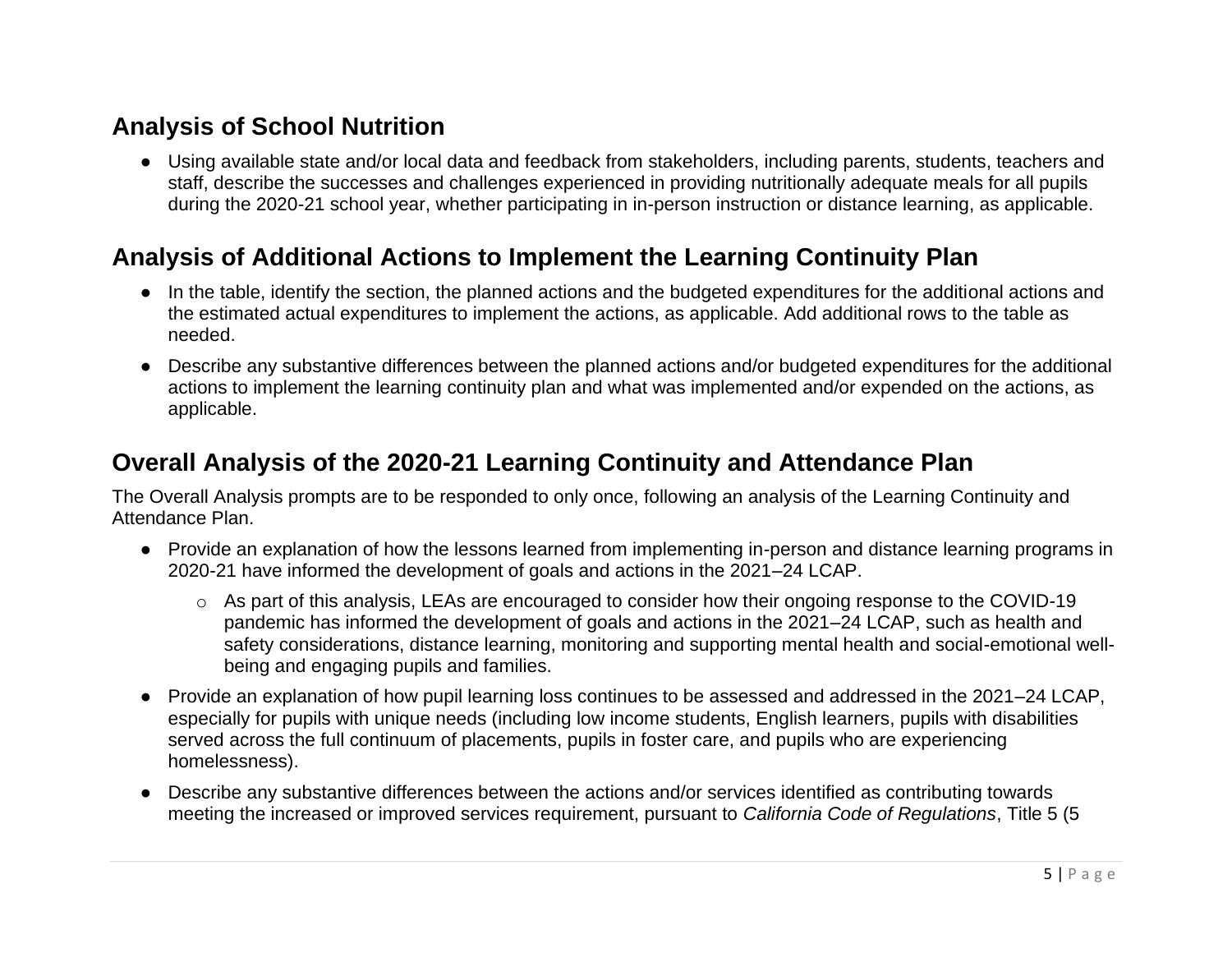*CCR*) Section 15496, and the actions and/or services that the LEA implemented to meet the increased or improved services requirement. If the LEA has provided a description of substantive differences to actions and/or services identified as contributing towards meeting the increased or improved services requirement within the In-Person Instruction, Distance Learning Program, Learning Loss, or Additional Actions sections of the Annual Update the LEA is not required to include those descriptions as part of this description.

## **Overall Analysis of the 2019-20 LCAP and the 2020-21 Learning Continuity and Attendance Plan**

The Overall Analysis prompt is to be responded to only once, following the analysis of both the 2019-20 LCAP and the 2020-21 Learning Continuity and Attendance Plan.

● Describe how the analysis and reflection related to student outcomes in the 2019-20 LCAP and 2020-21 Learning Continuity and Attendance Plan have informed the development of the 21-22 through 23-24 LCAP, as applicable.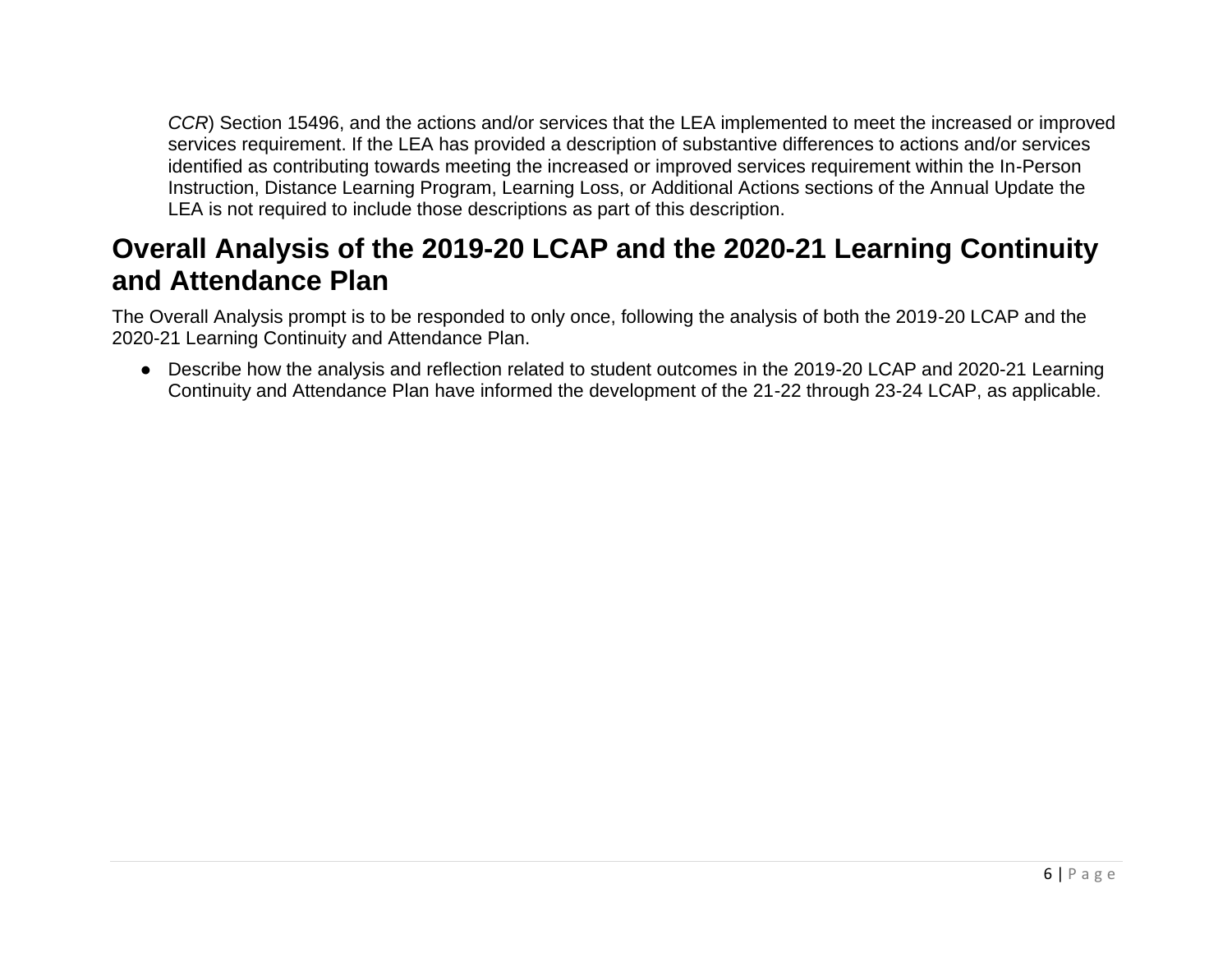| Local Educational Agency (LEA) Name                                                                                       | <b>Contact Name and Title</b>  | <b>Email and Phone</b>                                    |
|---------------------------------------------------------------------------------------------------------------------------|--------------------------------|-----------------------------------------------------------|
| New Designs Charter School - Watts<br>12714 South Avalon Boulevard<br>Los Angeles, CA 90061<br>CDS Code: 19-64733-0120071 | Hazel Rojas, Interim Principal | hazel.rojas@newdesign<br>scharter.net<br>$(323)$ 418-0600 |

# **Plan Summary 2021-22**

## **General Information**

A description of the LEA, its schools, and its students.

New Designs Charter School-Watts was one of the first charter schools to open its doors in the Watts Corridor in 2009. NDW is a WASC accredited 6th-12th Grade school. Like its sister school, it was established with the goal of developing an exemplary school offering high- quality, college-preparatory education to prepare students to succeed in a global, diverse, and technology-rich society. The school prepares students for post-secondary academic and career opportunities through excellent professional development for teachers; by encouraging the use of evidencebased teaching strategies in the classrooms; and by providing a curriculum that has enrichment and intervention programs for all students.

Both middle and high school students are exposed to a wide ranging curriculum. In high school students choose among 3 career pathways in the areas of law, technology and finance. The school is also cementing a data driven culture that seeks to respond and address felt needs in the school community. Currently, New Design Charter School – Watts serves 490 students in grades 6-12 with student demographics that include: 53.8% African American, 44.2% Hispanic, of which 16.8% are Students with Disabilities, 46% English Language Learners, 0% Foster Youth and 71.4% qualify for free/reduced lunch.

New Designs Charter School-Watts serves a diverse community located in the Willowbrook area in South Los Angeles. This is a historically underserved area. Over the years the school's enrollment has consistently mimicked the demographic changes taking place in the community served. Currently the school has a large proportion of Latino /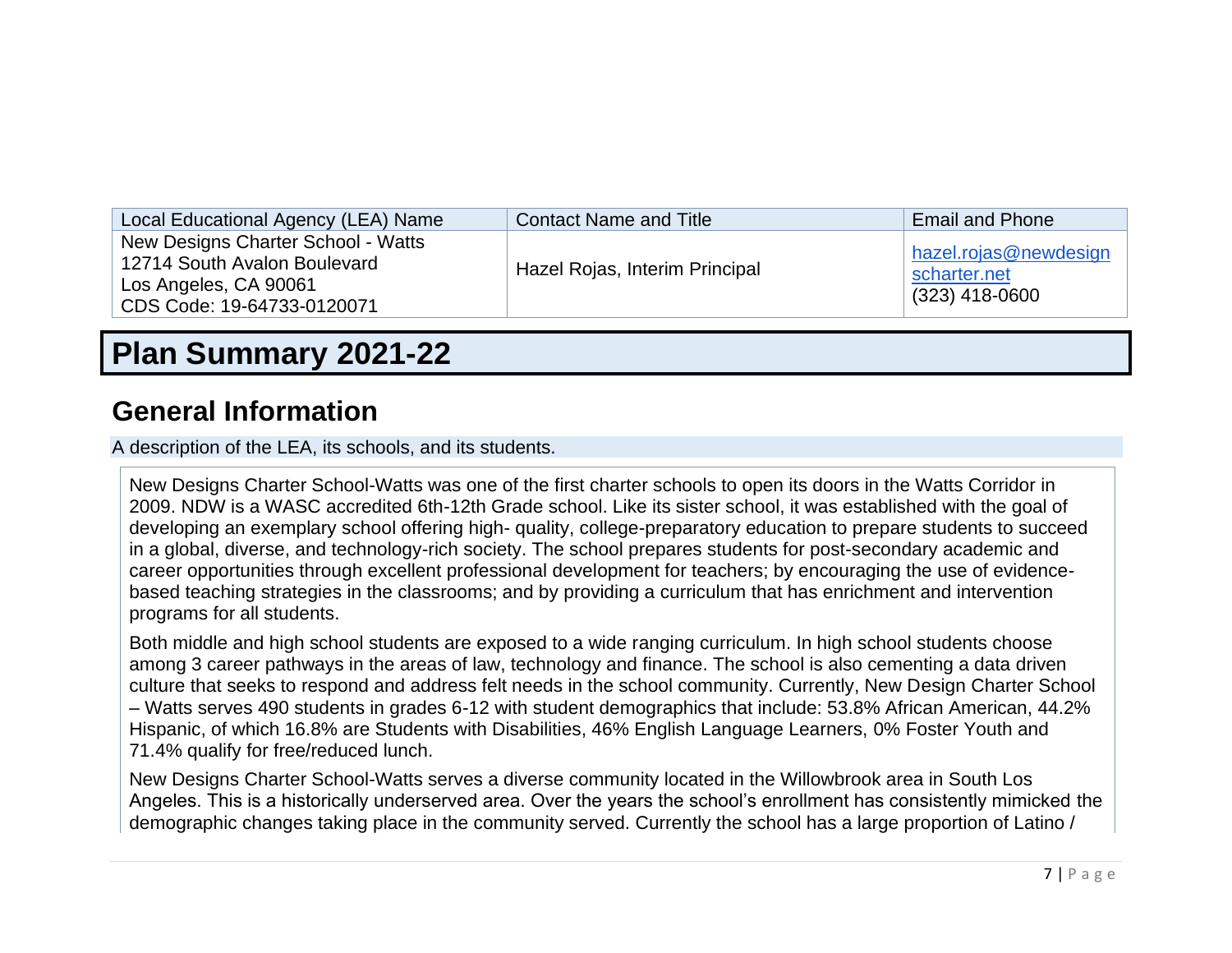Hispanic students, a modest number of Black /African American students, and a small proportion of all other races combined. About 92% of our students qualify for free or reduced lunch, 28% are classified as English Learners and 11.5% are classified as Students with Disabilities. The school serves 6th to 12th grade students drawn from surrounding elementary, middle and high schools. In the era of the API score the school consistently improved upon its score. This improvement trend has continued in the CAASPP era where the school has improved on its previous years' achievement performance. Most notable however, is that New Designs Charter-Watts has consistently had 100% of its graduating seniors meet or exceed the A-G requirements for admission to UC/CSU.

NDW is also a recipient of the Strong Workforce Program grant which allowed the school to implement Career Exploration Program among students in Grades 6-8. In the same manner, the grant facilitated partnership between New Designs-Watts and Los Angeles and Southwest College. The ongoing partnership benefited HS scholars by taking early college courses through the IGETC program while fulfilling the rigorous graduation requirements of ND-Watts. Furthermore, LASC's welcoming spirit presented an opportunity to align the LASC courses with the NDW Career Pathway class offerings in the areas of *Law and Diplomacy, Information Technology and Finance Academy* through the Strong Workforce Program – these advocacy efforts distinguish the NDW scholars from their peers in the Watts Corridor as well as in the other neighboring schools. The Class 2022 should be meeting and exceeding the UC and CSU entrance requirements, completing the IGETC program and most of all receiving an AA degree by the end of Senior year-all attributed to the indelible collaboration NDW has with its community partners.

## **Reflections: Successes**

A description of successes and/or progress based on a review of the California School Dashboard (Dashboard) and local data.

Data from the [2019 CA Dashboard for New Designs Charter School](https://www.caschooldashboard.org/reports/19647330120071/2019#college-career-card) Watts:

**Chronic Absenteeism Indicator** "Blue" with 0.5% chronically absent/declined 2.6%, African American 1% chronically absent/declined 1.1%, Hispanic 0% chronically absent/declined 4.5%, Socioeconomically Disadvantaged 0.6%/declined 2.4%, Students with Disabilities 0% chronically absent/declined 6.5%, English Learners 0% chronically absent/declined 2.6%

#### **Suspension Rate Indicator** "Green"

**Graduation Rate Indicator** - Socioeconomically Disadvantaged "Green" (80% graduated/Increased 8.3%), African American 79.2% graduated, Hispanic 78.6% graduated, Students with Disabilities 85.7% graduated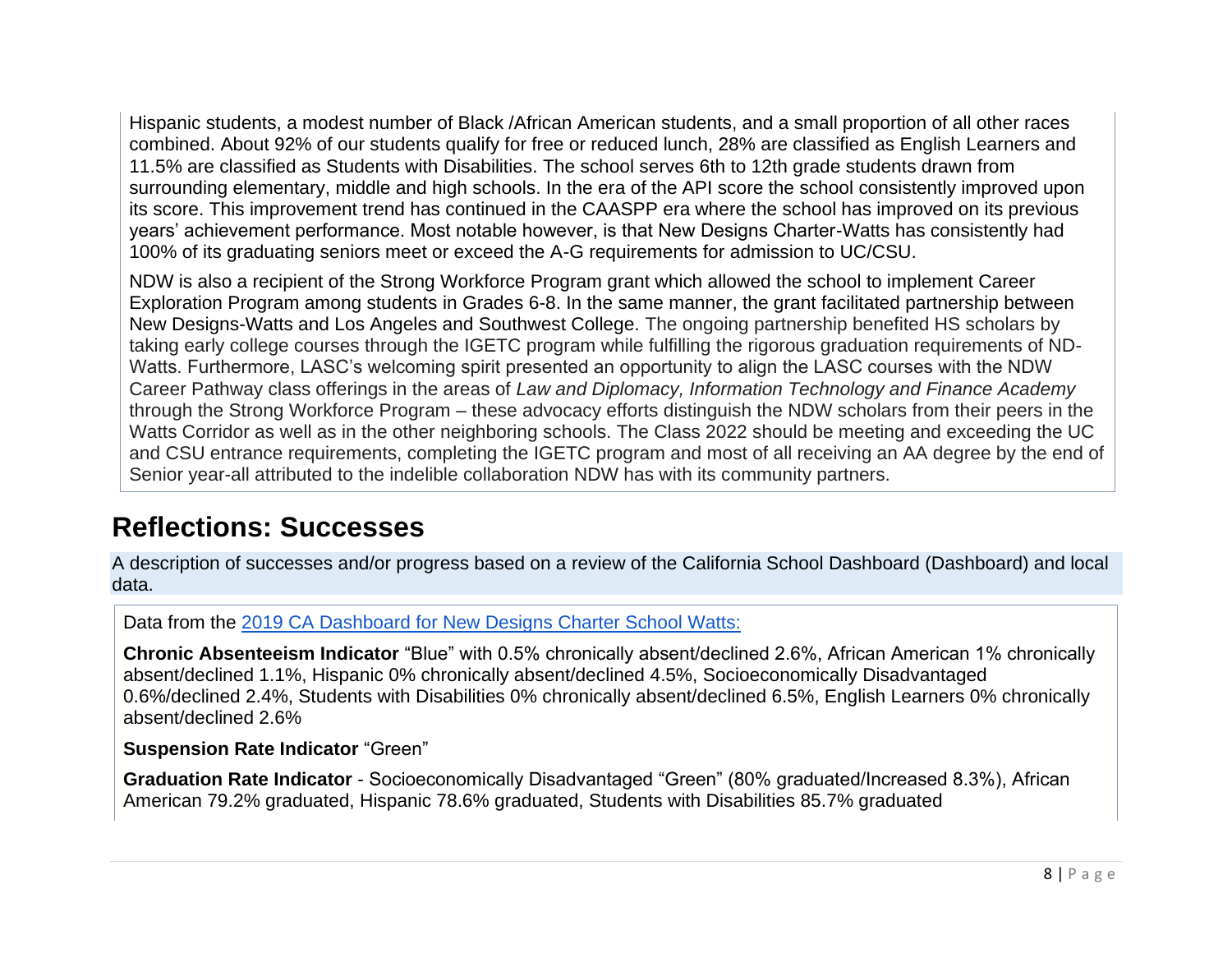**All Local Indicators** "Met" **College/Career Indicator for Class of 2019**: Decreased the percentage of "Not Prepared" by 12%

## **Reflections: Identified Need**

A description of any areas that need significant improvement based on a review of Dashboard and local data, including any areas of low performance and significant performance gaps among student groups on Dashboard indicators, and any steps taken to address those areas.

Data from the [2019 CA Dashboard for New Designs Charter School Watts:](https://www.caschooldashboard.org/reports/19647330120071/2019#college-career-card)

**Graduation Rate Indicator** "Yellow" All Students (78.6% graduated/Increased 10.7%), English Learners 71.4% graduated

**New Designs-Watts employed new practices/insights to improve Four-Year Cohort Graduation Rate** Initiated Registration Process with CALPASS Plus Partnership with Los Angeles Southwest College Cohort Graduation Task Force established beginning 2018-2019 School Year. **a) Naviance to Strengthen College-Career-Going Culture**  Naviance is an online platform designed to connect academic learning to the practicality of life through college and career readiness. Naviance is described as a comprehensive college and career readiness solution that helps districts and schools align student strengths and interests to postsecondary goals, improving student outcomes and connecting learning to life (www.naviance.com, 2018). Naviance specifically focuses on the following areas: College and Career Preparation; Career Exploration; Academic Planning; Self-Discovery.

Naviance was implemented within the student body of New Designs-Watts. As each high school grade level is facing different challenges and stages of life, Naviance provides a differentiated curriculum that is grade-level specific. Freshman year focuses on acclimating to high school life. Sophomore year focuses on continuing positive habits created during freshman year and begins focusing more on college. Junior year focuses on test prep and specific college planning; and senior year focuses on college applications, funding and all other college-related readiness. In addition, Naviance provides SAT and ACT diagnostic and practice tests which help our students prepare adequately for the actual tests. The implementation and use of Naviance within New Designs Charter is an incredibly important piece of our college going school culture. Through Naviance, with the integration of self-awareness, high school success, and college/career planning, we are investing in and equipping our students to set goals and reach them for their present and future. Additionally, Naviance enables our Career Pathway Academics to organize and facilitate an even more in depth look into each student's current and future career aspirations and experiences. Naviance is proving to be an invaluable resource to both our students and our faculty/staff as we are better equipped to efficiently and effectively streamline our students'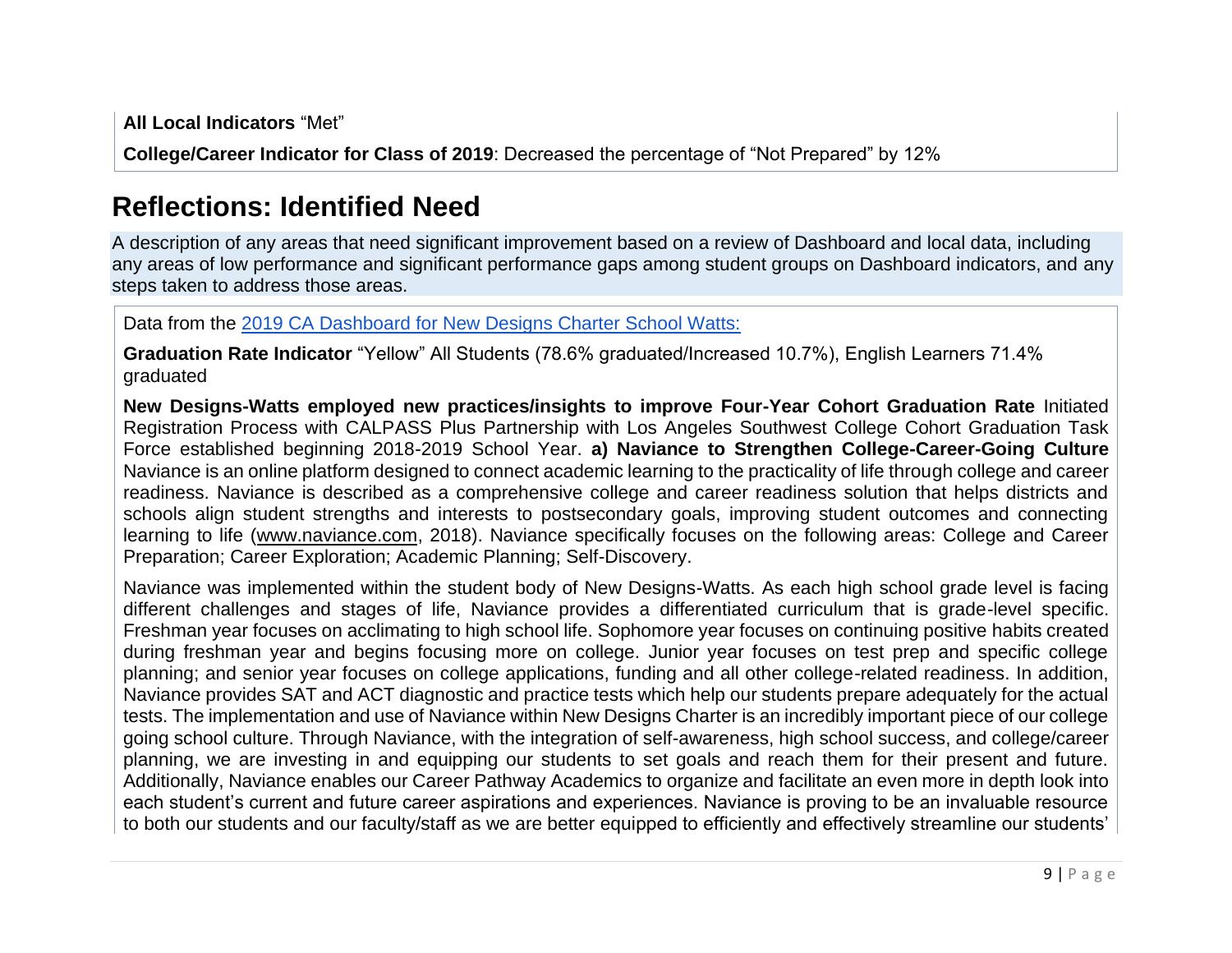path towards successfully applying to and attending college and pursuing a career. **b) Southwest College Partnership**  New Designs-Watts partnership with Southwest College through our Career Academies is ongoing. Los Angeles Southwest College continues to offer classes virtually within the week. The goal of this partnership is to enable our students to earn 30 college credits as well as industry certifications in Technology, Finance, Criminal Justice, etc. In the long run, the plan is to provide the opportunity for our students to obtain Associate Degrees together with their high school diploma. For the current academic year, High School students from 9<sup>th</sup> grade begin a path that led to obtaining 30 college credits and an industry certification upon graduation.

**College/Career Indicator** "Orange" All Students 25.5% "Prepared"; Socioeconomically Disadvantaged "Orange" (25.9% prepared), African American "No Color" (33.3% prepared), English Learners "No Color" (21.4% prepared), Hispanic "No Color" (14.8% prepared), Students with Disabilities "No Color" (38.5% prepared)

For the past three years we have made an effort to introduce a college/career curriculum to our students in the form of the Naviance program and our partnership with *Los Angeles Southwest College*. With the Naviance program, all high school students get to explore and build their own path to college and a career using assessment tools and specialized lessons. The counselor has been able to better assist students in their college and career exploration by using the data collected on Naviance. By the time students reach 12<sup>th</sup> grade, they will have a list of colleges they can apply to base on the work they did with Naviance. Los Angeles South West has been a great partner in offering our students' college-level classes and increasing their interest in going to college. We started with one class every Saturday to now having multiple classes during the school day and after school. We also have two college cohorts who are working towards receiving their IGETC certificate which will allow them to apply to college with two years of college credit. Our students' GPAs and academic achievement have boosted as a result of this partnership, and we only hope to increase and strengthen the program moving forward.

**English/Language Arts Indicator** "Yellow" -45.1 DF3 (Increased 6.6 points): "Orange" Student Groups: African American (-57.2 DF3), English Learners (-69 DF3) ; "Yellow" Student Groups: Hispanic (-32.8 DF3/was an increase of 13.3 points), Socioeconomically Disadvantaged (-43 DF3/ was an increase of 9.7 points); "No Color" Students with Disabilities (-21.7 DF3/was an increase of 45.7 points)

To improve each numerically significant subgroup's academic performance in ELA (Black or African American, English Learner, Latino, and SED) as measured by the California School Dashboard, ND-Watts is taking into consideration several metrics and other forms of assessment in analyzing data. The school increased efforts geared towards the usage of Springboard and I-ready. Also, the school has extended the services of Achieve3000 for all grade levels to support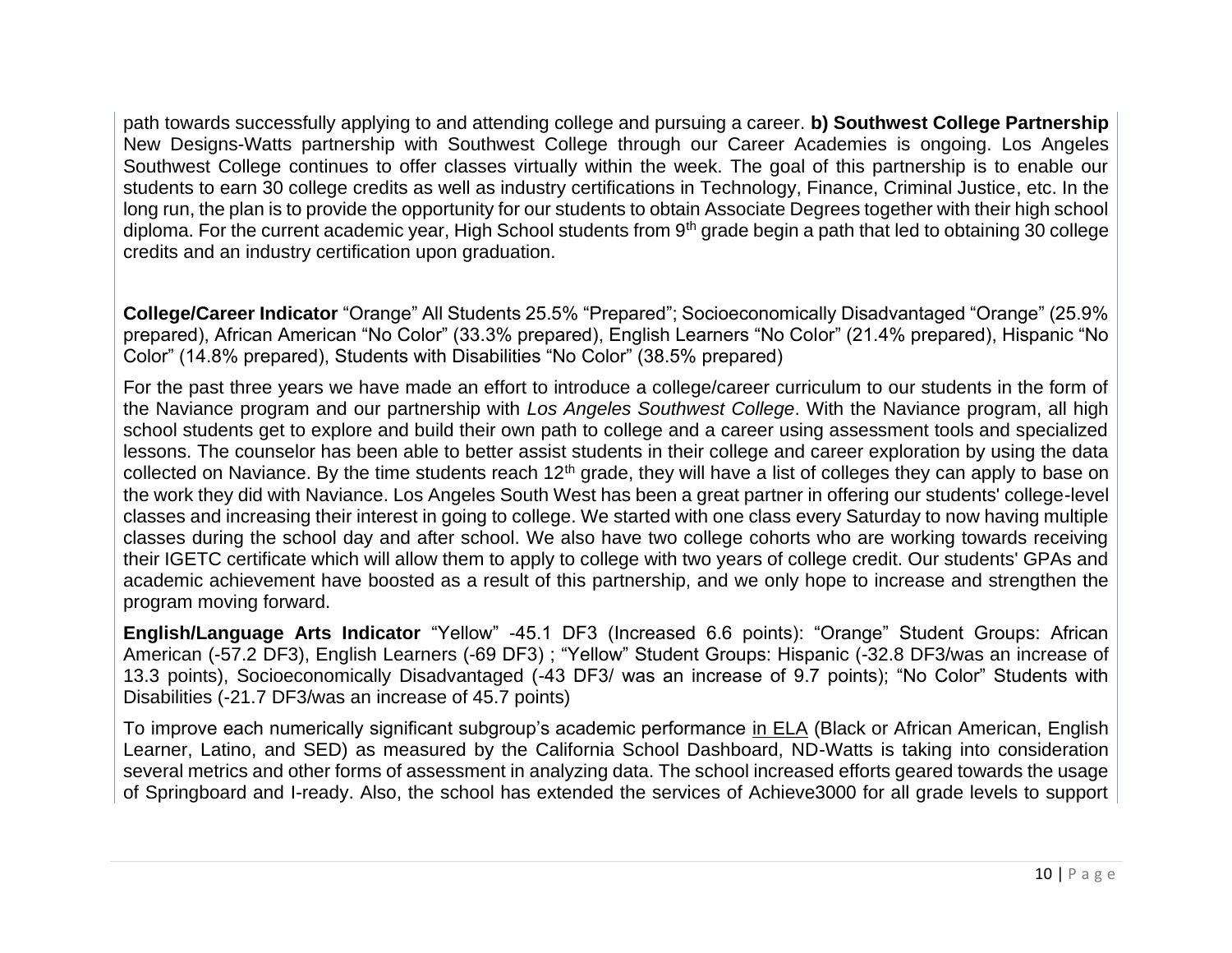English learners. Another strategy that the school is considering is the implementation of double block ELA for 6-8 grade students as well as the following:

- Springboard for grades 6-12
- · i-Ready for grades 6-8
- · Achieve 3000 for grades 6-12 to support English Language Learners
- · Naviance to provide SAT practice in English
- · Defined STEM (all grades) to practice PBL and performance task completion

The school revisits the strategy to double-blocked our ELA courses with an academic support course (AcE) for Middle School and 9<sup>th</sup> grade.

- · One on One coaching with the Curriculum Specialist, lesson study, observations, and debriefing.
- · Implemented ELA Bootcamps
- Extended Learning Academy afterschool and plan to resume Saturday Academy
- · Focused training in Springboard ELA and i-Ready Reading

#### **Plan to improve the ELA CAASPP results:**

#### **Springboard Curriculum for English**

New Designs Charter School Watts has made a concerted effort to align its curriculum to Common Core State Standards (CCSS) to ensure that all students have access to highly effective instruction. English Language Arts Springboard offers a blend of directed, guided, and investigative instruction which aligns with our schools Essential Elements of Effective Instruction (EEEI) Lesson Plan Template. Additionally, Springboard includes real-world connections that get students engaged and focuses more deeply on fewer concepts, while emphasizing on procedural fluency. These concepts seem to help our students perform much better on the California Assessment of Student Performance and Progress (CAASPP).

In order to deliver the Springboard curriculum effectively, New Designs Watts will provide more training for all Middle and High School teachers throughout the year. The school schedules combined professional development with the other New Designs Charter campuses to facilitate collaboration between Math and ELA departments that will allow the transfer of best practices. Department meetings are implemented to allow teachers in the ELA departments to plan and analyze data together.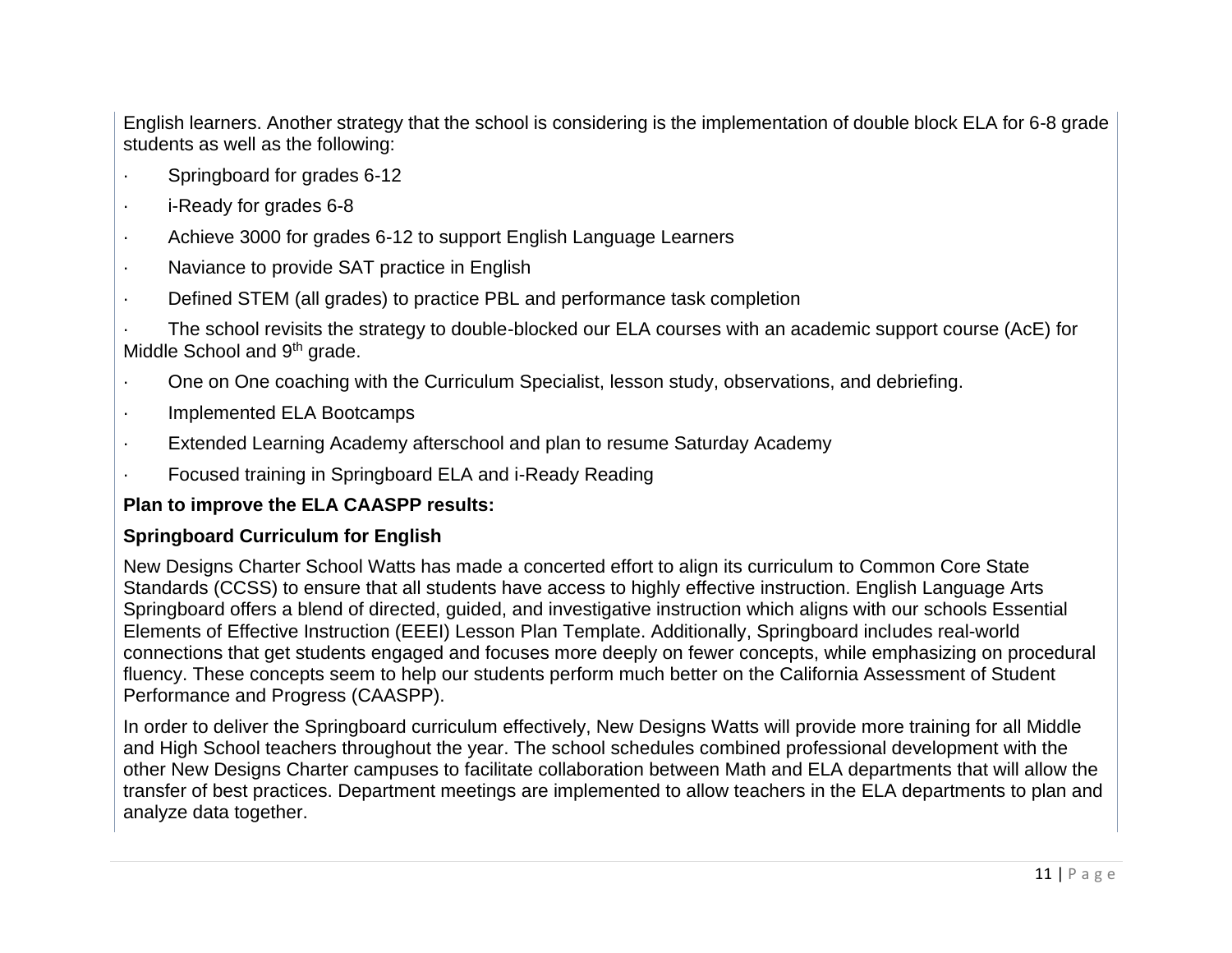#### **i-Ready diagnostic and curriculum for English Language Arts Academic Enrichment Class.**

New Designs-Watts recognizes that the middle grades mark a critical transition for students. In light of this, NDCS offers an Academic Enrichment class, a unique opportunity for intervention, support and enrichment. During the Academic Enrichment (AcE) block, students are provided personalized, robust and standards-aligned instruction in Reading and Math as they alternate between the two classes. It is a class intended to meet the varied learning needs of students through focused and personalized academic assistance in English Language Arts. AcE adds 0.5 credit unit to ELA core classes making each class 1.5 credit units instead of 1. In order to improve the performance in ELA the school will increase the number of diagnostic assessments to better determine whether the students are on track.

#### **ELD Curriculum**

In compliance with the LAUSD-adopted EL Master Plan, NDCS-Watts has integrated and designated English Language Development (ELD) classes for our EL students. Our ELD curriculum consists of our integrated program Springboard ELD and our designated program Achieve 3000 for middle school and high school. EL and at-risk Long-Term English Language (LTEL) students are concurrently enrolled in Springboard integrated ELA classes. Our Edge curriculum is used for our LTELs who are concurrently enrolled in Springboard integrated classes. Teachers are provided with professional development in Specially Designed Academic Instruction in English (SDAIE) strategies to scaffold access to the content (SDAIE is an approach in scaffolding for skills). The success of LTELs in these classes is carefully monitored, with extra academic support triggered as needed (e.g., Saturday School, tutors, online support from Achieve 3000). In addition, we have a new ELD coordinator, who meets regularly with are ELD Coordinator at our other schools to ensure alignment and support. Also, we have contracted services for ELD Coaching with LACOE for all teachers on designated and integrated ELD standards; and strategies to support EL, newcomer EL and long-term EL students.

#### **Defined STEM**

This current school year the school has purchased the defined stem online curriculum to be used in all classes. Defined stem is a project-based learning curriculum that implements Project Based Learning (PBL) into all subjects. It has given teachers a chance to create cross-curricular projects with other teachers.

#### **Technology Integration**

To further enhance rigor and improve student engagement in the classroom, technology is integrated in the classroom through the use of Promethean boards and Chromebooks. In addition, teachers were provided with desktop computers and other instructional resources that allow them to access the interim assessments available on the CAASPP portal.

#### **Benchmark Administration**

**English Language Arts/Literacy Focused Interim Assessment Blocks**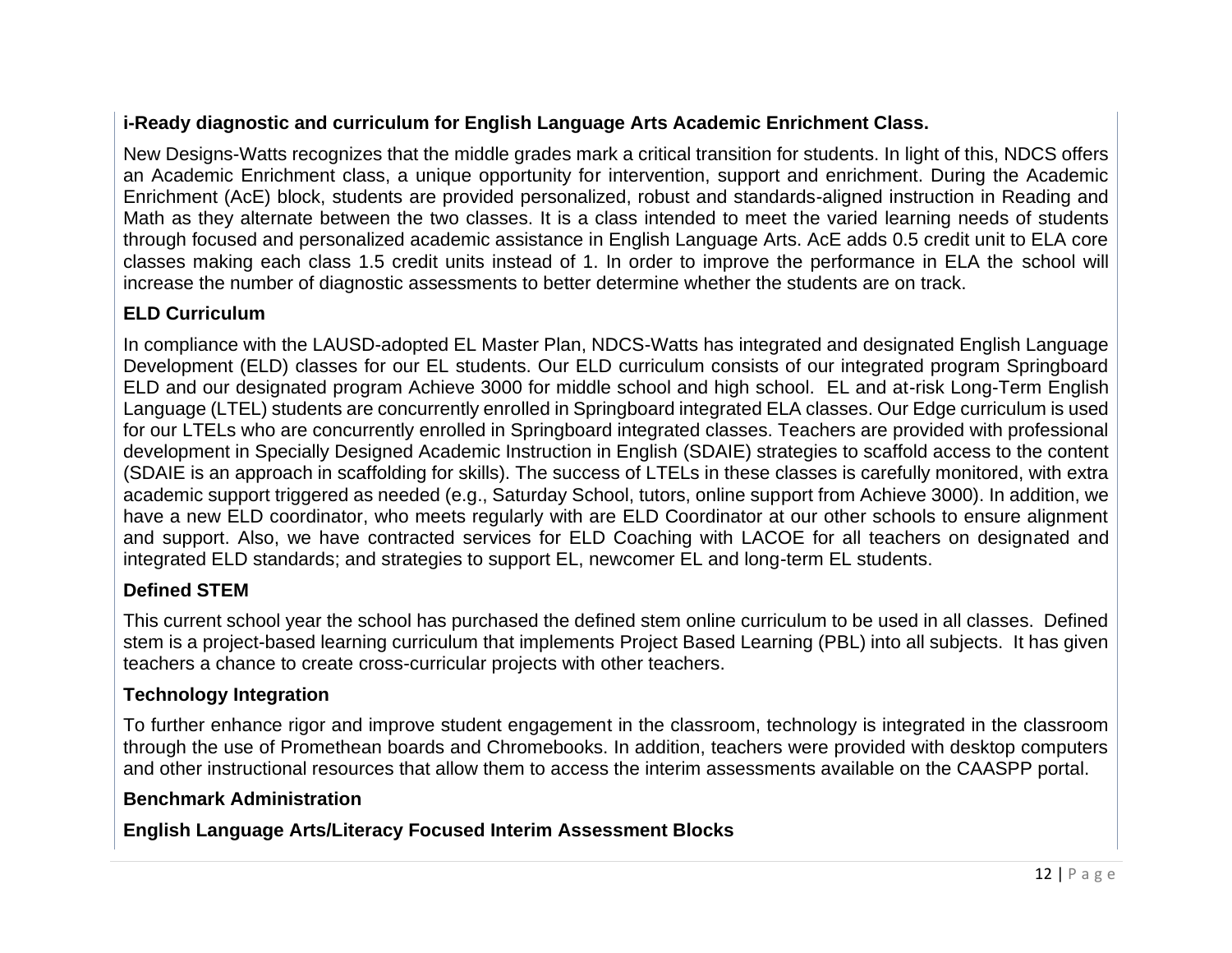The Smarter Balanced Interim Assessment Blocks (IABs) are one of two distinct types of interim assessments being made available by the Consortium; the other type is the Interim Comprehensive Assessment (ICAs). IABs are short, focused sets or blocks of items that measure one or more assessment targets. Results from these assessments provide information about a student's strengths or needs in relation to the Common Core State Standards (CCSS) and, therefore, generate more detailed information for instructional purposes than the summative or ICAs alone.

**ELA Blueprints** - The blueprint can be used by educators to plan how to integrate the IABs effectively within classroom instruction or to better understand results that are reported. Users of the blueprint can become familiar with the number of IABs for each grade level, the general focus of each IAB, (i.e. which assessment targets are addressed in a specific IAB and the emphasis of each target relative to the other targets in the block). Given the differences in class time required and the amount of time needed to score blocks, the teacher would decide which blocks best meet the instructional needs of the class. Finally, educators can use this blueprint in conjunction with the summative and ICA blueprints to support more comprehensive classroom level instructional and assessment plans.

To support teaching and learning, New Designs Charter School - Watts administers 3 benchmarks per year. The first benchmark establishes our baseline data for the beginning of the year. The other benchmarks are used to measure progress towards mastery of grade-level standards and goals.

Benchmark data is communicated to students, parents and teachers, and analyzed during professional development. Teachers use the data to inform their instruction and provide intervention and support where needed, more specifically to students identified as "Not Met" or "Nearly Met" Standard. Students are currently scoring on the benchmarks what they scored at the end of last year.

#### **Classroom Observation Tool**

The school is transitioning to utilizing the Pivot Danielson Teacher Evaluation Framework the Marzano Focused Teacher Evaluation Model, which is an observer and teacher-friendly evaluation tool. It utilizes a systematic, step-by-step approach for observation to improve inter-rater reliability. The model is comprised of four domains, or areas of expertise, designed to progressively guide a teacher from planning to implementation of instructional strategies, to awareness of conditions for learning in the classroom, and to professional responsibilities. Critical to the model is not only teacher use of instructional strategies, but also monitoring of learning through student evidence. This evidence become the measure for determining the effect of teachers' use of instructional strategies. The goal this academic year is to transition from using Marzano Teacher Evaluation tool to Pivot/Danielson Teacher Evaluation Tool which aligns with the 5E (Engage, Explore, Explain, Elaborate and Evaluate) lesson planning.

#### **Department Heads and Instructional Leadership Team**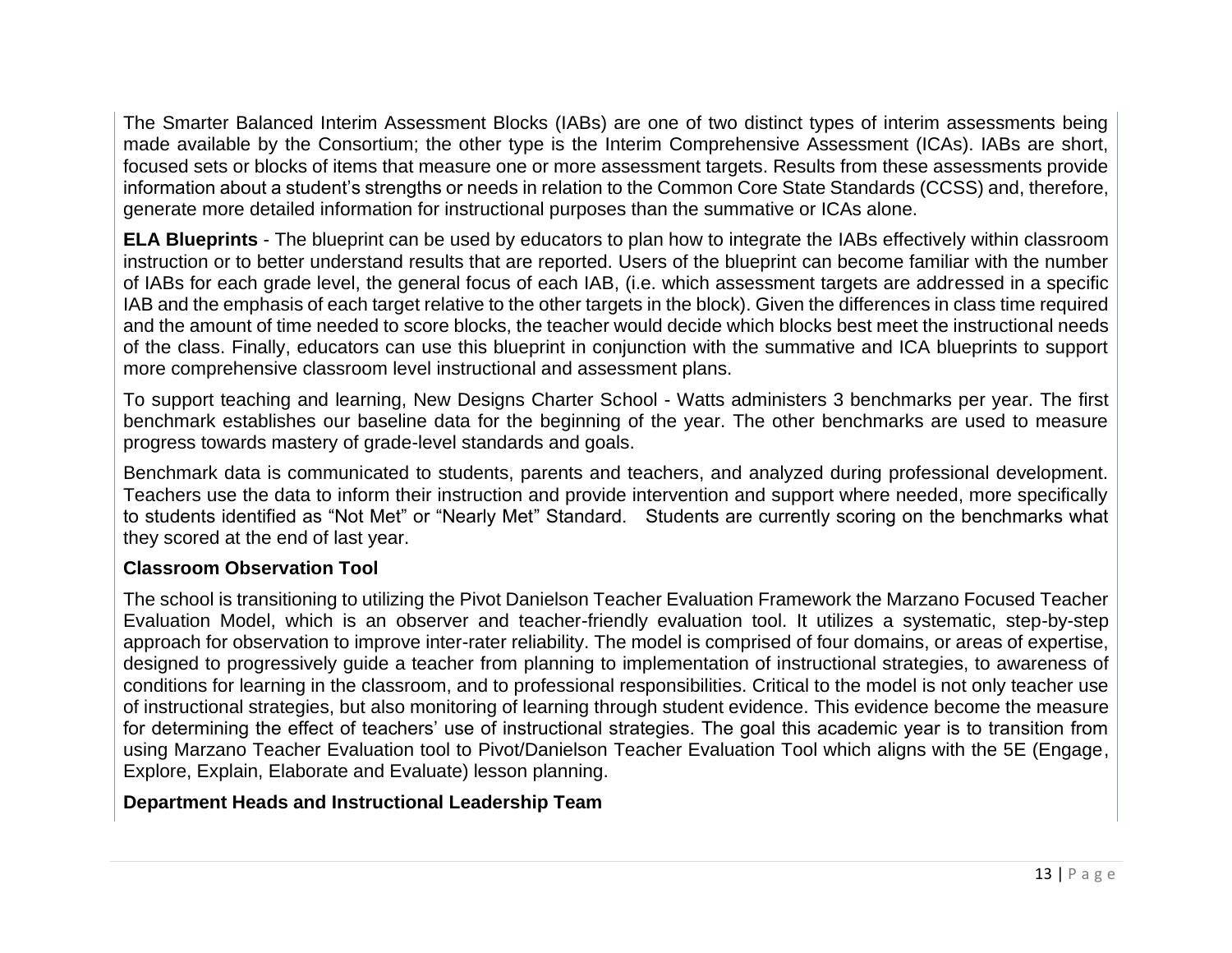During the 2017-18 year, we established the Instructional Leadership Team, which is made up of the principal, department heads, as well as the Curriculum and Instructional Specialist. The team meets monthly to update curriculum pacing guide, review and analyze formative and summative assessment data, plan professional development and share best practices.

#### **Positive Behavioral Interventions and Supports (PBIS)**

For the past three years, NDCS-Watts has implemented the PBIS framework; it is an [evidence-based](https://www.pbis.org/resource/examining-the-evidence-base-for-school-wide-positive-behavior-support) [three-tiered](https://www.pbis.org/pbis/tiered-framework)  [framework](https://www.pbis.org/pbis/tiered-framework) to improve and integrate all of the data, systems, and practices affecting student outcomes every day. PBIS creates schools where all students succeed. This is run by the middle and high school deans as well as a middle school teacher and high school teacher. Our school has partnered with the Los Angeles County Office of Education (LACOE) to provide continuous training, guidance and advise as we move forward to ensure full implementation of the PBIS framework.

#### **Extended Learning Academy**

In addition to the 21st Century /ASES Program for our middle school, we now have a partnership with Think Together formerly known as Youth Policy Institute (YPI) to provide after school for our high school students beginning with the 2018-2019 school year. Engaging classes are currently offered after school including Music and Debate.

Additional initiatives were implemented this current school year which include but not limited to:

A. Technology Trainings to update stakeholders of new tools that can enhance the Distance Learning and the delivery of instruction -Teaching /Learning with Springboard Digital

-Engaging Students in Higher Order Thinking

-Effective Mathematics Practices for your Classroom

- Utilization of English Learners Passports in designing weekly learning plan
- B. ELA CAASPP Boot Camp
- C. ELA CAASPP Practice Items aligned with the CAASPP Interim assessments and Math Blueprints.

Maximizes LACOE-facilitated EL-related Instructional Strategies.

**Mathematics Indicator** "Orange" -109.4 DF3 (increased 4.3 points): "Red" Student Groups - African American (-124.1 DF3), English Learners (-131.4 DF3); "Orange" Student Group - Socioeconomically Disadvantaged (-106.9 DF3/increased 6.3 points); "Yellow" Student Group - Hispanic (-92.6 DF3/increased 18.7 points); "No Color" Students with Disabilities (-49.1 DF3/increased 57.6 points)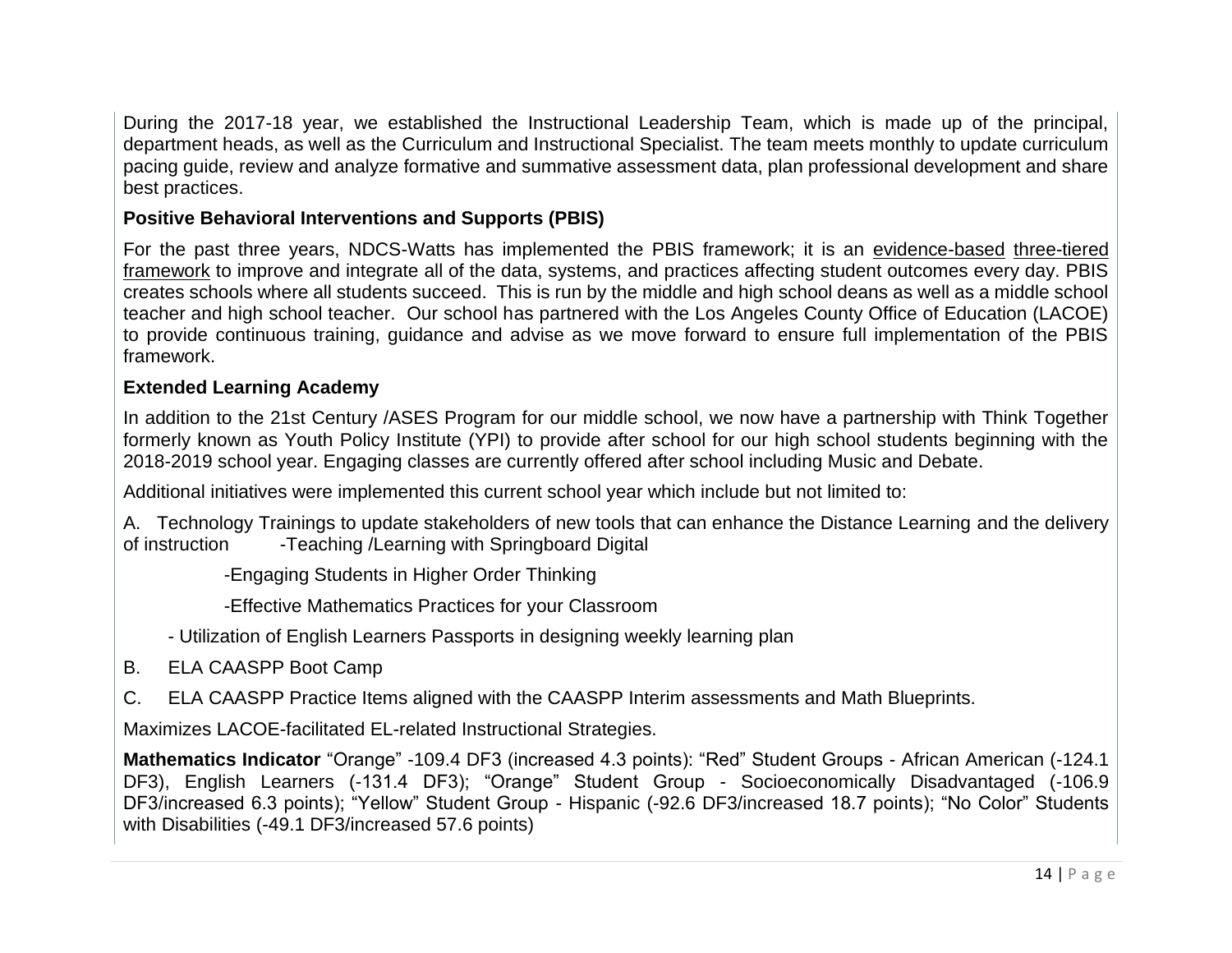In the area of improving Math achievement levels among the numerically significant subgroups in Math (Black or African American, English Learner, Latino, and SED) as measured by the California School Dashboard three significant subgroups, the teachers with the support from the Curriculum Specialist worked collaboratively to ensure students developed the fundamental skills in Math that would significantly impact the learning of all students. The primary goal has been to align internal assessments, researched-based instruction, and Common core-aligned curriculum to the Smarter Balanced Assessment Consortium (SBAC). In addition, the curriculum specialist provided professional development to teachers and staff on the essential elements of effective reading and writing across the curriculum, CCSS and literacy and vocabulary strategies as well as culturally relevant pedagogies. To further improve our Math achievement, NDCS-Watts adopted and implemented the following curriculum:

- Springboard for grades 6-12

-iReady for grades 6-8

-Achieve 3000 for grades 6-12 to support English Language Learners

-Naviance to provide SAT practice in Math

-Defined STEM (all grades) to practice PBL and performance task completion

-We have double blocked our Math courses with an academic support course (AcE) for Middle School and 9<sup>th</sup> grade.

-One on One coaching with the Curriculum Specialist, lesson study, observations and debriefing.

-Implemented Math Bootcamps

-Extended Learning Academy afterschool and on Saturday

-Focused training in Springboard Math and i-Ready Math implementation

-2 Key factors contributing to the increase of the Math CAASPP student achievement.

**Springboard Curriculum for Math** New Designs Charter School Watts has made a concerted effort to align its curriculum to Common Core State Standards (CCSS) to ensure that all students have access to highly effective instruction. NDCS-Watts selected Springboard Mathematics for its middle school and high school. Math offers a blend of directed, guided, and investigative instruction that aligns with our school's Essential Elements of Effective Instruction (EEEI) Lesson Plan Template. Additionally, Springboard includes real-world connections that get students engaged and focuses more deeply on fewer concepts, while emphasizing procedural fluency. These concepts seem to help our students perform much better on the California Assessment of Student Performance and Progress (CAASPP).

In order to deliver the Springboard curriculum effectively, New Designs Watts will provide more training for all Middle and High School teachers throughout the year. The school schedules combined professional development with the other New Designs Charter campuses to facilitate collaboration between Math departments that will allow the transfer of best practices.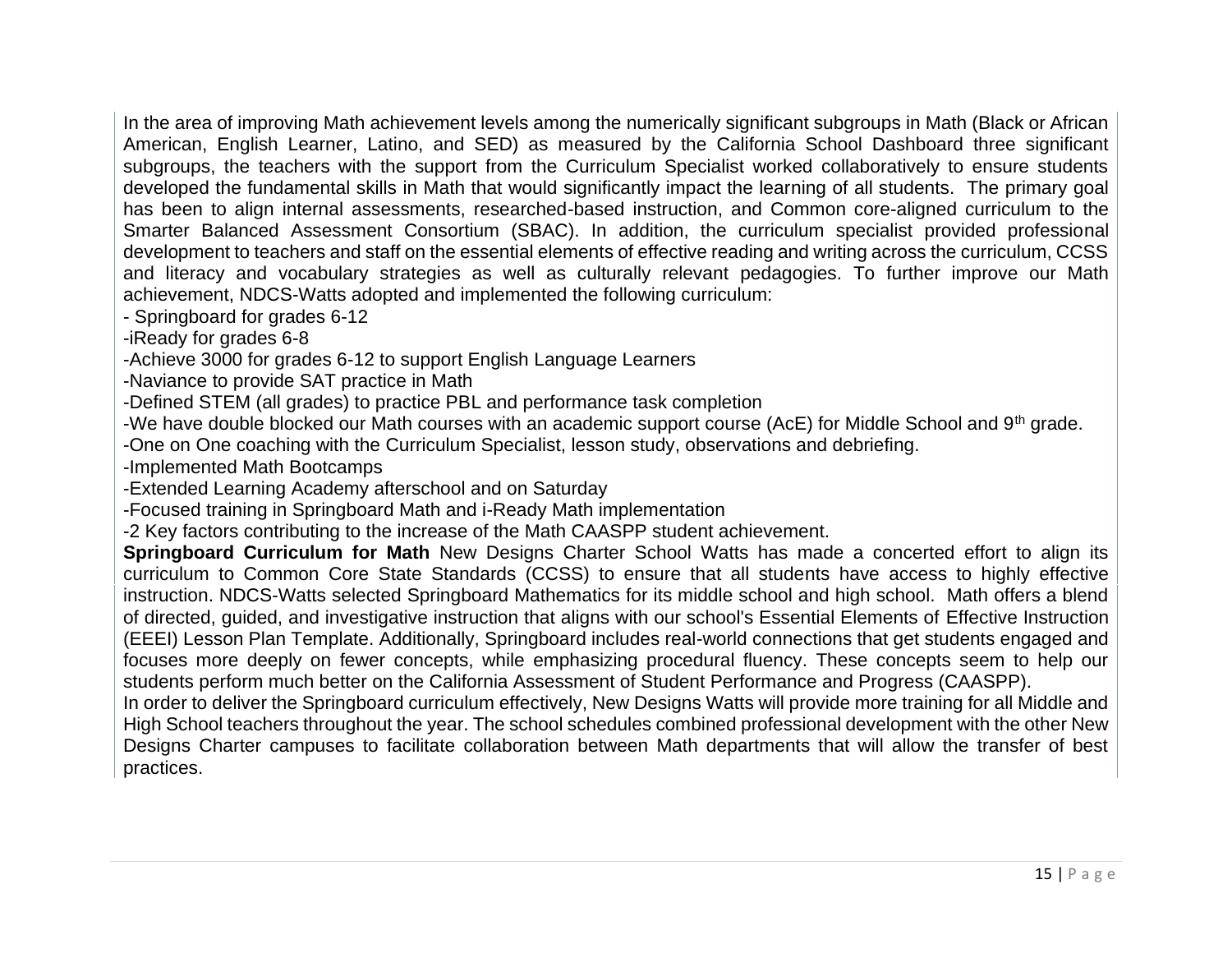The school adopted the Springboard integrated math curriculum in high school. The rationale is to teach students how to make connections between algebra, geometry, statistics, etc. This helps students have a more rounded experience as required by the common core state standards.

#### **I-Ready curriculum for the Math Academic Enrichment Class**

New Designs Charter School-Watts recognizes that the middle grades mark a critical transition for students. New Designs goal is to ensure that ALL students demonstrate proficiency in all subject areas. In light of this, NDCS offers an Academic Enrichment (AcE) class, a unique opportunity for intervention, support and enrichment. During the Academic Enrichment (AcE) block, students are provided personalized, robust and standards-aligned instruction in Reading and Math as they alternate between the two classes. It is a class intended to meet the varied learning needs of students through focused and personalized academic assistance in both Math and English Language Arts. AcE adds 0.5 credit unit to ELA and Math core classes making each class 1.5 credit units instead of 1.

Other ongoing actions include but not limited to:

-Designing a culturally relevant-based weekly learning plans

-Diagnostic Assessment administered through two platforms, i-Ready for 6-8 grade and Study Island for 9-12 grade Platforms.

-The Benchmark Assessment for the core subject areas in the current academic year was administered through the Study Island platform, although the CAASPP Interim Assessments have been utilized in the past years. NDW considered the CAASPP Portal as a great resource for academic achievement – curriculum, instruction, and assessment-wise. The ELA and Math CAASPP and CAST Blueprints are available tools that our teachers can easily access and therefor guide the learning process in the classroom. The goal of the school is to align the lesson on the Blueprint with the Department Pacing Guide which will then ultimately reflect in the weekly learning plan designed by the teachers. Continue to schedule Math academic competitions among grade levels hosted by the Math Department.

Academic Enrichment Math has been offered to Grades 6-8

Math CAASPP Preparation class has been offered to High School students.

Extended Learning Academy sessions are available for all students and are ongoing virtually.

Credit recovery classes are offered to ALL High School scholars through Apex.

NDW recognizes that a set of best practices proven to work in the past need to be revisited and researched-based strategies in improving Math proficiency need to be considered moving forward. The identified strategies will be employed as the school continues Distance Learning through this academic year and reevaluate the progress of its implementation as the school transitions to the upcoming academic years:

A. Restructuring Math Intervention Staffing

1. Hire a Math-Specific Intervention Coach who demonstrates verified expertise in the area of Math as well as Math Teacher Aides who will work closely with the Math Intervention Coach as well and with the Math teachers.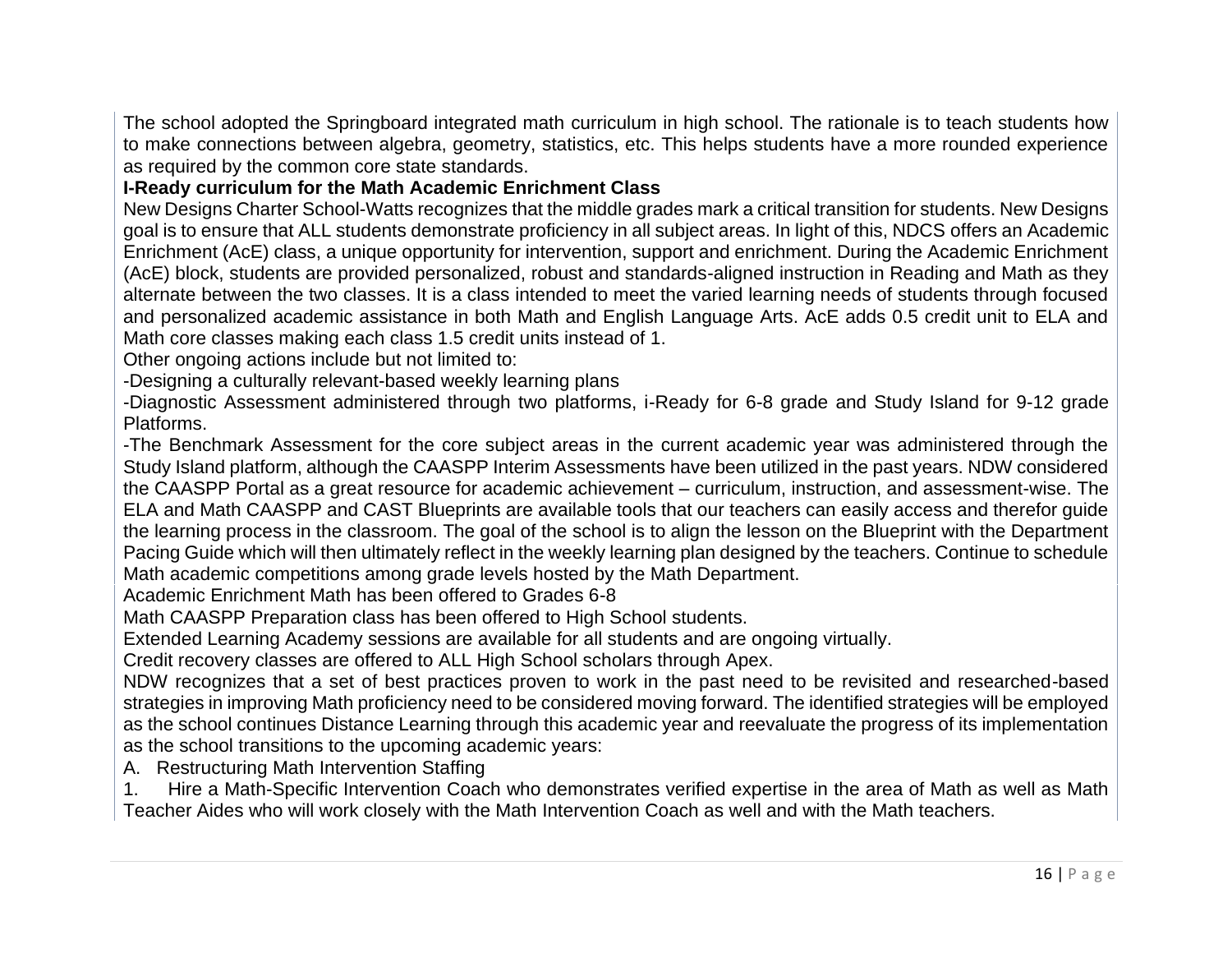2. Employ (remote or on-campus) learning strategies that allow students to practice math skills regularly and that are geared towards mastery of targeted skills-based on students' diagnostic and benchmark assessment results.

B. Restructuring Math-Specific Interventions to serve all students:

1.Creating Math Proficiency Awareness among home, school, and community stakeholders. Creating Math Proficiency awareness requires a recommitment to student achievement and a constantly refreshed belief that all stakeholders and not only the students can and will learn. This pledge and belief about learning propel create a community of change agents where everybody takes ownership of the learning needs at hand - as a result, contributing to the overall transformational change:

· Conduct professional learning sessions that are targeted to the development of Math Skills among students. The goal is to have a unified understanding on the utilization of the Math CCSS as the main tool and resource in designing weekly learning plans. Students who are equipped with the mathematical skills that are aligned with the Math CCSS are also Math CAASPP-read

Structure the instructional day to include fun Math learning activities that students can actively engage in:

Example of best practices that need to be revisited:

A. The school facilitates a **Math Trivia** as part of the Before School Program. Math Trivia correct responses will be raffled every Friday with an assigned prize for every category.

B. **Math Power Hour** – The school allocates a time within the week for all school stakeholders to participate in a Math Drill/Exercise.

C. **Math Academic Competitions** such as Math Quiz Bowl

D. **Incorporate Daily Math Practice** in all Math classes in a form of Do Now, Academic Competition, Kahoot, Warm up and the like

E. **Measure Math Proficiency Growth** – Provide specific and targeted interventions to students based on different sources (CAASPP, Benchmark and formative assessments)

**F. Incentivize Math Proficiency Growth –** Recognize Math achievers based on Math proficiency guidelines through different levels (Advisory, Cohort, Grade Level, Individuals)

**G. Monitor the implementation of Individualized Learning Plan (ILP) –** Incorporate a schedule in Advisory sessions that allow bi-weekly monitoring of student goals and accomplishments.

**Schedule quarterly Advisor-Advisee and Parent Meetings where students showcase their Advisory Student Portfolio.**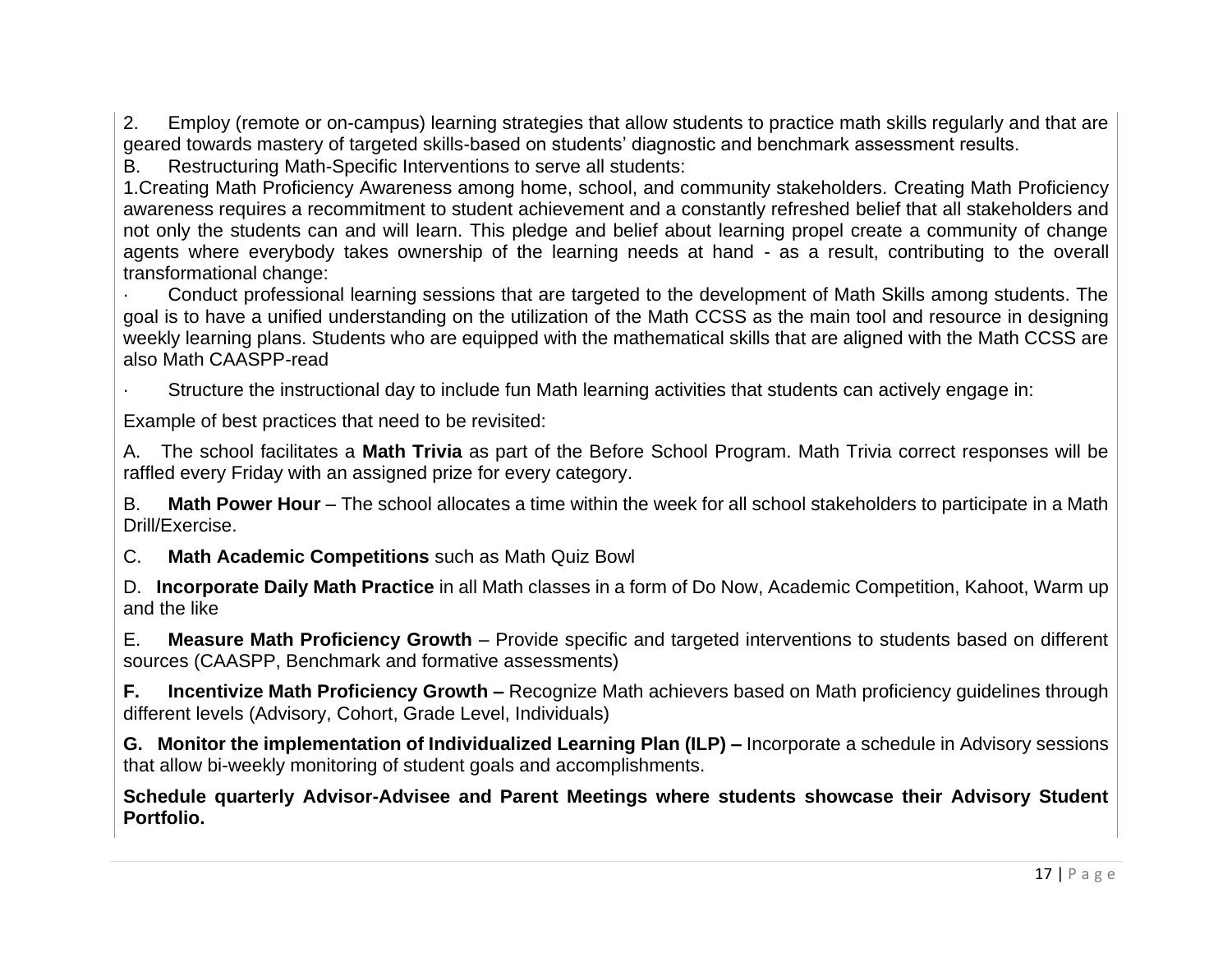**English Learner Progress Indicator** 40% of English learners making progress (progressed at least one ELPI level) towards English language proficiency "Low". 30% maintained their ELPI level, and 30% decreased at least one ELPI level.

New Designs Charter – Watts continues its commitment to provide excellent instruction and intervention to ensure progress, especially through distance learning. We have and are currently identifying factors that may have contributed to the assessment result which include instructional practices, social, cultural, and emotional factors to provide individual and wide-scale interventions and support. NDCS is continuing to provide professional development to all teachers to assist ELD students, as well as all students towards achieving their highest potential by training teachers on using culturally relevant strategies to increase motivation which will allow students to gain confidence in being successful and to include referents of the students to connect to prior learning.

Our designated ELD class is using Achieve3000 as its main online literacy program for Beginner ELs, ELs, and LTELs. Designed for diverse groups, the program provides leveled contents and activities focused on developing phonemic and phonological awareness, speaking fluency, reading, and writing skills. All lessons and activities are aligned to the CA Common Core State Standards for Literacy and English Language Development Standards. The nonfiction reading contents are informative, culturally relevant, and are aligned to students' interests. Achieve 3000 provides leveled vocabulary lists and a combined word list is used to facilitate vocabulary learning.

Also, Achieve 3000 offers supplemental reading practices to LTELS through its Stretch Article and Activity. Their progress reports enable us to track the entire class as well as individual students. We are continuing our efforts to decrease the number of LTELs to meet or exceed the resident school's median by providing extra support for our LTELs. In addition to the Achieve 3000 contents and activities, EDGE –Reading, Writing, and Language is also used as the standardsbased curriculum for LTELs, especially in Grammar and Writing. This is to meet their unique needs in improving grammar and gaining fluency in formal speaking and writing. The grammar worksheets are very helpful as they target specific language needs such as using precise language and appropriate verb tenses, expanding sentences using modifiers, and writing grammatically correct sentences.

ELPAC review is conducted daily to focus on each domain. Practices are done by language domains and tasks. The review is conducted as a regular lesson in which instruction regarding the test task/skill is delivered to the class. Then vocabulary is taught to establish the use of "relevant and effective language" as indicated in the rubric; a pre-speaking or writing brainstorming is done to generate ideas and guide students on suitable words and phrases to use in their responses. Whole group and small group practices are done after the discussion using the practice tests in the ELPAC website (in breakout rooms) and teacher-created tests. Then individual practices by task are provided especially for Speaking and Writing by the ELD teacher and paraprofessionals.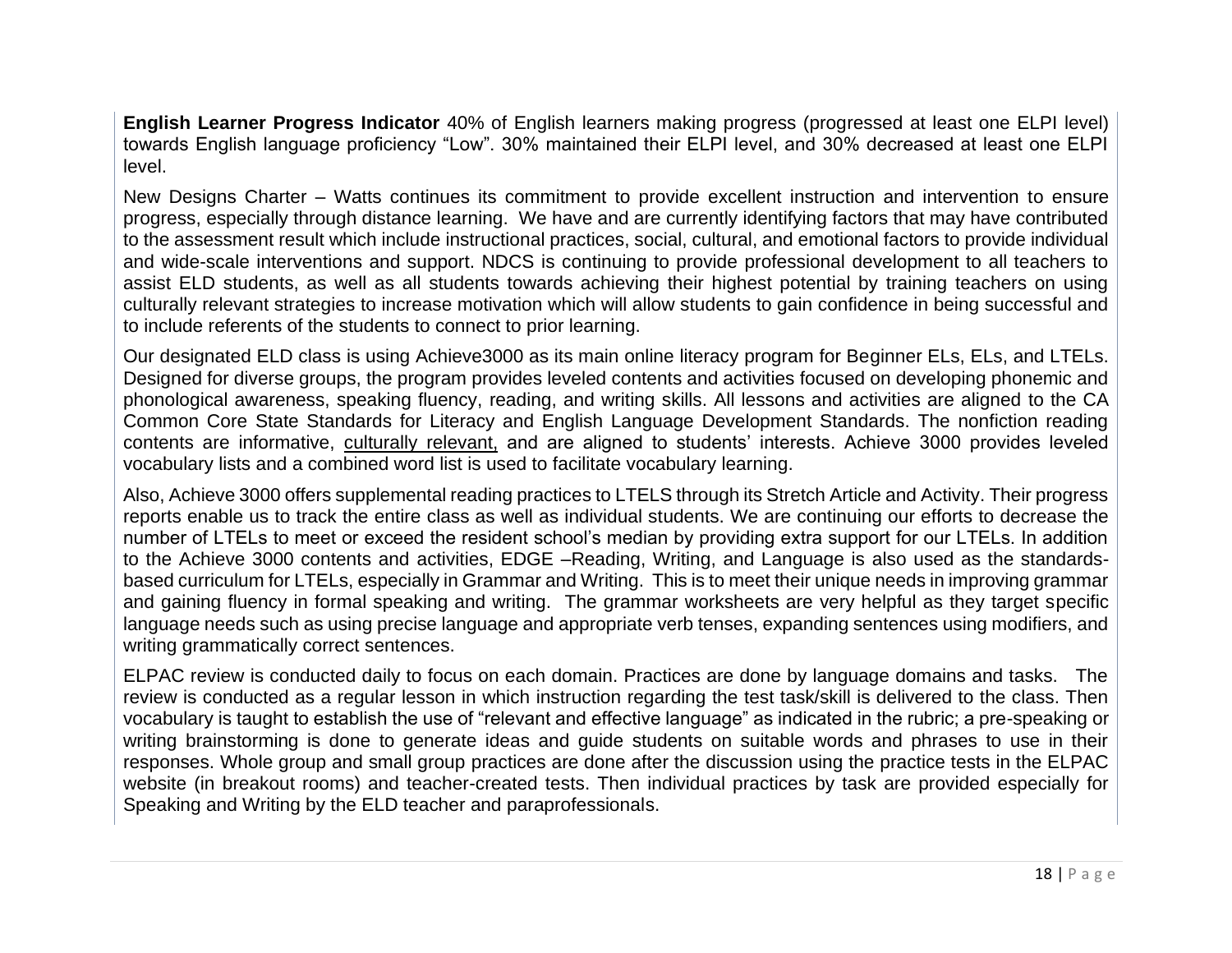Successful access and engagement with core content standards are the focus of the Integrated English Language Development portion of the program for both middle and high schools at New Designs. Course content is based on meeting and exceeding state standards at the middle school, and college prep A-G course completion in the high school. Teachers set high expectations for each EL while providing language and content support which may include; differentiating pacing, product, diverse assessment and presentation techniques, peer coaching and collaboration, and other methodology.

In addition to the Designated and Integrated portions of the ELD program, students are routinely monitored to check on progress. Students that demonstrate difficulty meeting grade-level expectations are provided with additional support and intervention that is available in individual or group pull-out, and after school academy.

# **LCAP Highlights**

A brief overview of the LCAP, including any key features that should be emphasized.

The LCAP goals set for this year are geared towards professional development and support for teachers in the area of professional growth or learning, accountability, diversity and instructional leadership. Quality teachers who demonstrate excellence in instruction delivery for all students are key in increasing academic achievement and engagement as measured by attendance, four-year adjusted cohort graduation rate, CAST, Math and ELA CAASPP proficiency as well EL reclassification rate.

The acknowledgement that the social and emotional wellbeing development of all stakeholders became profound during the most challenging times of the pandemic, the LCAP highlights the need of training to address these priorities.

## **Comprehensive Support and Improvement**

An LEA with a school or schools eligible for comprehensive support and improvement must respond to the following prompts.

#### **Schools Identified**

A list of the schools in the LEA that are eligible for comprehensive support and improvement.

New Designs Charter School - Watts has not been identified for Comprehensive Support and Improvement.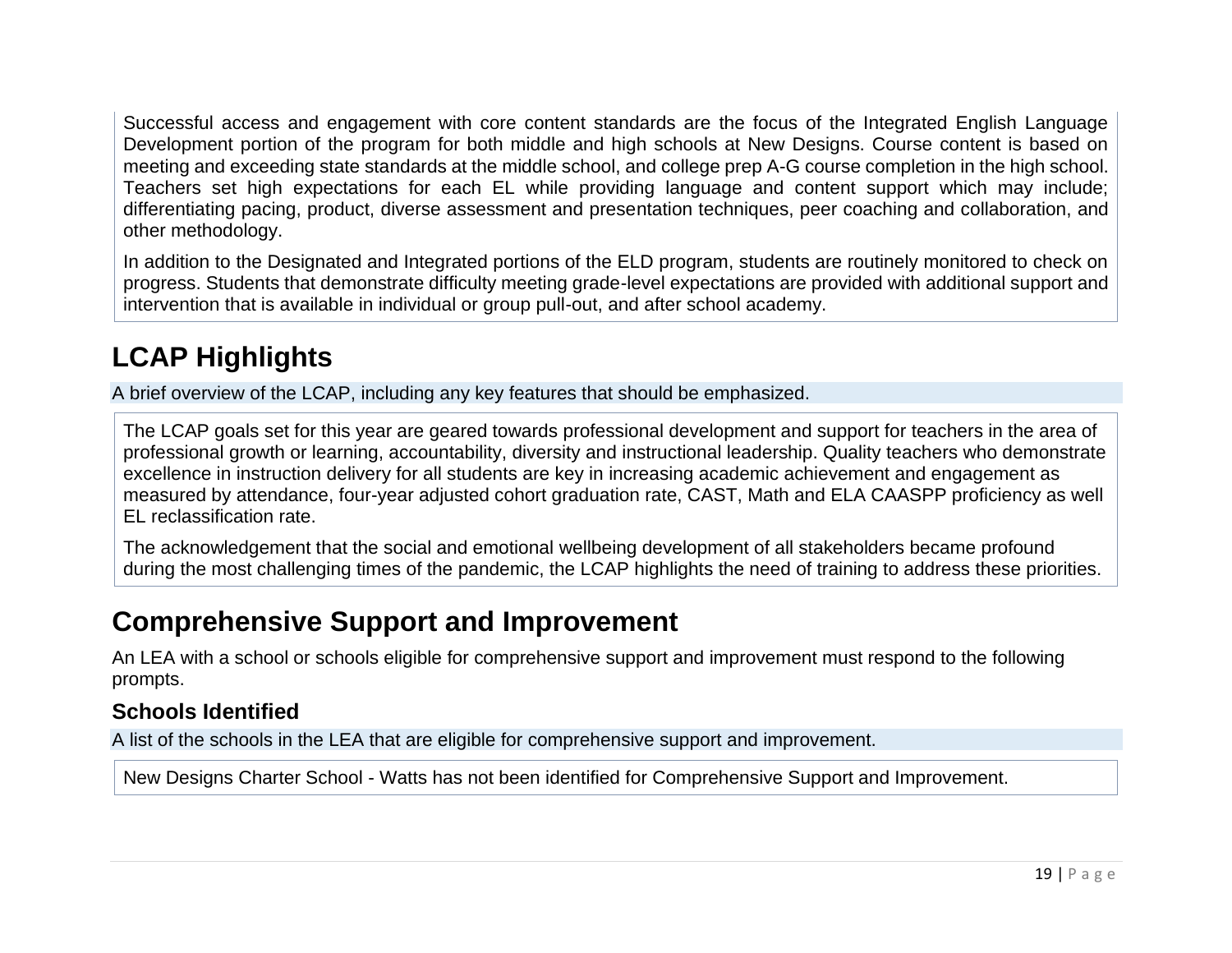### **Support for Identified Schools**

A description of how the LEA has or will support its eligible schools in developing comprehensive support and improvement plans.

Not applicable

### **Monitoring and Evaluating Effectiveness**

A description of how the LEA will monitor and evaluate the plan to support student and school improvement.

Not applicable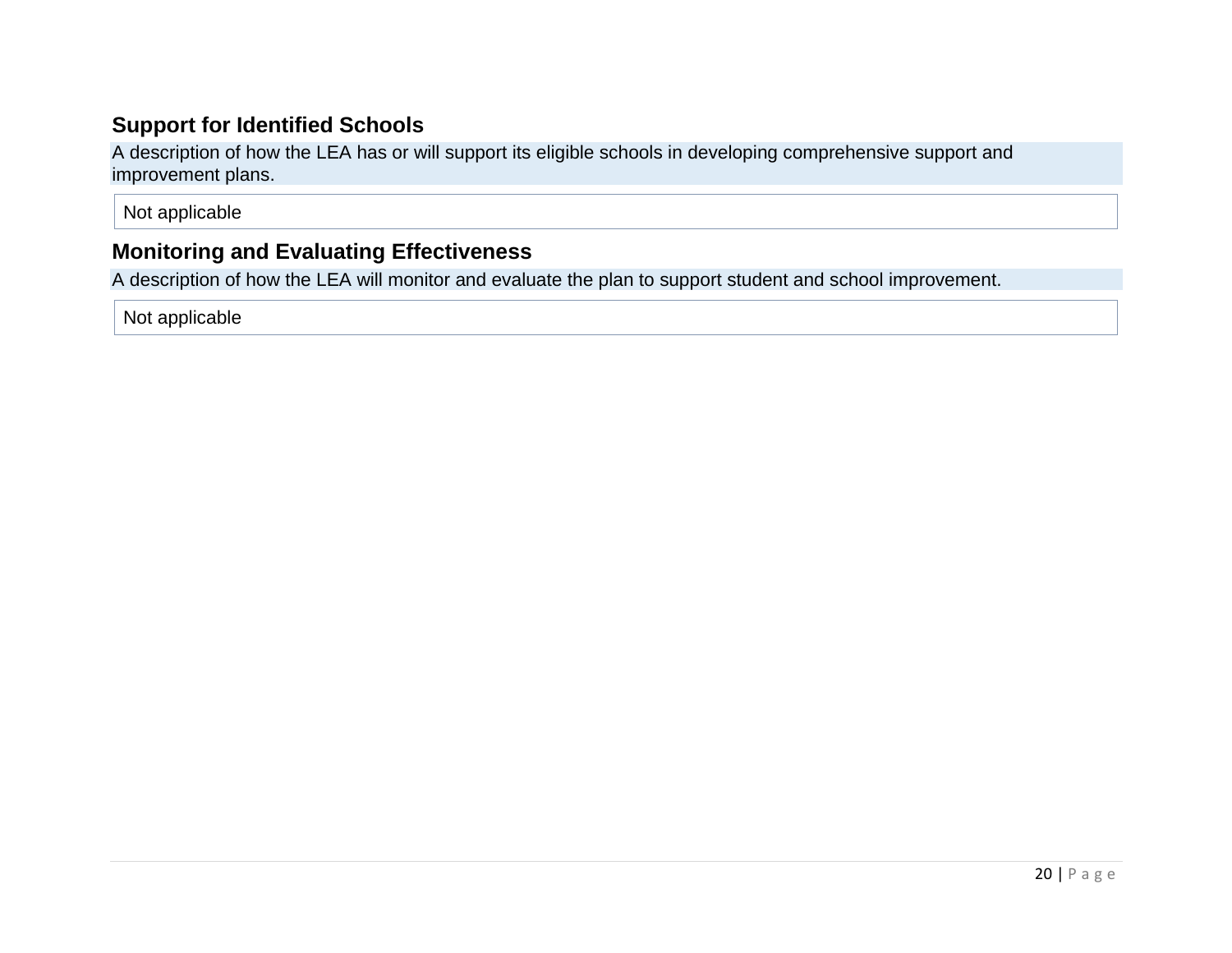# **[Stakeholder Engagement](#page-34-0)**

A summary of the stakeholder process and how the stakeholder engagement was considered before finalizing the LCAP.

To be finalized prior to public hearing

Administrators (Leadership training, CMO meetings and School Leadership Team meetings by school site.

1/7/21 - Review of the Learning Continuity and Attendance Plan

1/8/21 - Distance Learning Plan for Families/ Student Engagement and Re-engagement Strategies

2/22/21- Safe School Reopening aligned with LAC DPH K-12 Protocols

Teachers (Professional Development, Pupil Free Days)

9/18/2020 - Creating Virtual Classrooms as part of the schools' distance learning webpage.

10/23/2020 - Distance Learning Strategies/ Technology Training for Teachers

1/11/21 - Serving the Most Vulnerable Student Population

#### Student Survey

Students were asked to share their perceptions across a range of issues.

- 92.2% felt great, good, or okay.
- 68.4% strongly agreed or agreed that the school promoted success for all students.
- 78.8% strongly agreed or agreed that their teachers go out of their way to help students.
- 71% strongly agreed or agreed that the school offered them support to learn better and achieve at higher level.
- 78.9% strongly agreed or agreed that adults at the school cared for them.
- 42.1% strongly agreed or agreed that the school has clean and well-maintained facilities and properties.
- 55.3% strongly agreed or agreed that the school provided them with textbooks and materials.

• 86.8% strongly agreed or agreed that the school provided them with technology to be successful in distance learning.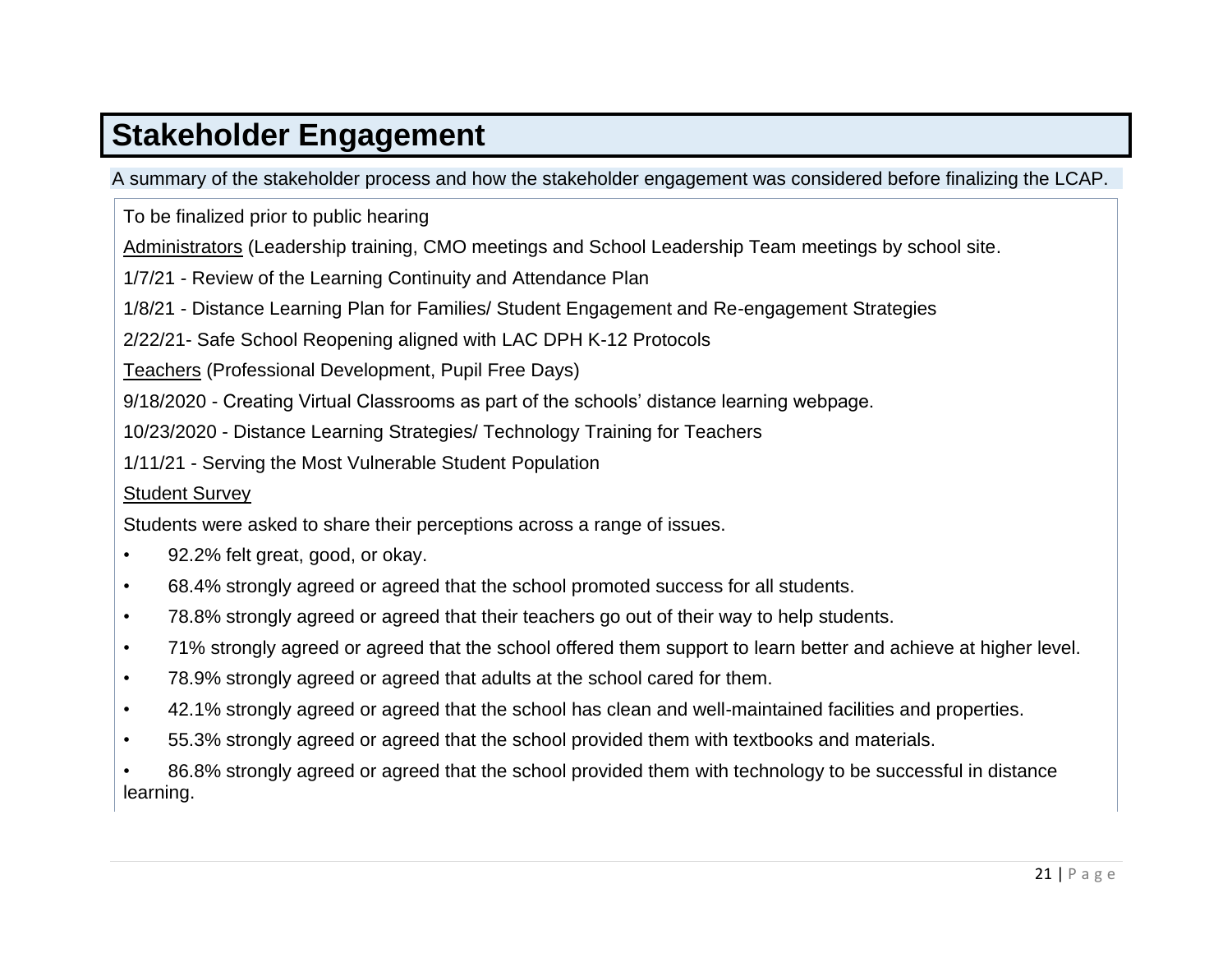• 47.4% strongly agreed or agreed that the school sought parental inputs and involvement in the development of the schools, curricular and extracurricular activities.

• 81.6% strongly agreed or agreed that the school offered them activities and programs that prepared them for college.

• 63.2% strongly agreed or agreed that the school offered them activities and programs that prepared them for a career.

• 44.7% strongly agreed or agreed that they felt safe and connected to the school.

#### Parents/ Students

ELAC/SSC

10/1/20 -ELAC/SSC Orientation

3/31/21 - ELAC/SSC Election

4/29/21 - Review of the SPSA; Parent Engagement

5/27/21- Data -Driven-Decision Making

#### SELPA Administrator

Consultations with the SELPA took place through several meetings and calls to review performance of special education students leading to creation of plans of action to address low performance for the subgroup. Meetings take place on Wednesdays of every week.

A summary of the feedback provided by specific stakeholder groups.

The diverse perspectives of the stakeholder groups contribute to a robust process in developing the school's LCAP goals. The School Leadership Team's priorities are gleaning toward safety for all, mitigating learning loss, conducting differentiated professional learning sessions that target the professional growth needs of teachers, social and emotional wellbeing of all, leadership trainings, student engagement and re-engagement strategies/attendance and community partnerships

Department chairs led and facilitated discussions with the rest of the teachers to ensure that the LCAP goals set for the school are addressing the students' varied academic and social/emotional learning needs. Among the priorities identified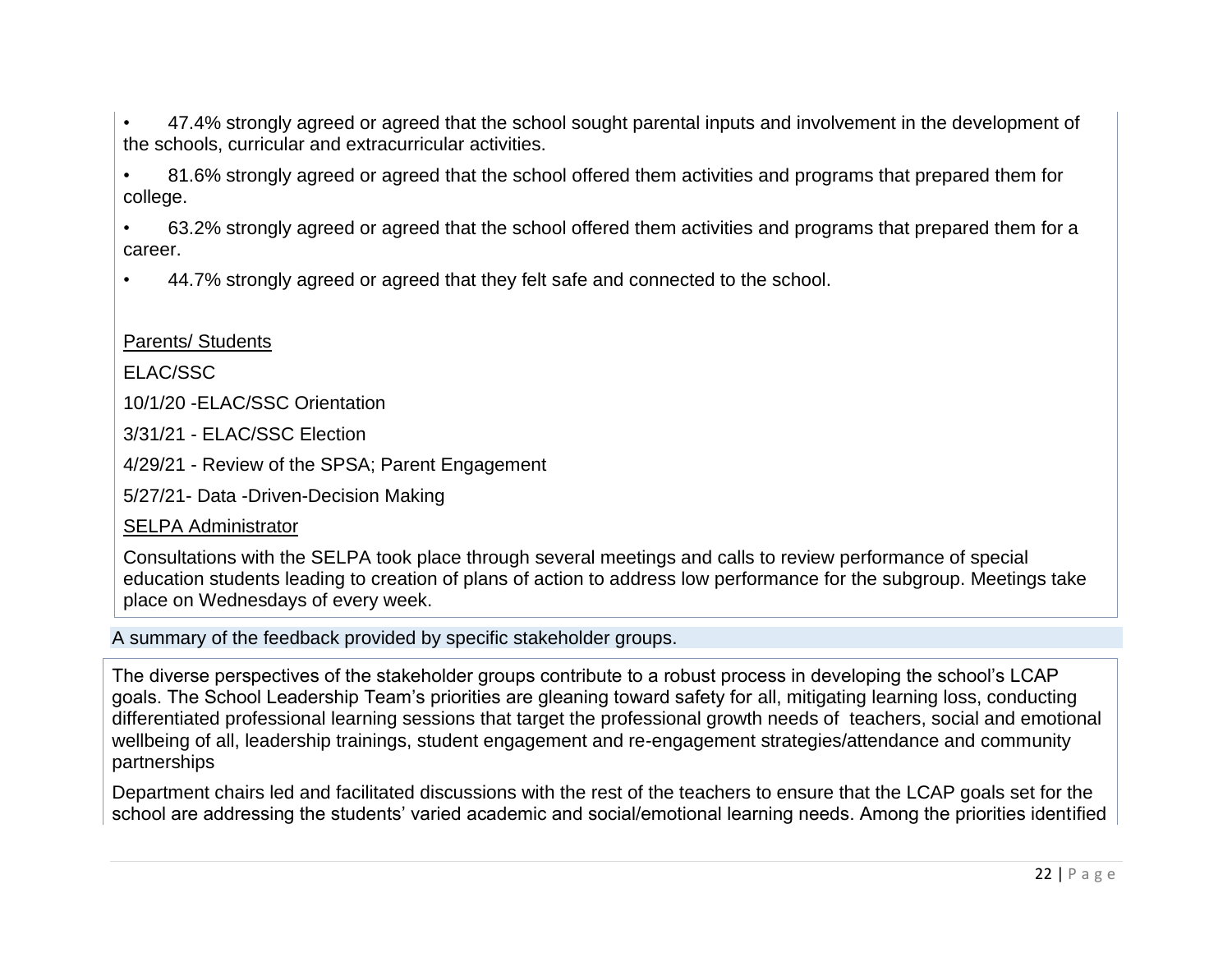were Data-Driven Decision Making, Department Collaboration/PLCs, Student Engagement, Parent Engagement/Parent Education, Target Intervention for Students

While parents representing ELAC and SSC advocated for the need to expand parent volunteer opportunities as well as strengthening communication between home and school, the students are looking forward to engaging more in student leadership opportunities and career internships.

The New Designs-Watt's COP membership is a testimony of the school's efforts in strengthening its ability to provide quality education and service to our most vulnerable student population. Two goals were emphasized by our SELPA administrators which the school is striving towards: (1) Collaboration with other COP charter schools and (2) Building Leadership Capacity

A description of the aspects of the LCAP that were influenced by specific stakeholder input.

New Designs Charter School-Watts believes that stakeholders have a wealth of relevant knowledge and experience that school leaders take into consideration to help the school's organizational operations become more impactful, sustainable and viable over the long-term. The unified goal of our stakeholders to pursue academic excellence as well as their diverse perspectives to contribute to the vision of the school fosters connections, trust, confidence, and buy-in for the organization's key initiatives - a product of shared stakeholder input which include but limited to: safety for all, mitigating learning loss, conducting differentiated professional learning sessions that target the professional growth needs of teachers, social and emotional wellbeing of all, leadership trainings, student engagement and re-engagement strategies/attendance and community partnerships.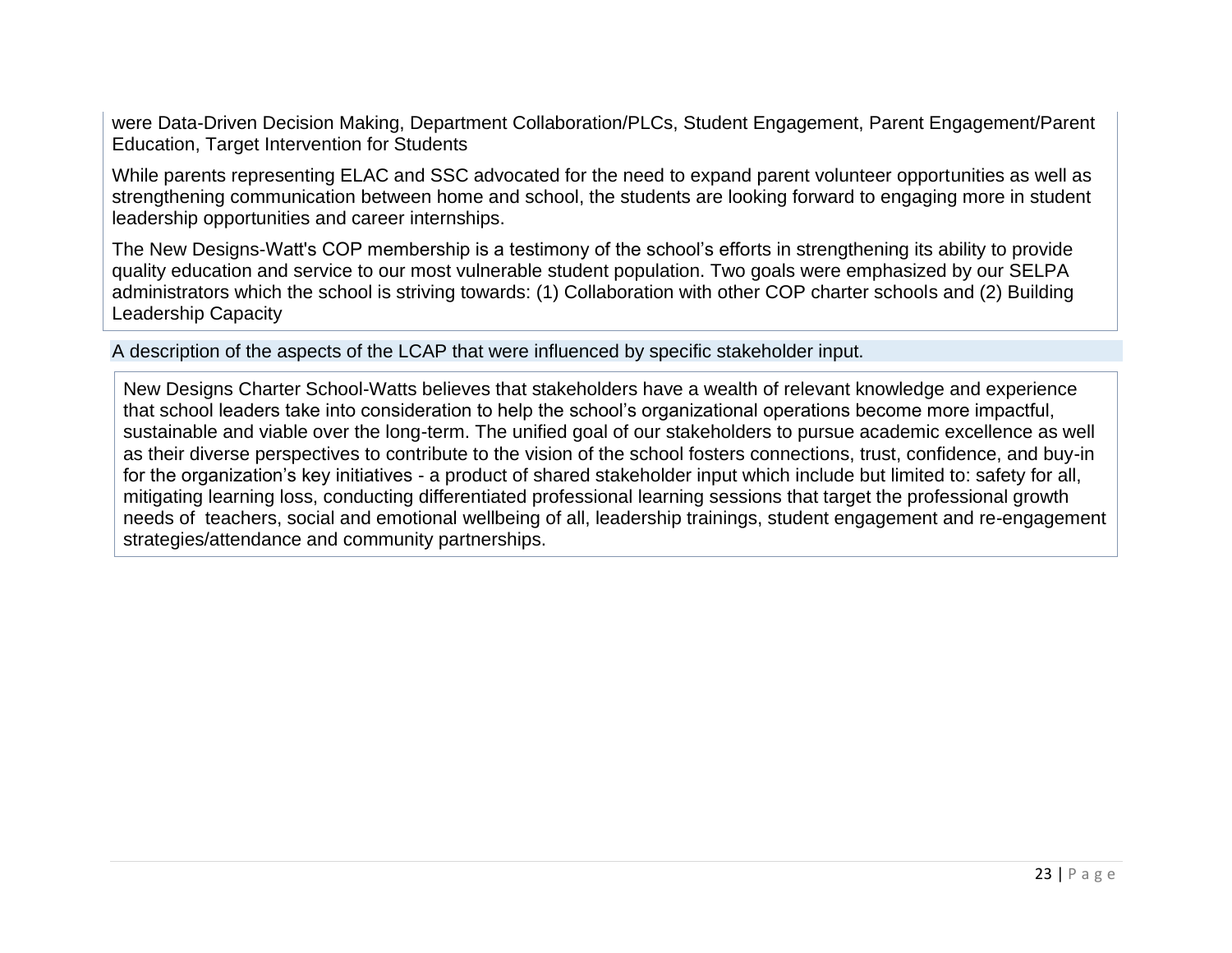# **Goals and Actions**

## **[Goal](#page-34-1) 1**

| Goal # | <b>Description</b>                                                                                                                                                                                                                                                                                                                                                                                                                                                                                                                  |
|--------|-------------------------------------------------------------------------------------------------------------------------------------------------------------------------------------------------------------------------------------------------------------------------------------------------------------------------------------------------------------------------------------------------------------------------------------------------------------------------------------------------------------------------------------|
|        | Develop an infrastructure for ongoing collection, monitoring, disaggregation and analysis of multiple<br>types of data (including student demographic and achievement data) in order to: inform instructional<br>decisions; tailor research-based intervention programs; further develop SSPT to address the needs of<br>all subgroups; measure program efficacy; ensure maximization of human, physical, and financial<br>resources; that support the school's mission and goals. (State Priorities: 4, 5, 7; Local Priorities: 7) |

An explanation of why the LEA has developed this goal.

There is a need to analyze and disaggregate student achievement data to inform instruction and academic interventions; improve high school graduation rates, reduce high school dropout rates; and improve the percentage of students prepared for college as measured by EAP results (ELA & Math). This goal was continued from the previous LCAP as we have made gains in creating the infrastructure to address the area of data analysis. However, we are increasing our efforts to embed data systems in professional development and teacher use of data to drive their instruction decisions in lesson planning, and determining the appropriate interventions based on student needs.

## **Measuring and Reporting Results**

| <b>Metric</b>                                                                      | <b>Baseline</b>                                                                                 | Year 1<br>Outcome | Year 2<br>Outcome | Year <sub>3</sub><br>Outcome | <b>Desired Outcome</b><br>for 2023-24                                    |
|------------------------------------------------------------------------------------|-------------------------------------------------------------------------------------------------|-------------------|-------------------|------------------------------|--------------------------------------------------------------------------|
| Increase % of Grade<br>7 students who meet<br>all 6 areas of the HFZ<br>on the PFT | 70% Grade 7<br>students who meet all<br>6 areas of the HFZ<br>on the PFT (PFT data<br>$2018-19$ |                   |                   |                              | 76% Grade 7<br>students who meet<br>all 6 areas of the<br>HFZ on the PFT |
| Increase % of Grade<br>9 students who meet                                         | 75% Grade 9<br>students who meet all                                                            |                   |                   |                              | 81% Grade 7<br>students who meet                                         |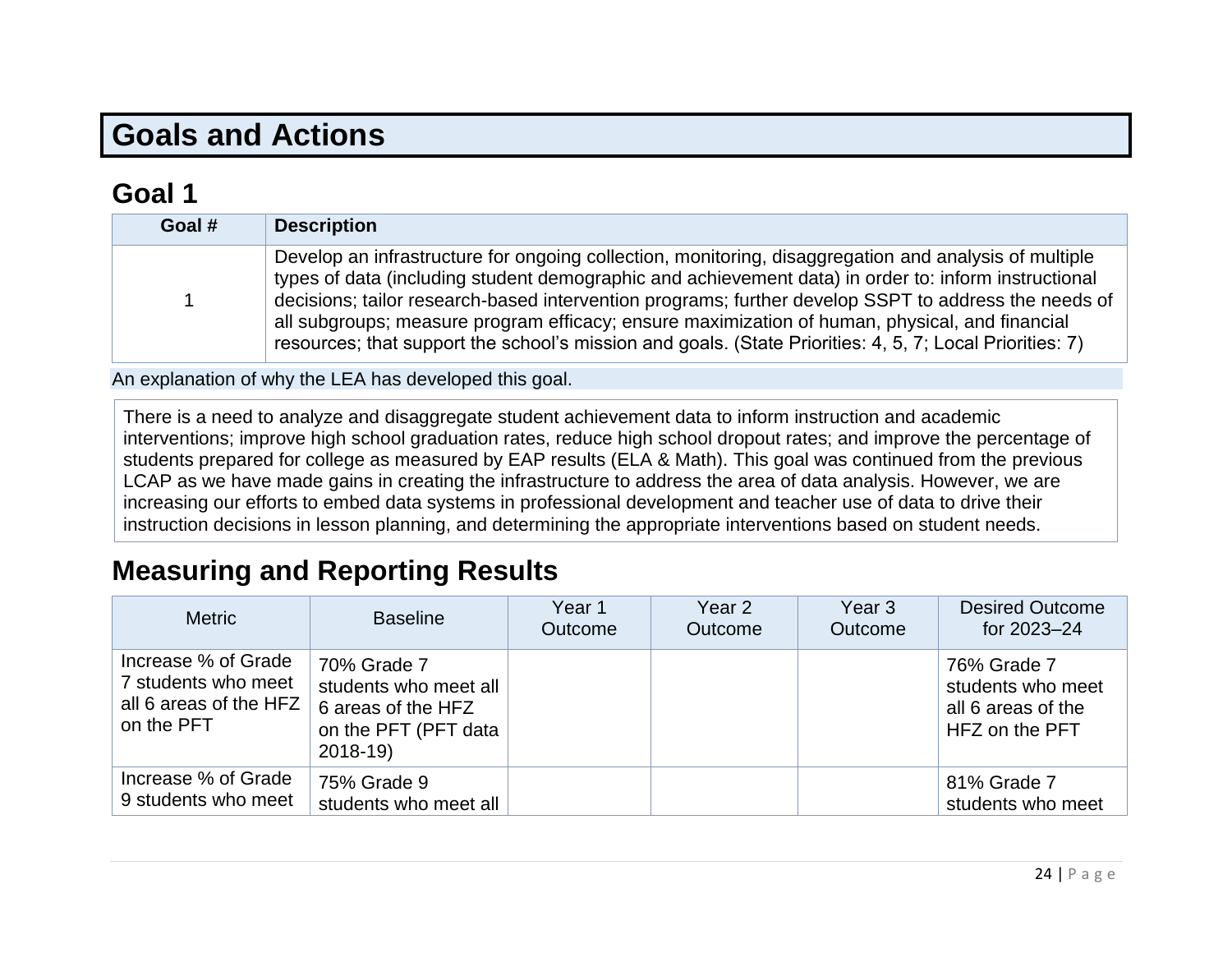| all 6 areas of the HFZ<br>on the PFT                                                    | 6 areas of the HFZ<br>on the PFT<br>(PFT data 2018-19)                                                       | all 6 areas of the<br>HFZ on the PFT                                                                         |
|-----------------------------------------------------------------------------------------|--------------------------------------------------------------------------------------------------------------|--------------------------------------------------------------------------------------------------------------|
| <b>Annual Growth SBAC</b><br><b>ELA Meets/Exceeds</b><br><b>Standards</b><br>Grades 6-8 | 2019 SBAC ELA<br>Grades 6-8<br>Met/Exceeded<br>22% All Students<br>24% Grade 6<br>21% Grade 7<br>20% Grade 8 | 2024 SBAC ELA<br>Grades 6-8<br>Meet/Exceed<br>28% All Students<br>30% Grade 6<br>27% Grade 7<br>26% Grade 8  |
| <b>Annual Growth SBAC</b><br>Math Meets/Exceeds<br><b>Standards</b><br>Grades 6-8       | 2019 SBAC Math<br>Grades 6-8<br>Met/Exceeded<br>15% All Students<br>24% Grade 6<br>12% Grade 7<br>9% Grade 8 | 2024 SBAC Math<br>Grades 6-8<br>Meet/Exceed<br>21% All Students<br>30% Grade 6<br>18% Grade 7<br>15% Grade 8 |
| <b>Annual Growth SBAC</b><br><b>ELA Meets/Exceeds</b><br><b>Standards</b><br>Grade 11   | 2019 SBAC ELA<br>Met/Exceeded Grade<br>11<br>43% All<br>46% SED<br>30% African<br>American<br>57% Hispanic   | 2024 SBAC ELA<br>Meet/Exceed<br>Grade 11<br>49% All<br>52% SED<br>36% African<br>American<br>63% Hispanic    |
| <b>Annual Growth SBAC</b><br><b>Math Meets/Exceeds</b><br><b>Standards</b><br>Grade 11  | 2019 SBAC Math<br>Grade 11<br>Met/Exceeded<br>5% All<br>6% SED<br>0% African American<br>10% Hispanic        | 2024 SBAC Math<br>Grade 11<br>Meet/Exceed<br>10% All<br>12% SED<br>6% African<br>American                    |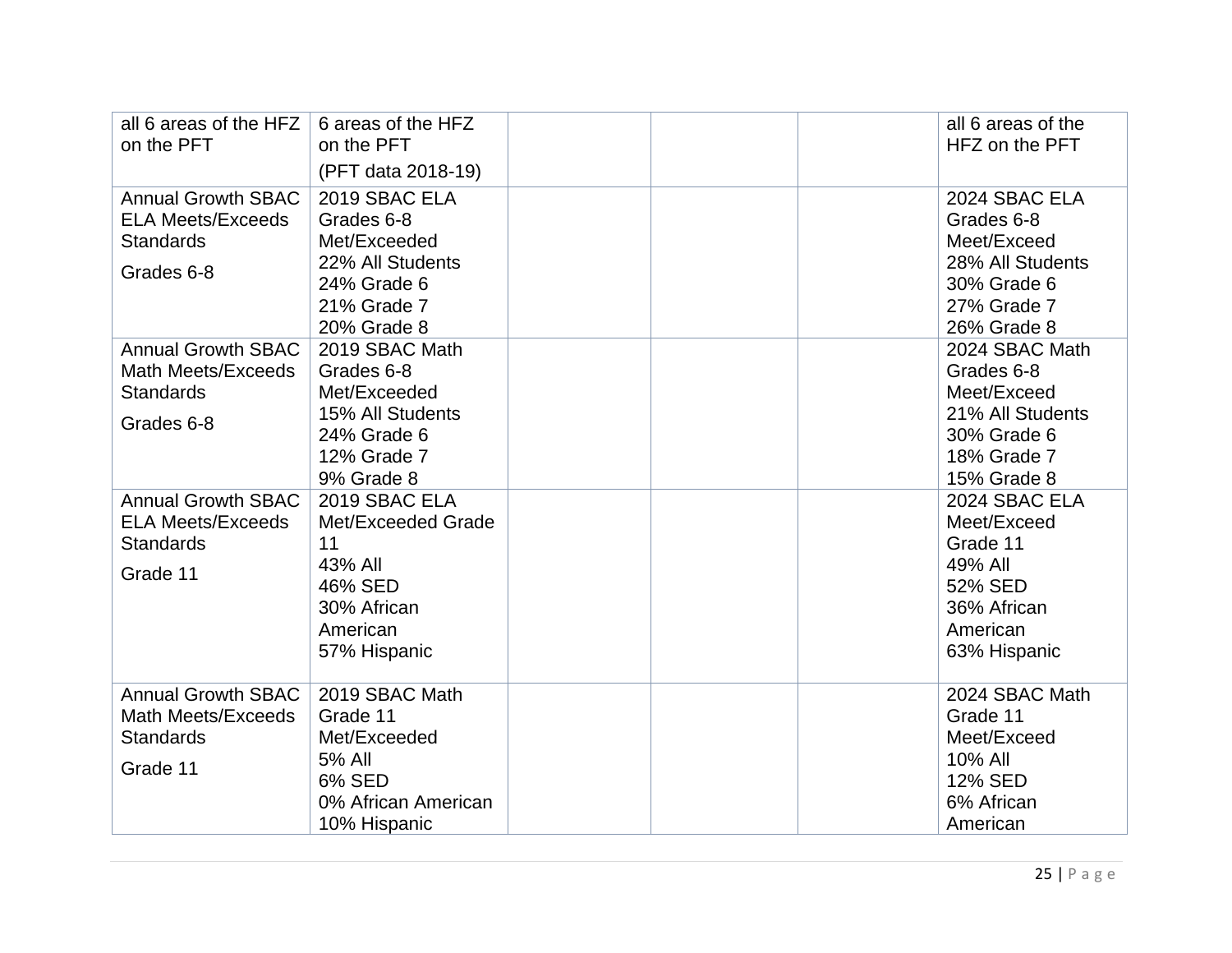|                                                                                |                                                                                                               |                                             |  |  | 16% Hispanic                                                                         |
|--------------------------------------------------------------------------------|---------------------------------------------------------------------------------------------------------------|---------------------------------------------|--|--|--------------------------------------------------------------------------------------|
| Increase % of<br>students that pass<br>AP exams with a<br>score of 3+ annually | 2% AP Passage Rate<br>with score of $3+$                                                                      |                                             |  |  | 6% AP Passage<br>Rate with score of<br>$3+$                                          |
| Increase % of<br>students who<br>complete CTE<br>Pathway                       | 7% Students<br>completed CTE<br>Pathway                                                                       | 13% students who<br>complete CTE<br>Pathway |  |  |                                                                                      |
| % Cohort Graduates<br>Meeting UC/CSU<br>Course<br><b>Requirements A-G</b>      | 100% Cohort<br><b>Graduates Meeting</b><br><b>UC/CSU Course</b><br>Requirements<br>(Source: 2020 Ed-<br>Data) |                                             |  |  | Maintain 100%<br><b>Cohort Graduates</b><br>Meeting UC/CSU<br>Course<br>Requirements |
| % of Grade 11<br>students who are<br>"Prepared" as                             | 2019 CA Dashboard<br>College/Career<br>Indicator                                                              |                                             |  |  | 2024 CA Dashboard<br>College/Career<br>Indicator                                     |
| measured by the CA<br>Dashboard<br>College/Career                              | 25.5% "Prepared" All<br>Students (Orange)                                                                     |                                             |  |  | 31.5% "Prepared"<br><b>All Students</b>                                              |
| Indicator                                                                      | 25.9% SED (Orange)                                                                                            |                                             |  |  | 31.9% SED                                                                            |
|                                                                                | 33.3% African<br>American (No Color)                                                                          |                                             |  |  | 39.3% African<br>American                                                            |
|                                                                                | 21.4% English<br>Learners (No Color)                                                                          |                                             |  |  | 27.4% English<br>Learners                                                            |
|                                                                                | 14.8% Hispanic (No                                                                                            |                                             |  |  | 20.8% Hispanic                                                                       |
|                                                                                | Color)                                                                                                        |                                             |  |  | 44.5% Students with<br><b>Disabilities</b>                                           |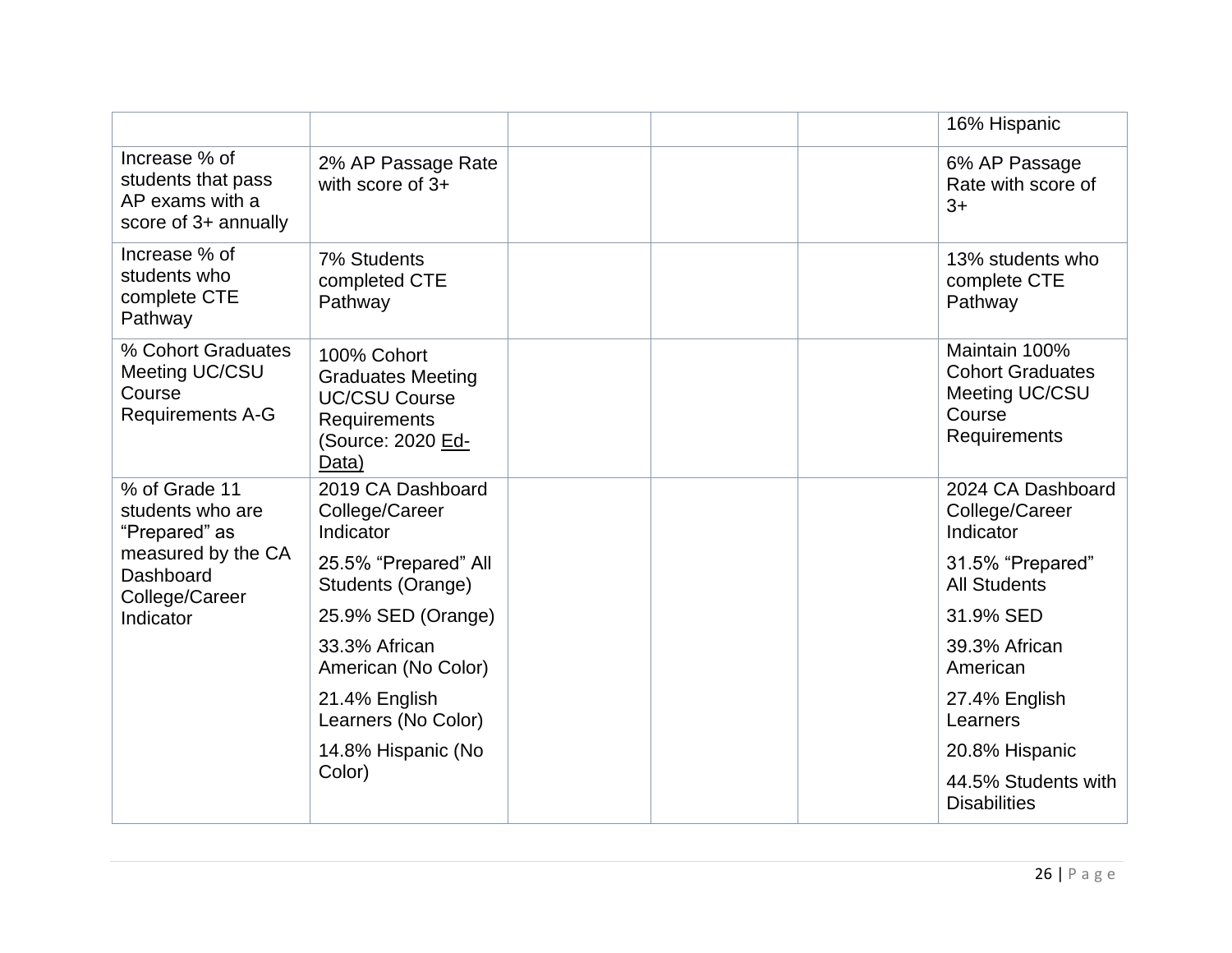|                                                                                                                                  | 38.5% Students with<br>Disabilities (No Color)                                                                          |                                          |                        |                                                                                                    |
|----------------------------------------------------------------------------------------------------------------------------------|-------------------------------------------------------------------------------------------------------------------------|------------------------------------------|------------------------|----------------------------------------------------------------------------------------------------|
| <b>CA Science Test</b><br>(CAST)                                                                                                 | <b>2019 CAST</b><br>Met/Exceeded                                                                                        |                                          |                        | <b>2024 CAST</b><br>Meet/Exceed                                                                    |
|                                                                                                                                  | 9% All Students                                                                                                         |                                          |                        | 15% All Students                                                                                   |
| <b>English Learner</b><br>4.88%<br><b>Reclassification Rate</b><br><b>Reclassification Rate</b><br>2019-20 (Source: Ed-<br>Data) |                                                                                                                         | 2023-24<br>Reclassification<br>Rate >10% |                        |                                                                                                    |
| % of EL who<br>progress in English<br>proficiency as<br>measured by ELPAC<br>and reflected on the<br><b>CA Dashboard</b>         | 40% English<br>Learners making<br>progress towards<br>English language<br>proficiency<br>(Source: CA<br>Dashboard 2019) |                                          |                        | >45% English<br>Learners making<br>progress towards<br>English language<br>proficiency             |
| <b>High School</b><br>73.3% Graduation<br>graduation rates<br><b>Rate 2020</b><br>(Source: Ed-Data)                              |                                                                                                                         |                                          | 90% Graduation<br>Rate |                                                                                                    |
| Decrease Middle<br>School dropout rate                                                                                           | 0.9% Middle School<br><b>Dropout Rate</b>                                                                               |                                          |                        | Less than 1%                                                                                       |
| Decrease High<br>School dropout rate                                                                                             | 20% High School<br><b>Dropout Rate</b><br>(Source: Ed-Data)                                                             |                                          |                        | 10% High School<br><b>Dropout Rate</b>                                                             |
| % of students<br>including<br><b>Unduplicated Pupils</b><br>and Students with<br>Disabilities with                               | 100% Students<br>including<br><b>Unduplicated Pupils</b><br>and Students with<br>Disabilities with                      |                                          |                        | 100% Students<br>including<br><b>Unduplicated Pupils</b><br>and Students with<br>Disabilities with |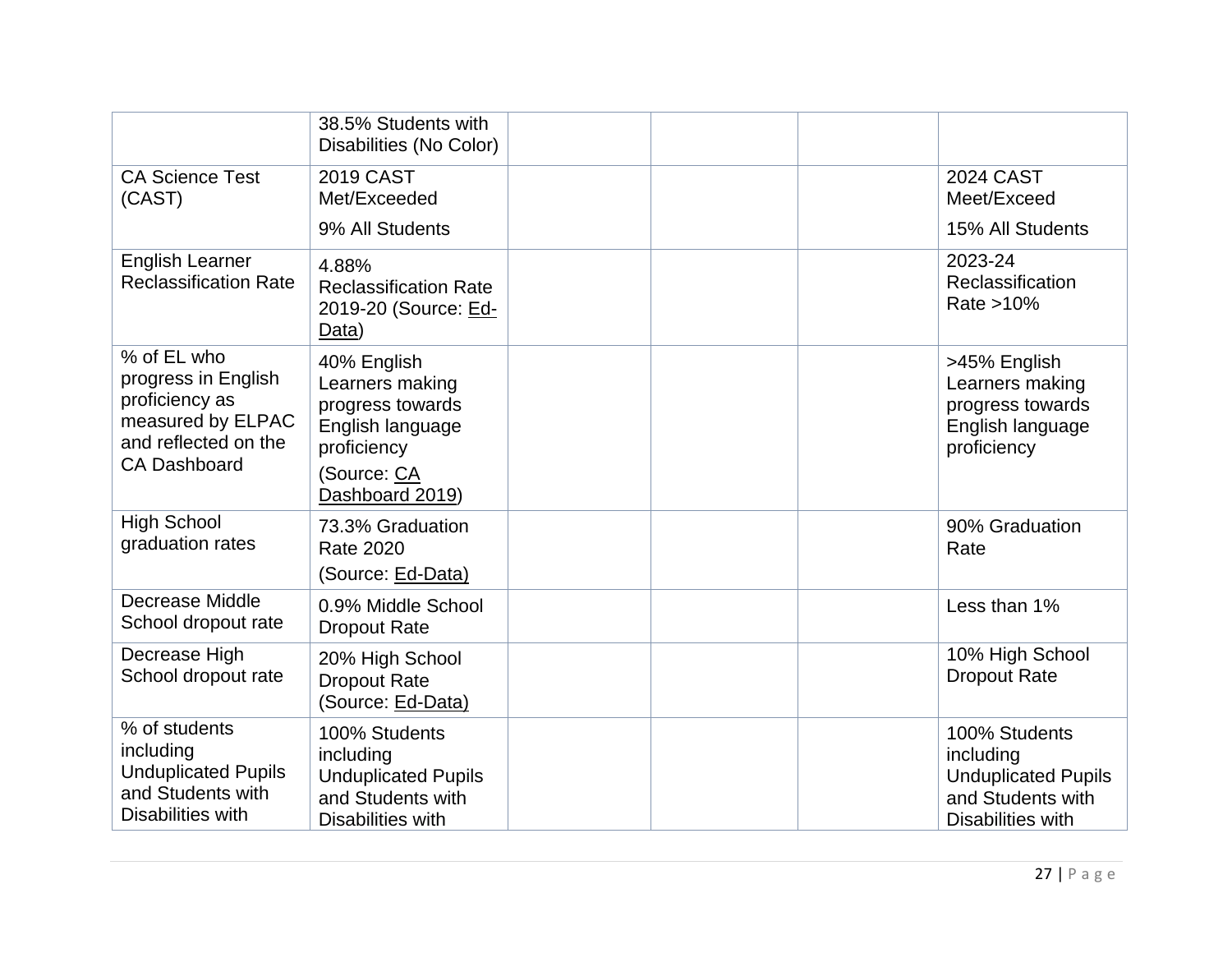| access to and           | access to and              | access to and           |
|-------------------------|----------------------------|-------------------------|
| enrolled in a broad     | enrolled in a broad        | enrolled in a broad     |
| course of study         | course of study            | course of study         |
| <b>Maintain Chronic</b> | 2019 CA Dashboard          | <b>Maintain Chronic</b> |
| Absenteeism rates       | <b>Chronic Absenteeism</b> | Absenteeism rates       |
| under 2%                | Rate 0.5% ("Blue")         | under 2%                |
| Maintain attendance     | 87.24% Attendance          | 93% Attendance          |
| rate $>95\%$            | Rate                       | Rate                    |

# **Actions**

| <b>Action #</b> | <b>Title</b>                                                                                           | <b>Description</b>                                                                                                                                                                                                                                                                                                                                                                                                                                                                                                                                                                                                                                                                                                                                               | <b>Total Funds</b>                                                                    | <b>Contribut</b><br>ing |
|-----------------|--------------------------------------------------------------------------------------------------------|------------------------------------------------------------------------------------------------------------------------------------------------------------------------------------------------------------------------------------------------------------------------------------------------------------------------------------------------------------------------------------------------------------------------------------------------------------------------------------------------------------------------------------------------------------------------------------------------------------------------------------------------------------------------------------------------------------------------------------------------------------------|---------------------------------------------------------------------------------------|-------------------------|
| 1.01            | Supplemental<br>Curricula, Local<br>Assessments and<br>Data-Driven<br>Interventions (LCFF,<br>Title I) | Employ local assessment to gather data on student<br>progress on skills and standards. Data from these<br>assessments are regularly reviewed and disaggregated<br>to implement research-based interventions to address<br>students learning needs:<br>Assessments: Achieve3000 (Grades 6-8) iReady<br>(Grades 6-8), Study Island (Grades 6-12)<br><b>PSAT: Grade 10</b><br><b>SAT/ACT: Grade 11</b><br>CAASPP Boot Camps (ELO) Rigorous practice<br>A.<br>and reinforcement of CCSS skills in Math and<br>English supported by instructional aides<br>(additional hours)<br>Academic Enrichment (AcE) utilizes i-Ready<br>$\overline{\phantom{0}}$<br>Diagnostic and i-Ready Curriculum for Math and<br>ELA intervention.<br>Provide Edge curriculum for HS ELs. | \$41,190<br>(\$7580 - title I;<br>\$33,610 LCFF<br>S & C). 100%<br>non-<br>personnel) | Y<br>(\$33,610          |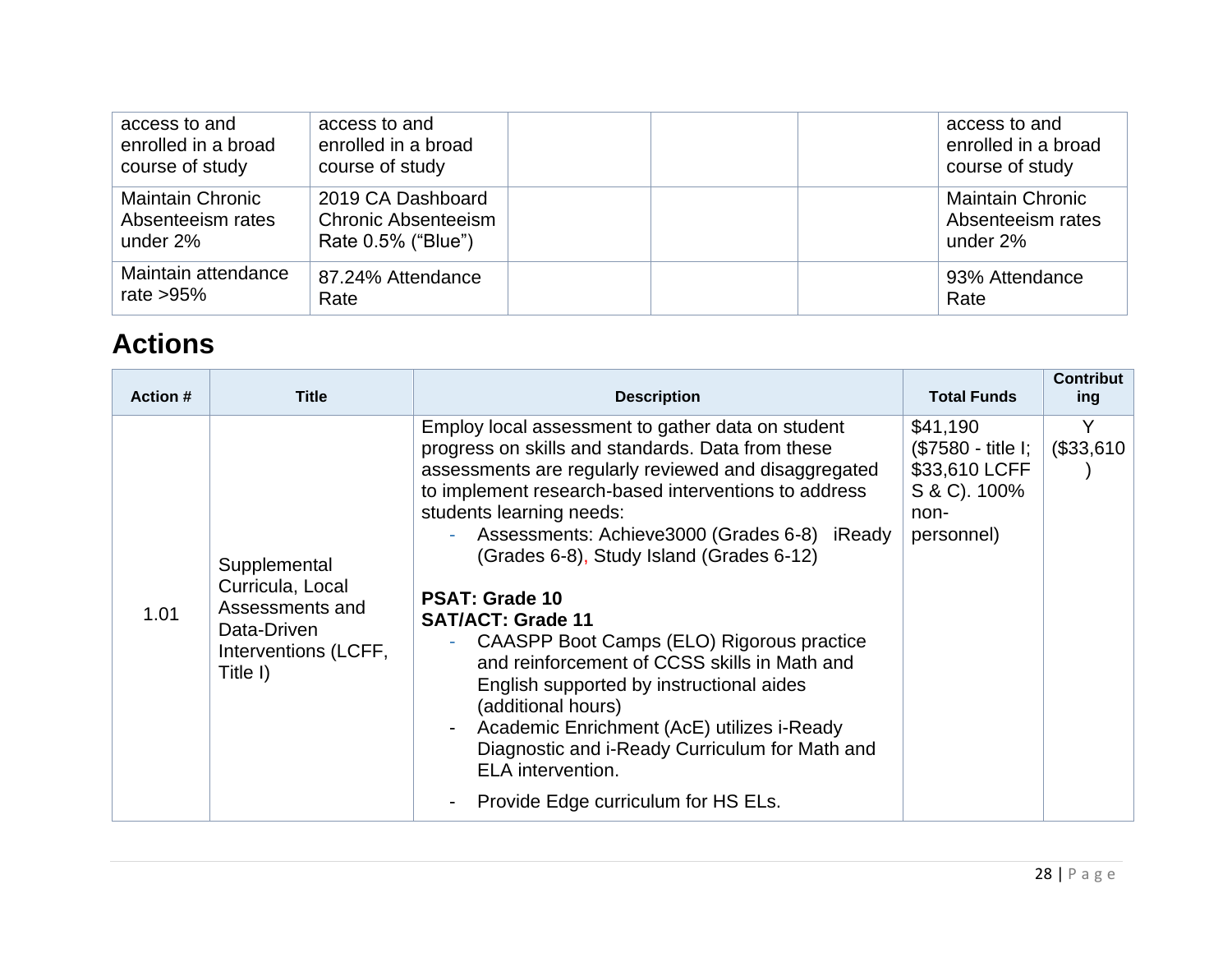|      |                                                                                | Provide APEX as a course credit recovery.                                                                                                                                                                                                                                                                                                                                                             |                                   |           |
|------|--------------------------------------------------------------------------------|-------------------------------------------------------------------------------------------------------------------------------------------------------------------------------------------------------------------------------------------------------------------------------------------------------------------------------------------------------------------------------------------------------|-----------------------------------|-----------|
|      |                                                                                | Provide Intersession classes for middle school<br>students that need to make for failed classes.                                                                                                                                                                                                                                                                                                      |                                   |           |
|      |                                                                                | Summer Bridge Program is offered to newly<br>enrolled students as part of the New Student-<br>Parent Orientation or onboarding purposes.<br>(grades 6 & 9; any new enrollees)                                                                                                                                                                                                                         |                                   |           |
|      |                                                                                | Student activities/recognition:                                                                                                                                                                                                                                                                                                                                                                       | \$20,000 LCFF                     | Y         |
|      |                                                                                | - Academic awards (Principal Honor Roll, Honor Roll and<br>On the Road to Honors                                                                                                                                                                                                                                                                                                                      | non-personnel                     | (\$20,000 |
| 1.02 | <b>Positive School</b><br><b>Climate for Students</b><br>(LCFF)                | - Non-academic awards (perfect attendance, Student of<br>the Year, Leadership Award, Service Award, Most<br>Improved)                                                                                                                                                                                                                                                                                 |                                   |           |
|      |                                                                                | - Recognitions/celebrations                                                                                                                                                                                                                                                                                                                                                                           |                                   |           |
| 1.03 | <b>After-school Tutoring</b><br>& Credit Recovery<br>(Title I)                 | Provides opportunity for all students to recover<br>classes/courses they failed. This program also extends<br>additional assistance to students who need additional<br>academic support to master grade level CCSS.                                                                                                                                                                                   | \$9,600 title I;<br>non-personnel |           |
| 1.04 | Enrichment &<br>Engagement<br>Opportunities for<br><b>Students (LCFF Base)</b> | Activities to promote student learning and engagement<br>(staffing, programs and strategies). New Designs Watts<br>will implement the following activities and programming<br>to provide students with relevant out-of-class<br>experiences.<br>$\bullet$ field trips<br>student clubs and organizations<br>CIF sporting opportunities (baseball, basketball,<br>soccer, track & field, softball etc) | \$10,000                          |           |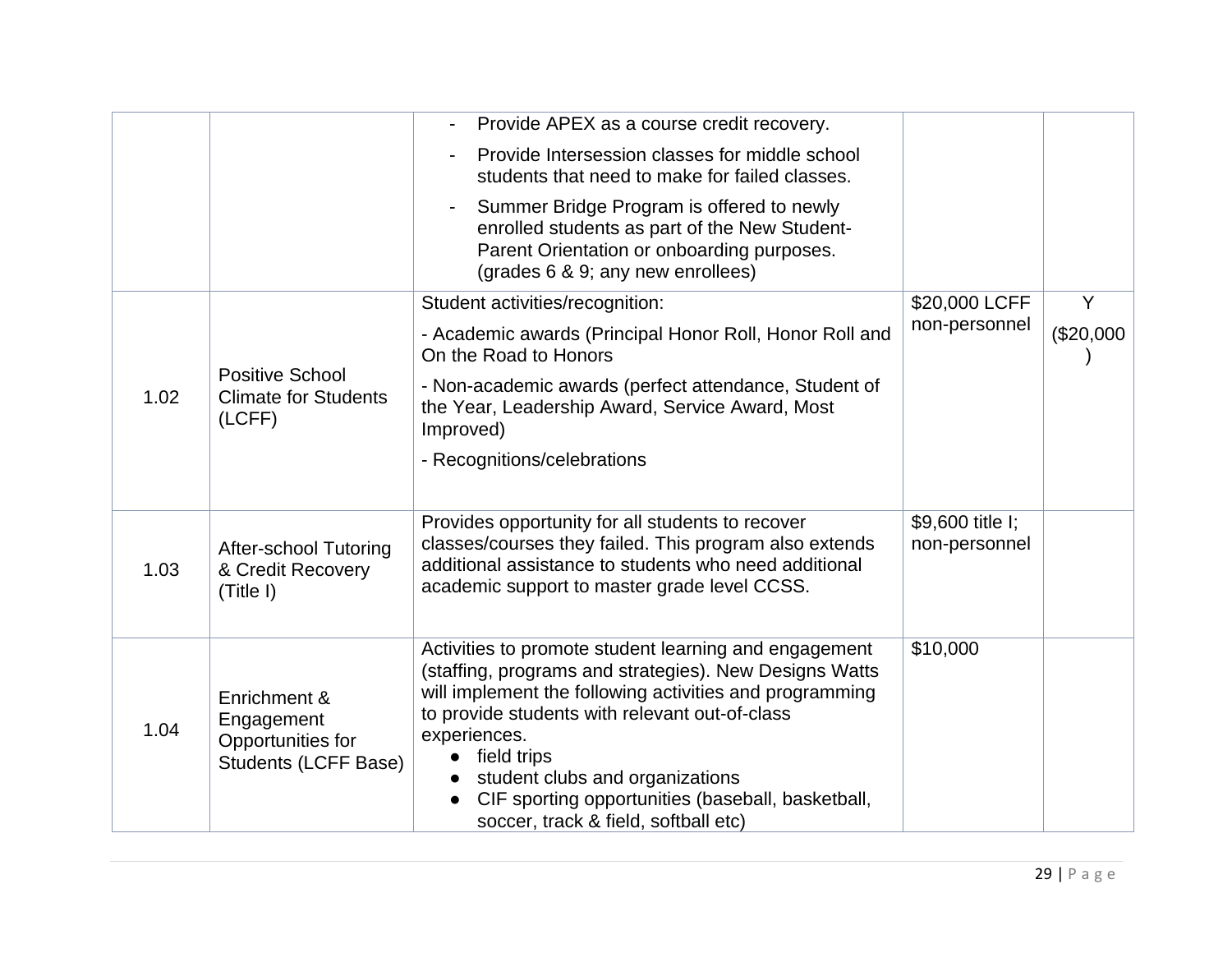|      |                                                  | <b>Student council MS/HS</b><br>Leaning celebrations<br>Educational competitions (science fairs/Olympiad,<br>inter school debating society, Robotics club)<br>School culture and learning celebrations.<br>$\bullet$<br>Students are encouraged to actively participate in<br>academic competitions which include, but not limited to:<br>Math Quiz Bowl, Science Olympiad, Debate and the like.                                                                                                                           |                                                          |                         |
|------|--------------------------------------------------|----------------------------------------------------------------------------------------------------------------------------------------------------------------------------------------------------------------------------------------------------------------------------------------------------------------------------------------------------------------------------------------------------------------------------------------------------------------------------------------------------------------------------|----------------------------------------------------------|-------------------------|
| 1.05 | <b>Advisory Courses</b><br>(LCFF, S&C)           | Advisory classes that meet twice a week for 30 minute<br>each:<br>MS - students learn study and test taking skills,<br>$\bullet$<br>Habits of Mind and executive functions critical to<br>success in career and college.<br>HS - students learn to prepare for career and<br>college, navigate financial aid, financial literacy,<br>resume writing, interviewing etc. (Naviance)                                                                                                                                          | \$3700 - 100%<br>LCFF S&C,<br>non-personnel              | <b>YES</b><br>\$3700    |
| 1.06 | Course access and<br>college/career<br>readiness | Preparing students to learn and work in the 21st century.<br>The school provides a broad course of study beyond<br>core courses designed to make students valuable<br>citizens of society. These courses are in a variety of<br>areas that include:<br><b>Physical education</b><br><b>MS Technology</b><br>AP courses<br><b>CTE Pathway courses</b><br><b>Law and Diplomacy</b><br>Information technology<br>$\circ$<br>Finance academy<br>$\circ$<br><b>Medical Sciences</b><br>$\circ$<br><b>SAT/ACT Prep workshops</b> | $$16300 -$<br><b>100% LCFF</b><br>S&C, non-<br>personnel | <b>YES</b><br>(\$16,300 |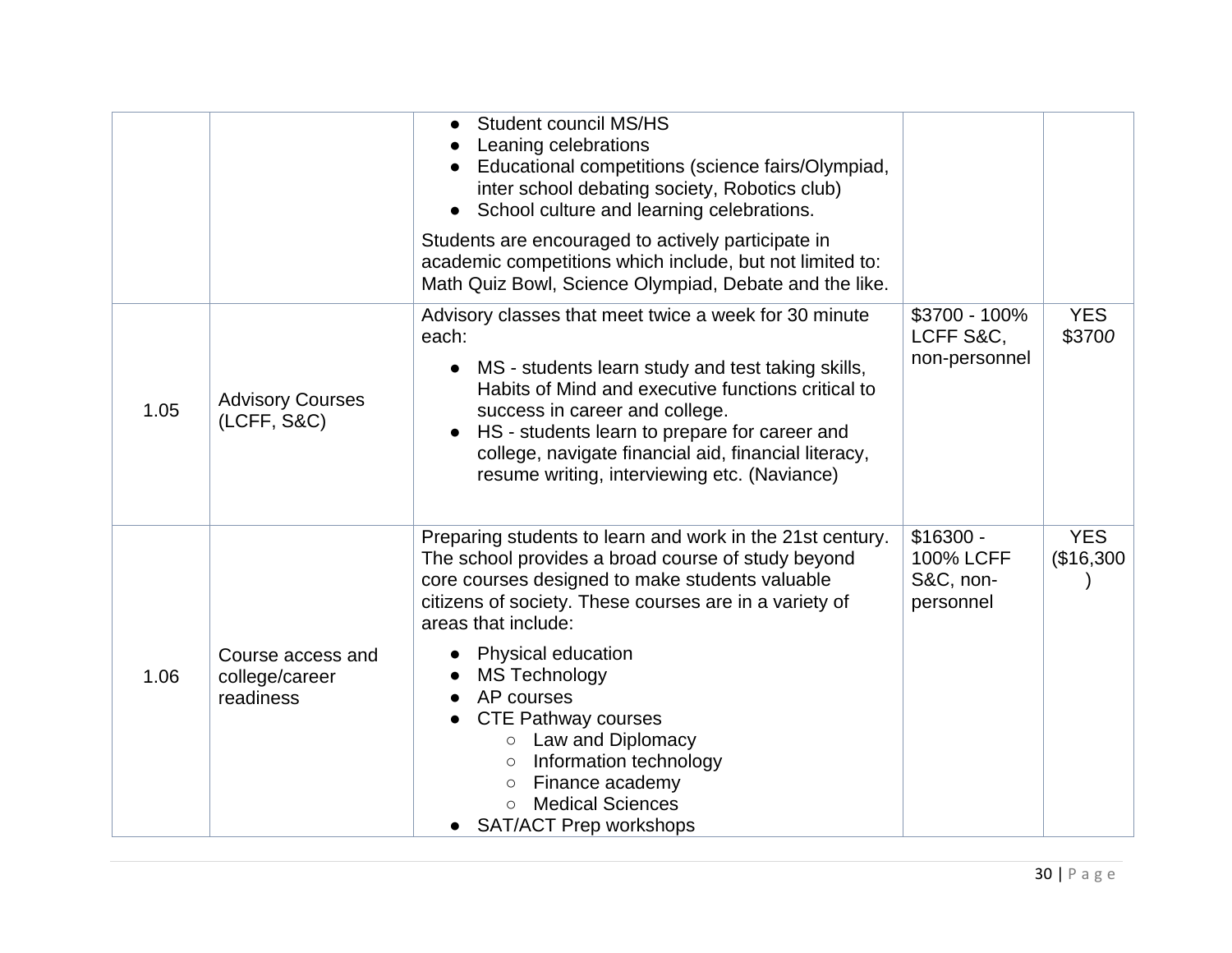|      |                                                                                              | • CAASPP Academy\Naviance planning for HS                                                                                                                                                                                                                                                                                                                                                                                    |                                                                                          |                                        |
|------|----------------------------------------------------------------------------------------------|------------------------------------------------------------------------------------------------------------------------------------------------------------------------------------------------------------------------------------------------------------------------------------------------------------------------------------------------------------------------------------------------------------------------------|------------------------------------------------------------------------------------------|----------------------------------------|
| 1.07 | <b>Student Mental Health</b><br>and Social-Emotional<br>Well-Being (LCFF,<br><b>S&amp;C)</b> | Ensure an inclusive, safe, healthy and secure<br>environment for students by enhancing Mental Health<br>Services to support student wellness. This includes:<br>Addition of Mental Health staff and support.<br>Increased counseling services<br>A Thousand Joys program -<br>Student and Staff training on mental health<br>awareness<br>Implementation of Social Emotional curriculum<br>and creation of "Wellness Spaces" | \$9,000                                                                                  | <b>YES</b><br>(LCFF<br><b>S&amp;C)</b> |
| 1.08 | <b>Contracted Services</b><br>for Special Education<br>(FED-SPED)                            | As an Option 3 SELPA member, NDW will provide<br>related services support and school-based support such<br>as staff to schedule IEPs, provide instructional support<br>and social emotional support.<br>Hire assistant to schedule IEP, liaise with parents.                                                                                                                                                                 | \$197,716<br>(\$67,716<br>Federal<br>SPED;<br>\$120,000<br>LCFF $S & C$<br>non-personnel | <b>YES</b><br>(\$120,00]               |

# **[Goal](#page-34-1) 2**

| Goal # | <b>Description</b>                                                                                                                                                                                                                                                                                                                                                                                                             |
|--------|--------------------------------------------------------------------------------------------------------------------------------------------------------------------------------------------------------------------------------------------------------------------------------------------------------------------------------------------------------------------------------------------------------------------------------|
|        | Provide all students with high quality instruction, a rigorous standards-aligned curriculum through<br>student-centered/student driven learning experiences, that will prepare all students to strive/excel as<br>critical thinkers, effective communicators, agency, and collaborators in an ever-changing Global world<br>and ensure their college and career readiness. (State Priorities: 1, 2, 8; Local Priorities: 1, 2) |

An explanation of why the LEA has developed this goal.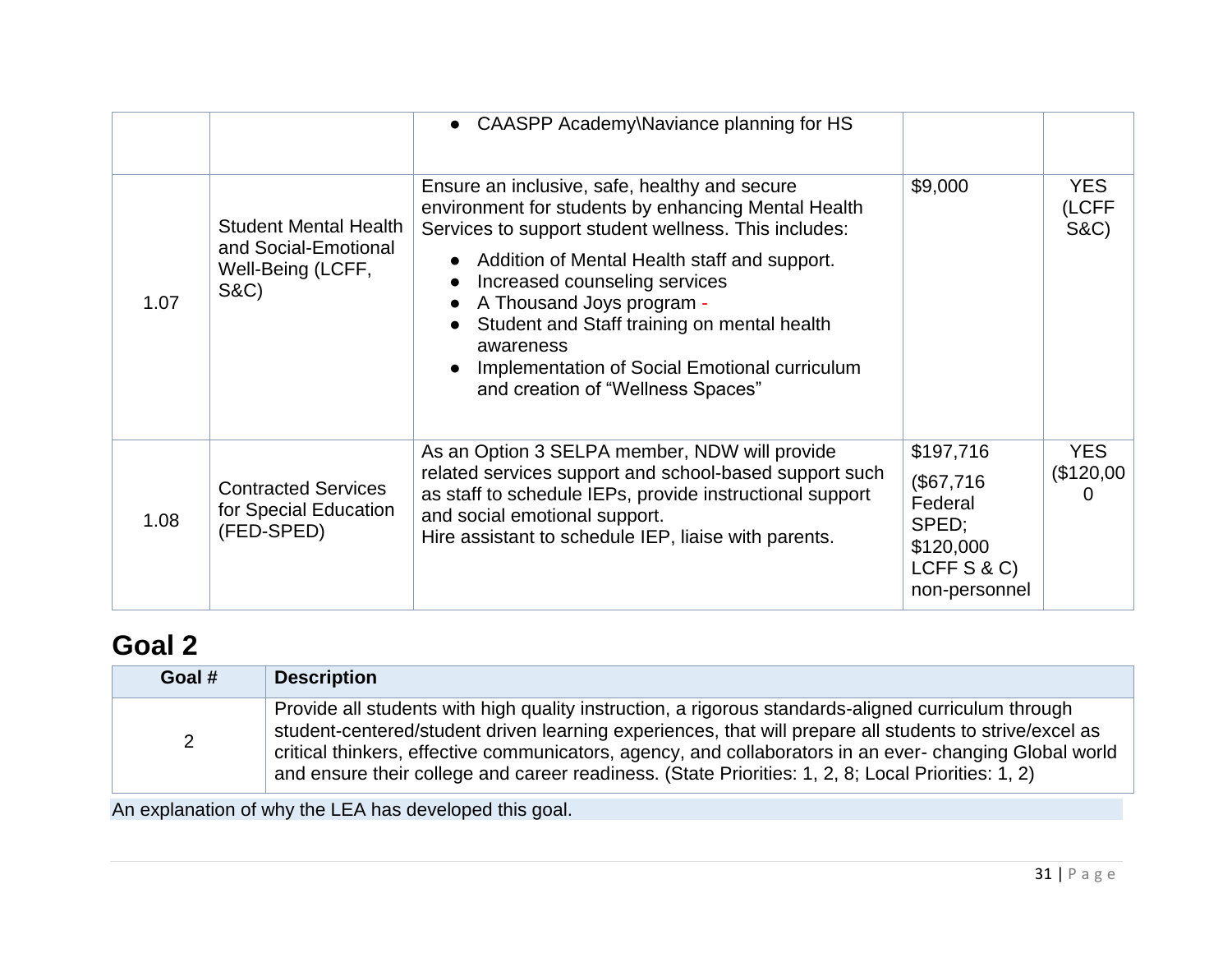There continues to be a need to improve the quality of instruction using high leverage strategies to address student achievement and outcomes. Additionally, NDW is working to align its classroom observations, evaluation, and instructional coaching support for impactful outcomes as evidenced by performance data. We remain committed to ensuring all teachers are appropriately credentialed and assigned to courses and students as required by the CCTC.

# **Measuring and Reporting Results**

| <b>Metric</b>                                                                                                                                 | <b>Baseline</b>                                                                                                                                           | Year 1<br>Outcome | Year <sub>2</sub><br>Outcome | Year <sub>3</sub><br>Outcome | Desired Outcome for<br>$2023 - 24$                                                                                                                     |
|-----------------------------------------------------------------------------------------------------------------------------------------------|-----------------------------------------------------------------------------------------------------------------------------------------------------------|-------------------|------------------------------|------------------------------|--------------------------------------------------------------------------------------------------------------------------------------------------------|
| % of teachers who<br>are appropriately<br>credentialed and<br>assigned                                                                        | 100% Teachers who<br>are appropriately<br>credentialed and<br>assigned                                                                                    |                   |                              |                              | 100% Teachers who<br>are appropriately<br>credentialed and<br>assigned                                                                                 |
| % of students with<br>access to standards-<br>aligned instructional<br>materials                                                              | 100% Students with<br>access to standards-<br>aligned instructional<br>materials                                                                          |                   |                              |                              | 100% Students with<br>access to standards-<br>aligned instructional<br>materials                                                                       |
| <b>Facility Inspection</b><br>Tool (FIT) Score                                                                                                | <b>Facility Inspection</b><br>Tool (FIT) Score -<br>"Good"                                                                                                |                   |                              |                              | Maintain (FIT) Score<br>- "Good"                                                                                                                       |
| Implementation and<br>sustainability of<br>academic content<br>standards for all<br>students, including<br>access for English<br>learners, as | <b>Full Implementation</b><br>of academic content<br>standards for all<br>students, including<br>access for English<br>learners.<br>2020-21 OPTION 2: CDE |                   |                              |                              | <b>Full Implementation</b><br>and sustainability of<br>academic content<br>standards for all<br>students, including<br>access for English<br>learners. |
| measured by the<br><b>Local Indicator Rubric</b>                                                                                              | <b>REFLECTION TOOL;</b><br><b>ACAD. STANDARDS</b><br><b>ELA</b><br>5                                                                                      |                   |                              |                              | 2023-24 OPTION 2: CDE<br><b>REFLECTION TOOL; ACAD.</b><br><b>STANDARDS</b>                                                                             |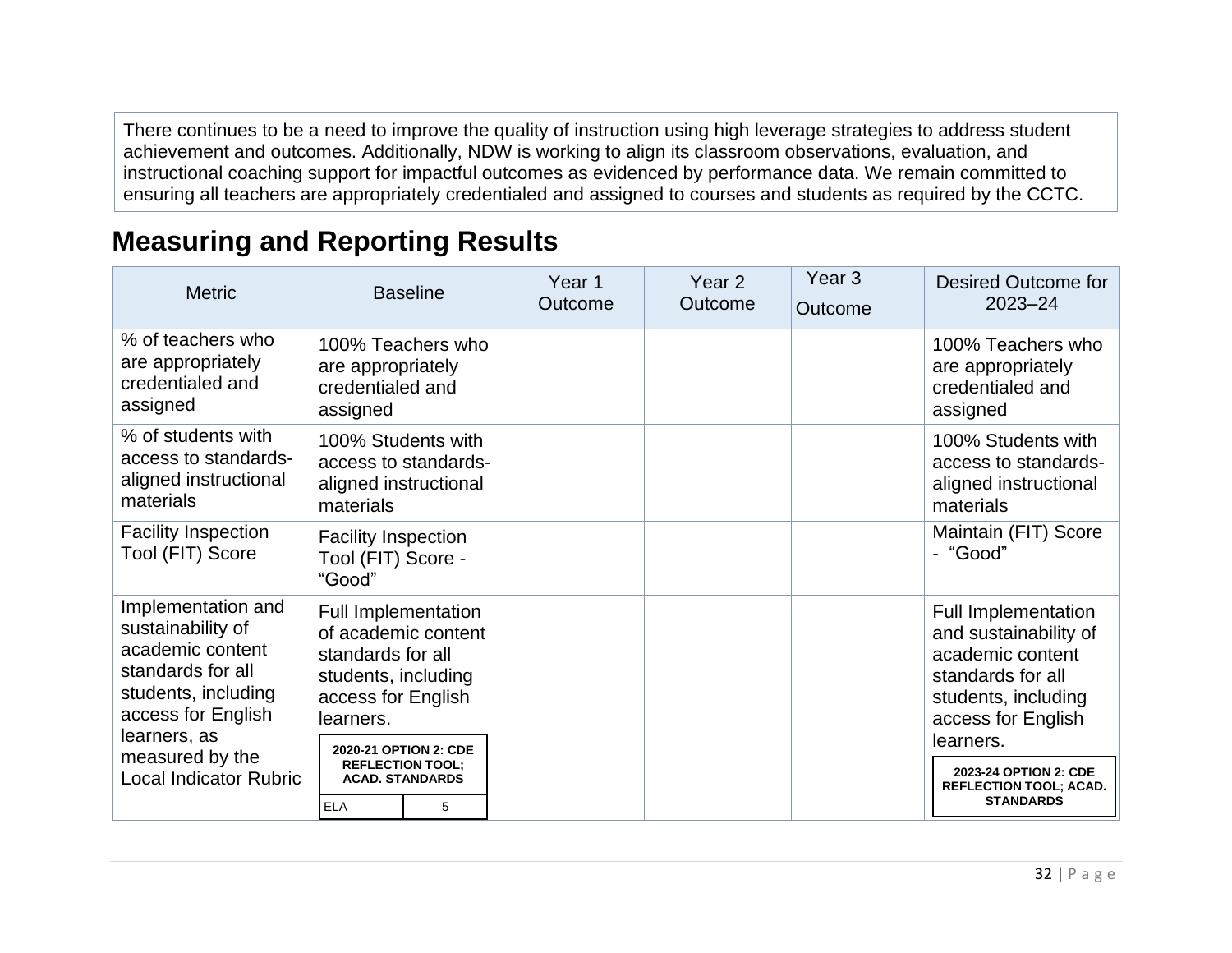|  | <b>ELD</b>            | 5               | <b>ELA</b>            | 5 |
|--|-----------------------|-----------------|-----------------------|---|
|  | <b>MATH</b>           | $5\phantom{.0}$ | <b>ELD</b>            | 5 |
|  | <b>NGSS</b>           | $5\overline{)}$ | <b>MATH</b>           | 5 |
|  | <b>HISTORY</b>        | $\overline{4}$  | <b>NGSS</b>           | 5 |
|  | <b>CTE</b>            | 4               | <b>HISTORY</b>        | 5 |
|  | <b>HEALTH</b>         | 4               | <b>CTE</b>            | 5 |
|  | PE                    | $\overline{4}$  | <b>HEALTH</b>         | 5 |
|  | <b>VAPA</b>           |                 | PE                    | 5 |
|  |                       | $\overline{4}$  | <b>VAPA</b>           | 5 |
|  | <b>WORLD</b><br>LANG. | 4               | <b>WORLD</b><br>LANG. | 5 |
|  |                       |                 |                       |   |

# **Actions**

| <b>Action #</b> | <b>Title</b>                                                                                        | <b>Description</b>                                                                                                                                                                                                                                                                                     | <b>Total Funds</b> | <b>Contributing</b>       |
|-----------------|-----------------------------------------------------------------------------------------------------|--------------------------------------------------------------------------------------------------------------------------------------------------------------------------------------------------------------------------------------------------------------------------------------------------------|--------------------|---------------------------|
| 2.01            | <b>Certificated Staff</b><br>(LCFF, Unrestricted<br>Lottery, Title I,<br>AB602, EPA, IPI,<br>ESSER) | Salaries and benefits for the following certificated<br>employees:<br>22 Certificated Teachers<br>1 Principal<br>1 Counselor<br>1 Math Interventionist (Lead implementation/alignment of<br>CCSS coaching, PD and assessment, common<br>instructional practices)<br>2 Deans<br>1 Curriculum Specialist | \$2,461,756        | <b>YES</b><br>(\$150,768) |
| 2.02            | <b>Classified Office</b><br>Staff (LCFF,<br><b>ESSER, State</b><br>Nutrition)                       | Salaries and benefits for the following classified<br>employees:<br>1 Office Manager<br>1 Office Manager Assistant<br>1 Safety Personnel                                                                                                                                                               | \$1,276,006        | <b>YES</b><br>(\$532,723) |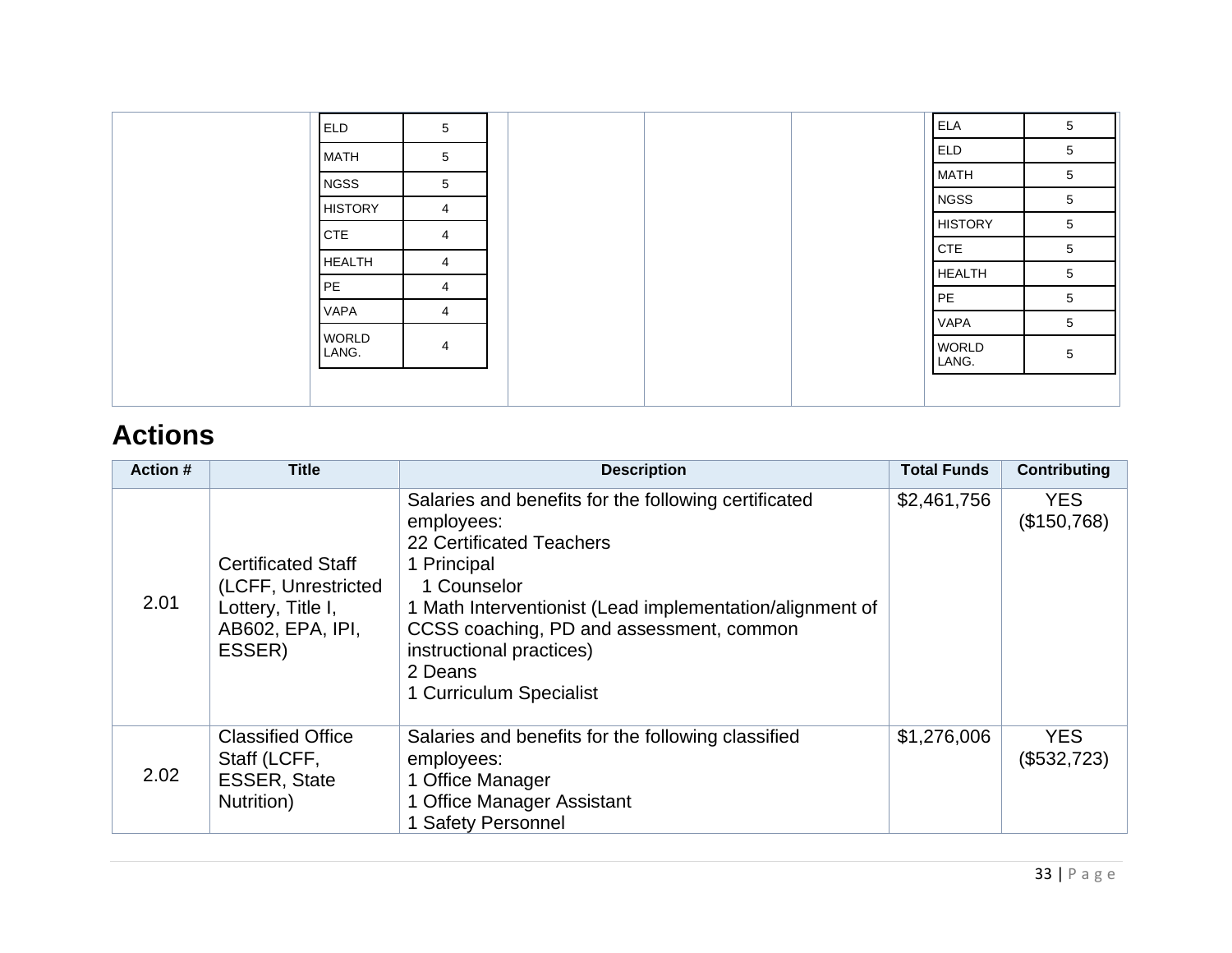|      |                                                                       | 1 Data Coordinator<br>1 Business Manager<br>1 Technology Coordinator/Class Technology Assistant<br>1 Recruitment Coordinator<br>3 Custodians                                                                                                                                                                                                                                                        |           |                           |
|------|-----------------------------------------------------------------------|-----------------------------------------------------------------------------------------------------------------------------------------------------------------------------------------------------------------------------------------------------------------------------------------------------------------------------------------------------------------------------------------------------|-----------|---------------------------|
| 2.03 | Classified<br><b>Instructional Aides</b><br>(LCFF, Title I,<br>AB602) | Salaries and benefits for the following classified<br>employees:<br>2 Special Education<br>2 English Language Development                                                                                                                                                                                                                                                                           | \$308,499 | <b>YES</b><br>(\$133,762) |
| 2.04 | <b>Curriculum Software</b><br>Licenses (ESSER)                        | Springboard Mathematics and English (Grades 6-12)<br>History Alive - Social Studies (Grades 6-12)<br>Houghton-Mifflin Harcourt Science (Grades 6-12)<br>Defined STEM (Grades 6-8)<br>McGraw Hill - Career Pathways (Grades 9-12)<br>Naviance (High School)<br>School Connect - Advisory SEL-aligned curriculum (High<br>School)<br>Second Step - Advisory SEL-aligned curriculum (Middle<br>School) | \$20,400  |                           |
| 2.05 | <b>Staff Professional</b><br>Development<br>(LCFF, Title II)          | PBIS Training (LACOE)<br>Springboard English, Mathematics and English Learners<br>(Curriculum Associates)<br>English Learners (LACOE)<br>Math and Science (LACOE)<br>(Professional Learning Communities supports)<br>Culturally relevant pedagogy<br>Danielson Teacher Evaluation Program                                                                                                           | \$26,800  |                           |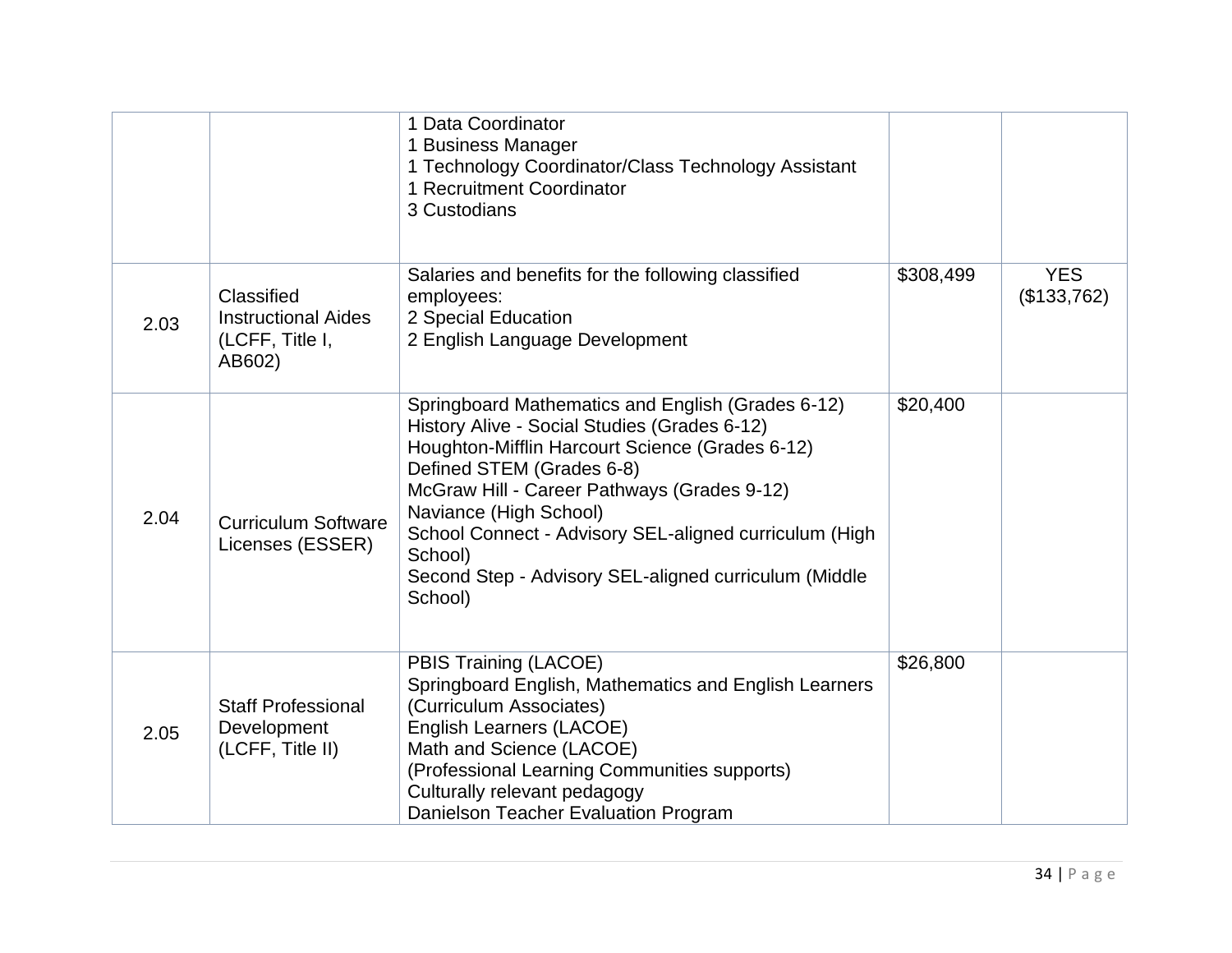| Other PD-related priorities:<br>Invite motivational guest speakers that specializes<br>in Inner City Education.<br>• Establishment of Professional Learning<br>Communities<br>Implementation of a Teacher Evaluation cycle that<br>optimizes teacher potential and quality of<br>instruction.<br>• Focused and tiered interventions facilitated by<br>ELD Teacher Associates as specified on the<br><b>EL Passports.</b><br><b>Circulate TAs into strong classrooms where</b><br>they can progress into trained teachers for the<br>school community.<br><b>Teacher-Teacher Associate Mentorship and</b><br><b>Ongoing Collaboration</b><br><b>Six-week</b> cycle professional learning sessions on<br><b>6-part writing process</b><br>Use specific criteria and unpacked standards in | Data gathering and analysis.<br><b>Cross Curricular Best Practices</b><br><b>Academic Discourse</b><br>Designing 5 Es Lesson Plans<br>Social Emotional Well-Being<br>Effective Strategies for Addressing Learning Loss<br>Effective strategies for increasing math achievement.<br>Supporting Most Vulnerable Populations in the<br>Classroom<br>Universal Design for Learning - differentiated instruction. |  |
|-----------------------------------------------------------------------------------------------------------------------------------------------------------------------------------------------------------------------------------------------------------------------------------------------------------------------------------------------------------------------------------------------------------------------------------------------------------------------------------------------------------------------------------------------------------------------------------------------------------------------------------------------------------------------------------------------------------------------------------------------------------------------------------------|--------------------------------------------------------------------------------------------------------------------------------------------------------------------------------------------------------------------------------------------------------------------------------------------------------------------------------------------------------------------------------------------------------------|--|
| <b>PD Calendar:</b>                                                                                                                                                                                                                                                                                                                                                                                                                                                                                                                                                                                                                                                                                                                                                                     | prioritizing Common Core State Standards.                                                                                                                                                                                                                                                                                                                                                                    |  |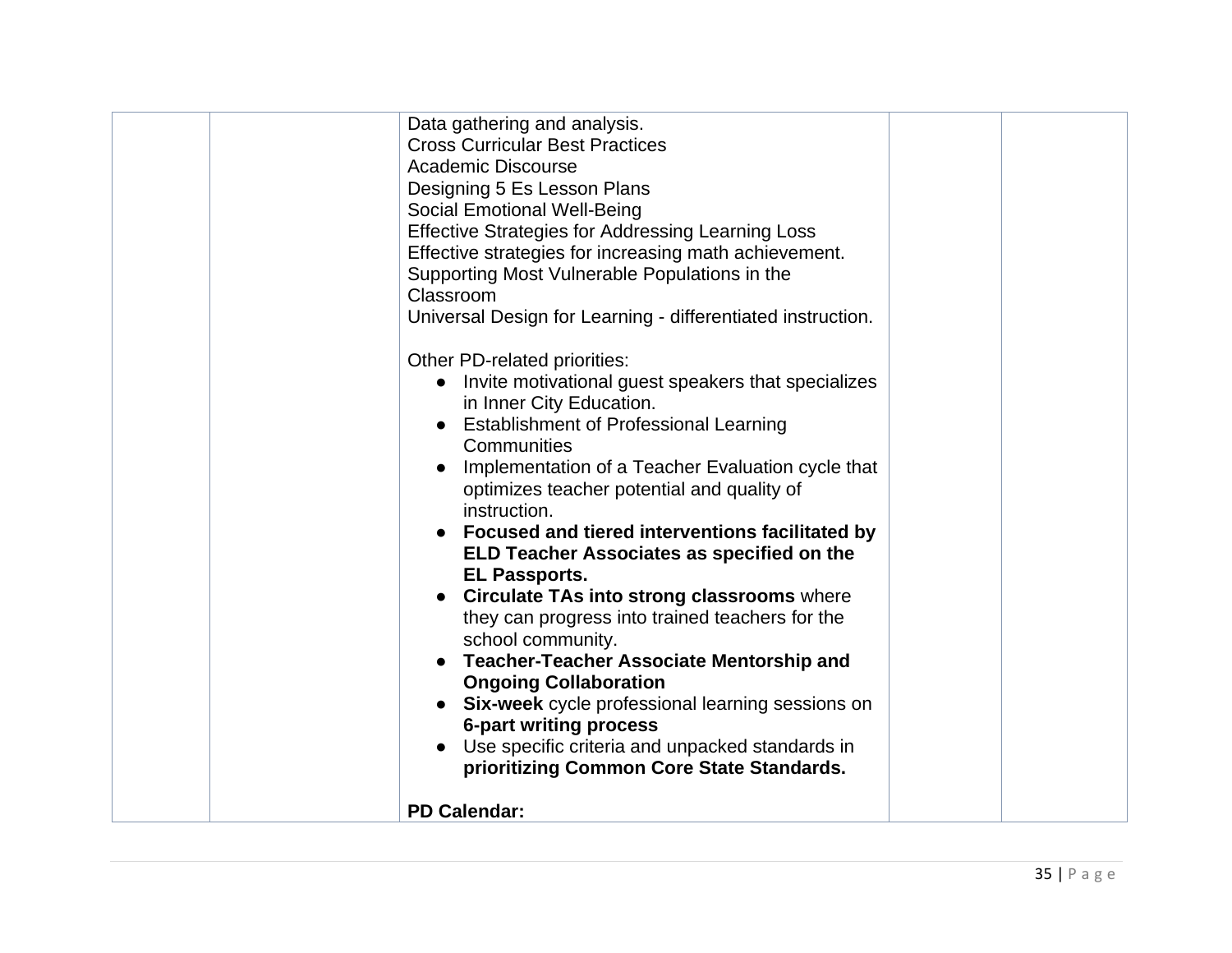|      |                                                                                            | 6-day PD prior to the beginning of the School Year<br>4 Pupil Free Day<br>4 Pupil/Faculty Free Days<br><b>Bi-weekly Professional Learning Sessions</b>                                                                                                                                                                                                                          |                                                                |     |
|------|--------------------------------------------------------------------------------------------|---------------------------------------------------------------------------------------------------------------------------------------------------------------------------------------------------------------------------------------------------------------------------------------------------------------------------------------------------------------------------------|----------------------------------------------------------------|-----|
| 2.06 | <b>Special Education</b><br>Program - Option 3<br>(STATE SPED)                             | MOU established with LAUSD for membership in the<br>charter school consortium for Special Education to<br>provide special education services to students in<br>accordance with their individual IEPs.<br>Special Education staff professional development (legal<br>issues, processes, compliance and writing legally<br>defensible IEPs) = Legal firm Young, Minney & Corr LLP | \$65,458                                                       |     |
| 2.07 | Facility Lease &<br>Maintenance (LCFF,<br>SB740)                                           | Providing the school community with a safe, clean and<br>well-maintained school site. Lease of facility,<br>maintenance and repair of site and facilities, ensuring<br>safety of site, ensuring a healthy environment with<br>requisite amenities.                                                                                                                              | \$724,330<br>(\$427,021<br>- LCFF and<br>\$297,309 -<br>SB740) |     |
| 2.08 | ELD Program: CA<br>EL Roadmap map<br>implementation<br><b>Master Plan</b><br>consolidation | Implementation and consolidation of CA EL Roadmap<br>principles.<br>• Assets-Oriented and Needs Responsive Schools<br>Intellectual Quality of Instruction and Meaningful<br>Access<br><b>System Conditions that Support Effectiveness</b><br>Alignment and Articulation Within and Across<br><b>Systems</b>                                                                     | \$5,927                                                        | Yes |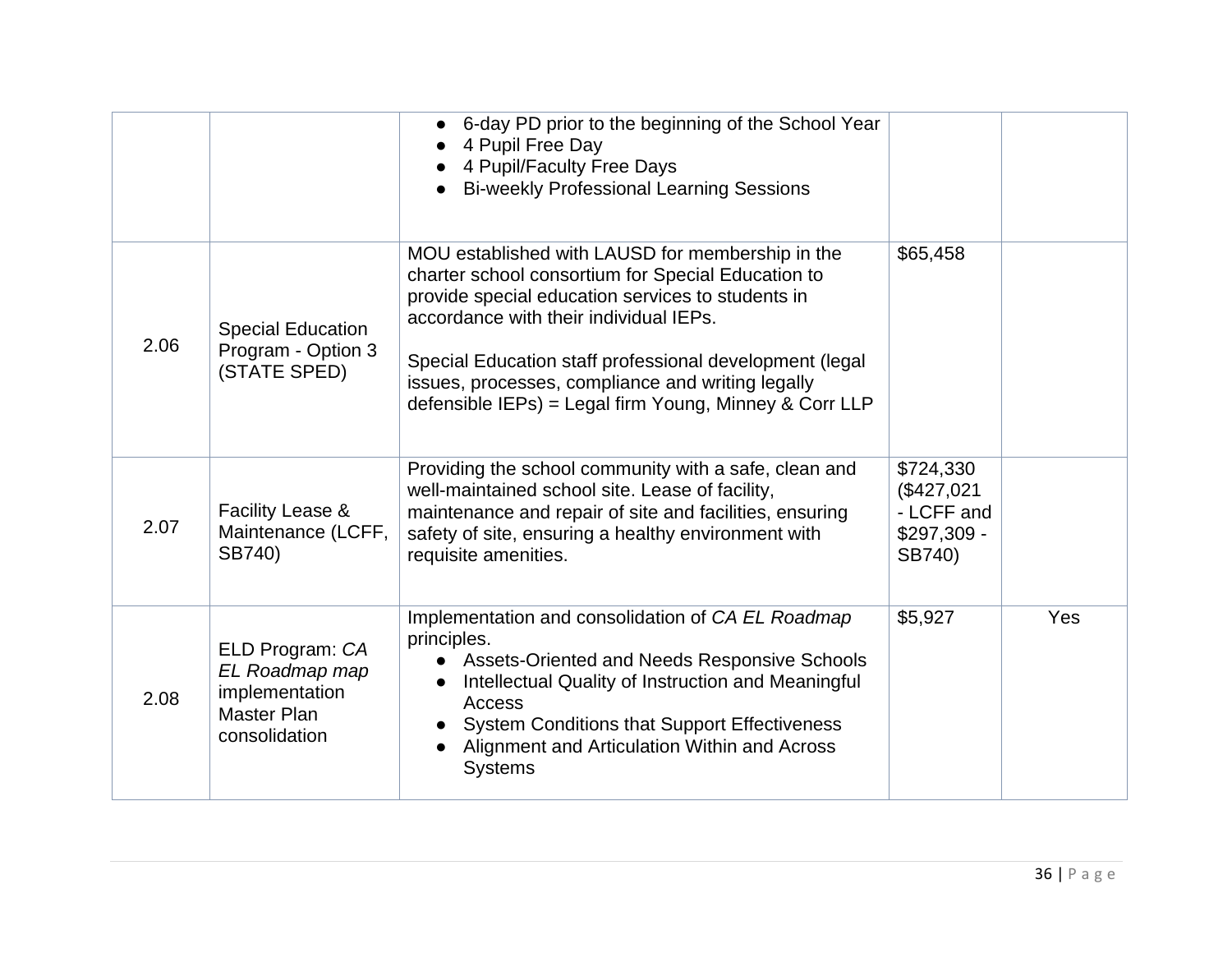|      |                                                      | New Designs Charter School-Watts will continue to<br>adhere to the District's adapted EL Master Plan. Our<br>teachers utilized Achieve 3000 for MS designated ELD,<br>and intervention. The instructional Coach administered<br>the ELPAC assessments and assisted with identifying EL<br>for reclassification. EDGE Curriculum was adopted for<br>high school designated ELD courses. |          |  |
|------|------------------------------------------------------|----------------------------------------------------------------------------------------------------------------------------------------------------------------------------------------------------------------------------------------------------------------------------------------------------------------------------------------------------------------------------------------|----------|--|
|      |                                                      | New Designs Charter School-Watts will adhere to its EL<br>Master Plan, Our teachers will utilize Achieve 3000<br>during designated ELD, and intervention. The EL<br>Coordinator and EL Coordinator Assistants will<br>administer the ELPAC assessment and provide targeted<br>instruction for EL. Teachers will use the Springboard<br>ELD Component curriculum.                       |          |  |
|      |                                                      | ELPAC assessments and targeted instruction for ELs.<br>Achieve 3000 assessments.                                                                                                                                                                                                                                                                                                       |          |  |
|      |                                                      | Majority of funds captured in salaries listed above plus<br>\$5,927 coded to title III in 5810.                                                                                                                                                                                                                                                                                        |          |  |
| 2.09 | Instructional<br>Technology & Tech<br>Infrastructure | New Designs will purchase technology to enhance<br>instructional experiences for students and teachers.<br>Annual purchases for technology include but not limited<br>to:<br>Chromebooks (replacement) and mobile cart<br>Projectors<br>Desktop computers<br>Headsets/headphones<br>IT equipment                                                                                       | \$60,000 |  |
|      |                                                      | New Designs Charter School-Watts has successfully<br>implemented a 1:1 student to device ratio, and teachers                                                                                                                                                                                                                                                                           |          |  |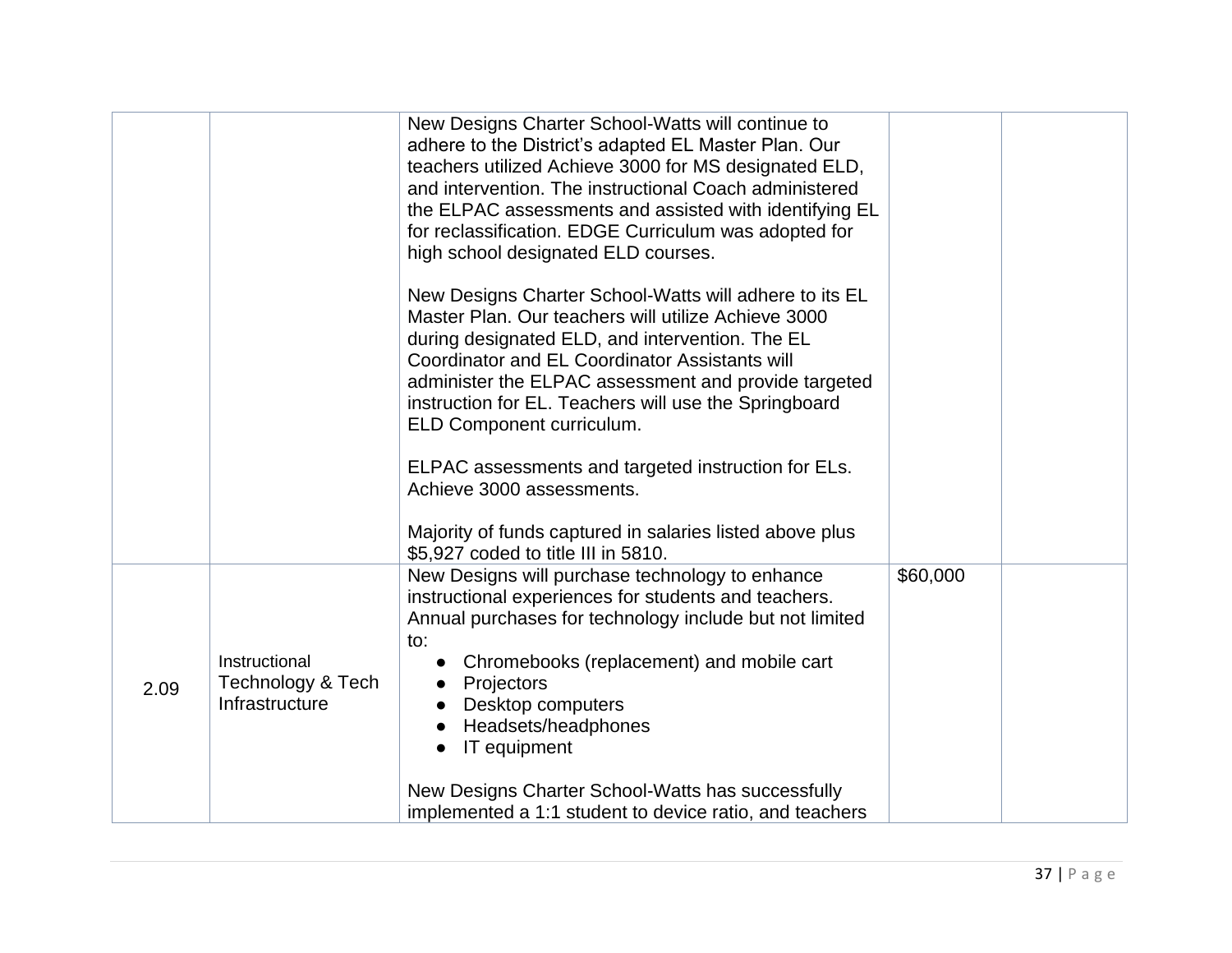| utilize Google Apps for Education (GAFE). Annually, the<br>Informational Technology Coordinator and IT Assistant<br>will conduct a needs assessment based on the staff and<br>student needs, and provide all tech support and<br>maintenance. |  |
|-----------------------------------------------------------------------------------------------------------------------------------------------------------------------------------------------------------------------------------------------|--|
| All 4400 and 4430 - \$60,000 with \$20,000 in ESSER II,<br>\$16,349 in Title IV, and \$23,651 in LCFF base                                                                                                                                    |  |

## **[Goal](#page-34-1) 3**

| Goal # | <b>Description</b>                                                                                                                                                                                                                                                     |
|--------|------------------------------------------------------------------------------------------------------------------------------------------------------------------------------------------------------------------------------------------------------------------------|
|        | Improve student academic outcomes by effectively collaborating with parents, families and community<br>partners to support student learning and achievement and provide a safe and welcoming learning<br>environment. (State Priorities: 3, 6; Local Priorities: 3, 6) |

An explanation of why the LEA has developed this goal.

This goal remains unchanged from the prior LCAP, as COVID has provided us with a great opportunity to be more creative in establishing more methods to connect with families on a host of issues including supporting their student emotionally and academically, how to be an engaged parent, and NDWs focus on being a safe and nurturing environment for all students.

## **Measuring and Reporting Results**

| <b>Metric</b>                                                                                                        | <b>Baseline</b>                                                                               | Year 1<br>Outcome | Year <sub>2</sub><br>Outcome | Year 3<br><b>Outcome</b> | Desired Outcome for<br>$2023 - 24$                                          |
|----------------------------------------------------------------------------------------------------------------------|-----------------------------------------------------------------------------------------------|-------------------|------------------------------|--------------------------|-----------------------------------------------------------------------------|
| Parent involvement<br>through input in<br>decision-making will<br>include parents of<br>unduplicated<br>students and | Held SSC (4<br>meetings) and ELAC<br>(4 meetings)<br>meetings; 5 Parent<br>Town Hall meetings |                   |                              |                          | Hold 5 SSC and 5<br>ELAC meetings; 5<br><b>Parent Town Hall</b><br>meetings |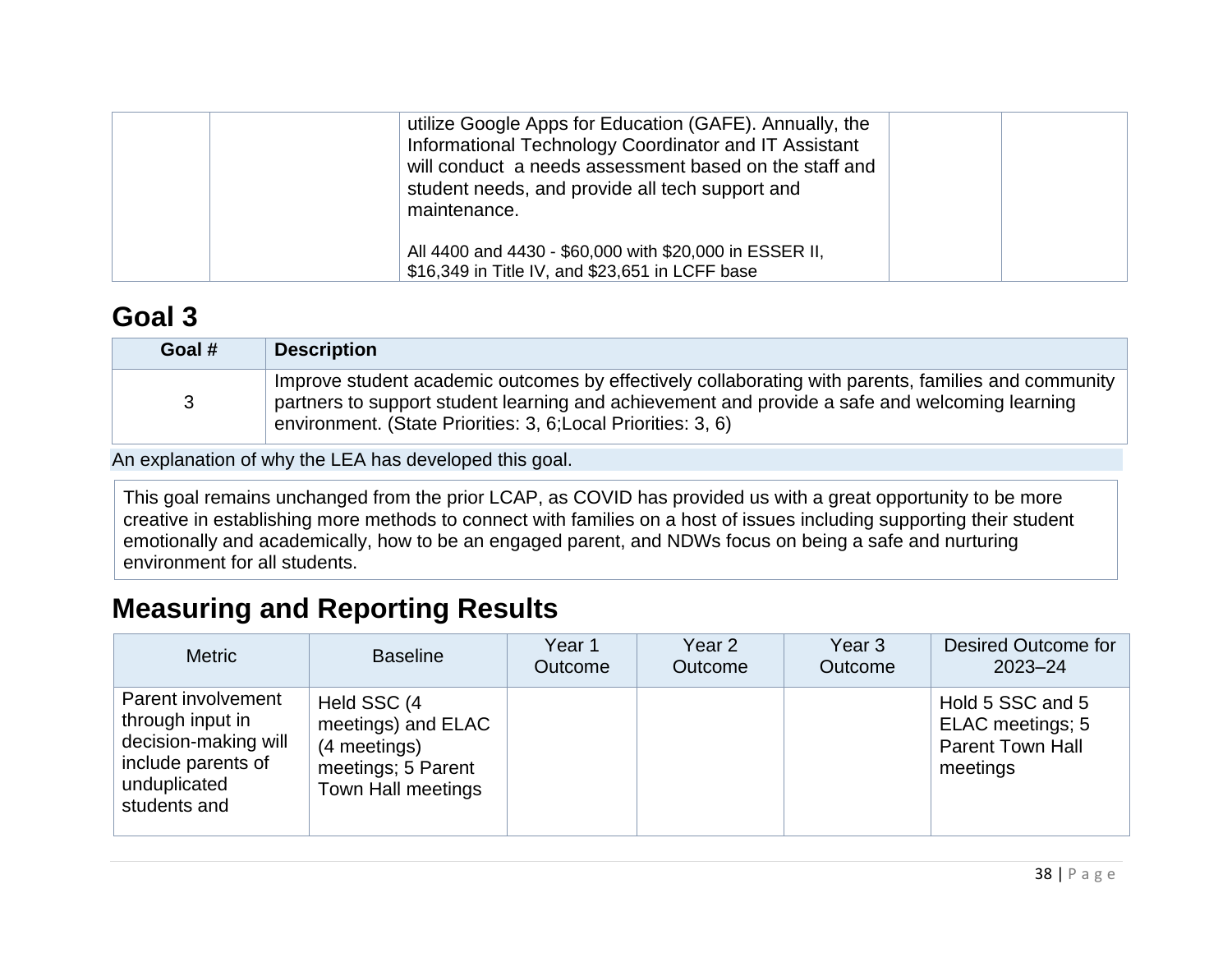| students with<br>disabilities                                                                                                                                       |                                                                                                                                                                                    |                                                                                                                                                   |
|---------------------------------------------------------------------------------------------------------------------------------------------------------------------|------------------------------------------------------------------------------------------------------------------------------------------------------------------------------------|---------------------------------------------------------------------------------------------------------------------------------------------------|
| Parent involvement<br>will include<br>opportunities for<br>participation in<br>programs for<br>unduplicated<br>students and<br>Students with<br><b>Disabilities</b> | Attendance for<br>Parent Town Halls (5<br>meetings), SSC (4<br>meetings) and ELAC<br>(4 meetings)<br>meetings; Parent<br>attendance at IEP<br>meetings and<br>orientation for SPED | Attendance for 5<br>Parent Town Halls, 5<br>SSC meetings, 5<br>ELAC meetings;<br>Parent attendance at<br>IEP meetings and<br>orientation for SPED |
| <b>Annually Decrease</b><br><b>Suspension Rate</b>                                                                                                                  | 3.2% Suspension<br>Rate 2019-20<br>(Source: Ed-Data)                                                                                                                               | <b>Maintain Suspension</b><br>Rate $<$ 2%                                                                                                         |
| Maintain expulsion<br>rates $<$ 1%                                                                                                                                  | 0% Expulsion Rate<br>2019-20 (Source: Ed-<br>Data)                                                                                                                                 | Maintain expulsion<br>rates $<$ 1%                                                                                                                |
| Increase participation<br>rate on parent survey                                                                                                                     | 56% Parent<br>participation rate in<br>survey                                                                                                                                      | 65% Parent<br>participation rate in<br>survey                                                                                                     |
| Increase participation<br>rate on student<br>survey                                                                                                                 | 93% Student<br>participation rate in<br>survey                                                                                                                                     | 97% Student<br>participation rate in<br>survey                                                                                                    |
| Increase participation<br>rate on teacher<br>survey                                                                                                                 | 95% Staff<br>participation rate in<br>survey                                                                                                                                       | 100% Staff<br>participation rate in<br>survey                                                                                                     |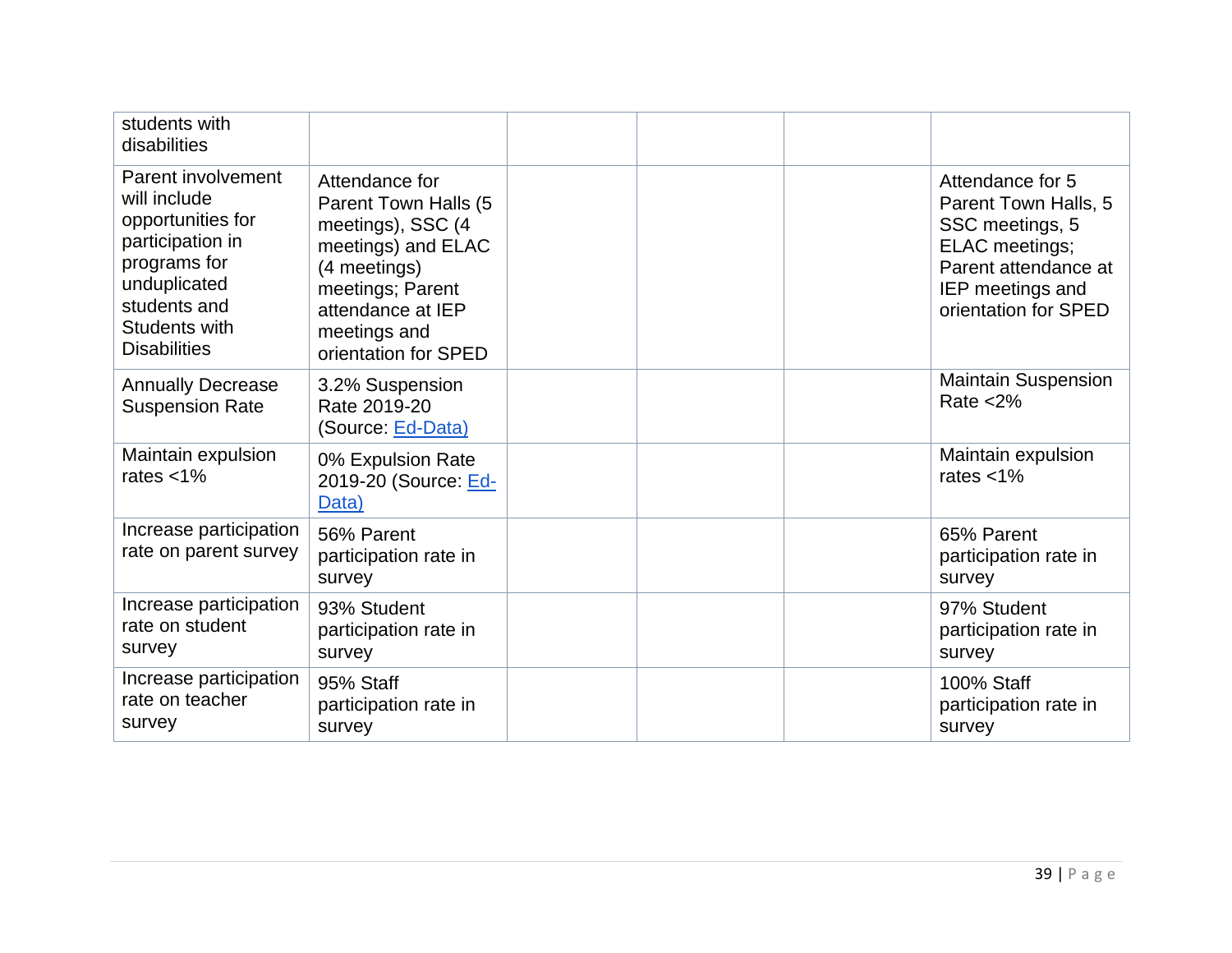## **Actions**

| <b>Action #</b> | <b>Title</b>                                                  | <b>Description</b>                                                                                                                                   | <b>Total Funds</b> | <b>Contributin</b><br>g |
|-----------------|---------------------------------------------------------------|------------------------------------------------------------------------------------------------------------------------------------------------------|--------------------|-------------------------|
| 3.01            | Monthly Coffee with<br>the Principal (LCFF<br>Base)           | Costs associated with monthly meetings with parents to<br>include refreshments.                                                                      | \$1,000            | v                       |
|                 |                                                               | \$1,000 from LCFF base/4700                                                                                                                          |                    |                         |
| 3.02            | <b>Bimonthly Parent</b><br><b>Trainings (LCFF</b><br>Base)    | Costs associated with conducting/hosting parent training<br>to include refreshments, workbooks/materials, translation,<br>etc.                       | \$2,500            | v                       |
|                 |                                                               | Estimated costs for refreshments and materials is \$2500<br>LCFF base/object code #4300                                                              |                    |                         |
| 3.03            | <b>Parent Recognition</b><br><b>Activities (LCFF</b><br>Base) | Costs associated with the following parent/student<br>recognition activities (ie decorations, facility rental costs,<br>recognition materials, etc.) | \$3,382            | v                       |
|                 |                                                               | <b>Honors Induction Ceremony</b>                                                                                                                     |                    |                         |
|                 |                                                               | End of Year Celebration                                                                                                                              |                    |                         |
|                 |                                                               | <b>Parent Recognition</b>                                                                                                                            |                    |                         |
|                 |                                                               | Other space rental - object 5602 - \$3,382 LCFF base                                                                                                 |                    |                         |

## **Goal Analysis 2021-22 (To be completed in Spring 2022 as part of the Annual Update process)**

An analysis of how this goal was carried out in the previous year.

A description of any substantive differences in planned actions and actual implementation of these actions.

[Respond here]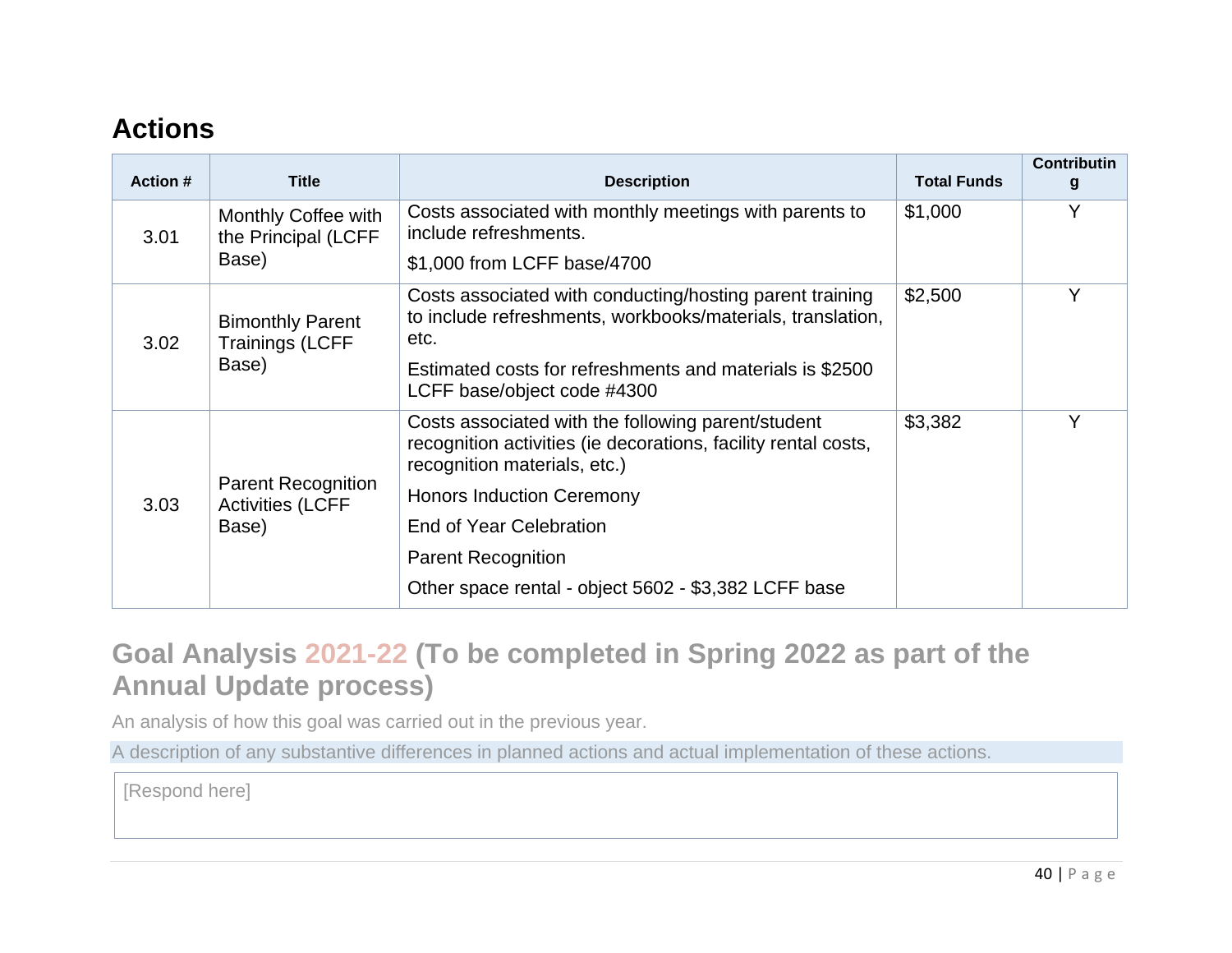An explanation of material differences between Budgeted Expenditures and Estimated Actual Expenditures.

[Respond here]

An explanation of how effective the specific actions were in making progress toward the goal.

[Respond here]

A description of any changes made to the planned goal, metrics, desired outcomes, or actions for the coming year that resulted from reflections on prior practice.

[Respond here]

**A report of the Estimated Actual Expenditures for last year's actions may be found in the Annual Update Expenditures Table.**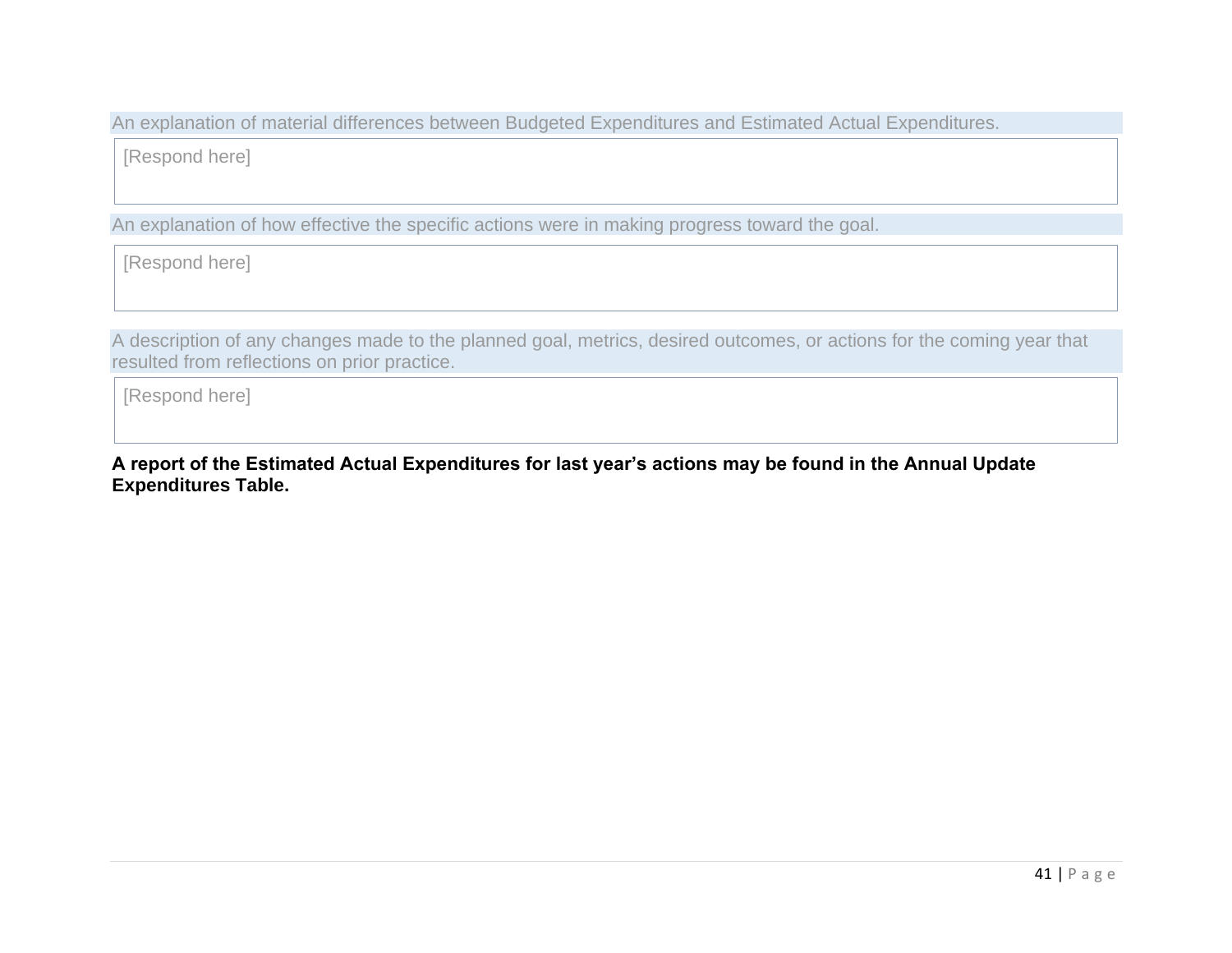# **Increased or Improved Services for Foster Youth, English Learners, and Low-Income Students 2021-22**

| Percentage to Increase or Improve | Increased Apportionment based on the Enrollment of Foster Youth, |
|-----------------------------------|------------------------------------------------------------------|
| Services                          | English Learners, and Low-Income students                        |
| 28.07%                            | \$889,529                                                        |

**The Budgeted Expenditures for Actions identified as Contributing may be found in the Increased or Improved Services Expenditures Table.**

## **Required Descriptions**

For each action being provided to an entire school, or across the entire school district or county office of education (COE), an explanation of (1) how the needs of foster youth, English learners, and low-income students were considered first, and (2) how these actions are effective in meeting the goals for these students.

The majority of students served by New Designs Charter School Watts are unduplicated students (81.7%), and the actions identified in the LCAP, will best serve ALL students, including ALL student groups including socioeconomically disadvantaged pupils, foster youth, students with disabilities, and English learners by providing increased/improved services through targeted actions as outlined in the goals.

As a public school firmly committed to continuous improvement, New Designs Watts will monitor multiple data measures to ensure annual student growth at the school and student group levels. Data disaggregated by student groups will regularly be analyzed by administration and classroom teachers, as well as periodic reporting on trends to the local governing board.

All actions provided in the LCAP to increase and/or improve services for English learners, low income, and foster youth have been developed based on state and local data, identified need, and supported by feedback from stakeholder groups. The following actions are intentional efforts to increase the growth and achievement of our unduplicated pupils for success in school.

#### **GOAL 1 Actions:**

**1.01 Supplemental Curricula, Local Assessments and Data-Driven Interventions - This action is provided on a schoolwide basis; however, our data has revealed that English Learners, foster youth, and low-income students**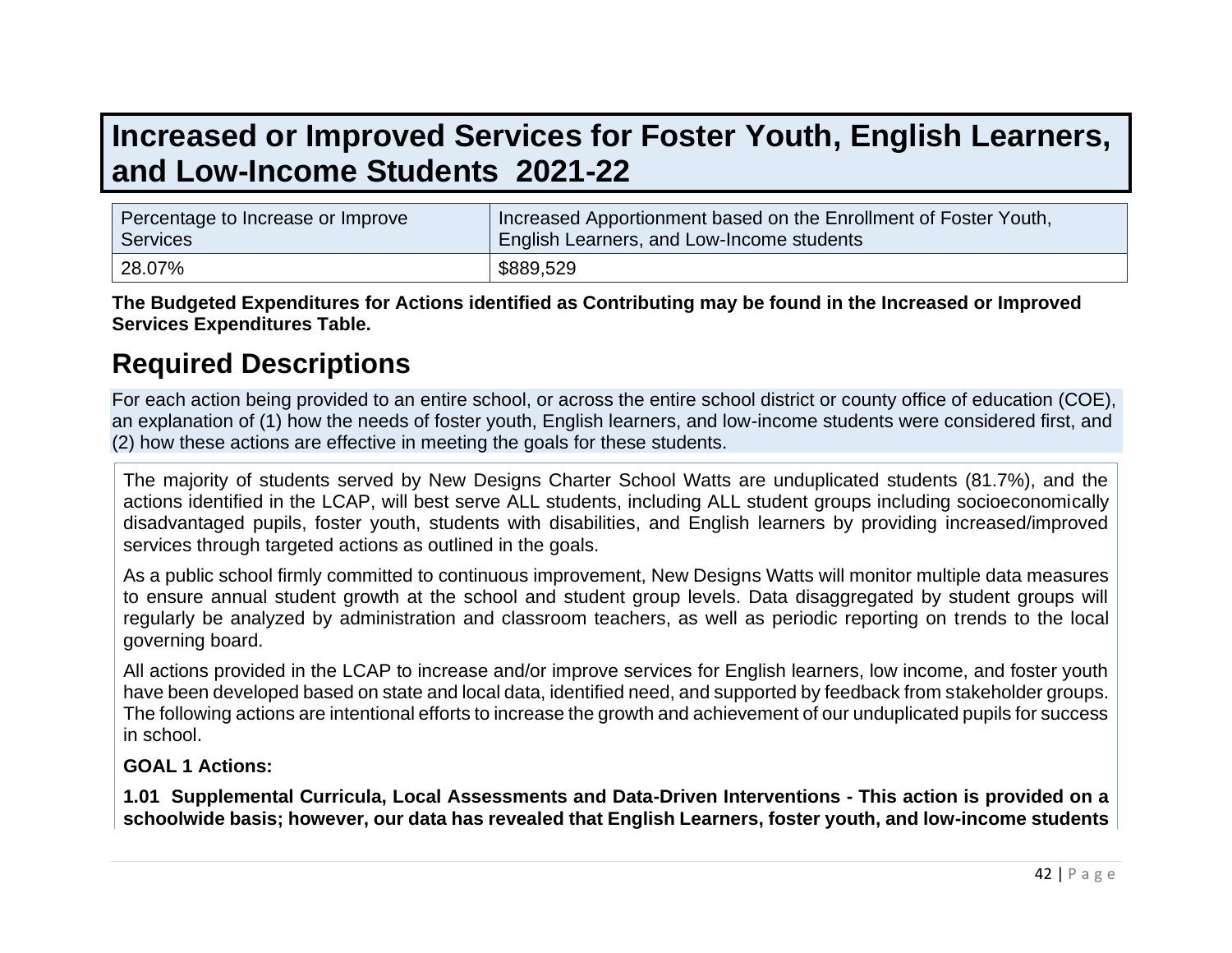**are the target of the actions as disaggregated and continuous assessment pointed to them as groups with most needs and supplemental curriculum and academic interventions would most appropriately address their needs.**

**1.02 Positive School Climate for Students (LCFF) - This action is being provided on a schoolwide basis to provide baseline data and information critical to serving English Learners, foster youth, and low-income students who have consistently fallen in the Tiers that need interventions.**

**1.03 After-school Tutoring & Credit Recovery (Title I) - This action is provided on a schoolwide basis; however, our data has revealed that most benefit is for English Learners, foster youth and low-income students who predominantly compose the after-school tutoring group. We regularly disaggregate local assessment and statewide data to determine the most effective interventions to address students' academic needs in meeting standards.**

**1.04 Enrichment & Engagement Opportunities for Students - This action is being provided on a schoolwide basis; however, it provides a necessary intervention to have verifiable data to progress monitor the academic needs of foster, English learners, and our low-income populations. We regularly disaggregate local assessment data to determine the most effective interventions to address students' academic needs in meeting standards.**

**1.05 Advisory Courses - while this action is schoolwide, foster youth, low-income learners and English Learners derive most benefit as they have a predominant presence in school and require the direction and guidance the programs and activities in Advisory offer.** 

**1.06 Course access and college/career readiness - This action is being provided on a schoolwide basis; however, we regularly review our courses and gather performance data, disaggregate the data to determine the most effective interventions to address English Learners, foster youth and low-income students' academic needs in meeting standards and necessary levels of college and career preparedness.**

**1.07 Student Mental Health and Social-Emotional Well-Being - This action is being provided on a schoolwide basis; however, special focus is given to the needs of low-income students, foster youth, and English Learners, who are the most vulnerable subgroups that are negatively impacted in most given circumstances and especially now during the pandemic. It provides access to counselling as well as a variety of resources to support the students' well-being.**

**1.08 Contracted Services for Special Education - This action is being provided on a schoolwide basis; however, its most benefit is for low-income students, foster youth, and English learner subgroups which our data has pointed out needs such interventions in Math.** 

**GOAL 2 Actions**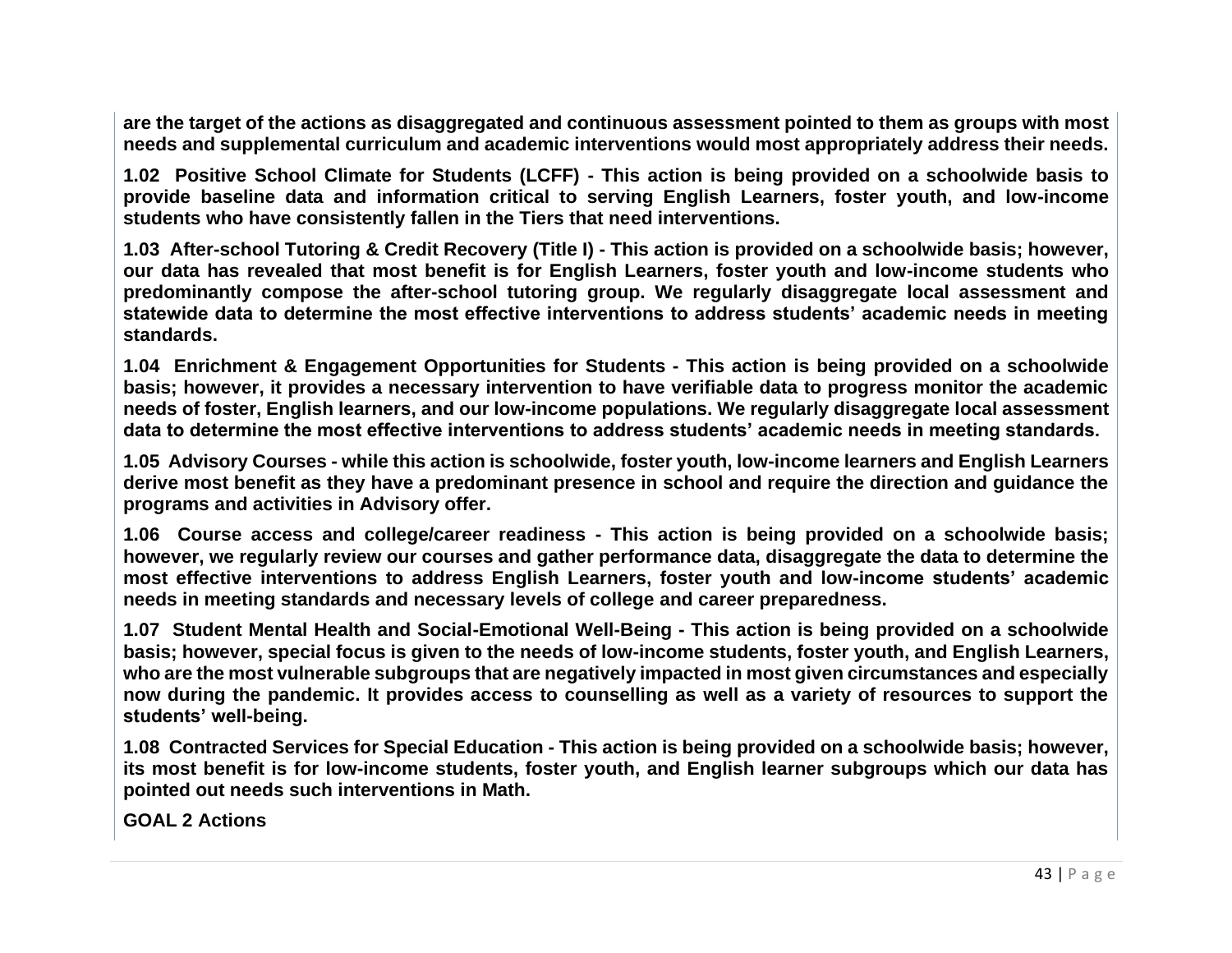**2.01 Certificated Staff - These actions and services are developed and designed to increase or improve services for our English Learners, low-income students, and foster youth. They are provided on a schoolwide basis to increase their overall efficiency and effectiveness.**

**2.02 Classified Office Staff - These actions and services are developed and designed to increase or improve services for our English Learners, low-income students, and foster youth. They are provided on a schoolwide basis to increase their overall efficiency and effectiveness.**

**2.03 Classified Instructional Aides - These actions and services are developed and designed to increase or improve services for our English Learners, low-income students, and foster youth. They are provided on a schoolwide basis to increase their overall efficiency and effectiveness.**

**2.04 Curriculum Software Licenses: Software Licenses and software Upgrades, New Purchases - These actions and services are developed and designed to increase or improve services for our English Learners, low-income students, and foster youth. They are provided on a schoolwide basis to increase their overall efficiency and effectiveness.**

**2.05 Staff Professional Development - These actions and services are developed and designed to increase or improve services for our English Learners, low-income students, and foster youth. They are provided on a schoolwide basis to increase their overall efficiency and effectiveness.**

**2.06 Special Education Program - These actions and services are developed and designed to increase or improve services for our English Learners, low-income students, and foster youth. They are provided on a schoolwide basis to increase their overall efficiency and effectiveness.**

**2.07 Facility Lease & Maintenance - These actions and services are developed and designed to increase or improve services for our English Learners, low-income students, and foster youth. They are provided on a schoolwide basis to increase their overall efficiency and effectiveness.**

**2.08 ELD Program - Activities to promote student learning and engagement. - These actions and services are developed and designed to increase or improve services for our English Learners, low-income students, and foster youth. They are provided on a schoolwide basis to increase their overall efficiency and effectiveness.**

**2.09 Instructional Technology and Tech Infrastructure - These actions and services are developed and designed to increase or improve services for our English Learners, low-income students, and foster youth. They are provided on a schoolwide basis to increase their overall efficiency and effectiveness.**

**GOAL 3 Actions**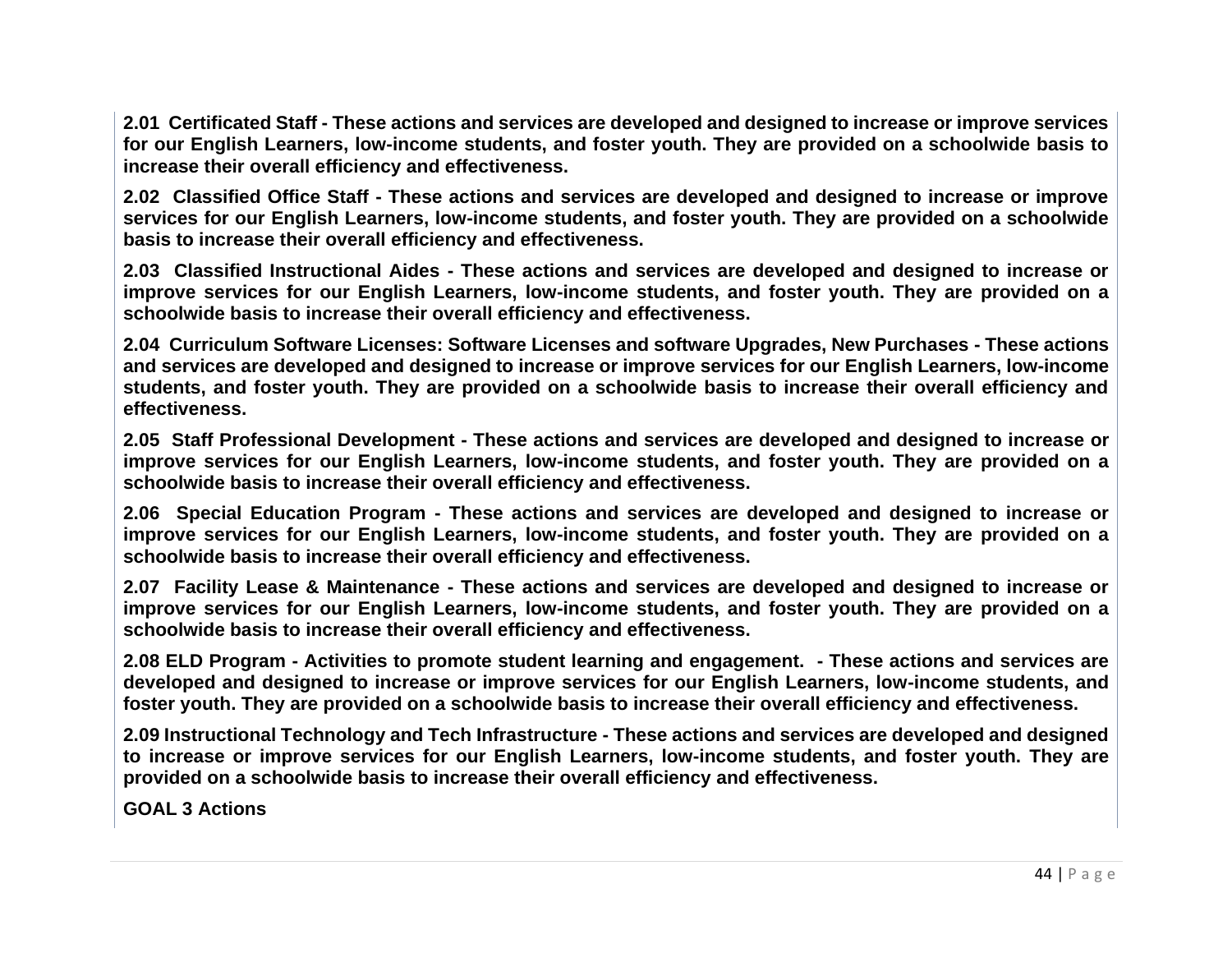**3.01 Monthly Coffee with the Principal – This action is designed to meet the identified needs of English Learners, low-income students, and foster youth by providing their parents ongoing communication and opportunities to get involved.**

**3.02 Bimonthly Parent Training - This action is designed to meet the identified needs of English Learners, lowincome students, and foster youth by providing their parents with training and ongoing communication and opportunities to get involved.**

**3.03 Parent recognition activities - This action is designed to meet the identified needs of English Learners, lowincome students, and foster youth by providing their parents with training and ongoing communication and opportunities to get involved.**

A description of how services for foster youth, English learners, and low-income students are being increased or improved by the percentage required.

Data monitoring, stakeholder feedback, and data-driven decision-making lie at the heart of the local Control Funding Formula (LCFF) to improve outcomes for students belonging to the most vulnerable student groups. New Designs Watts' minimum proportionality to increase/improve services to unduplicated pupils is approximately 28%, or equivalent to \$889,529. With approximately 8 out of every 10 students meeting the definition of "unduplicated", the most effective use of funds in the MCA budget and LCAP is to apply funds on a schoolwide basis when considering increased/improved services, except where the needs of a particular student group are highly specific as is the case with low income, foster youth and English learners.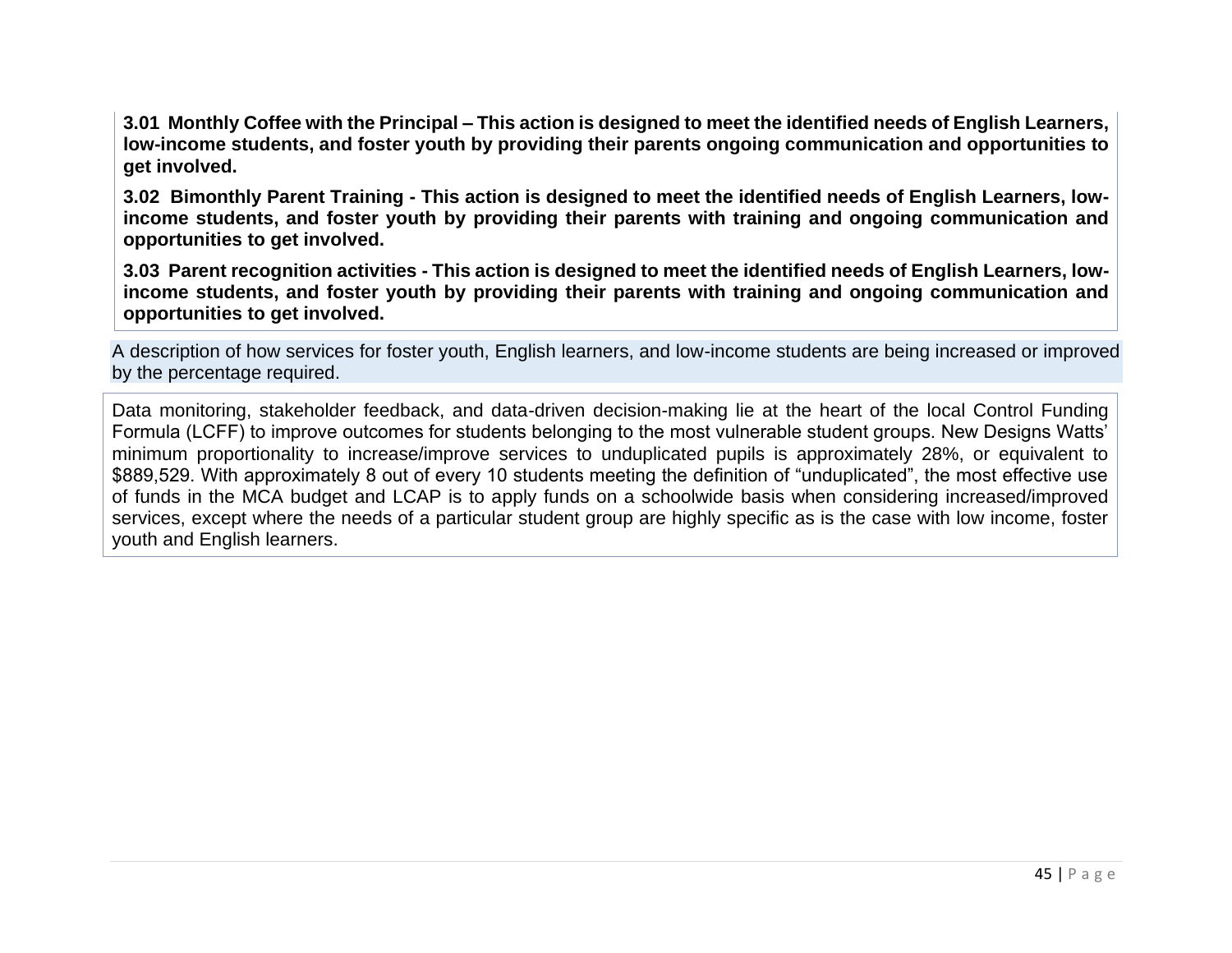# **Instructions**

[Plan Summary](#page-26-0)

[Stakeholder Engagement](#page-27-0)

[Goals and Actions](#page-30-0)

[Increased or Improved Services for Foster Youth, English Learners, and Low-Income Students](#page-34-1)

*For additional questions or technical assistance related to the completion of the LCAP template, please contact the local COE, or the California Department of Education's (CDE's) Local Agency Systems Support Office by phone at 916-319-0809 or by email at [lcff@cde.ca.gov.](mailto:lcff@cde.ca.gov)*

# **Introduction and Instructions**

The Local Control Funding Formula (LCFF) requires LEAs to engage their local stakeholders in an annual planning process to evaluate their progress within eight state priority areas encompassing all statutory metrics (COEs have ten state priorities). LEAs document the results of this planning process in the Local Control and Accountability Plan (LCAP) using the template adopted by the State Board of Education.

The LCAP development process serves three distinct, but related functions:

- **Comprehensive Strategic Planning:** The process of developing and annually updating the LCAP supports comprehensive strategic planning (California *Education Code* [*EC*] 52064(e)(1)). Strategic planning that is comprehensive connects budgetary decisions to teaching and learning performance data. Local educational agencies (LEAs) should continually evaluate the hard choices they make about the use of limited resources to meet student and community needs to ensure opportunities and outcomes are improved for all students.
- **Meaningful Stakeholder Engagement:** The LCAP development process should result in an LCAP that reflects decisions made through meaningful stakeholder engagement (*EC* 52064(e)(1)). Local stakeholders possess valuable perspectives and insights about an LEA's programs and services. Effective strategic planning will incorporate these perspectives and insights in order to identify potential goals and actions to be included in the LCAP.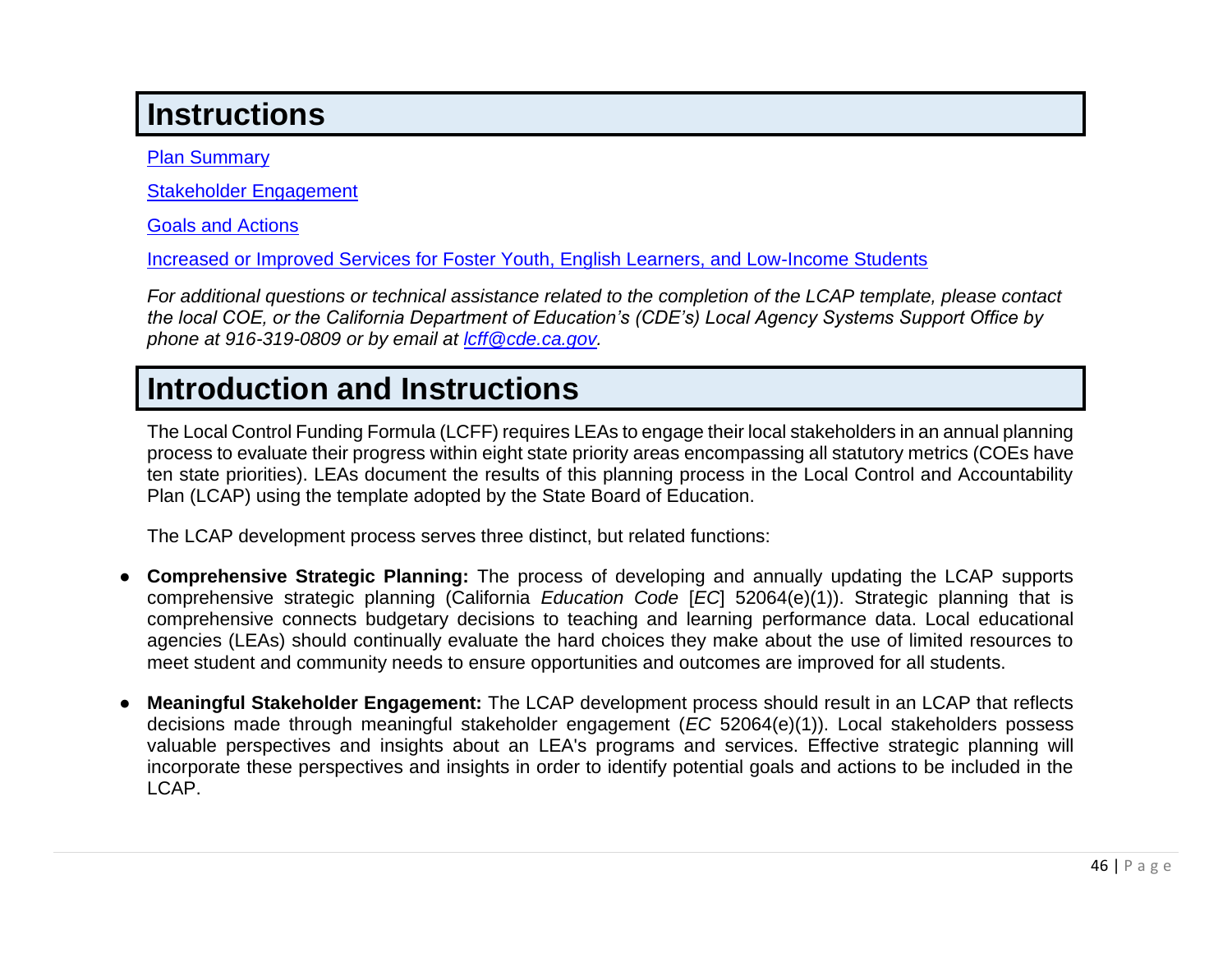- **Accountability and Compliance:** The LCAP serves an important accountability function because aspects of the LCAP template require LEAs to show that they have complied with various requirements specified in the LCFF statutes and regulations, most notably:
- o Demonstrating that LEAs are increasing or improving services for foster youth, English learners, and low-income students in proportion to the amount of additional funding those students generate under LCFF (*EC* 52064(b)(4- 6)).
- o Establishing goals, supported by actions and related expenditures, that address the statutory priority areas and statutory metrics (EC 52064(b)(1) & (2)).
- o Annually reviewing and updating the LCAP to reflect progress toward the goals (*EC* 52064(b)(7)).

The LCAP template, like each LEA's final adopted LCAP, is a document, not a process. LEAs must use the template to memorialize the outcome of their LCAP development process, which should: (a) reflect comprehensive strategic planning (b) through meaningful engagement with stakeholders that (c) meets legal requirements, as reflected in the final adopted LCAP. The sections included within the LCAP template do not and cannot reflect the full development process, just as the LCAP template itself is not intended as a stakeholder engagement tool.

If a county superintendent of schools has jurisdiction over a single school district, the county board of education and the governing board of the school district may adopt and file for review and approval a single LCAP consistent with the requirements in *EC* sections 52060, 52062, 52066, 52068, and 52070. The LCAP must clearly articulate to which entity's budget (school district or county superintendent of schools) all budgeted and actual expenditures are aligned.

The revised LCAP template for the 2021–22, 2022–23, and 2023–24 school years reflects statutory changes made through Assembly Bill 1840 (Committee on Budget), Chapter 243, Statutes of 2018. These statutory changes enhance transparency regarding expenditures on actions included in the LCAP, including actions that contribute to meeting the requirement to increase or improve services for foster youth, English learners, and lowincome students, and to streamline the information presented within the LCAP to make adopted LCAPs more accessible for stakeholders and the public.

At its most basic, the adopted LCAP should attempt to distill not just what the LEA is doing, but also allow stakeholders to understand why, and whether those strategies are leading to improved opportunities and outcomes for students. LEAs are strongly encouraged to use language and a level of detail in their adopted LCAPs intended to be meaningful and accessible for the LEA's diverse stakeholders and the broader public.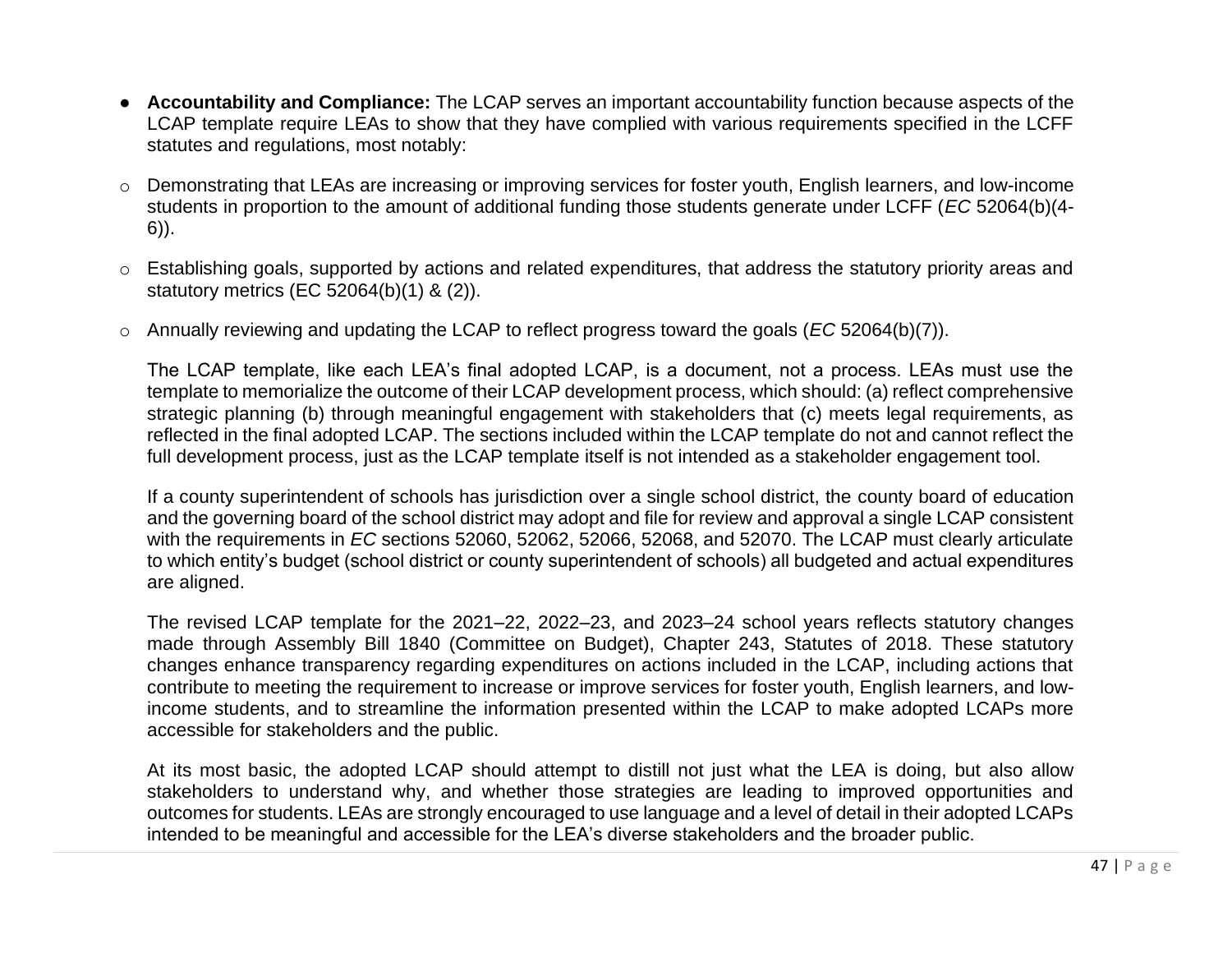In developing and finalizing the LCAP for adoption, LEAs are encouraged to keep the following overarching frame at the forefront of the strategic planning and stakeholder engagement functions:

Given present performance across the state priorities and on indicators in the California School Dashboard, how is the LEA using its budgetary resources to respond to student and community needs, and address any performance gaps, including by meeting its obligation to increase or improve services for foster youth, English learners, and low-income students?

LEAs are encouraged to focus on a set of metrics or a set of actions that the LEA believes, based on input gathered from stakeholders, research, and experience, will have the biggest impact on behalf of its students.

These instructions address the requirements for each section of the LCAP but may include information about effective practices when developing the LCAP and completing the LCAP itself. Additionally, information is included at the beginning of each section emphasizing the purpose that each section serves.

# **Plan Summary**

### **Purpose**

A well-developed Plan Summary section provides a meaningful context for the LCAP. This section provides information about an LEA's community as well as relevant information about student needs and performance. In order to provide a meaningful context for the rest of the LCAP, the content of this section should be clearly and meaningfully related to the content included in the subsequent sections of the LCAP.

### **Requirements and Instructions**

*General Information* – Briefly describe the students and community. For example, information about an LEA in terms of geography, enrollment, or employment, the number and size of specific schools, recent community challenges, and other such information as an LEA wishes to include can enable a reader to more fully understand an  $IFA's I CAP$ 

*Reflections: Successes* – Based on a review of performance on the state indicators and local performance indicators included in the Dashboard, progress toward LCAP goals, local self-assessment tools, stakeholder input, and any other information, what progress is the LEA most proud of and how does the LEA plan to maintain or build upon that success? This may include identifying specific examples of how past increases or improvements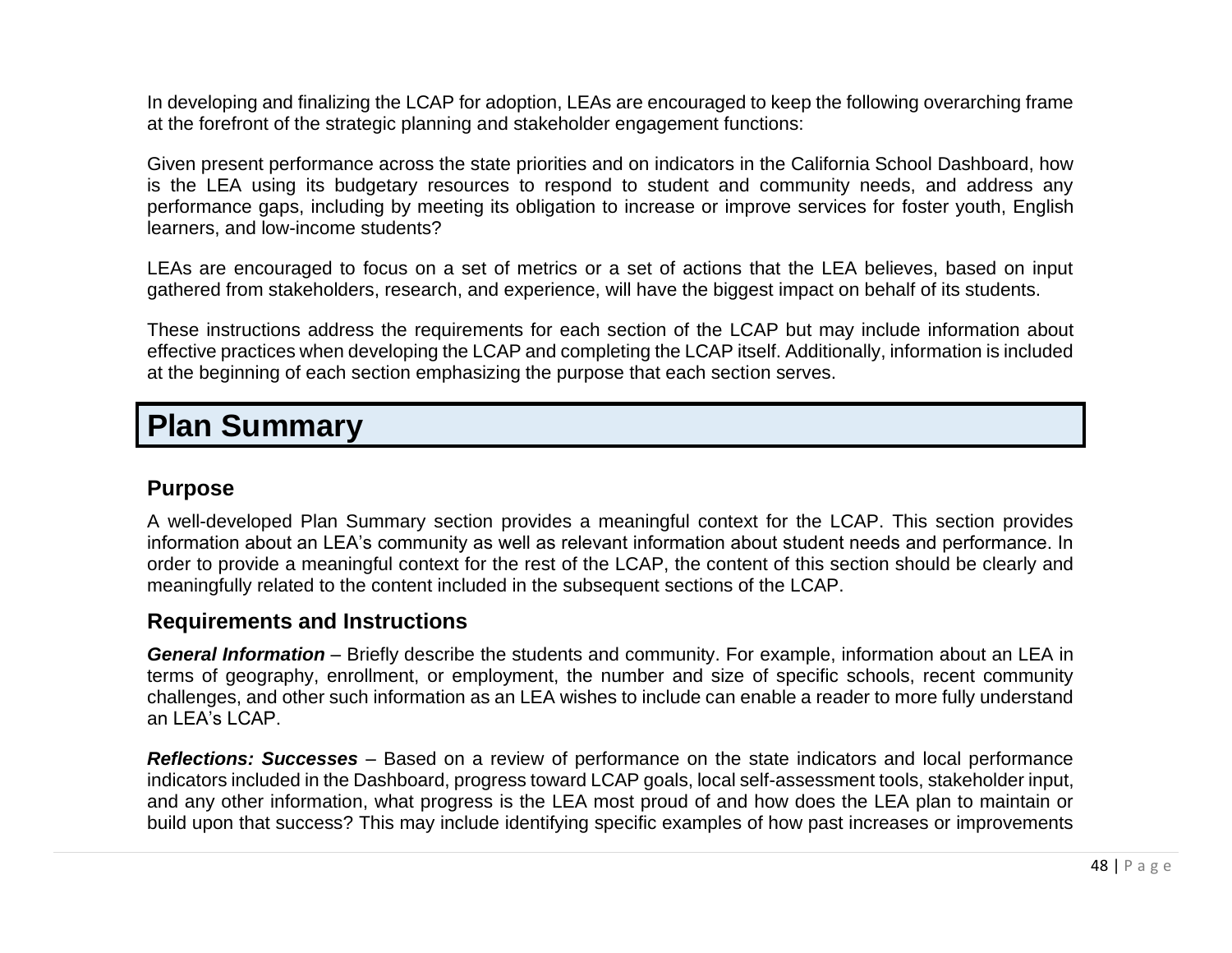in services for foster youth, English learners, and low-income students have led to improved performance for these students.

*Reflections: Identified Need* – Referring to the Dashboard, identify: (a) any state indicator for which overall performance was in the "Red" or "Orange" performance category or any local indicator where the LEA received a "Not Met" or "Not Met for Two or More Years" rating AND (b) any state indicator for which performance for any student group was two or more performance levels below the "all student*"* performance. What steps is the LEA planning to take to address these areas of low performance and performance gaps? Other needs may be identified using locally collected data including data collected to inform the self-reflection tools and reporting local indicators on the Dashboard.

*LCAP Highlights* – Identify and briefly summarize the key features of this year's LCAP.

**Comprehensive Support and Improvement** – An LEA with a school or schools identified for comprehensive support and improvement (CSI) under the Every Student Succeeds Act must respond to the following prompts:

- **Schools Identified**: Identify the schools within the LEA that have been identified for CSI.
- **Support for Identified Schools**: Describe how the LEA has or will support the identified schools in developing CSI plans that included a school-level needs assessment, evidence-based interventions, and the identification of any resource inequities to be addressed through the implementation of the CSI plan.
- **Monitoring and Evaluating Effectiveness**: Describe how the LEA will monitor and evaluate the implementation and effectiveness of the CSI plan to support student and school improvement.

## **Stakeholder Engagement**

### **Purpose**

Significant and purposeful engagement of parents, students, educators, and other stakeholders, including those representing the student groups identified by LCFF, is critical to the development of the LCAP and the budget process. Consistent with statute, such stakeholder engagement should support comprehensive strategic planning, accountability, and improvement across the state priorities and locally identified priorities (*EC* 52064(e)(1)). Stakeholder engagement is an ongoing, annual process.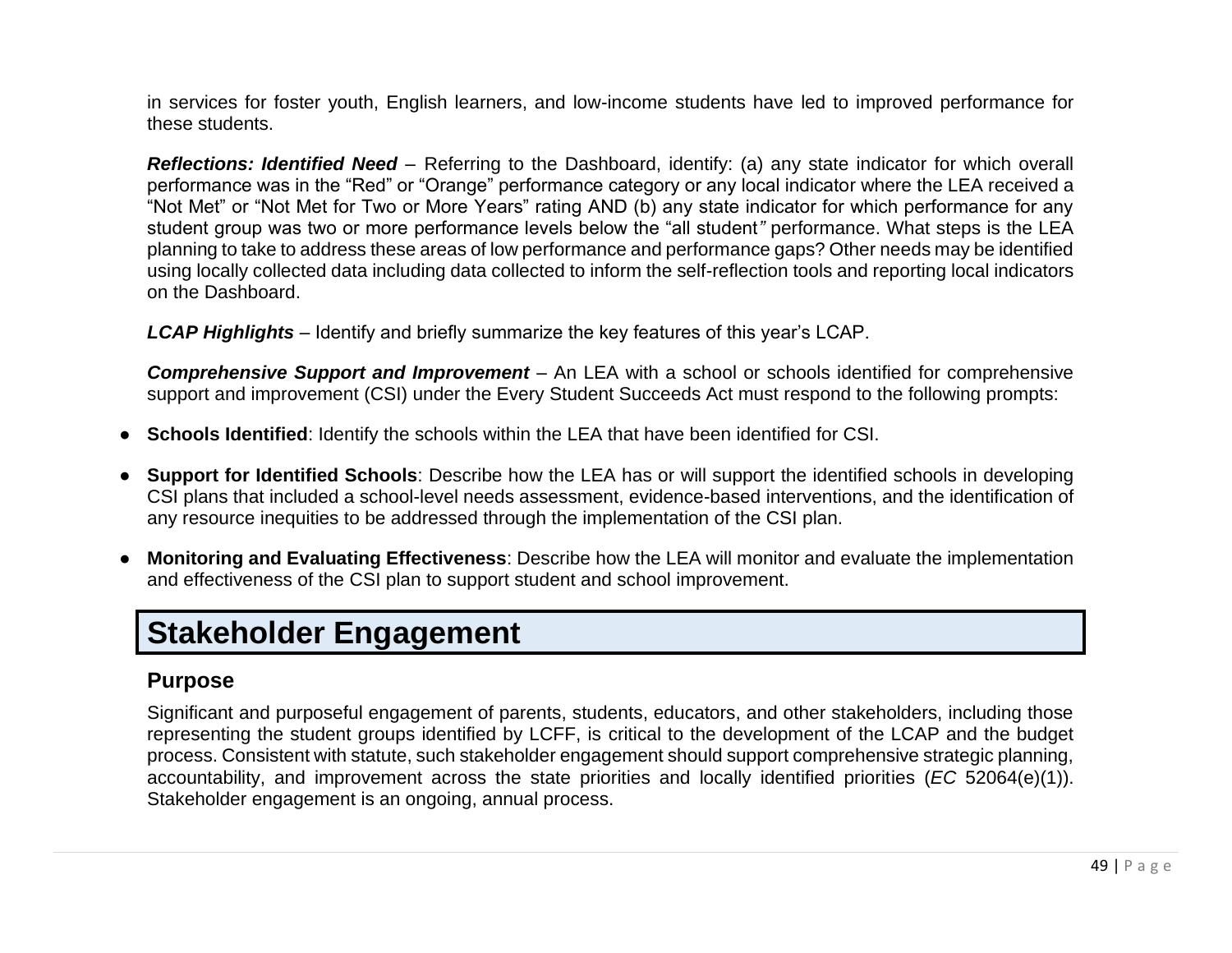This section is designed to reflect how stakeholder engagement influenced the decisions reflected in the adopted LCAP. The goal is to allow stakeholders that participated in the LCAP development process and the broader public understand how the LEA engaged stakeholders and the impact of that engagement. LEAs are encouraged to keep this goal in the forefront when completing this section.

Statute and regulations specify the stakeholder groups that school districts and COEs must consult when developing the LCAP: teachers, principals, administrators, other school personnel, local bargaining units of the LEA, parents, and students. Before adopting the LCAP, school districts and COEs must share it with the Parent Advisory Committee and, if applicable, to its English Learner Parent Advisory Committee. The superintendent is required by statute to respond in writing to the comments received from these committees. School districts and COEs must also consult with the special education local plan area administrator(s) when developing the LCAP. Statute requires charter schools to consult with teachers, principals, administrators, other school personnel, parents, and students in developing the LCAP. The LCAP should also be shared with, and LEAs should request input from, school site-level advisory groups, as applicable (e.g., school site councils, English Learner Advisory Councils, student advisory groups, etc.), to facilitate alignment between school site and district-level goals and actions.

Information and resources that support effective stakeholder engagement, define student consultation, and provide the requirements for advisory group composition, can be found under Resources on the following web page of the CDE's website: [https://www.cde.ca.gov/re/lc/.](https://www.cde.ca.gov/re/lc/)

### **Requirements and Instructions**

Below is an excerpt from the 2018–19 *Guide for Annual Audits of K–12 Local Education Agencies and State Compliance Reporting*, which is provided to highlight the legal requirements for stakeholder engagement in the LCAP development process:

#### **Local Control and Accountability Plan:**

For county offices of education and school districts only, verify the LEA:

- a) Presented the local control and accountability plan to the parent advisory committee in accordance with Education Code section 52062(a)(1) or 52068(a)(1), as appropriate.
- b) If applicable, presented the local control and accountability plan to the English learner parent advisory committee, in accordance with Education Code section 52062(a)(2) or 52068(a)(2), as appropriate.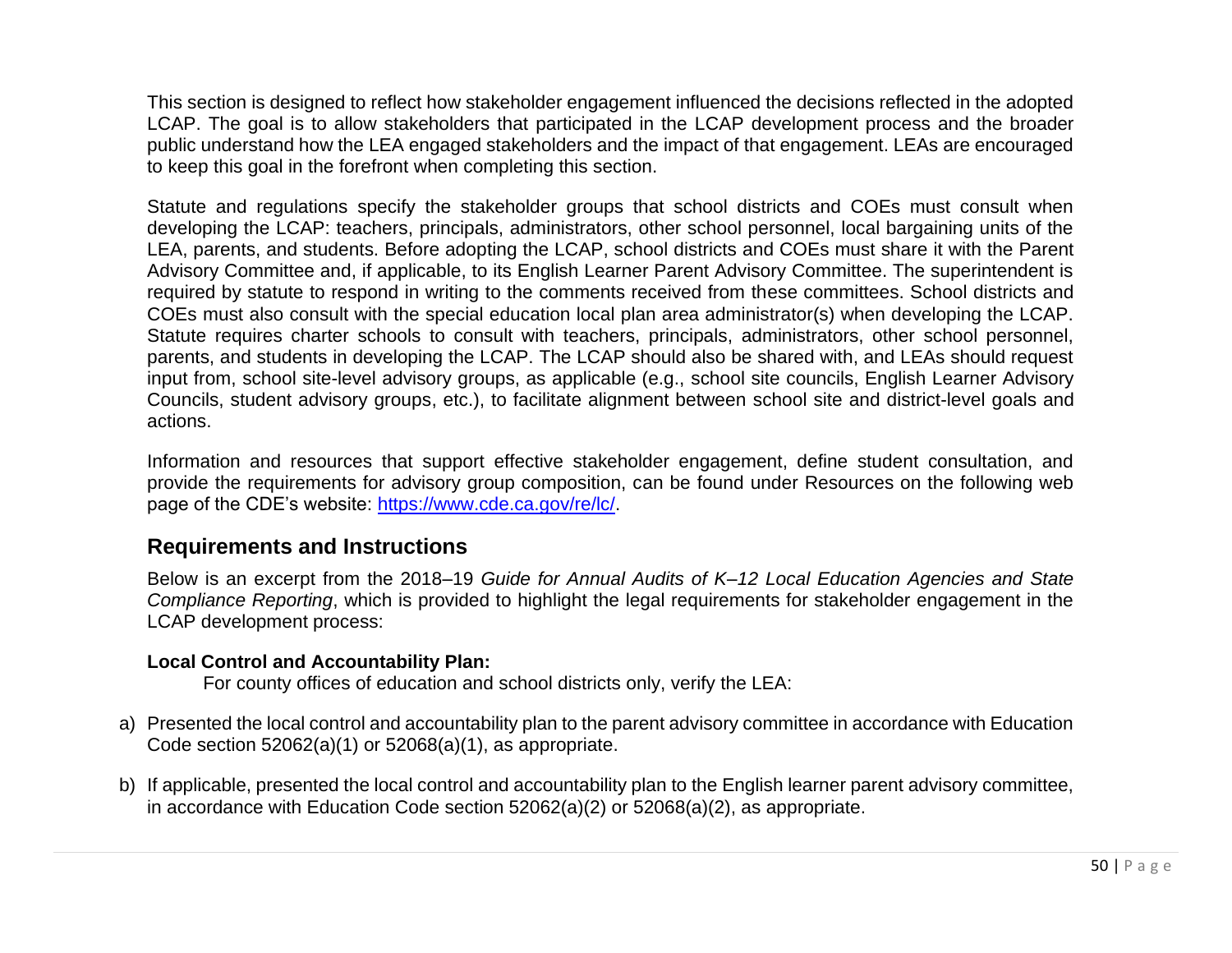- c) Notified members of the public of the opportunity to submit comments regarding specific actions and expenditures proposed to be included in the local control and accountability plan in accordance with Education Code section 52062(a)(3) or 52068(a)(3), as appropriate.
- d) Held at least one public hearing in accordance with Education Code section 52062(b)(1) or 52068(b)(1), as appropriate.
- e) Adopted the local control and accountability plan in a public meeting in accordance with Education Code section 52062(b)(2) or 52068(b)(2), as appropriate.

**Prompt 1:** "A summary of the stakeholder process and how the stakeholder engagement was considered before finalizing the LCAP."

Describe the stakeholder engagement process used by the LEA to involve stakeholders in the development of the LCAP, including, at a minimum, describing how the LEA met its obligation to consult with all statutorily required stakeholder groups as applicable to the type of LEA. A sufficient response to this prompt must include general information about the timeline of the process and meetings or other engagement strategies with stakeholders. A response may also include information about an LEA's philosophical approach to stakeholder engagement.

**Prompt 2:** "A summary of the feedback provided by specific stakeholder groups."

Describe and summarize the stakeholder feedback provided by specific stakeholders. A sufficient response to this prompt will indicate ideas, trends, or inputs that emerged from an analysis of the feedback received from stakeholders.

**Prompt 3:** "A description of the aspects of the LCAP that were influenced by specific stakeholder input."

A sufficient response to this prompt will provide stakeholders and the public clear, specific information about how the stakeholder engagement process influenced the development of the LCAP. The response must describe aspects of the LCAP that were influenced by or developed in response to the stakeholder feedback described in response to Prompt 2. This may include a description of how the LEA prioritized stakeholder requests within the context of the budgetary resources available or otherwise prioritized areas of focus within the LCAP. For the purposes of this prompt, "aspects" of an LCAP that may have been influenced by stakeholder input can include, but are not necessarily limited to:

• Inclusion of a goal or decision to pursue a Focus Goal (as described below)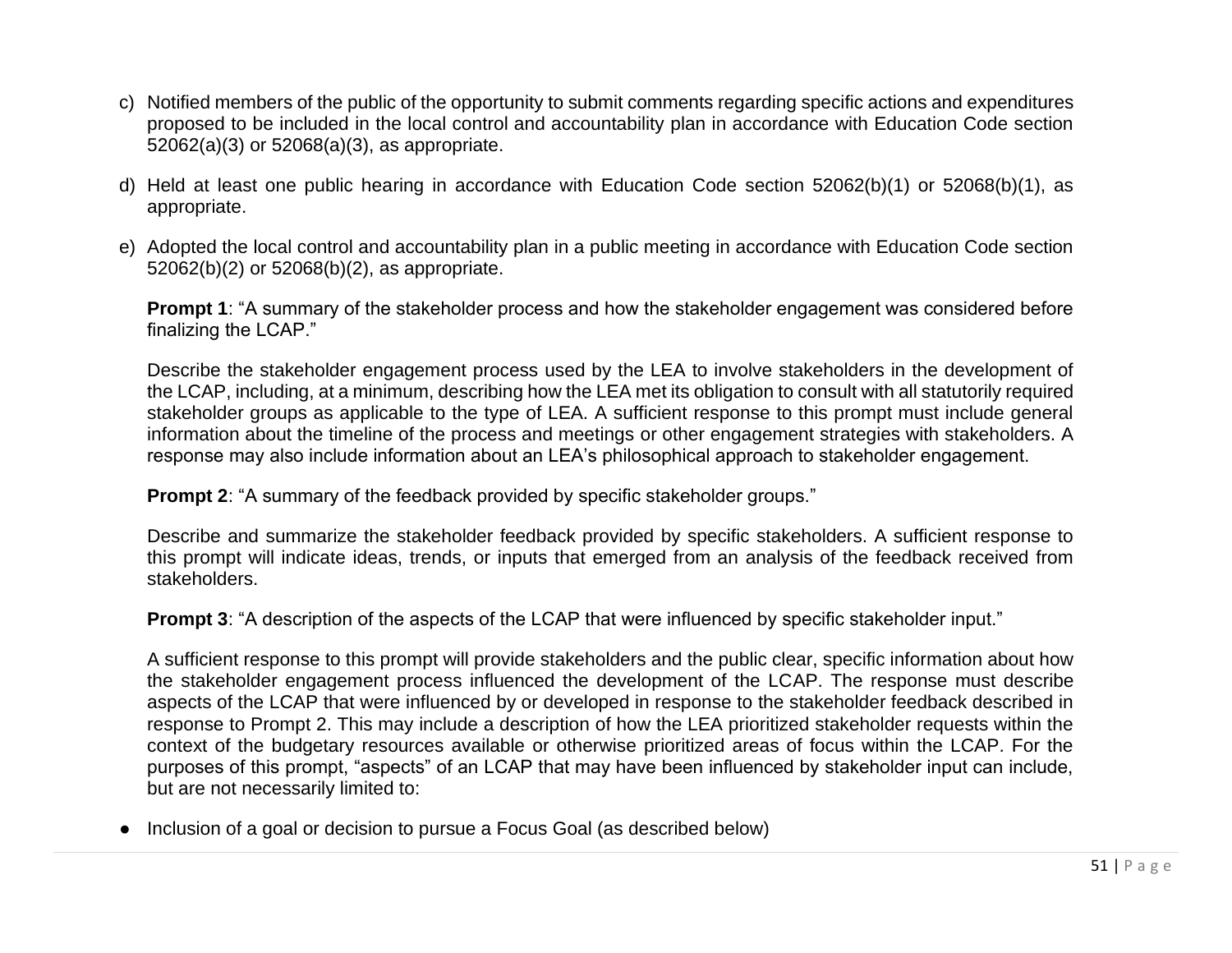- Inclusion of metrics other than the statutorily required metrics.
- Determination of the desired outcome on one or more metrics
- Inclusion of performance by one or more student groups in the Measuring and Reporting Results subsection
- Inclusion of action(s) or a group of actions
- Elimination of action(s) or group of actions
- Changes to the level of proposed expenditures for one or more actions
- Inclusion of action(s) as contributing to increased or improved services for unduplicated services.
- Determination of effectiveness of the specific actions to achieve the goal.
- Determination of material differences in expenditures
- Determination of changes made to a goal for the ensuing LCAP year based on the annual update process.
- Determination of challenges or successes in the implementation of actions

# **Goals and Actions**

## **Purpose**

Well-developed goals will clearly communicate to stakeholders what the LEA plans to accomplish, what the LEA plans to do in order to accomplish the goal, and how the LEA will know when it has accomplished the goal. A goal statement associated metrics and expected outcomes, and the actions included in the goal should be in alignment. The explanation for why the LEA included a goal is an opportunity for LEAs to clearly communicate to stakeholders and the public why, among the various strengths and areas for improvement highlighted by performance data, strategies, and actions that could be pursued, the LEA decided to pursue this goal, and the related metrics, expected outcomes, actions, and expenditures.

A well-developed goal can be focused on the performance relative to a metric or metrics for all students, a specific student group(s), narrowing performance gaps, or implementing programs or strategies expected to impact outcomes. LEAs should assess the performance of their student groups when developing goals and the related actions to achieve such goals.

## **Requirements and Instructions**

LEAs should prioritize the goals, specific actions, and related expenditures included within the LCAP within one or more state priorities. LEAs should consider performance on the state and local indicators, including their locally collected and reported data for the local indicators that are included in the Dashboard in determining whether and how to prioritize its goals within the LCAP.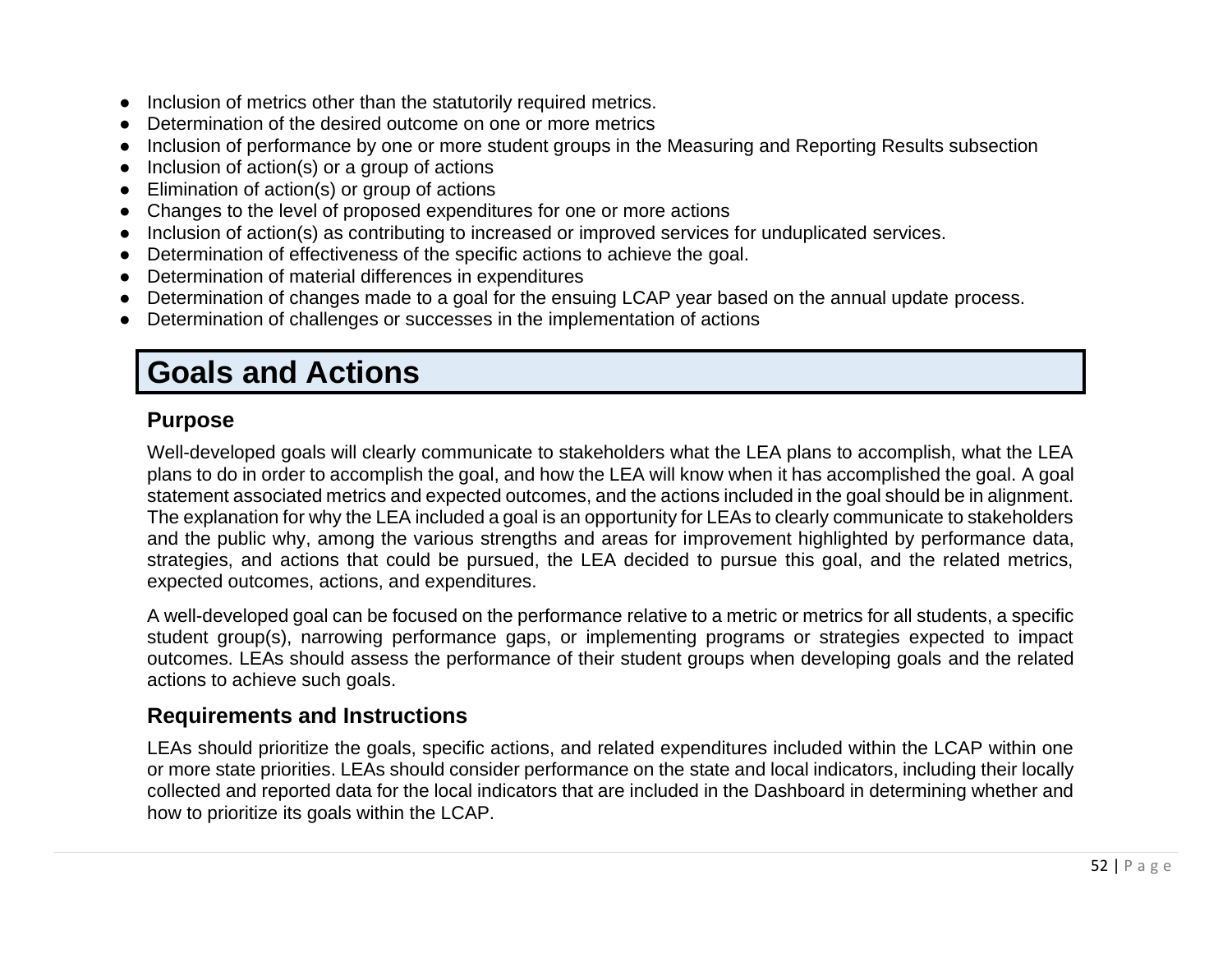In order to support prioritization of goals, the LCAP template provides LEAs with the option of developing three different kinds of goals:

- Focus Goal: A Focus Goal is relatively more concentrated in scope and may focus on a fewer number of metrics to measure improvement. A Focus Goal statement will be time bound and make clear how the goal is to be measured.
- Broad Goal: A Broad Goal is relatively less concentrated in its scope and may focus on improving performance across a wide range of metrics.
- Maintenance of Progress Goal: A Maintenance of Progress Goal includes actions that may be ongoing without significant changes and allows an LEA to track performance on any metrics not addressed in the other goals of the LCAP.

At a minimum, the LCAP must address all LCFF priorities and associated metrics.

#### *Focus Goal(s)*

**Goal Description:** The description provided for a Focus Goal must be specific, measurable, and time bound. An LEA develops a Focus Goal to address areas of need that may require or benefit from a more specific and data intensive approach. The Focus Goal can explicitly reference the metric(s) by which achievement of the goal will be measured and the time frame according to which the LEA expects to achieve the goal.

**Explanation of why the LEA has developed this goal:** Explain why the LEA has chosen to prioritize this goal. An explanation must be based on Dashboard data or other locally collected data. LEAs must describe how the LEA identified this goal for focused attention, including relevant consultation with stakeholders. LEAs are encouraged to promote transparency and understanding around the decision to pursue a focus goal.

#### *Broad Goal*

**Goal Description:** Describe what the LEA plans to achieve through the actions included in the goal. The description of a broad goal will be clearly aligned with the expected measurable outcomes included for the goal. The goal description organizes the actions and expected outcomes in a cohesive and consistent manner. A goal description is specific enough to be measurable in either quantitative or qualitative terms. A broad goal is not as specific as a focus goal. While it is specific enough to be measurable, there are many different metrics for measuring progress toward the goal.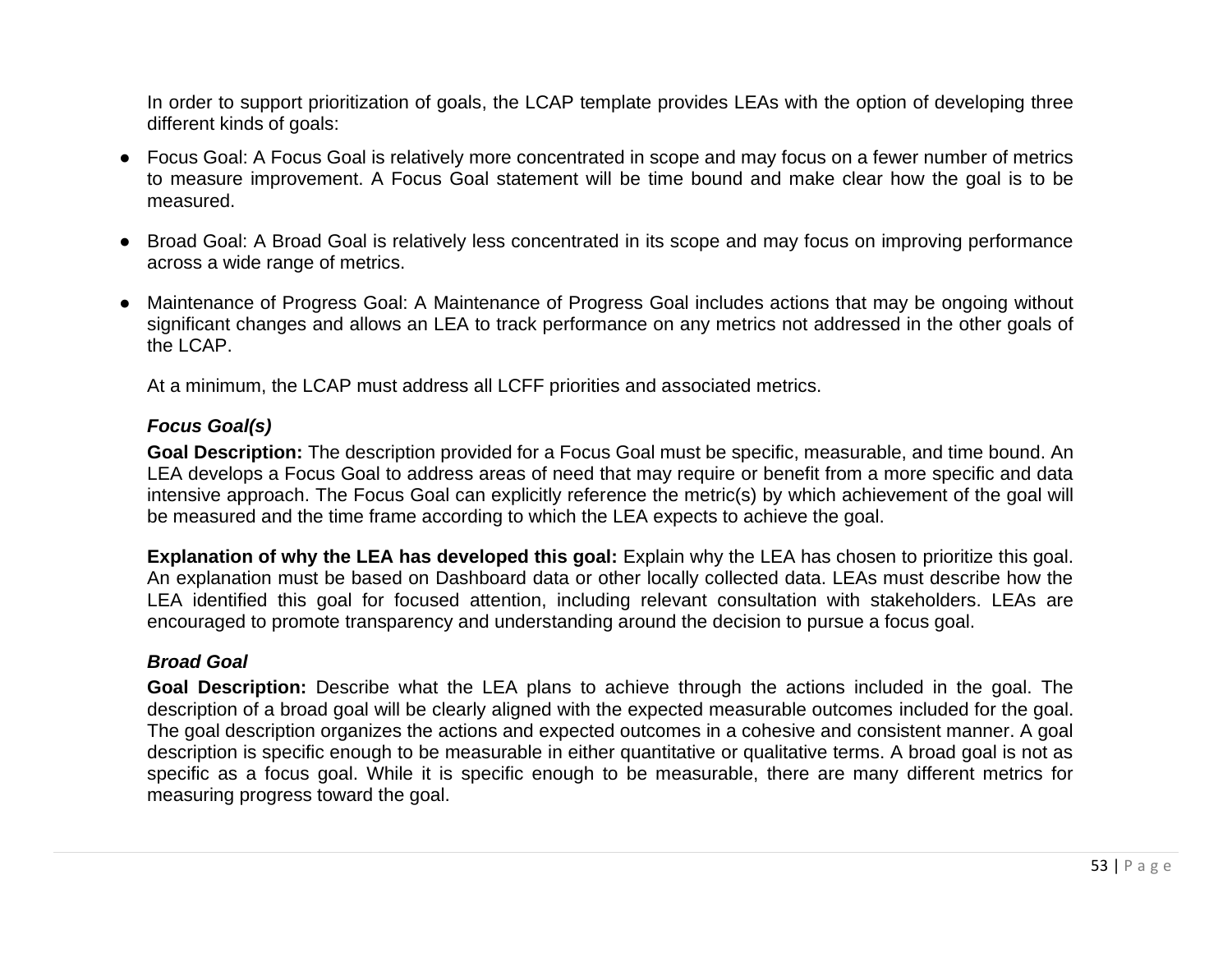**Explanation of why the LEA has developed this goal:** Explain why the LEA developed this goal and how the actions and metrics grouped together will help achieve the goal.

#### *Maintenance of Progress Goal*

**Goal Description:** Describe how the LEA intends to maintain the progress made in the LCFF State Priorities not addressed by the other goals in the LCAP. Use this type of goal to address the state priorities and applicable metrics not addressed within the other goals in the LCAP. The state priorities and metrics to be addressed in this section are those for which the LEA, in consultation with stakeholders, has determined to maintain actions and monitor progress while focusing implementation efforts on the actions covered by other goals in the LCAP.

**Explanation of why the LEA has developed this goal**: Explain how the actions will sustain the progress exemplified by the related metrics.

#### *Measuring and Reporting Results:*

For each LCAP year, identify the metric(s) that the LEA will use to track progress toward the expected outcomes. LEAs are encouraged to identify metrics for specific student groups, as appropriate, including expected outcomes that would reflect narrowing of any existing performance gaps.

Include in the baseline column the most recent data associated with this metric available at the time of adoption of the LCAP for the first year of the three-year plan. LEAs may use data as reported on the 2019 Dashboard for the baseline of a metric only if that data represents the most recent available (e.g. high school graduation rate).

Using the most recent data available may involve reviewing data the LEA is preparing for submission to the California Longitudinal Pupil Achievement Data System (CALPADS) or data that the LEA has recently submitted to CALPADS. Because final 2020–2021 outcomes on some metrics may not be computable at the time the 2021– 24 LCAP is adopted (e.g. graduation rate, suspension rate), the most recent data available may include a point in time calculation taken each year on the same date for comparability purposes.

The baseline data shall remain unchanged throughout the three-year LCAP.

Complete the table as follows:

**Metric:** Indicate how progress is being measured using a metric.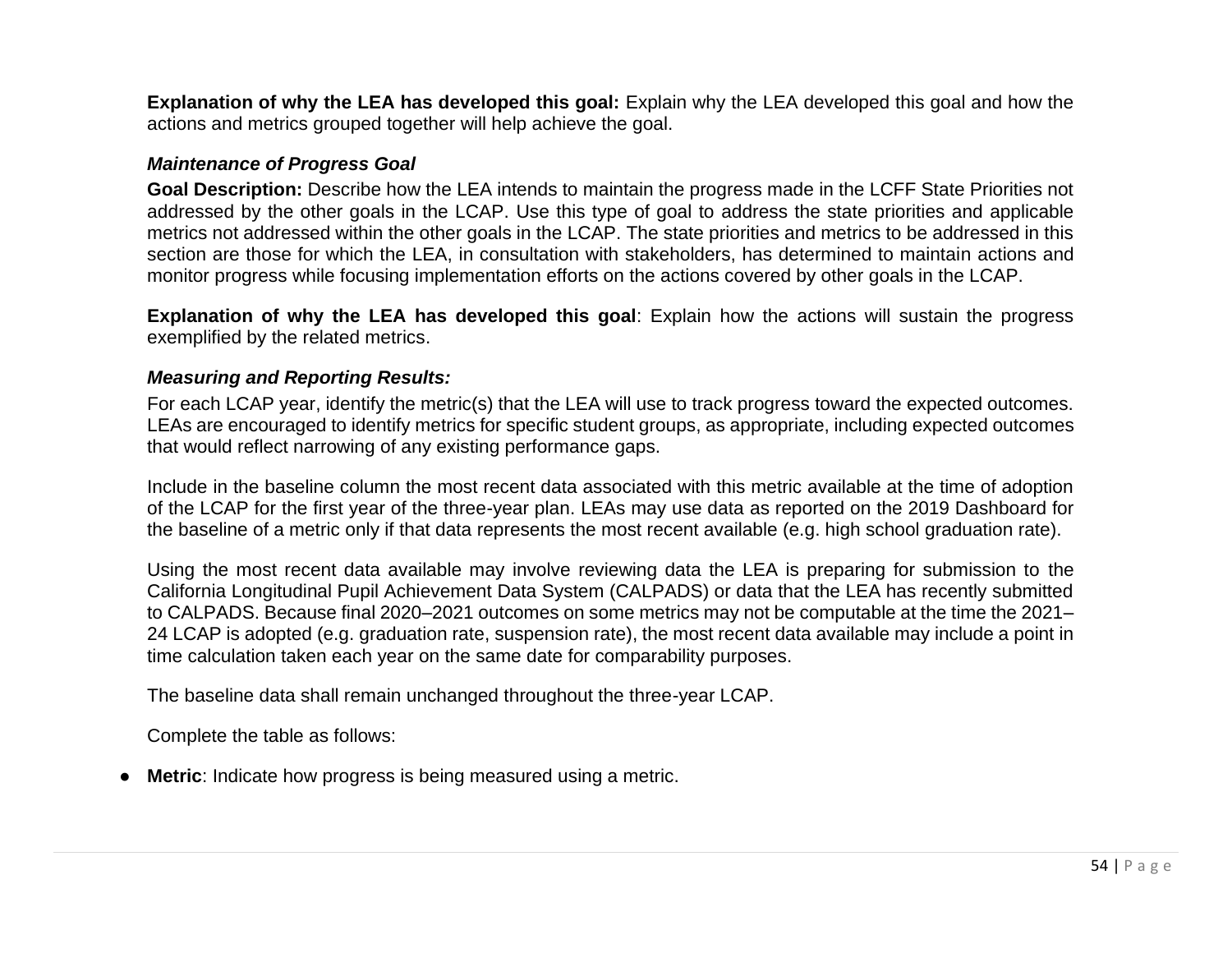- **Baseline**: Enter the baseline when completing the LCAP for 2021–22. As described above, the baseline is the most recent data associated with a metric. Indicate the school year to which the data applies, consistent with the instructions above.
- **Year 1 Outcome**: When completing the LCAP for 2022–23, enter the most recent data available. Indicate the school year to which the data applies, consistent with the instructions above.
- **Year 2 Outcome**: When completing the LCAP for 2023–24, enter the most recent data available. Indicate the school year to which the data applies, consistent with the instructions above.
- **Year 3 Outcome**: When completing the LCAP for 2024–25, enter the most recent data available. Indicate the school year to which the data applies, consistent with the instructions above. The 2024–25 LCAP will be the first year in the next three-year cycle. Completing this column will be part of the Annual Update for that year.
- **Desired Outcome for 2023-24**: When completing the first year of the LCAP, enter the desired outcome for the relevant metric the LEA expects to achieve by the end of the 2023–24 LCAP year.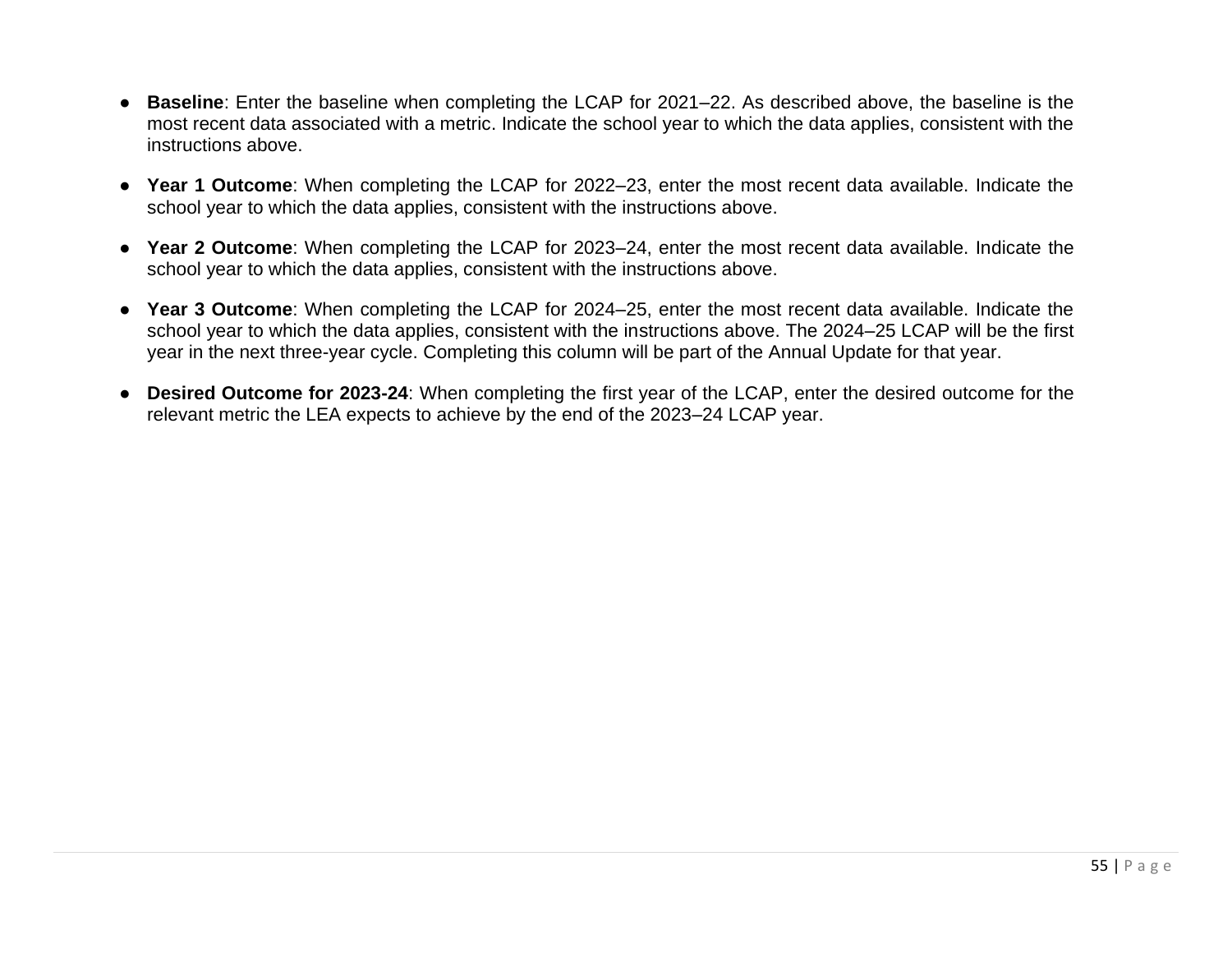Timeline for completing the "**Measuring and Reporting Results**" part of the Goal.

| <b>Metric</b>                                                                               | <b>Baseline</b>                                                                         | Year 1 Outcome                                                                                                     | Year 2 Outcome                                                                                                     | Year 3 Outcome                                                                                             | <b>Desired Outcome</b><br>for Year 3<br>$(2023 - 24)$                                   |
|---------------------------------------------------------------------------------------------|-----------------------------------------------------------------------------------------|--------------------------------------------------------------------------------------------------------------------|--------------------------------------------------------------------------------------------------------------------|------------------------------------------------------------------------------------------------------------|-----------------------------------------------------------------------------------------|
| <b>Enter information</b><br>in this box when<br>completing the<br>$LCAP$ for $2021-$<br>22. | <b>Enter information</b><br>in this box when<br>completing the<br>LCAP for 2021-<br>22. | <b>Enter information</b><br>in this box when<br>completing the<br>LCAP for 2022-<br>23. Leave blank<br>until then. | <b>Enter information</b><br>in this box when<br>completing the<br>LCAP for 2023-<br>24. Leave blank<br>until then. | Enter information<br>in this box when<br>completing the<br>LCAP for 2024<br>25. Leave blank<br>until then. | <b>Enter information</b><br>in this box when<br>completing the<br>LCAP for 2021-<br>22. |

The metrics may be quantitative or qualitative; but at minimum, an LEA's LCAP must include goals that are measured using all of the applicable metrics for the related state priorities, in each LCAP year as applicable to the type of LEA. To the extent a state priority does not specify one or more metrics (e.g., implementation of state academic content and performance standards), the LEA must identify a metric to use within the LCAP. For these state priorities, LEAs are encouraged to use metrics based on or reported through the relevant self-reflection tool for local indicators within the Dashboard.

*Actions*: Enter the action number. Provide a short title for the action. This title will also appear in the expenditure tables. Provide a description of the action. Enter the total amount of expenditures associated with this action. Budgeted expenditures from specific fund sources will be provided in the summary expenditure tables. Indicate whether the action contributes to meeting the increase or improved services requirement as described in the Increased or Improved Services section using a "Y" for Yes or an "N" for No. (Note: for each such action offered on an LEA-wide or schoolwide basis, the LEA will need to provide additional information in the Increased or Improved Summary Section to address the requirements in *California Code of Regulations*, Title 5 [5 *CCR*] Section 15496(b) in the Increased or Improved Services Section of the LCAP).

*Actions for English Learners:* School districts, COEs, and charter schools that have a numerically significant English learner student subgroup must include specific actions in the LCAP related to, at a minimum, the language acquisition programs, as defined in *EC* Section 306, provided to students and professional development activities specific to English learners.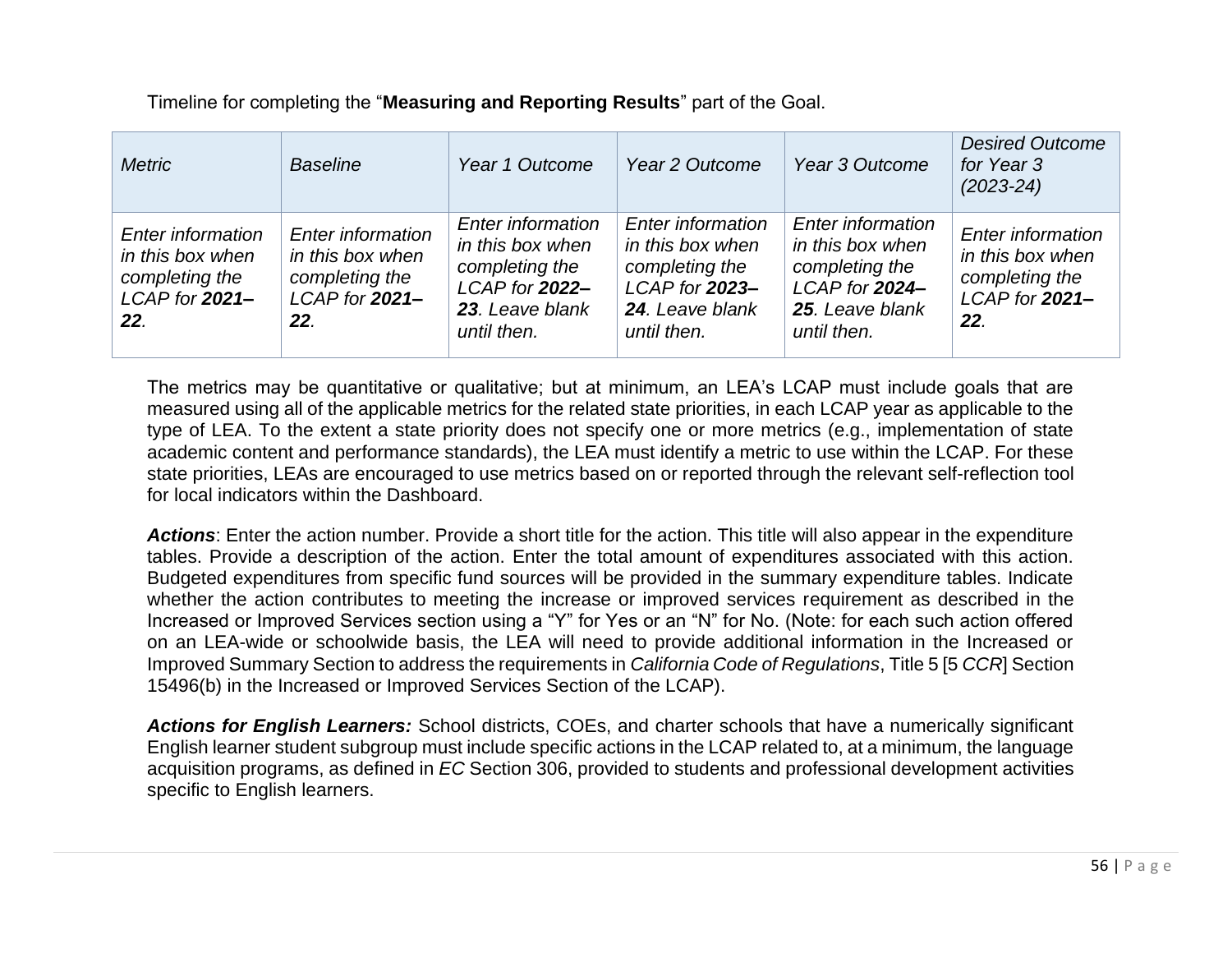*Actions for Foster Youth*: School districts, COEs, and charter schools that have a numerically significant Foster Youth student subgroup are encouraged to include specific actions in the LCAP designed to meet needs specific to Foster Youth students.

#### *Goal Analysis:*

#### Enter the LCAP Year

Using actual annual measurable outcome data, including data from the Dashboard, analyze whether the planned actions were effective in achieving the goal. Respond to the prompts as instructed.

- Describe the overall implementation of the actions to achieve the articulated goal. Include a discussion of relevant challenges and successes experienced with the implementation process. This must include any instance where the LEA did not implement a planned action or implemented a planned action in a manner that differs substantively from how it was described in the adopted LCAP.
- Explain material differences between Budgeted Expenditures and Estimated Actual Expenditures. Minor variances in expenditures do not need to be addressed, and a dollar-for-dollar accounting is not required.
- Describe the effectiveness of the specific actions to achieve the articulated goal as measured by the LEA. In some cases, not all actions in a goal will be intended to improve performance on all of the metrics associated with the goal. When responding to this prompt, LEAs may assess the effectiveness of a single action or group of actions within the goal in the context of performance on a single metric or group of specific metrics within the goal that are applicable to the action(s). Grouping actions with metrics will allow for more robust analysis of whether the strategy the LEA is using to impact a specified set of metrics is working and increase transparency for stakeholders. LEAs are encouraged to use such an approach when goals include multiple actions and metrics that are not closely associated.
- Describe any changes made to this goal, expected outcomes, metrics, or actions to achieve this goal as a result of this analysis and analysis of the data provided in the Dashboard or other local data, as applicable.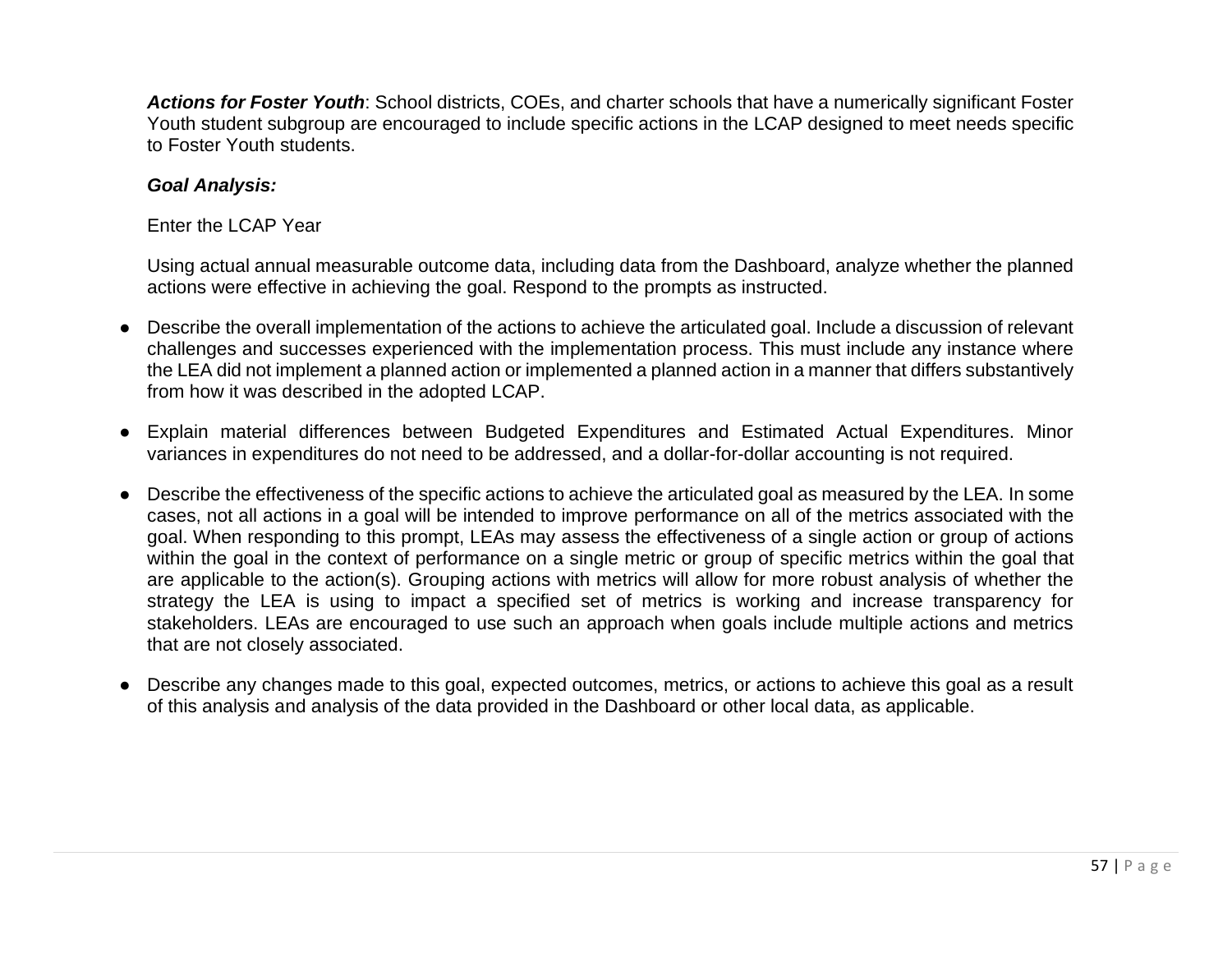## **Increased or Improved Services for Foster Youth, English Learners, and Low-Income Students**

## **Purpose**

A well-written Increased or Improved Services section provides stakeholders with a comprehensive description, within a single dedicated section, of how an LEA plans to increase or improved services for its unduplicated students as compared to all students and how LEA-wide or schoolwide actions identified for this purpose meet regulatory requirements. Descriptions provided should include sufficient detail yet be sufficiently succinct to promote a broader understanding of stakeholders to facilitate their ability to provide input. An LEA's description in this section must align with the actions included in the Goals and Actions section as contributing.

### **Requirements and Instructions**

This section must be completed for each LCAP year.

When developing the LCAP in year 2 or year 3, copy the "Increased or Improved Services" section and enter the appropriate LCAP year. Using the copy of the section, complete the section as required for the relevant LCAP year. Retain all prior year sections for each of the three years within the LCAP.

*Percentage to Increase or Improve Services***:** Identify the percentage by which services for unduplicated pupils must be increased or improved as compared to the services provided to all students in the LCAP year as calculated pursuant to 5 *CCR* Section 15496(a)(7).

*Increased Apportionment based on the enrollment of Foster Youth, English Learners, and Low-Income Students:* Specify the estimate of the amount of funds apportioned on the basis of the number and concentration of unduplicated pupils for the LCAP year.

#### *Required Descriptions:*

**For each action being provided to an entire school, or across the entire school district or county office of education (COE), an explanation of (1) how the needs of foster youth, English learners, and low-income students were considered first, and (2) how these actions are effective in meeting the goals for these students.**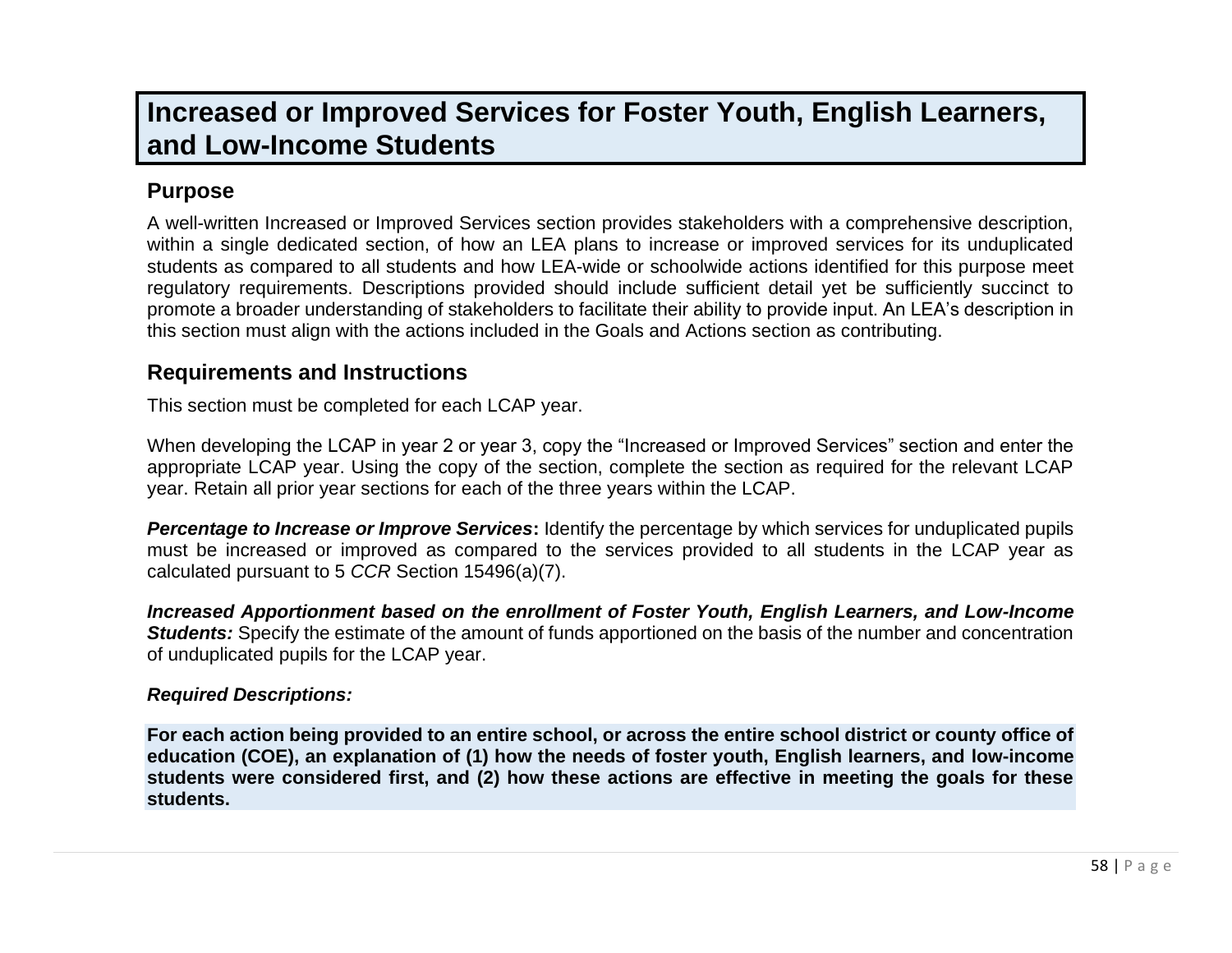For each action included in the Goals and Actions section as contributing to the increased or improved services requirement for unduplicated pupils and provided on an LEA-wide or schoolwide basis, the LEA must include an explanation consistent with 5 *CCR* Section 15496(b). For any such actions continued into the 2021–24 LCAP from the 2017–2020 LCAP, the LEA must determine whether the action was effective as expected, and this determination must reflect evidence of outcome data or actual implementation to date.

**Principally Directed and Effective:** An LEA demonstrates how an action is principally directed towards and effective in meeting the LEA's goals for unduplicated students when the LEA explains how:

- It considers the needs, conditions, or circumstances of its unduplicated pupils.
- The action, or aspect(s) of the action (including, for example, its design, content, methods, or location), is based on these considerations; and
- The action is intended to help achieve an expected measurable outcome of the associated goal.

As such, the response provided in this section may rely on a need's assessment of unduplicated students.

Conclusory statements that a service will help achieve an expected outcome for the goal, without an explicit connection or further explanation as to how, are not sufficient. Further, simply stating that an LEA has a high enrollment percentage of a specific student group or groups does not meet the increase or improve services standard because enrolling students is not the same as serving students.

For example, if an LEA determines that low-income students have a significantly lower attendance rate than the attendance rate for all students, it might justify LEA-wide or schoolwide actions to address this area of need in the following way:

After assessing the needs, conditions, and circumstances of our low-income students, we learned that the attendance rate of our low-income students is 7% lower than the attendance rate for all students. (Needs, Conditions, Circumstances [Principally Directed])

In order to address this condition of our low-income students, we will develop and implement a new attendance program that is designed to address some of the major causes of absenteeism, including lack of reliable transportation and food, as well as a school climate that does not emphasize the importance of attendance. Goal N, Actions X, Y, and Z provide additional transportation and nutritional resources as well as a districtwide educational campaign on the benefits of high attendance rates. (Contributing Action(s))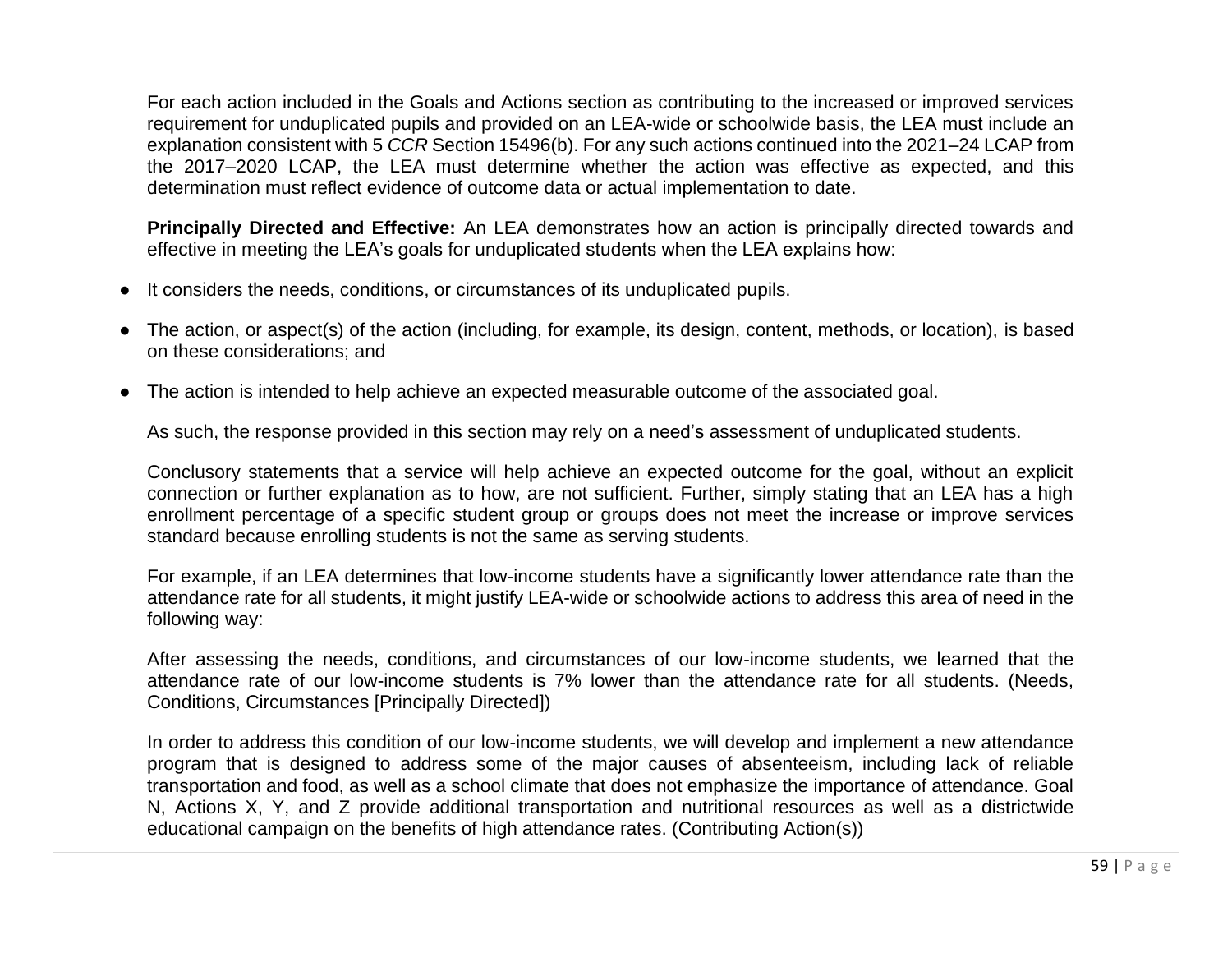These actions are being provided on an LEA-wide basis and we expect/hope that all students with less than a 100% attendance rate will benefit. However, because of the significantly lower attendance rate of low-income students, and because the actions meet needs most associated with the chronic stresses and experiences of a socio-economically disadvantaged status, we expect that the attendance rate for our low-income students will increase significantly more than the average attendance rate of all other students. (Measurable Outcomes [Effective In])

**COEs and Charter Schools**: Describe how actions included as contributing to meeting the increased or improved services requirement on an LEA-wide basis are principally directed to and effective in meeting its goals for unduplicated pupils in the state and any local priorities as described above. In the case of COEs and charter schools, schoolwide and LEA-wide are considered to be synonymous.

### **For School Districts Only:**

#### **Actions Provided on an LEA-Wide Basis:**

*Unduplicated Percentage > 55%:* For school districts with an unduplicated pupil percentage of 55% or more, describe how these actions are principally directed to and effective in meeting its goals for unduplicated pupils in the state and any local priorities as described above.

*Unduplicated Percentage < 55%:* For school districts with an unduplicated pupil percentage of less than 55%, describe how these actions are principally directed to and effective in meeting its goals for unduplicated pupils in the state and any local priorities. Also describe how the actions **are the most effective use of the funds** to meet these goals for its unduplicated pupils. Provide the basis for this determination, including any alternatives considered, supporting research, experience, or educational theory.

#### **Actions Provided on a Schoolwide Basis:**

School Districts must identify in the description those actions being funded and provided on a schoolwide basis, and include the required description supporting the use of the funds on a schoolwide basis.

**For schools with 40% or more enrollment of unduplicated pupils:** Describe how these actions are principally directed to and effective in meeting its goals for its unduplicated pupils in the state and any local priorities.

**For school districts expending funds on a schoolwide basis at a school with less than 40% enrollment of unduplicated pupils:** Describe how these actions are principally directed to and how the actions are the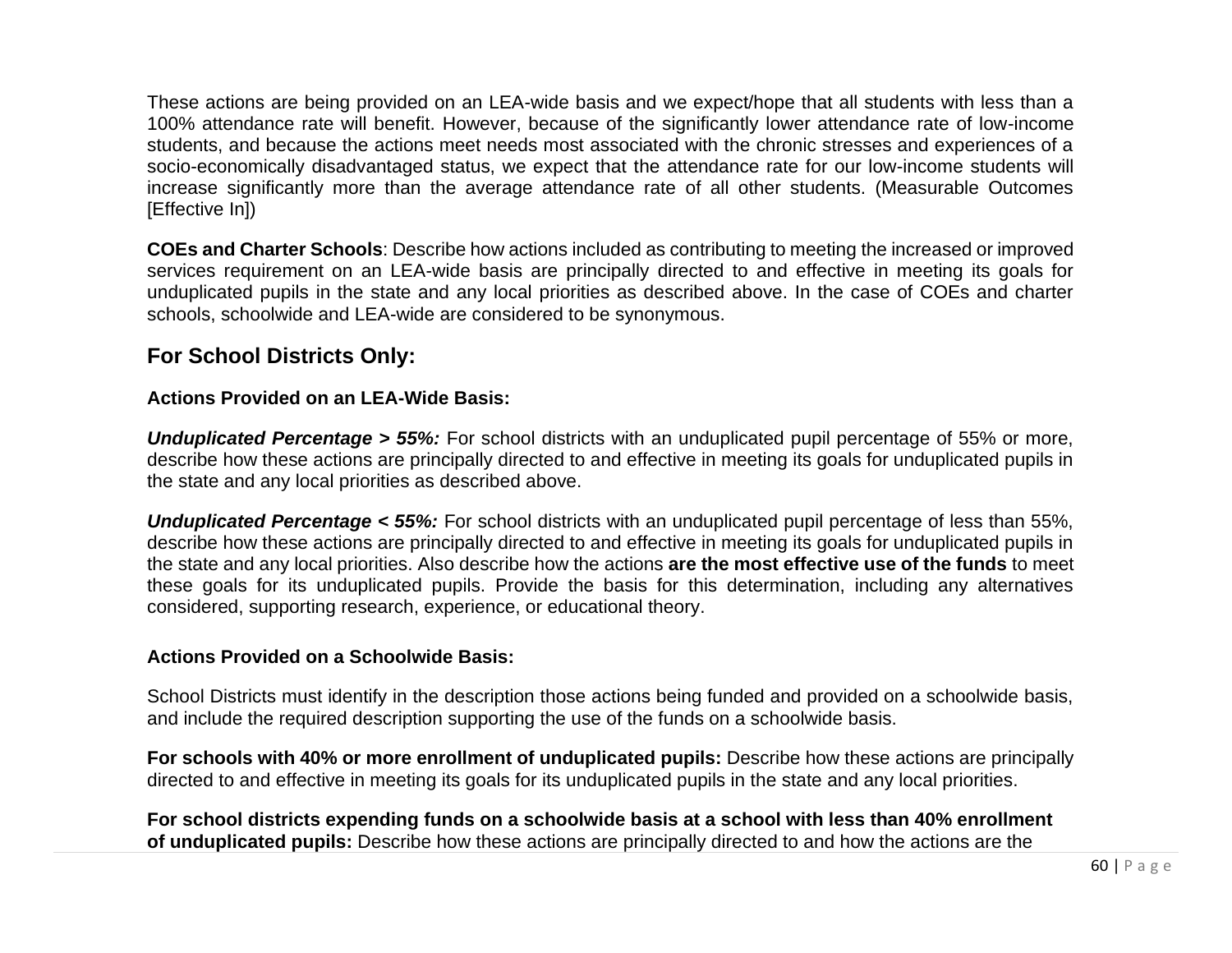most effective use of the funds to meet its goals for foster youth, English learners, and low-income students in the state and any local priorities.

#### **"A description of how services for foster youth, English learners, and low-income students are being increased or improved by the percentage required."**

Consistent with the requirements of 5 *CCR* Section 15496, describe how services provided for unduplicated pupils are increased or improved by at least the percentage calculated as compared to the services provided for all students in the LCAP year. To improve services means to grow services in quality and to increase services means to grow services in quantity. Services are increased or improved by those actions in the LCAP that are included in the Goals and Actions section as contributing to the increased or improved services requirement. This description must address how these action(s) are expected to result in the required proportional increase or improvement in services for unduplicated pupils as compared to the services the LEA provides to all students for the relevant LCAP year.

## **Expenditure Tables**

Complete the Data Entry table for each action in the LCAP. The information entered this table will automatically populate the other Expenditure Tables. All information is entered into the Data Entry table. Do not enter data into the other tables.

The following expenditure tables are required to be included in the LCAP as adopted by the local governing board or governing body:

- Table 1: Actions
- Table 2: Total Expenditures
- Table 3: Contributing Expenditures
- Table 4: Annual Update Expenditures

The Data Entry table may be included in the LCAP as adopted by the local governing board or governing body, but is not required to be included.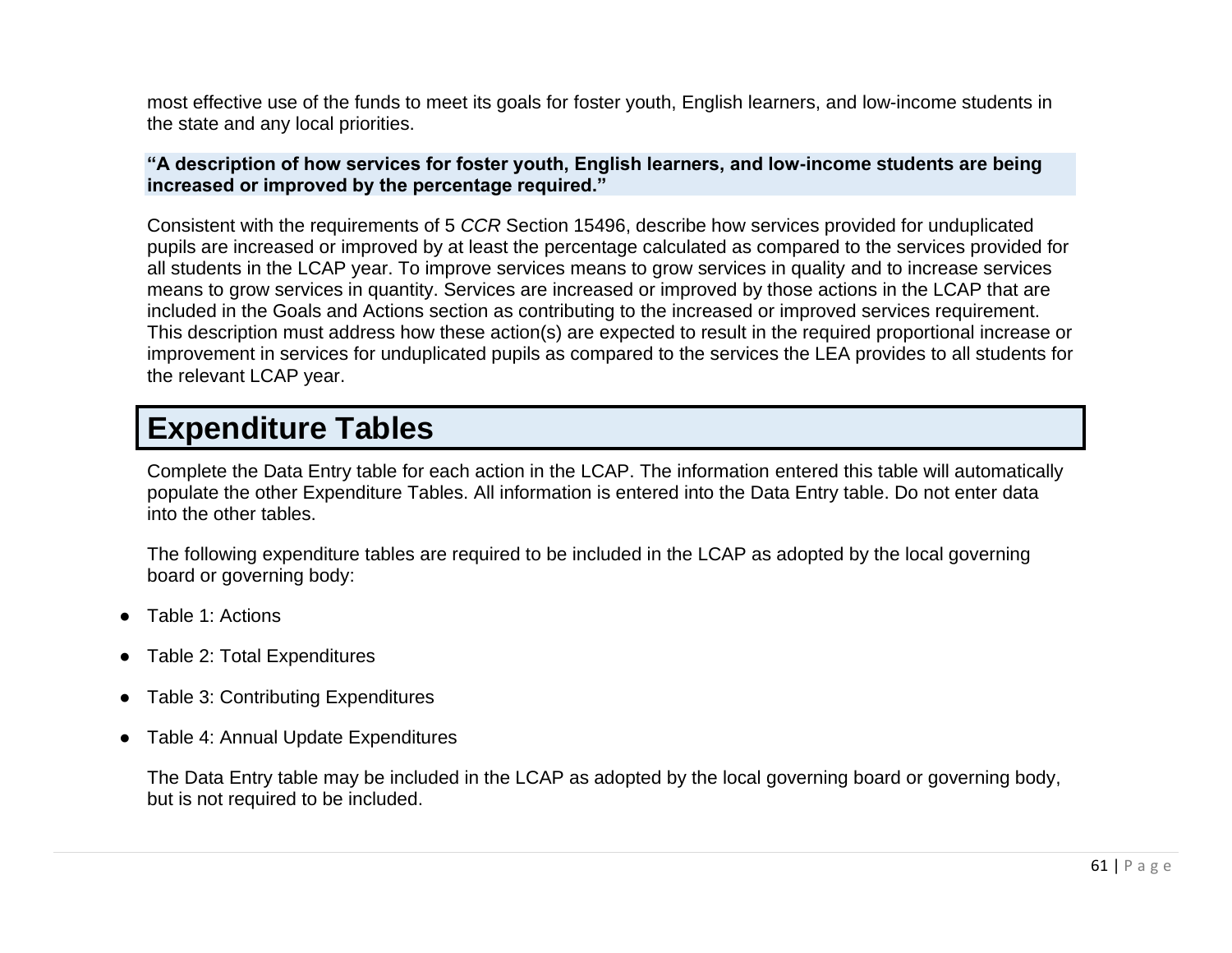In the Data Entry table, provide the following information for each action in the LCAP for the relevant LCAP year:

- **Goal #**: Enter the LCAP Goal number for the action.
- **Action #**: Enter the action's number as indicated in the LCAP Goal.
- **Action Title**: Provide a title of the action.
- **Student Group(s)**: Indicate the student group or groups who will be the primary beneficiary of the action by entering "All", or by entering a specific student group or groups.
- **Increased / Improved**: Type "Yes" if the action **is** included as contributing to meeting the increased or improved services; OR, type "No" if the action is **not** included as contributing to meeting the increased or improved services.
- If "Yes" is entered into the Contributing column, then complete the following columns:
- o **Scope**: The scope of an action may be LEA-wide (i.e. districtwide, countywide, or charter wide), schoolwide, or limited. An action that is LEA-wide in scope upgrades the entire educational program of the LEA. An action that is schoolwide in scope upgrades the entire educational program of a single school. An action that is limited in its scope is an action that serves only one or more unduplicated student groups.
- o **Unduplicated Student Group(s)**: Regardless of scope, contributing actions serve one or more unduplicated student groups. Indicate one or more unduplicated student groups for whom services are being increased or improved as compared to what all students receive.
- o **Location**: Identify the location where the action will be provided. If the action is provided to all schools within the LEA, the LEA must indicate "All Schools". If the action is provided to specific schools within the LEA or specific grade spans only, the LEA must enter "Specific Schools" or "Specific Grade Spans". Identify the individual school or a subset of schools or grade spans (e.g., all high schools or grades K-5), as appropriate.
- **Time Span**: Enter "ongoing" if the action will be implemented for an indeterminate period of time. Otherwise, indicate the span of time for which the action will be implemented. For example, an LEA might enter "1 Year", or "2 Years", or "6 Months".